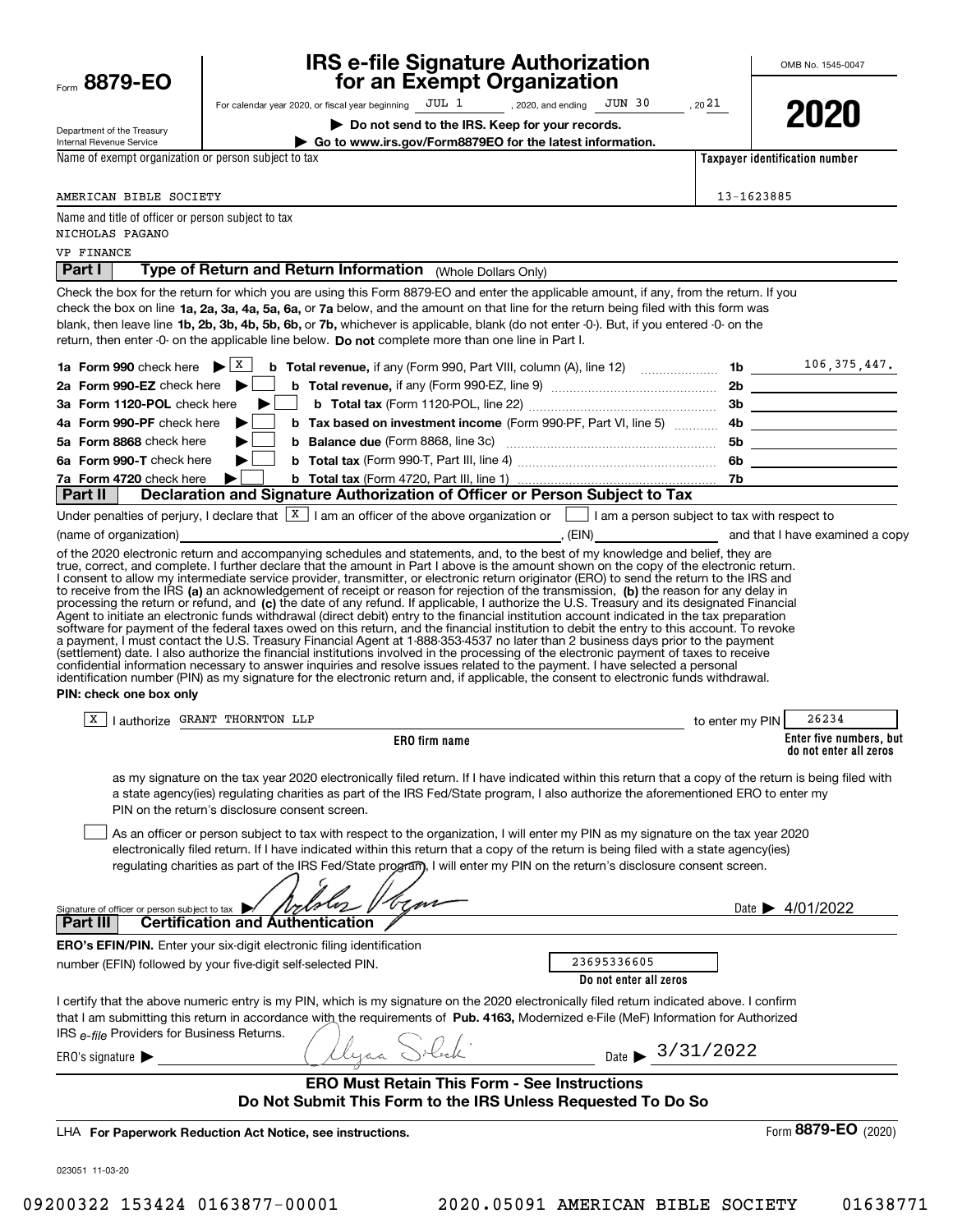| Form |  |
|------|--|
|      |  |

## **Return of Organization Exempt From Income Tax** \*\*PUBLIC DISCLOSURE COPY\*\*

**Under section 501(c), 527, or 4947(a)(1) of the Internal Revenue Code (except private foundations) 2020**

**| Do not enter social security numbers on this form as it may be made public.**

Department of the Treasury Internal Revenue Service

**| Go to www.irs.gov/Form990 for instructions and the latest information. Inspection**



| В                                  |                         |                                                                                                                                                     |            | and ending JUN 30, 2021                                 |                         |                                                                                                                                                                                             |
|------------------------------------|-------------------------|-----------------------------------------------------------------------------------------------------------------------------------------------------|------------|---------------------------------------------------------|-------------------------|---------------------------------------------------------------------------------------------------------------------------------------------------------------------------------------------|
|                                    | Check if<br>applicable: | <b>C</b> Name of organization                                                                                                                       |            | D Employer identification number                        |                         |                                                                                                                                                                                             |
|                                    | Address<br>change       | AMERICAN BIBLE SOCIETY                                                                                                                              |            |                                                         |                         |                                                                                                                                                                                             |
|                                    | Name<br>change          | Doing business as                                                                                                                                   |            | 13-1623885                                              |                         |                                                                                                                                                                                             |
|                                    | Initial<br>return       | Number and street (or P.O. box if mail is not delivered to street address)                                                                          | Room/suite | E Telephone number                                      |                         |                                                                                                                                                                                             |
|                                    | Final<br>return/        | 101 N INDEPENDENCE MALL E FL 8                                                                                                                      |            | $(215)$ 309-0900                                        |                         |                                                                                                                                                                                             |
|                                    | termin-<br>ated         | City or town, state or province, country, and ZIP or foreign postal code                                                                            |            | G Gross receipts \$                                     |                         | 536, 572, 559.                                                                                                                                                                              |
|                                    | Amended<br>return       | PHILADELPHIA, PA 19106-2155                                                                                                                         |            | $H(a)$ is this a group return                           |                         |                                                                                                                                                                                             |
|                                    | Applica-<br>tion        | F Name and address of principal officer: ROBERT BRIGGS                                                                                              |            |                                                         |                         | for subordinates? $\Box \Box$ Yes $X$ No                                                                                                                                                    |
|                                    | pending                 | SAME AS C ABOVE                                                                                                                                     |            | $H(b)$ Are all subordinates included? $\Box$ Yes $\Box$ |                         | No                                                                                                                                                                                          |
|                                    |                         | Tax-exempt status: $\boxed{\textbf{X}}$ 501(c)(3)<br>$\sqrt{\bullet}$ (insert no.)<br>$4947(a)(1)$ or<br>$501(c)$ (                                 | 527        |                                                         |                         | If "No," attach a list. See instructions                                                                                                                                                    |
|                                    |                         | J Website: WWW.AMERICANBIBLE.ORG                                                                                                                    |            | $H(c)$ Group exemption number $\blacktriangleright$     |                         |                                                                                                                                                                                             |
|                                    |                         | Other $\blacktriangleright$<br><b>K</b> Form of organization: $\boxed{\textbf{x}}$ Corporation<br>Trust<br>Association                              |            | <b>L</b> Year of formation: $1816$                      |                         | $\bm{\mathsf{M}}$ State of legal domicile: $\texttt{NY}$                                                                                                                                    |
|                                    | Part I                  | <b>Summary</b>                                                                                                                                      |            |                                                         |                         |                                                                                                                                                                                             |
|                                    | 1.                      | Briefly describe the organization's mission or most significant activities: TO MAKE THE BIBLE AVAILABLE TO                                          |            |                                                         |                         |                                                                                                                                                                                             |
| Activities & Governance            |                         | EVERY PERSON IN A LANGUAGE AND FORMAT EACH CAN SEE SCHEDULE O                                                                                       |            |                                                         |                         |                                                                                                                                                                                             |
|                                    | $\mathbf{2}$            | Check this box $\blacktriangleright$ $\blacksquare$ if the organization discontinued its operations or disposed of more than 25% of its net assets. |            |                                                         |                         |                                                                                                                                                                                             |
|                                    | З                       | Number of voting members of the governing body (Part VI, line 1a)                                                                                   |            |                                                         | 3                       | 18                                                                                                                                                                                          |
|                                    | 4                       |                                                                                                                                                     |            |                                                         | $\overline{\mathbf{4}}$ | 17                                                                                                                                                                                          |
|                                    | 5                       |                                                                                                                                                     |            |                                                         | 5                       | 326                                                                                                                                                                                         |
|                                    |                         |                                                                                                                                                     |            |                                                         | 6                       | 225                                                                                                                                                                                         |
|                                    |                         |                                                                                                                                                     |            |                                                         |                         |                                                                                                                                                                                             |
|                                    |                         |                                                                                                                                                     |            |                                                         | 7a                      | 214,346.                                                                                                                                                                                    |
|                                    |                         |                                                                                                                                                     |            |                                                         | 7b                      | 112,626.                                                                                                                                                                                    |
|                                    |                         |                                                                                                                                                     |            | <b>Prior Year</b>                                       |                         | <b>Current Year</b>                                                                                                                                                                         |
|                                    | 8                       | Contributions and grants (Part VIII, line 1h)                                                                                                       |            | 58,583,048.                                             |                         |                                                                                                                                                                                             |
|                                    | 9                       | Program service revenue (Part VIII, line 2g)                                                                                                        |            |                                                         | $\mathbf{0}$ .          |                                                                                                                                                                                             |
|                                    | 10                      |                                                                                                                                                     |            | 35, 105, 701.                                           |                         |                                                                                                                                                                                             |
|                                    | 11                      | Other revenue (Part VIII, column (A), lines 5, 6d, 8c, 9c, 10c, and 11e)                                                                            |            | 3,416,690.                                              |                         |                                                                                                                                                                                             |
|                                    | 12                      | Total revenue - add lines 8 through 11 (must equal Part VIII, column (A), line 12)                                                                  |            | 97, 105, 439.                                           |                         |                                                                                                                                                                                             |
|                                    | 13                      | Grants and similar amounts paid (Part IX, column (A), lines 1-3)                                                                                    |            | 28,532,270.                                             |                         |                                                                                                                                                                                             |
|                                    | 14                      | Benefits paid to or for members (Part IX, column (A), line 4)                                                                                       |            |                                                         | $\mathbf{0}$ .          |                                                                                                                                                                                             |
|                                    | 15                      | Salaries, other compensation, employee benefits (Part IX, column (A), lines 5-10)                                                                   |            | 34.904.970.                                             |                         |                                                                                                                                                                                             |
|                                    |                         |                                                                                                                                                     |            | 1,360,984.                                              |                         |                                                                                                                                                                                             |
|                                    |                         | $\bullet$ 13,667,690.<br><b>b</b> Total fundraising expenses (Part IX, column (D), line 25)                                                         |            |                                                         |                         |                                                                                                                                                                                             |
|                                    |                         |                                                                                                                                                     |            | 35,800,209.                                             |                         |                                                                                                                                                                                             |
|                                    | 18                      | Total expenses. Add lines 13-17 (must equal Part IX, column (A), line 25) [11, 11, 11, 11, 11, 11, 11, 11, 11,                                      |            | 100,598,433.                                            |                         |                                                                                                                                                                                             |
|                                    | 19                      |                                                                                                                                                     |            | $-3,492,994.$                                           |                         |                                                                                                                                                                                             |
|                                    |                         |                                                                                                                                                     |            | <b>Beginning of Current Year</b>                        |                         | <b>End of Year</b>                                                                                                                                                                          |
|                                    |                         | <b>20</b> Total assets (Part X, line 16)                                                                                                            |            | 726, 218, 047.                                          |                         | 51, 247, 901.<br>0.<br>52, 101, 420.<br>3,026,126.<br>106, 375, 447.<br>64, 311, 883.<br>0.<br>28.748.960.<br>1,372,002.<br>27,833,215.<br>122,266,060.<br>$-15,890,613.$<br>840, 756, 264. |
| Revenue<br>Expenses<br>ăğ<br>ssets |                         | 21 Total liabilities (Part X, line 26)                                                                                                              |            | 100, 139, 901.                                          |                         | 101.155.297.                                                                                                                                                                                |

Under penalties of perjury, I declare that I have examined this return, including accompanying schedules and statements, and to the best of my knowledge and belief, it is true, correct, and complete. Declaration of preparer (other than officer) is based on all information of which preparer has any knowledge.

| Sign     | Signature of officer                                                                                         |                      |           | Date                             |                |    |  |
|----------|--------------------------------------------------------------------------------------------------------------|----------------------|-----------|----------------------------------|----------------|----|--|
| Here     | NICHOLAS PAGANO, VP FINANCE                                                                                  |                      |           |                                  |                |    |  |
|          | Type or print name and title                                                                                 |                      |           |                                  |                |    |  |
|          | Print/Type preparer's name                                                                                   | Prepárer's/signature | Date      | Check                            | <b>PTIN</b>    |    |  |
| Paid     | ALYCIA SOLECKI                                                                                               |                      | 3/31/2022 | self-employed                    | P01272637      |    |  |
| Preparer | GRANT THORNTON LLP<br>Firm's name<br>$\blacksquare$                                                          |                      |           | Firm's $EIN \blacktriangleright$ | $36 - 6055558$ |    |  |
| Use Only | 2001 MARKET STREET, SUITE 700<br>Firm's address $\blacktriangleright$                                        |                      |           |                                  |                |    |  |
|          | PHILADELPHIA, PA 19103                                                                                       |                      |           | Phone no. 215-561-4200           |                |    |  |
|          | May the IRS discuss this return with the preparer shown above? See instructions                              |                      |           |                                  | X<br>Yes       | No |  |
|          | Form 990 (2020)<br>LHA For Paperwork Reduction Act Notice, see the separate instructions.<br>032001 12-23-20 |                      |           |                                  |                |    |  |

SEE SCHEDULE O FOR ORGANIZATION MISSION STATEMENT CONTINUATION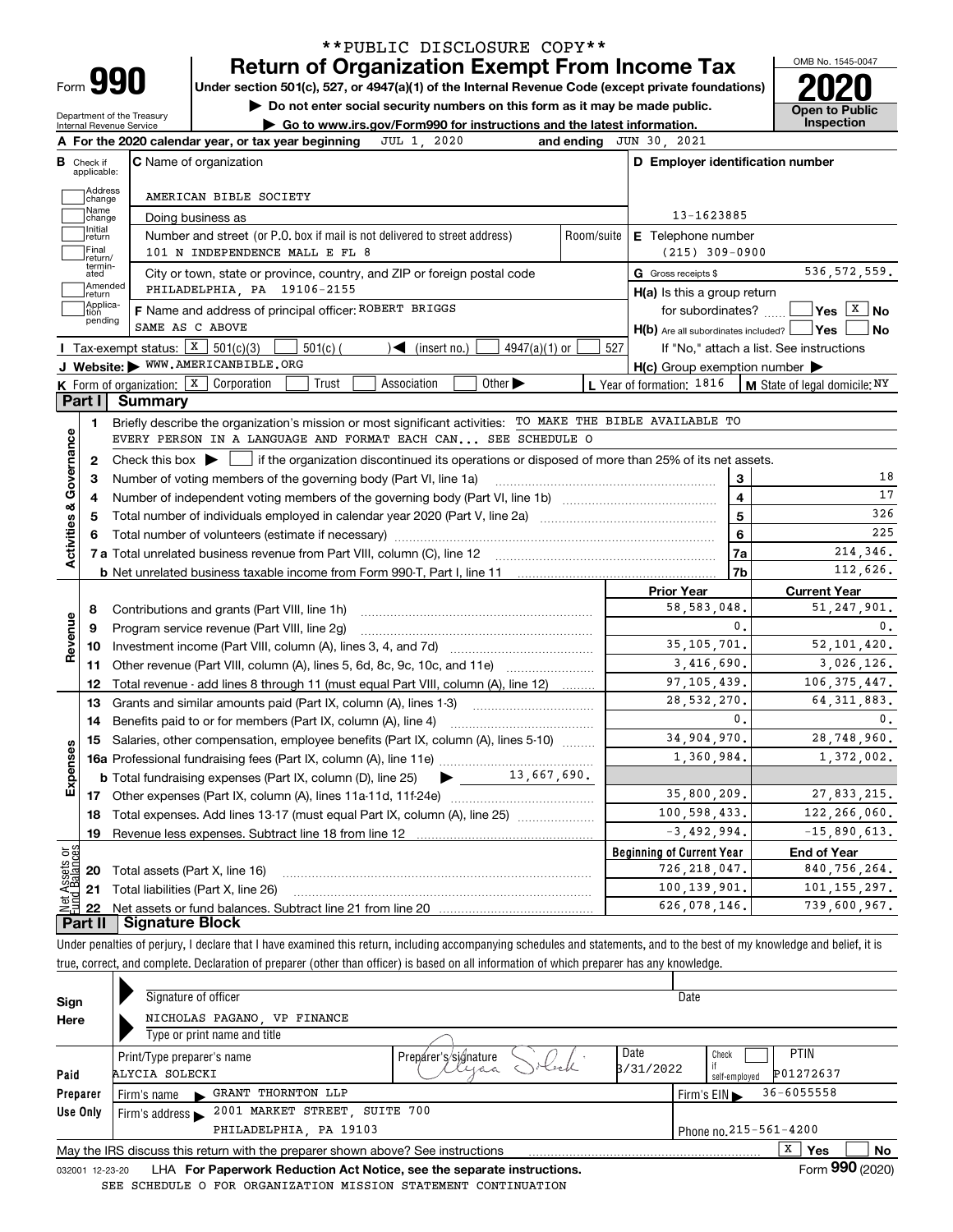| Form 990 (2020)<br>Part III Statement of Program Service Accomplishments          |                                                                                                              |                                                                                                                                                                    | Page 2                                             |
|-----------------------------------------------------------------------------------|--------------------------------------------------------------------------------------------------------------|--------------------------------------------------------------------------------------------------------------------------------------------------------------------|----------------------------------------------------|
|                                                                                   |                                                                                                              |                                                                                                                                                                    |                                                    |
| Briefly describe the organization's mission:                                      |                                                                                                              |                                                                                                                                                                    |                                                    |
| SCHEDULE O                                                                        |                                                                                                              |                                                                                                                                                                    |                                                    |
|                                                                                   |                                                                                                              |                                                                                                                                                                    |                                                    |
|                                                                                   |                                                                                                              |                                                                                                                                                                    |                                                    |
|                                                                                   | Did the organization undertake any significant program services during the year which were not listed on the |                                                                                                                                                                    |                                                    |
| prior Form 990 or 990-EZ?<br>If "Yes," describe these new services on Schedule O. |                                                                                                              |                                                                                                                                                                    | $\Box$ Yes $\boxed{\texttt{X}}$ No                 |
|                                                                                   |                                                                                                              | Did the organization cease conducting, or make significant changes in how it conducts, any program services?                                                       | $\boxed{\phantom{1}}$ Yes $\boxed{\phantom{1}}$ No |
| If "Yes," describe these changes on Schedule O.                                   |                                                                                                              | Describe the organization's program service accomplishments for each of its three largest program services, as measured by expenses.                               |                                                    |
|                                                                                   |                                                                                                              | Section 501(c)(3) and 501(c)(4) organizations are required to report the amount of grants and allocations to others, the total expenses, and                       |                                                    |
| revenue, if any, for each program service reported.                               |                                                                                                              |                                                                                                                                                                    |                                                    |
|                                                                                   |                                                                                                              |                                                                                                                                                                    |                                                    |
| SEE SCHEDULE O                                                                    |                                                                                                              |                                                                                                                                                                    |                                                    |
|                                                                                   |                                                                                                              |                                                                                                                                                                    |                                                    |
|                                                                                   |                                                                                                              |                                                                                                                                                                    |                                                    |
|                                                                                   |                                                                                                              |                                                                                                                                                                    |                                                    |
|                                                                                   |                                                                                                              |                                                                                                                                                                    |                                                    |
|                                                                                   |                                                                                                              |                                                                                                                                                                    |                                                    |
|                                                                                   |                                                                                                              |                                                                                                                                                                    |                                                    |
|                                                                                   |                                                                                                              |                                                                                                                                                                    |                                                    |
|                                                                                   |                                                                                                              |                                                                                                                                                                    |                                                    |
|                                                                                   |                                                                                                              | $\qquad \qquad \text{including grants of $ \qquad \qquad \qquad } \qquad \qquad \qquad } \qquad \text{ (Revenue $ \qquad \qquad } \qquad \qquad } \qquad \text{)}$ |                                                    |
|                                                                                   |                                                                                                              |                                                                                                                                                                    |                                                    |
|                                                                                   |                                                                                                              |                                                                                                                                                                    |                                                    |
|                                                                                   |                                                                                                              |                                                                                                                                                                    |                                                    |
|                                                                                   |                                                                                                              |                                                                                                                                                                    |                                                    |
|                                                                                   |                                                                                                              |                                                                                                                                                                    |                                                    |
|                                                                                   |                                                                                                              |                                                                                                                                                                    |                                                    |
|                                                                                   |                                                                                                              |                                                                                                                                                                    |                                                    |
|                                                                                   |                                                                                                              |                                                                                                                                                                    |                                                    |
| $\left(\text{Code:}\right)$ $\left(\text{Expenses $}\right)$                      |                                                                                                              |                                                                                                                                                                    |                                                    |
|                                                                                   |                                                                                                              |                                                                                                                                                                    |                                                    |
|                                                                                   |                                                                                                              |                                                                                                                                                                    |                                                    |
|                                                                                   |                                                                                                              |                                                                                                                                                                    |                                                    |
|                                                                                   |                                                                                                              |                                                                                                                                                                    |                                                    |
|                                                                                   |                                                                                                              |                                                                                                                                                                    |                                                    |
|                                                                                   |                                                                                                              |                                                                                                                                                                    |                                                    |
|                                                                                   |                                                                                                              |                                                                                                                                                                    |                                                    |
|                                                                                   |                                                                                                              |                                                                                                                                                                    |                                                    |
|                                                                                   |                                                                                                              |                                                                                                                                                                    |                                                    |
| Other program services (Describe on Schedule O.)                                  |                                                                                                              |                                                                                                                                                                    |                                                    |
| (Expenses \$<br>Total program service expenses >                                  | including grants of \$<br>100,693,945.                                                                       | (Revenue \$                                                                                                                                                        |                                                    |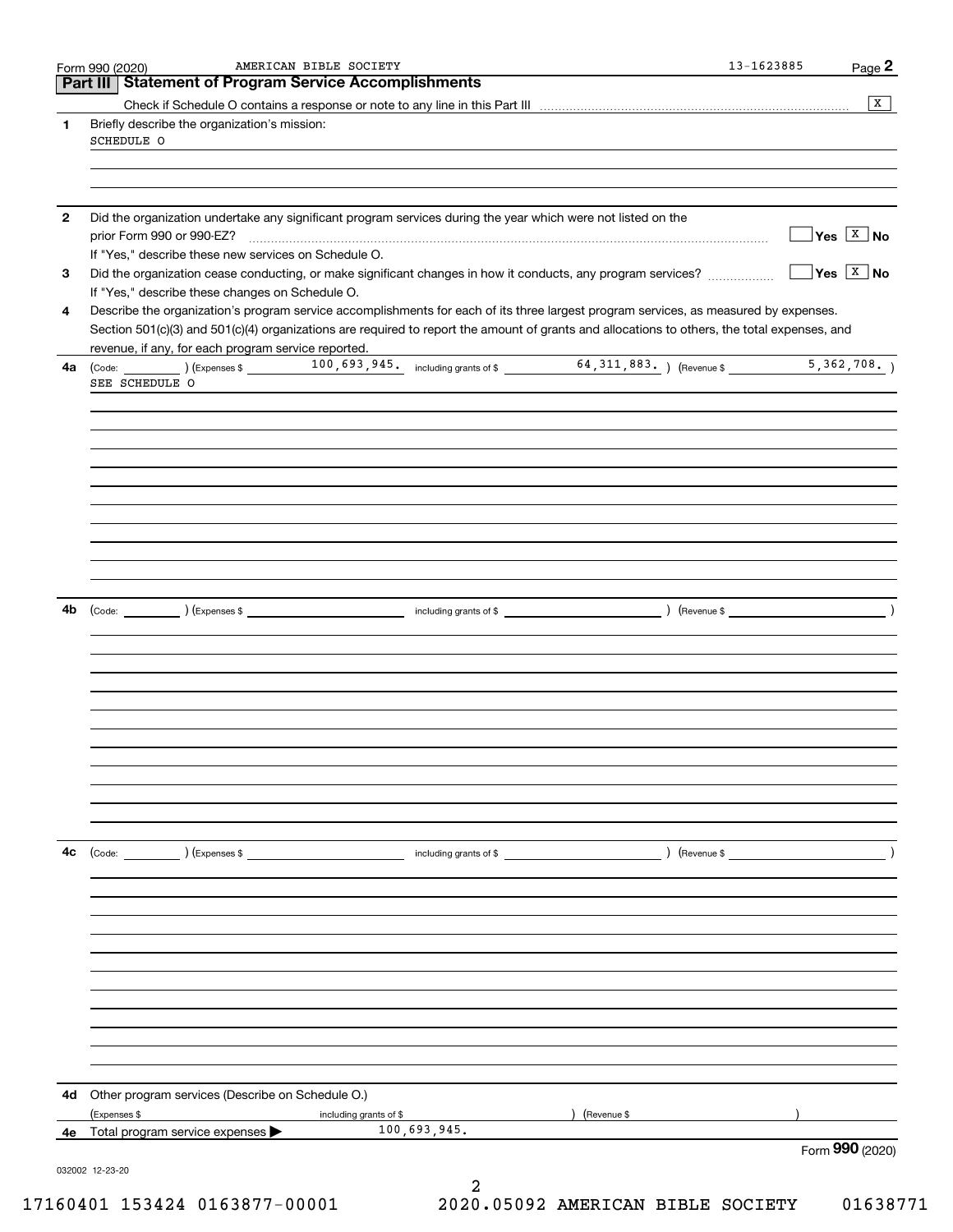|  | Form 990 (2020 |
|--|----------------|

|     | 13-1623885<br>AMERICAN BIBLE SOCIETY<br>Form 990 (2020)                                                                               |                 |     | Page $3$        |
|-----|---------------------------------------------------------------------------------------------------------------------------------------|-----------------|-----|-----------------|
|     | <b>Checklist of Required Schedules</b><br>Part IV                                                                                     |                 |     |                 |
|     |                                                                                                                                       |                 | Yes | No              |
| 1.  | Is the organization described in section $501(c)(3)$ or $4947(a)(1)$ (other than a private foundation)?                               |                 |     |                 |
|     |                                                                                                                                       | 1.              | х   |                 |
| 2   |                                                                                                                                       | $\overline{2}$  | X   |                 |
| 3   | Did the organization engage in direct or indirect political campaign activities on behalf of or in opposition to candidates for       |                 |     |                 |
|     |                                                                                                                                       | 3               |     | х               |
| 4   | Section 501(c)(3) organizations. Did the organization engage in lobbying activities, or have a section 501(h) election in effect      |                 |     |                 |
|     |                                                                                                                                       | 4               |     | х               |
| 5   | Is the organization a section 501(c)(4), 501(c)(5), or 501(c)(6) organization that receives membership dues, assessments, or          |                 |     |                 |
|     |                                                                                                                                       | 5               |     | х               |
| 6   | Did the organization maintain any donor advised funds or any similar funds or accounts for which donors have the right to             |                 |     |                 |
|     | provide advice on the distribution or investment of amounts in such funds or accounts? If "Yes," complete Schedule D, Part I          | 6               | X   |                 |
| 7   | Did the organization receive or hold a conservation easement, including easements to preserve open space,                             |                 |     |                 |
|     |                                                                                                                                       | $\overline{7}$  |     | х               |
| 8   | Did the organization maintain collections of works of art, historical treasures, or other similar assets? If "Yes," complete          |                 |     |                 |
|     |                                                                                                                                       | 8               | X   |                 |
| 9   | Did the organization report an amount in Part X, line 21, for escrow or custodial account liability, serve as a custodian for         |                 |     |                 |
|     | amounts not listed in Part X; or provide credit counseling, debt management, credit repair, or debt negotiation services?             |                 |     | х               |
|     |                                                                                                                                       | 9               |     |                 |
| 10  | Did the organization, directly or through a related organization, hold assets in donor-restricted endowments                          | 10              | х   |                 |
| 11  | If the organization's answer to any of the following questions is "Yes," then complete Schedule D, Parts VI, VII, VIII, IX, or X      |                 |     |                 |
|     | as applicable.                                                                                                                        |                 |     |                 |
| a   | Did the organization report an amount for land, buildings, and equipment in Part X, line 10? If "Yes," complete Schedule D,           |                 |     |                 |
|     |                                                                                                                                       | 11a             | X   |                 |
|     | <b>b</b> Did the organization report an amount for investments - other securities in Part X, line 12, that is 5% or more of its total |                 |     |                 |
|     |                                                                                                                                       | 11 <sub>b</sub> | Х   |                 |
| c   | Did the organization report an amount for investments - program related in Part X, line 13, that is 5% or more of its total           |                 |     |                 |
|     |                                                                                                                                       | 11c             |     | x               |
|     | d Did the organization report an amount for other assets in Part X, line 15, that is 5% or more of its total assets reported in       |                 |     |                 |
|     |                                                                                                                                       | <b>11d</b>      |     | х               |
|     | Did the organization report an amount for other liabilities in Part X, line 25? If "Yes," complete Schedule D, Part X                 | 11e             | X   |                 |
| f   | Did the organization's separate or consolidated financial statements for the tax year include a footnote that addresses               |                 |     |                 |
|     | the organization's liability for uncertain tax positions under FIN 48 (ASC 740)? If "Yes," complete Schedule D, Part X                | 11f             | х   |                 |
|     | 12a Did the organization obtain separate, independent audited financial statements for the tax year? If "Yes," complete               |                 |     |                 |
|     |                                                                                                                                       | 12a             |     | A               |
|     | Was the organization included in consolidated, independent audited financial statements for the tax year?                             |                 |     |                 |
|     | If "Yes," and if the organization answered "No" to line 12a, then completing Schedule D, Parts XI and XII is optional                 | 12b             | х   |                 |
| 13  |                                                                                                                                       | 13              |     | Х               |
| 14a | Did the organization maintain an office, employees, or agents outside of the United States?                                           | <b>14a</b>      |     | х               |
| b   | Did the organization have aggregate revenues or expenses of more than \$10,000 from grantmaking, fundraising, business,               |                 |     |                 |
|     | investment, and program service activities outside the United States, or aggregate foreign investments valued at \$100,000            |                 |     |                 |
|     |                                                                                                                                       | 14b             | х   |                 |
| 15  | Did the organization report on Part IX, column (A), line 3, more than \$5,000 of grants or other assistance to or for any             |                 |     |                 |
|     |                                                                                                                                       | 15              | х   |                 |
| 16  | Did the organization report on Part IX, column (A), line 3, more than \$5,000 of aggregate grants or other assistance to              |                 |     |                 |
|     |                                                                                                                                       | 16              |     | х               |
| 17  | Did the organization report a total of more than \$15,000 of expenses for professional fundraising services on Part IX,               |                 |     |                 |
|     |                                                                                                                                       | 17              | х   |                 |
| 18  | Did the organization report more than \$15,000 total of fundraising event gross income and contributions on Part VIII, lines          |                 |     |                 |
|     |                                                                                                                                       | 18              |     | х               |
| 19  | Did the organization report more than \$15,000 of gross income from gaming activities on Part VIII, line 9a? If "Yes."                |                 |     |                 |
|     |                                                                                                                                       | 19              |     | х               |
| 20a |                                                                                                                                       | 20a             |     | х               |
|     | b If "Yes" to line 20a, did the organization attach a copy of its audited financial statements to this return?                        | 20 <sub>b</sub> |     |                 |
| 21  | Did the organization report more than \$5,000 of grants or other assistance to any domestic organization or                           |                 | Х   |                 |
|     |                                                                                                                                       | 21              |     | Form 990 (2020) |
|     | 032003 12-23-20                                                                                                                       |                 |     |                 |

3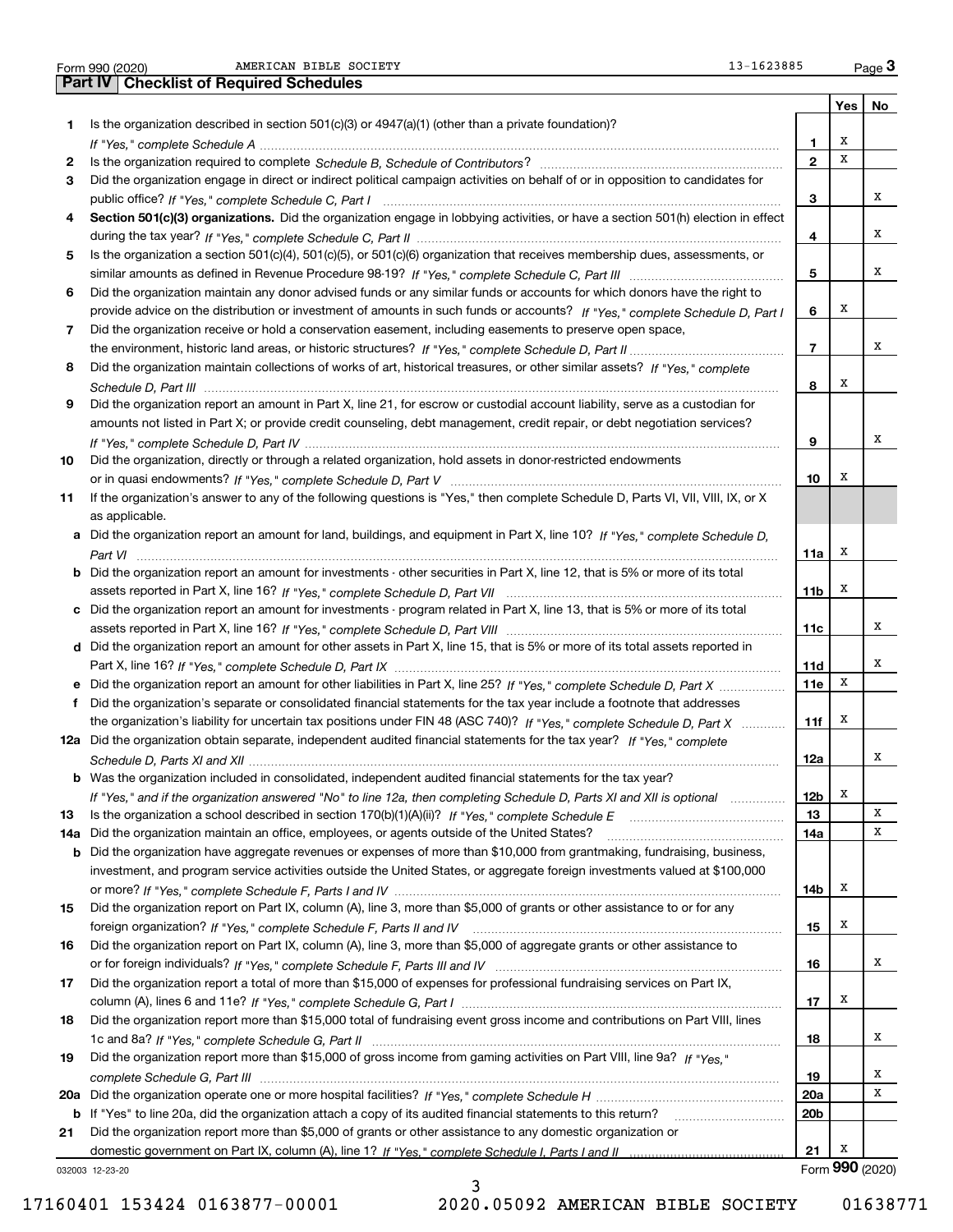|  | Form 990 (2020) |
|--|-----------------|

|               | 13-1623885<br>AMERICAN BIBLE SOCIETY<br>Form 990 (2020)                                                                      |                 |            | Page 4          |
|---------------|------------------------------------------------------------------------------------------------------------------------------|-----------------|------------|-----------------|
|               | <b>Checklist of Required Schedules (continued)</b><br><b>Part IV</b>                                                         |                 |            |                 |
|               |                                                                                                                              |                 | <b>Yes</b> | No              |
| 22            | Did the organization report more than \$5,000 of grants or other assistance to or for domestic individuals on                |                 |            |                 |
|               |                                                                                                                              | 22              |            | х               |
| 23            | Did the organization answer "Yes" to Part VII, Section A, line 3, 4, or 5 about compensation of the organization's current   |                 |            |                 |
|               | and former officers, directors, trustees, key employees, and highest compensated employees? If "Yes," complete               |                 |            |                 |
|               |                                                                                                                              | 23              | X          |                 |
|               | 24a Did the organization have a tax-exempt bond issue with an outstanding principal amount of more than \$100,000 as of the  |                 |            |                 |
|               | last day of the year, that was issued after December 31, 2002? If "Yes," answer lines 24b through 24d and complete           |                 |            |                 |
|               |                                                                                                                              | 24a             |            | х               |
|               |                                                                                                                              | 24b             |            |                 |
|               | c Did the organization maintain an escrow account other than a refunding escrow at any time during the year to defease       |                 |            |                 |
|               |                                                                                                                              | 24c             |            |                 |
|               |                                                                                                                              | 24d             |            |                 |
|               | 25a Section 501(c)(3), 501(c)(4), and 501(c)(29) organizations. Did the organization engage in an excess benefit             |                 |            |                 |
|               |                                                                                                                              | 25a             |            | х               |
|               | b Is the organization aware that it engaged in an excess benefit transaction with a disqualified person in a prior year, and |                 |            |                 |
|               | that the transaction has not been reported on any of the organization's prior Forms 990 or 990-EZ? If "Yes," complete        |                 |            |                 |
|               | Schedule L, Part I                                                                                                           | 25b             |            | Χ               |
| 26            | Did the organization report any amount on Part X, line 5 or 22, for receivables from or payables to any current              |                 |            |                 |
|               | or former officer, director, trustee, key employee, creator or founder, substantial contributor, or 35%                      |                 |            |                 |
|               |                                                                                                                              | 26              |            | х               |
| 27            | Did the organization provide a grant or other assistance to any current or former officer, director, trustee, key employee,  |                 |            |                 |
|               | creator or founder, substantial contributor or employee thereof, a grant selection committee member, or to a 35% controlled  |                 |            |                 |
|               | entity (including an employee thereof) or family member of any of these persons? If "Yes," complete Schedule L, Part III     | 27              |            | х               |
| 28            | Was the organization a party to a business transaction with one of the following parties (see Schedule L, Part IV            |                 |            |                 |
|               | instructions, for applicable filing thresholds, conditions, and exceptions):                                                 |                 |            |                 |
|               | a A current or former officer, director, trustee, key employee, creator or founder, or substantial contributor? If           |                 |            |                 |
|               |                                                                                                                              | 28a             |            | х               |
|               |                                                                                                                              | 28b             |            | x               |
|               | c A 35% controlled entity of one or more individuals and/or organizations described in lines 28a or 28b? If                  |                 |            |                 |
|               |                                                                                                                              | 28c             |            | х               |
| 29            |                                                                                                                              | 29              | X          |                 |
| 30            | Did the organization receive contributions of art, historical treasures, or other similar assets, or qualified conservation  |                 |            |                 |
|               |                                                                                                                              | 30              |            | Χ               |
| 31            | Did the organization liquidate, terminate, or dissolve and cease operations? If "Yes," complete Schedule N, Part I           | 31              |            | х               |
| 32            | Did the organization sell, exchange, dispose of, or transfer more than 25% of its net assets? If "Yes," complete             |                 |            |                 |
|               |                                                                                                                              | 32              |            | х               |
| 33            | Did the organization own 100% of an entity disregarded as separate from the organization under Regulations                   |                 |            |                 |
|               |                                                                                                                              | 33              |            | х               |
| 34            | Was the organization related to any tax-exempt or taxable entity? If "Yes," complete Schedule R, Part II, III, or IV, and    |                 |            |                 |
|               |                                                                                                                              | 34              | X          |                 |
|               | 35a Did the organization have a controlled entity within the meaning of section 512(b)(13)?                                  | 35a             | x          |                 |
|               | b If "Yes" to line 35a, did the organization receive any payment from or engage in any transaction with a controlled entity  |                 |            |                 |
|               |                                                                                                                              | 35 <sub>b</sub> | X          |                 |
| 36            | Section 501(c)(3) organizations. Did the organization make any transfers to an exempt non-charitable related organization?   |                 |            |                 |
|               |                                                                                                                              | 36              |            | х               |
| 37            | Did the organization conduct more than 5% of its activities through an entity that is not a related organization             |                 |            |                 |
|               |                                                                                                                              | 37              |            | х               |
| 38            | Did the organization complete Schedule O and provide explanations in Schedule O for Part VI, lines 11b and 19?               |                 |            |                 |
|               | Note: All Form 990 filers are required to complete Schedule O                                                                | 38              | X          |                 |
| <b>Part V</b> | Statements Regarding Other IRS Filings and Tax Compliance                                                                    |                 |            |                 |
|               | Check if Schedule O contains a response or note to any line in this Part V                                                   |                 |            |                 |
|               | 3268                                                                                                                         |                 | Yes        | No              |
| b             | 1a<br>Enter the number of Forms W-2G included in line 1a. Enter -0- if not applicable<br>1b                                  | 0               |            |                 |
| c             | Did the organization comply with backup withholding rules for reportable payments to vendors and reportable gaming           |                 |            |                 |
|               | (gambling) winnings to prize winners?                                                                                        | 1c              | х          |                 |
|               | 032004 12-23-20                                                                                                              |                 |            | Form 990 (2020) |
|               | 4                                                                                                                            |                 |            |                 |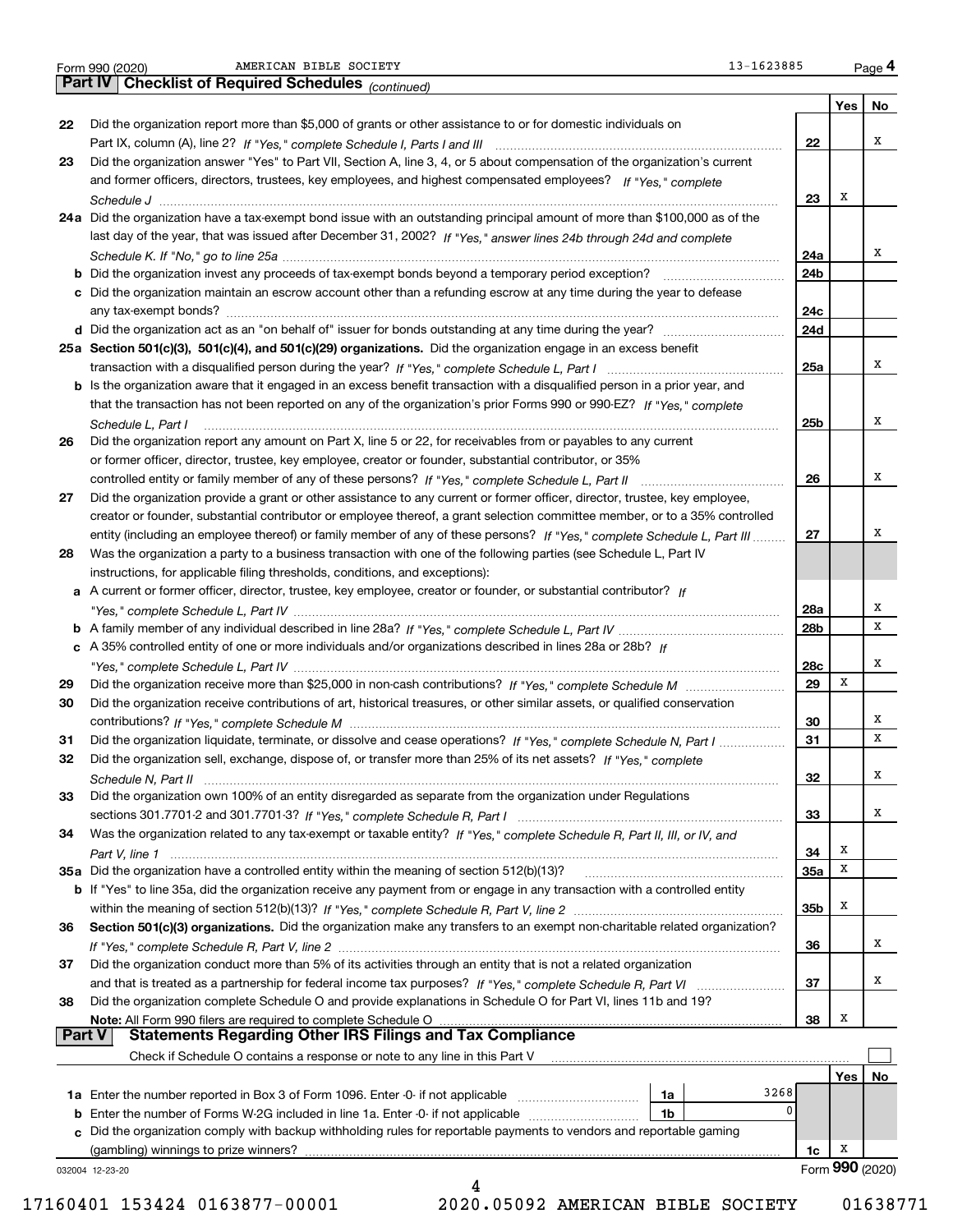|        | 13-1623885<br>AMERICAN BIBLE SOCIETY<br>Form 990 (2020)                                                                                           |                |      | $Page$ <sup>5</sup> |
|--------|---------------------------------------------------------------------------------------------------------------------------------------------------|----------------|------|---------------------|
| Part V | Statements Regarding Other IRS Filings and Tax Compliance (continued)                                                                             |                |      |                     |
|        |                                                                                                                                                   |                | Yes  | No                  |
|        | 2a Enter the number of employees reported on Form W-3, Transmittal of Wage and Tax Statements,                                                    |                |      |                     |
|        | 326<br>2a<br>filed for the calendar year ending with or within the year covered by this return                                                    |                |      |                     |
|        | <b>b</b> If at least one is reported on line 2a, did the organization file all required federal employment tax returns?                           | 2 <sub>b</sub> | х    |                     |
|        | Note: If the sum of lines 1a and 2a is greater than 250, you may be required to $e$ -file (see instructions) <i>marrourching</i>                  |                |      |                     |
|        | 3a Did the organization have unrelated business gross income of \$1,000 or more during the year?                                                  | 3a             | х    |                     |
|        |                                                                                                                                                   | 3 <sub>b</sub> | х    |                     |
|        | 4a At any time during the calendar year, did the organization have an interest in, or a signature or other authority over, a                      |                |      |                     |
|        |                                                                                                                                                   | 4a             | х    |                     |
|        | <b>b</b> If "Yes," enter the name of the foreign country $\triangleright$ <b>BRAZIL</b> , TURKEY                                                  |                |      |                     |
|        | See instructions for filing requirements for FinCEN Form 114, Report of Foreign Bank and Financial Accounts (FBAR).                               |                |      |                     |
|        | 5a Was the organization a party to a prohibited tax shelter transaction at any time during the tax year?                                          | 5a             |      | х                   |
|        |                                                                                                                                                   | 5 <sub>b</sub> |      | х                   |
|        |                                                                                                                                                   | 5c             |      |                     |
|        | 6a Does the organization have annual gross receipts that are normally greater than \$100,000, and did the organization solicit                    |                |      |                     |
|        | any contributions that were not tax deductible as charitable contributions?                                                                       | 6a             |      | х                   |
|        | <b>b</b> If "Yes," did the organization include with every solicitation an express statement that such contributions or gifts                     |                |      |                     |
|        | were not tax deductible?                                                                                                                          | 6b             |      |                     |
| 7      | Organizations that may receive deductible contributions under section 170(c).                                                                     |                |      |                     |
|        | a Did the organization receive a payment in excess of \$75 made partly as a contribution and partly for goods and services provided to the payor? | 7a             | х    |                     |
|        | <b>b</b> If "Yes," did the organization notify the donor of the value of the goods or services provided?                                          | 7b             | х    |                     |
|        | c Did the organization sell, exchange, or otherwise dispose of tangible personal property for which it was required                               |                |      |                     |
|        |                                                                                                                                                   | 7c             |      | х                   |
|        | 7d<br>d If "Yes," indicate the number of Forms 8282 filed during the year [11] [12] [13] [14] [15] [15] [15] [16] [1                              |                |      |                     |
|        | e Did the organization receive any funds, directly or indirectly, to pay premiums on a personal benefit contract?                                 | 7e             |      | х                   |
| Ť.     | Did the organization, during the year, pay premiums, directly or indirectly, on a personal benefit contract?                                      | 7f             |      | х                   |
| g      | If the organization received a contribution of qualified intellectual property, did the organization file Form 8899 as required?                  | 7g             |      |                     |
|        | h If the organization received a contribution of cars, boats, airplanes, or other vehicles, did the organization file a Form 1098-C?              | 7h             |      |                     |
| 8      | Sponsoring organizations maintaining donor advised funds. Did a donor advised fund maintained by the                                              |                |      |                     |
|        | sponsoring organization have excess business holdings at any time during the year?                                                                | 8              |      | х                   |
| 9      | Sponsoring organizations maintaining donor advised funds.                                                                                         |                |      |                     |
|        | a Did the sponsoring organization make any taxable distributions under section 4966?                                                              | 9a             |      | х                   |
| b      | Did the sponsoring organization make a distribution to a donor, donor advisor, or related person?                                                 | 9b             |      | х                   |
| 10     | Section 501(c)(7) organizations. Enter:                                                                                                           |                |      |                     |
|        | 10a                                                                                                                                               |                |      |                     |
| b      | Gross receipts, included on Form 990, Part VIII, line 12, for public use of club facilities<br>  10b                                              |                |      |                     |
| 11     | Section 501(c)(12) organizations. Enter:                                                                                                          |                |      |                     |
| а      | 11a                                                                                                                                               |                |      |                     |
|        | <b>b</b> Gross income from other sources (Do not net amounts due or paid to other sources against                                                 |                |      |                     |
|        | amounts due or received from them.)<br>11b                                                                                                        |                |      |                     |
|        | 12a Section 4947(a)(1) non-exempt charitable trusts. Is the organization filing Form 990 in lieu of Form 1041?                                    | 12a            |      |                     |
|        | <b>b</b> If "Yes," enter the amount of tax-exempt interest received or accrued during the year<br>12b                                             |                |      |                     |
| 13     | Section 501(c)(29) qualified nonprofit health insurance issuers.                                                                                  |                |      |                     |
|        | a Is the organization licensed to issue qualified health plans in more than one state?                                                            | 13а            |      |                     |
|        | Note: See the instructions for additional information the organization must report on Schedule O.                                                 |                |      |                     |
|        | <b>b</b> Enter the amount of reserves the organization is required to maintain by the states in which the                                         |                |      |                     |
|        | 13 <sub>b</sub>                                                                                                                                   |                |      |                     |
|        | 13с                                                                                                                                               |                |      |                     |
| 14a    | Did the organization receive any payments for indoor tanning services during the tax year?                                                        | 14a            |      | х                   |
|        |                                                                                                                                                   | 14b            |      |                     |
| 15     | Is the organization subject to the section 4960 tax on payment(s) of more than \$1,000,000 in remuneration or                                     |                |      |                     |
|        |                                                                                                                                                   | 15             |      | х                   |
|        | If "Yes," see instructions and file Form 4720, Schedule N.                                                                                        |                |      |                     |
| 16     | Is the organization an educational institution subject to the section 4968 excise tax on net investment income?<br>.                              | 16             |      | x                   |
|        | If "Yes," complete Form 4720, Schedule O.                                                                                                         |                | nnn. |                     |

Form (2020) **990**

032005 12-23-20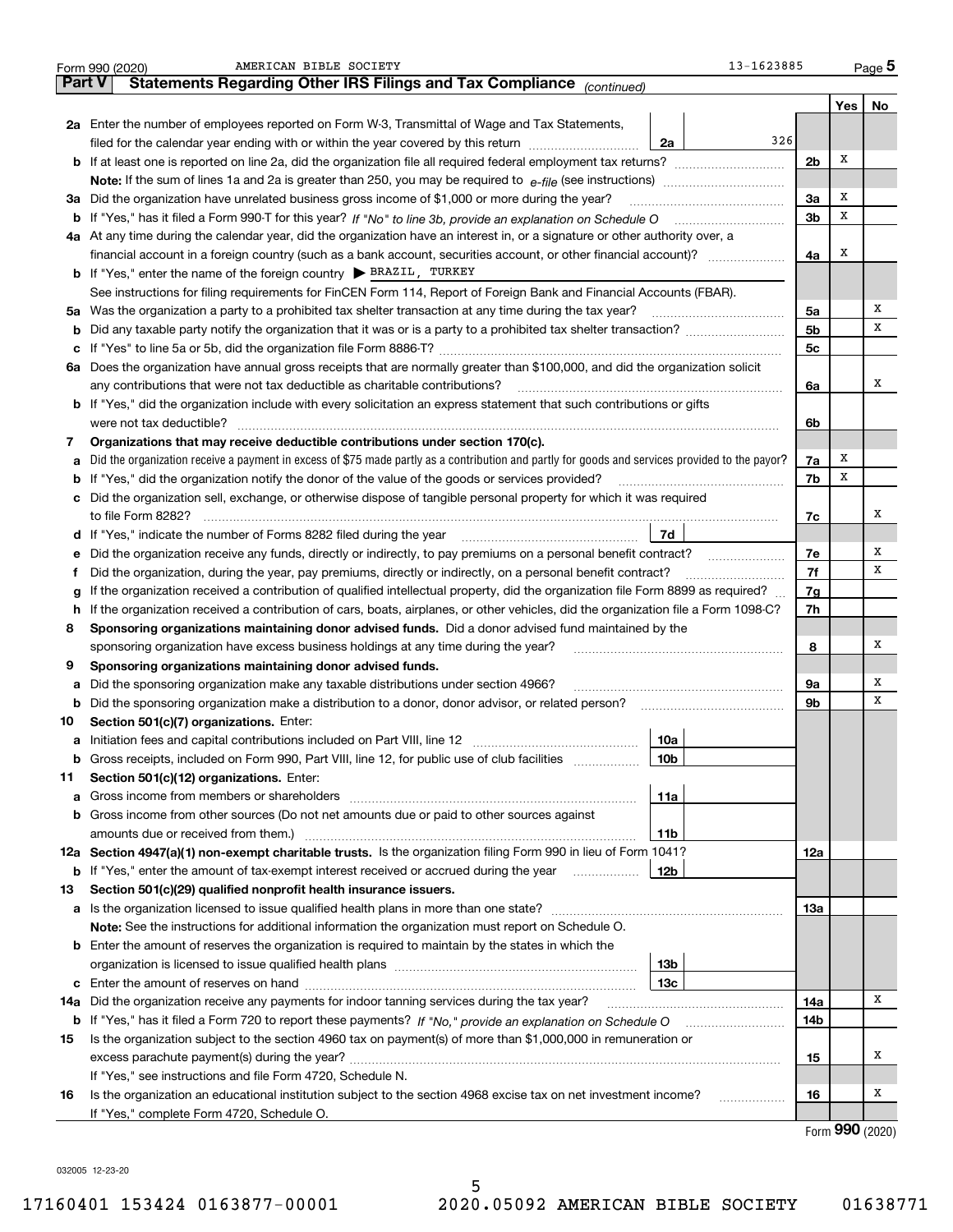|    | to line 8a, 8b, or 10b below, describe the circumstances, processes, or changes on Schedule O. See instructions.                                                                                                               |                 |                 |        |
|----|--------------------------------------------------------------------------------------------------------------------------------------------------------------------------------------------------------------------------------|-----------------|-----------------|--------|
|    |                                                                                                                                                                                                                                |                 |                 | X      |
|    | <b>Section A. Governing Body and Management</b>                                                                                                                                                                                |                 |                 |        |
|    |                                                                                                                                                                                                                                |                 | Yes             | No     |
|    | 18<br>1a<br>1a Enter the number of voting members of the governing body at the end of the tax year <i>manumum</i>                                                                                                              |                 |                 |        |
|    | If there are material differences in voting rights among members of the governing body, or if the governing                                                                                                                    |                 |                 |        |
|    | body delegated broad authority to an executive committee or similar committee, explain on Schedule O.                                                                                                                          |                 |                 |        |
|    | 17<br><b>b</b> Enter the number of voting members included on line 1a, above, who are independent <i>manumum</i><br>1b                                                                                                         |                 |                 |        |
| 2  | Did any officer, director, trustee, or key employee have a family relationship or a business relationship with any other                                                                                                       |                 |                 |        |
|    | officer, director, trustee, or key employee?                                                                                                                                                                                   | 2               |                 | x      |
| 3  | Did the organization delegate control over management duties customarily performed by or under the direct supervision                                                                                                          |                 |                 |        |
|    |                                                                                                                                                                                                                                | 3               |                 | х<br>X |
| 4  | Did the organization make any significant changes to its governing documents since the prior Form 990 was filed?                                                                                                               | 4               |                 |        |
| 5  |                                                                                                                                                                                                                                | 5               |                 | х      |
| 6  | Did the organization have members or stockholders?                                                                                                                                                                             | 6               |                 | х      |
| 7a | Did the organization have members, stockholders, or other persons who had the power to elect or appoint one or                                                                                                                 |                 |                 |        |
|    |                                                                                                                                                                                                                                | 7a              |                 | x      |
|    | <b>b</b> Are any governance decisions of the organization reserved to (or subject to approval by) members, stockholders, or                                                                                                    |                 |                 |        |
|    | persons other than the governing body?                                                                                                                                                                                         | 7b              |                 | х      |
| 8  | Did the organization contemporaneously document the meetings held or written actions undertaken during the year by the following:                                                                                              |                 |                 |        |
|    | The governing body? [[11] matter and the contract of the contract of the contract of the contract of the contract of the contract of the contract of the contract of the contract of the contract of the contract of the contr | 8a              | х               |        |
|    |                                                                                                                                                                                                                                | 8b              | x               |        |
| 9  | Is there any officer, director, trustee, or key employee listed in Part VII, Section A, who cannot be reached at the                                                                                                           |                 |                 |        |
|    |                                                                                                                                                                                                                                | 9               |                 | х      |
|    | Section B. Policies (This Section B requests information about policies not required by the Internal Revenue Code.)                                                                                                            |                 |                 |        |
|    |                                                                                                                                                                                                                                |                 | Yes             | No     |
|    |                                                                                                                                                                                                                                | 10a             |                 | х      |
|    | b If "Yes," did the organization have written policies and procedures governing the activities of such chapters, affiliates,                                                                                                   |                 |                 |        |
|    | and branches to ensure their operations are consistent with the organization's exempt purposes?                                                                                                                                | 10 <sub>b</sub> |                 |        |
|    | 11a Has the organization provided a complete copy of this Form 990 to all members of its governing body before filing the form?                                                                                                | 11a             | X               |        |
|    | <b>b</b> Describe in Schedule O the process, if any, used by the organization to review this Form 990.                                                                                                                         |                 |                 |        |
|    |                                                                                                                                                                                                                                | 12a             | x               |        |
|    |                                                                                                                                                                                                                                | 12 <sub>b</sub> | x               |        |
|    | c Did the organization regularly and consistently monitor and enforce compliance with the policy? If "Yes." describe                                                                                                           |                 |                 |        |
|    | in Schedule O how this was done manufactured and contain an according of the state of the state of the state o                                                                                                                 | 12c             | x               |        |
| 13 | Did the organization have a written whistleblower policy?                                                                                                                                                                      | 13              | Х               |        |
| 14 | Did the organization have a written document retention and destruction policy?                                                                                                                                                 | 14              | x               |        |
| 15 | Did the process for determining compensation of the following persons include a review and approval by independent                                                                                                             |                 |                 |        |
|    | persons, comparability data, and contemporaneous substantiation of the deliberation and decision?                                                                                                                              |                 |                 |        |
|    |                                                                                                                                                                                                                                | 15a             | x               |        |
|    | <b>b</b> Other officers or key employees of the organization                                                                                                                                                                   | 15b             | X               |        |
|    |                                                                                                                                                                                                                                |                 |                 |        |
|    | If "Yes" to line 15a or 15b, describe the process in Schedule O (see instructions).                                                                                                                                            |                 |                 |        |
|    | 16a Did the organization invest in, contribute assets to, or participate in a joint venture or similar arrangement with a                                                                                                      |                 |                 | х      |
|    | taxable entity during the year?                                                                                                                                                                                                | 16a             |                 |        |
|    | b If "Yes," did the organization follow a written policy or procedure requiring the organization to evaluate its participation                                                                                                 |                 |                 |        |
|    | in joint venture arrangements under applicable federal tax law, and take steps to safeguard the organization's                                                                                                                 |                 |                 |        |
|    | exempt status with respect to such arrangements?                                                                                                                                                                               | 16b             |                 |        |
|    | <b>Section C. Disclosure</b>                                                                                                                                                                                                   |                 |                 |        |
| 17 | List the states with which a copy of this Form 990 is required to be filed AK, CA, CO, DC, FL, HI, IL, KY, LA, MD, MN, MS                                                                                                      |                 |                 |        |
| 18 | Section 6104 requires an organization to make its Forms 1023 (1024 or 1024-A, if applicable), 990, and 990-T (Section 501(c)(3)s only) available                                                                               |                 |                 |        |
|    | for public inspection. Indicate how you made these available. Check all that apply.                                                                                                                                            |                 |                 |        |
|    | $X$ Own website<br>$X$ Upon request<br>Another's website<br>Other (explain on Schedule O)                                                                                                                                      |                 |                 |        |
| 19 | Describe on Schedule O whether (and if so, how) the organization made its governing documents, conflict of interest policy, and financial                                                                                      |                 |                 |        |
|    | statements available to the public during the tax year.                                                                                                                                                                        |                 |                 |        |
| 20 | State the name, address, and telephone number of the person who possesses the organization's books and records                                                                                                                 |                 |                 |        |
|    | NICHOLAS PAGANO - 215-309-0900                                                                                                                                                                                                 |                 |                 |        |
|    | 101 N INDEPENDENCE MALL E FL 8, PHILADELPHIA, PA 19106-2155<br>SEE SCHEDULE O FOR FULL LIST OF STATES                                                                                                                          |                 | Form 990 (2020) |        |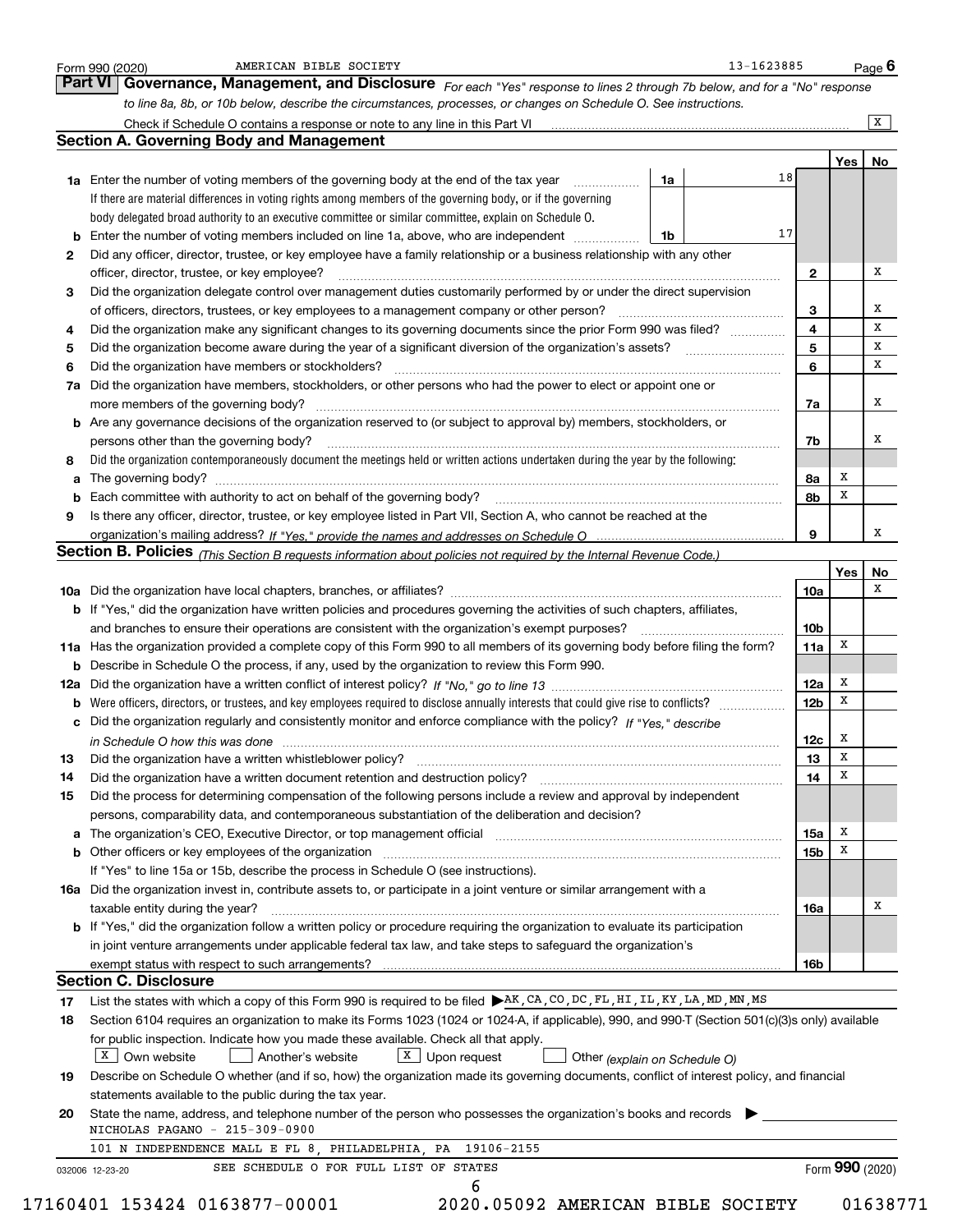| Form 990 (2020)   | AMERICAN BIBLE SOCIETY                                                                                                                                     | 13-1623885 | Page |
|-------------------|------------------------------------------------------------------------------------------------------------------------------------------------------------|------------|------|
|                   | Part VII Compensation of Officers, Directors, Trustees, Key Employees, Highest Compensated                                                                 |            |      |
|                   | <b>Employees, and Independent Contractors</b>                                                                                                              |            |      |
|                   | Check if Schedule O contains a response or note to any line in this Part VII                                                                               |            |      |
| <b>Section A.</b> | Officers, Directors, Trustees, Key Employees, and Highest Compensated Employees                                                                            |            |      |
|                   | 1a Complete this table for all persons required to be listed. Report compensation for the calendar year ending with or within the organization's tax year. |            |      |

**•** List all of the organization's current officers, directors, trustees (whether individuals or organizations), regardless of amount of compensation. Enter -0- in columns (D), (E), and (F) if no compensation was paid.

 $\bullet$  List all of the organization's  $\,$ current key employees, if any. See instructions for definition of "key employee."

**•** List the organization's five current highest compensated employees (other than an officer, director, trustee, or key employee) who received reportable compensation (Box 5 of Form W-2 and/or Box 7 of Form 1099-MISC) of more than \$100,000 from the organization and any related organizations.

**•** List all of the organization's former officers, key employees, and highest compensated employees who received more than \$100,000 of reportable compensation from the organization and any related organizations.

**former directors or trustees**  ¥ List all of the organization's that received, in the capacity as a former director or trustee of the organization, more than \$10,000 of reportable compensation from the organization and any related organizations.

See instructions for the order in which to list the persons above.

Check this box if neither the organization nor any related organization compensated any current officer, director, or trustee.  $\mathcal{L}^{\text{max}}$ 

| (A)                                          | (B)               |                               |                                                                  |             | (C)          |                                 |             | (D)             | (E)                           | (F)                   |  |  |
|----------------------------------------------|-------------------|-------------------------------|------------------------------------------------------------------|-------------|--------------|---------------------------------|-------------|-----------------|-------------------------------|-----------------------|--|--|
| Name and title                               | Average           |                               | (do not check more than one                                      |             | Position     |                                 |             | Reportable      | Reportable                    | Estimated             |  |  |
|                                              | hours per         |                               | box, unless person is both an<br>officer and a director/trustee) |             |              |                                 |             | compensation    | compensation                  | amount of             |  |  |
|                                              | week<br>(list any |                               |                                                                  |             |              |                                 |             | from<br>the     | from related<br>organizations | other<br>compensation |  |  |
|                                              | hours for         |                               |                                                                  |             |              |                                 |             | organization    | (W-2/1099-MISC)               | from the              |  |  |
|                                              | related           |                               |                                                                  |             |              |                                 |             | (W-2/1099-MISC) |                               | organization          |  |  |
|                                              | organizations     |                               |                                                                  |             |              |                                 |             |                 |                               | and related           |  |  |
|                                              | below             | ndividual trustee or director | Institutional trustee                                            | Officer     | Key employee | Highest compensated<br>employee | Former      |                 |                               | organizations         |  |  |
|                                              | line)             |                               |                                                                  |             |              |                                 |             |                 |                               |                       |  |  |
| ROY L. PETERSON<br>(1)                       | 0.00              |                               |                                                                  |             |              |                                 |             |                 |                               |                       |  |  |
| FORMER PRESIDENT (END 2019)<br>ROBERT BRIGGS | 0.00              |                               |                                                                  |             |              |                                 | x           | 403,847.        | $\mathbf{0}$ .                | 37,445.               |  |  |
| (2)                                          | 40.00             |                               |                                                                  |             |              |                                 |             |                 |                               |                       |  |  |
| PRESIDENT & CEO                              | 5,00              | x                             |                                                                  | X           |              |                                 |             | 358,606.        | $\mathbf{0}$ .                | 52,464.               |  |  |
| JOHN D. CLAUSE<br>(3)                        | 40.00             |                               |                                                                  |             |              |                                 |             |                 |                               |                       |  |  |
| <b>SVP</b>                                   | 0.00              |                               |                                                                  | X           |              |                                 |             | 295,470,        | $\mathbf{0}$                  | 54,312.               |  |  |
| ANDREW L. HOOD<br>(4)                        | 40.00             |                               |                                                                  |             |              |                                 |             |                 |                               |                       |  |  |
| (END OCT 2020)<br>SVP                        | 0.00              |                               |                                                                  | X           |              |                                 |             | 253,561.        | $\mathbf{0}$ .                | 55,409.               |  |  |
| (5)<br>JAMES J. PUCHY<br>VP                  | 40.00<br>5,00     |                               |                                                                  |             | $\mathbf x$  |                                 |             |                 | 0.                            |                       |  |  |
| (6)<br>MARK R. WILSON                        | 40.00             |                               |                                                                  |             |              |                                 |             | 231,362.        |                               | 46,099.               |  |  |
| CFO                                          | 5,00              |                               |                                                                  | X           |              |                                 |             | 211,125,        | $\mathbf{0}$ .                | 53,559.               |  |  |
| (7)<br>STEPHEN KAO                           | 40.00             |                               |                                                                  |             |              |                                 |             |                 |                               |                       |  |  |
| VP/GENERAL COUNSEL                           | 0.00              |                               |                                                                  | X           |              |                                 |             | 206,901.        | $\mathbf{0}$ .                | 49,195.               |  |  |
| HERBERT LEE MANIS<br>(8)                     | 0.00              |                               |                                                                  |             |              |                                 |             |                 |                               |                       |  |  |
| FORMER DIRECTOR (END JUNE 2020)              | 0.00              |                               |                                                                  |             |              |                                 | X           | 219,020.        | 0.                            | 33,364.               |  |  |
| (9)<br>NICHOLAS PAGANO                       | 40.00             |                               |                                                                  |             |              |                                 |             |                 |                               |                       |  |  |
| VP - FINANCE                                 | 0.00              |                               |                                                                  | $\mathbf x$ |              |                                 |             | 192,643.        | 0.                            | 54,014.               |  |  |
| (10) PATRICK MURDOCK                         | 40.00             |                               |                                                                  |             |              |                                 |             |                 |                               |                       |  |  |
| VP                                           | 0.00              |                               |                                                                  |             | X            |                                 |             | 188,503.        | $\mathbf{0}$ .                | 52,942.               |  |  |
| (11) MARK D. FORSHAW                         | 0.00              |                               |                                                                  |             |              |                                 |             |                 |                               |                       |  |  |
| FORMER VP (END JUNE 2020)                    | 0.00              |                               |                                                                  |             |              |                                 | Х           | 202,379.        | $\mathbf{0}$ .                | 32,716.               |  |  |
| (12) SUSAN B. HARPER                         | 40.00             |                               |                                                                  |             |              |                                 |             |                 |                               |                       |  |  |
| <b>DIRECTOR</b>                              | 0.00              |                               |                                                                  |             |              | X                               |             | 175,072.        | $\mathbf{0}$ .                | 51,734.               |  |  |
| (13) JOHN P. GRECO                           | 40.00             |                               |                                                                  |             |              |                                 |             |                 |                               |                       |  |  |
| <b>DIRECTOR</b>                              | 0.00              |                               |                                                                  |             |              | $\mathbf x$                     |             | 175,959.        | $\mathbf{0}$ .                | 50,451.               |  |  |
| (14) JOHN MARK MITCHELL                      | 40.00             |                               |                                                                  |             |              |                                 |             |                 |                               |                       |  |  |
| <b>DIRECTOR</b>                              | 0.00              |                               |                                                                  |             |              | X                               |             | 172,462.        | 0.                            | 51,734.               |  |  |
| (15) JANET A. GRELL                          | 40.00             |                               |                                                                  |             |              |                                 |             |                 |                               |                       |  |  |
| VP                                           | 0.00              |                               |                                                                  |             |              | X                               |             | 189,549.        | $\mathbf{0}$ .                | 29,101.               |  |  |
| (16) NANCY KARINA LUCERO                     | 40.00             |                               |                                                                  |             |              |                                 |             |                 |                               |                       |  |  |
| <b>DIRECTOR</b>                              | 0.00              |                               |                                                                  |             |              | X                               |             | 176,712.        | $\mathbf{0}$ .                | 28,607.               |  |  |
| (17) PHILIP H. TOWNER                        | 40.00             |                               |                                                                  |             |              |                                 |             |                 |                               |                       |  |  |
| FORMER DIRECTOR (END NOV 2019)               | 0.00              |                               |                                                                  |             |              |                                 | $\mathbf x$ | 187,000.        | 0.                            | 9,350.                |  |  |
| 032007 12-23-20                              |                   |                               |                                                                  |             |              |                                 |             |                 |                               | Form 990 (2020)       |  |  |

7

032007 12-23-20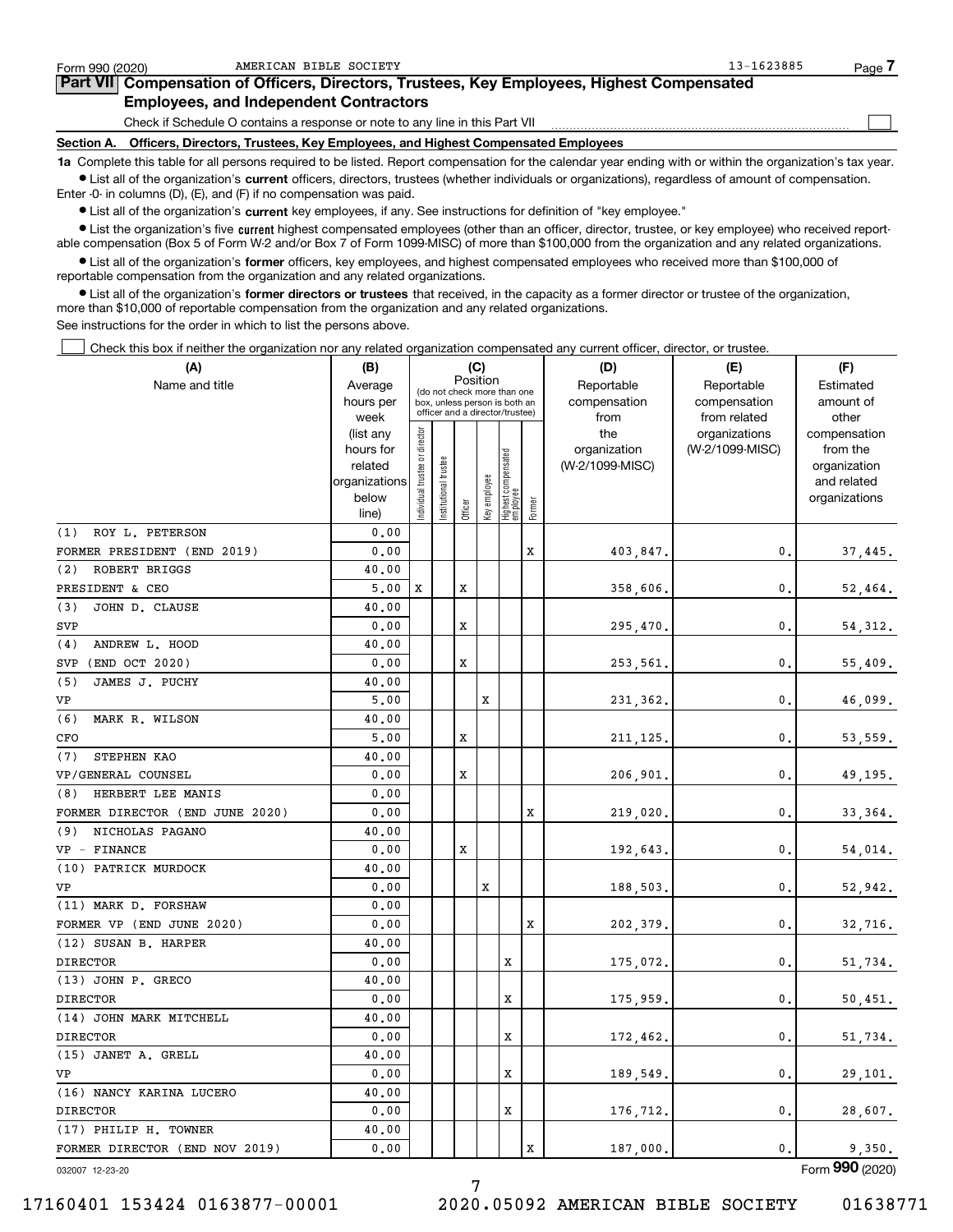| 13-1623885<br>Page 8<br>AMERICAN BIBLE SOCIETY<br>Form 990 (2020)                                                                               |                      |                                |                       |                                         |              |                                 |        |                           |                 |                |                 |               |                |
|-------------------------------------------------------------------------------------------------------------------------------------------------|----------------------|--------------------------------|-----------------------|-----------------------------------------|--------------|---------------------------------|--------|---------------------------|-----------------|----------------|-----------------|---------------|----------------|
| <b>Part VII</b><br>Section A. Officers, Directors, Trustees, Key Employees, and Highest Compensated Employees (continued)                       |                      |                                |                       |                                         |              |                                 |        |                           |                 |                |                 |               |                |
| (A)                                                                                                                                             | (B)                  |                                |                       |                                         | (C)          |                                 |        | (D)                       | (E)             |                |                 | (F)           |                |
| Name and title                                                                                                                                  | Average              |                                |                       | Position<br>(do not check more than one |              |                                 |        | Reportable                | Reportable      |                |                 | Estimated     |                |
|                                                                                                                                                 | hours per            |                                |                       | box, unless person is both an           |              |                                 |        | compensation              | compensation    |                |                 | amount of     |                |
|                                                                                                                                                 | week                 |                                |                       | officer and a director/trustee)         |              |                                 |        | from                      | from related    |                |                 | other         |                |
|                                                                                                                                                 | (list any            |                                |                       |                                         |              |                                 |        | the                       | organizations   |                |                 | compensation  |                |
|                                                                                                                                                 | hours for<br>related |                                |                       |                                         |              |                                 |        | organization              | (W-2/1099-MISC) |                |                 | from the      |                |
|                                                                                                                                                 | organizations        |                                |                       |                                         |              |                                 |        | (W-2/1099-MISC)           |                 |                |                 | organization  |                |
|                                                                                                                                                 | below                |                                |                       |                                         |              |                                 |        |                           |                 |                |                 | and related   |                |
|                                                                                                                                                 | line)                | Individual trustee or director | Institutional trustee | Officer                                 | Key employee | Highest compensated<br>employee | Former |                           |                 |                |                 | organizations |                |
| (18) NICOLE M. MARTIN                                                                                                                           | 40.00                |                                |                       |                                         |              |                                 |        |                           |                 |                |                 |               |                |
| SVP                                                                                                                                             | 0.00                 |                                |                       | X                                       |              |                                 |        | 168,529.                  |                 | $\mathbf{0}$ . |                 |               | 14,457.        |
| (19) WHITNEY T. KUNIHOLM                                                                                                                        | 40.00                |                                |                       |                                         |              |                                 |        |                           |                 |                |                 |               |                |
| SVP                                                                                                                                             | 0.00                 |                                |                       | x                                       |              |                                 |        | 162,919.                  |                 | $\mathbf{0}$ . |                 |               | 38,854.        |
| (20) KAREN MCDONALD                                                                                                                             | 6,00                 |                                |                       |                                         |              |                                 |        |                           |                 |                |                 |               |                |
| CHAIRPERSON                                                                                                                                     | 0.00                 | х                              |                       | x                                       |              |                                 |        | $\mathbf{0}$              |                 | 0.             |                 |               | 0.             |
| (21) KATHERINE BARNHART                                                                                                                         | 6.00                 |                                |                       |                                         |              |                                 |        |                           |                 |                |                 |               |                |
| VICE CHAIRPERSON                                                                                                                                | 0.00                 | х                              |                       | x                                       |              |                                 |        | $\mathbf{0}$              |                 | 0.             |                 |               | 0.             |
| (22) GEORGANNE PERKINS                                                                                                                          |                      |                                |                       |                                         |              |                                 |        |                           |                 |                |                 |               |                |
|                                                                                                                                                 | 3,00                 |                                |                       |                                         |              |                                 |        |                           |                 |                |                 |               |                |
| TREASURER                                                                                                                                       | 0.00                 | х                              |                       | x                                       |              |                                 |        | 0.                        |                 | 0.             |                 |               | 0.             |
| (23) MARY E. BANKS                                                                                                                              | 3,00                 |                                |                       |                                         |              |                                 |        |                           |                 |                |                 |               |                |
| <b>SECRETARY</b>                                                                                                                                | 0.00                 | х                              |                       | X                                       |              |                                 |        | $\mathbf{0}$              |                 | 0.             |                 |               | 0.             |
| (24) TESSIE DEVORE                                                                                                                              | 3,00                 |                                |                       |                                         |              |                                 |        |                           |                 |                |                 |               |                |
| <b>DIRECTOR</b>                                                                                                                                 | 0.00                 | х                              |                       |                                         |              |                                 |        | 0.                        |                 | 0.             |                 |               | 0.             |
| (25) NICK ATHENS                                                                                                                                | 3,00                 |                                |                       |                                         |              |                                 |        |                           |                 |                |                 |               |                |
| DIRECTOR (TERM END JUNE 2021)                                                                                                                   | 0.00                 | х                              |                       |                                         |              |                                 |        | $\mathbf{0}$              |                 | 0.             |                 |               | 0.             |
| (26) JEFF BROWN                                                                                                                                 | 3,00                 |                                |                       |                                         |              |                                 |        |                           |                 |                |                 |               |                |
| <b>DIRECTOR</b>                                                                                                                                 | 0.00                 | X                              |                       |                                         |              |                                 |        | 0.                        |                 | 0.             |                 |               | 0.             |
| 1b Subtotal                                                                                                                                     |                      |                                |                       |                                         |              |                                 |        | 4, 171, 619.              |                 | $\mathbf 0$ .  |                 | 795,807.      |                |
| c Total from continuation sheets to Part VII, Section A manufactor continuum                                                                    |                      |                                |                       |                                         |              |                                 |        | 0.                        |                 | 0.             |                 |               | $\mathbf{0}$ . |
|                                                                                                                                                 |                      |                                |                       |                                         |              |                                 |        | 4, 171, 619.              |                 | 0.             |                 | 795,807.      |                |
| Total number of individuals (including but not limited to those listed above) who received more than \$100,000 of reportable<br>$\mathbf{2}$    |                      |                                |                       |                                         |              |                                 |        |                           |                 |                |                 |               |                |
| compensation from the organization $\blacktriangleright$                                                                                        |                      |                                |                       |                                         |              |                                 |        |                           |                 |                |                 |               | 73             |
|                                                                                                                                                 |                      |                                |                       |                                         |              |                                 |        |                           |                 |                |                 | Yes           | No             |
| 3<br>Did the organization list any former officer, director, trustee, key employee, or highest compensated employee on                          |                      |                                |                       |                                         |              |                                 |        |                           |                 |                |                 |               |                |
| line 1a? If "Yes," complete Schedule J for such individual manufactured contained and the 1a? If "Yes," complete Schedule J for such individual |                      |                                |                       |                                         |              |                                 |        |                           |                 |                | 3               | х             |                |
| For any individual listed on line 1a, is the sum of reportable compensation and other compensation from the organization<br>4                   |                      |                                |                       |                                         |              |                                 |        |                           |                 |                |                 |               |                |
|                                                                                                                                                 |                      |                                |                       |                                         |              |                                 |        |                           |                 |                | 4               | X             |                |
| 5<br>Did any person listed on line 1a receive or accrue compensation from any unrelated organization or individual for services                 |                      |                                |                       |                                         |              |                                 |        |                           |                 |                |                 |               |                |
|                                                                                                                                                 |                      |                                |                       |                                         |              |                                 |        |                           |                 |                | 5               |               | Χ              |
| <b>Section B. Independent Contractors</b>                                                                                                       |                      |                                |                       |                                         |              |                                 |        |                           |                 |                |                 |               |                |
| Complete this table for your five highest compensated independent contractors that received more than \$100,000 of compensation from<br>1       |                      |                                |                       |                                         |              |                                 |        |                           |                 |                |                 |               |                |
| the organization. Report compensation for the calendar year ending with or within the organization's tax year.                                  |                      |                                |                       |                                         |              |                                 |        |                           |                 |                |                 |               |                |
| (A)                                                                                                                                             |                      |                                |                       |                                         |              |                                 |        | (B)                       |                 |                | (C)             |               |                |
| Name and business address                                                                                                                       |                      |                                |                       |                                         |              |                                 |        | Description of services   |                 |                | Compensation    |               |                |
| LF DRISCOLL, LLC                                                                                                                                |                      |                                |                       |                                         |              |                                 |        |                           |                 |                |                 |               |                |
| 401 CITY AVENUE #500, BALA CYNWYD, PA 19004                                                                                                     |                      |                                |                       |                                         |              |                                 |        | CONSTRUCTION MANAGEMENT   |                 |                |                 | 10,227,955.   |                |
| RKD GROUP, INC., 3400 WATERVIEW PKWY STE                                                                                                        |                      |                                |                       |                                         |              |                                 |        |                           |                 |                |                 |               |                |
| 250, RICHARDSON, TX 75080-1560                                                                                                                  |                      |                                |                       |                                         |              |                                 |        | DIRECT MAIL               |                 |                |                 | 9,177,562.    |                |
| LOCAL PROJECTS, LLC, 123 WILLIAM STREET,                                                                                                        |                      |                                |                       |                                         |              |                                 |        |                           |                 |                |                 |               |                |
| SUITE 801, NEW YORK, NY 10038<br>3, 321, 308.<br>EXHIBIT DESIGN                                                                                 |                      |                                |                       |                                         |              |                                 |        |                           |                 |                |                 |               |                |
| RESOURCE ONE                                                                                                                                    |                      |                                |                       |                                         |              |                                 |        |                           |                 |                |                 |               |                |
| PO BOX 839, TULSA, OK 74101                                                                                                                     |                      |                                |                       |                                         |              |                                 |        | WAREHOUSING/LOGISTICS     |                 |                |                 | 1,462,793.    |                |
| SHERIDAN PUBLISHING, 5100 33RD ST SE,                                                                                                           |                      |                                |                       |                                         |              |                                 |        |                           |                 |                |                 |               |                |
| GRAND RAPIDS, MI 49512-2062                                                                                                                     |                      |                                |                       |                                         |              |                                 |        | BIBLE PRINTING/PRODUCTION |                 |                |                 | 1,458,620.    |                |
| Total number of independent contractors (including but not limited to those listed above) who received more than<br>$\mathbf{2}$                |                      |                                |                       |                                         |              |                                 |        |                           |                 |                |                 |               |                |
| \$100,000 of compensation from the organization                                                                                                 |                      |                                |                       |                                         | 58           |                                 |        |                           |                 |                |                 |               |                |
| SEE PART VII, SECTION A CONTINUATION SHEETS                                                                                                     |                      |                                |                       |                                         |              |                                 |        |                           |                 |                | Form 990 (2020) |               |                |

032008 12-23-20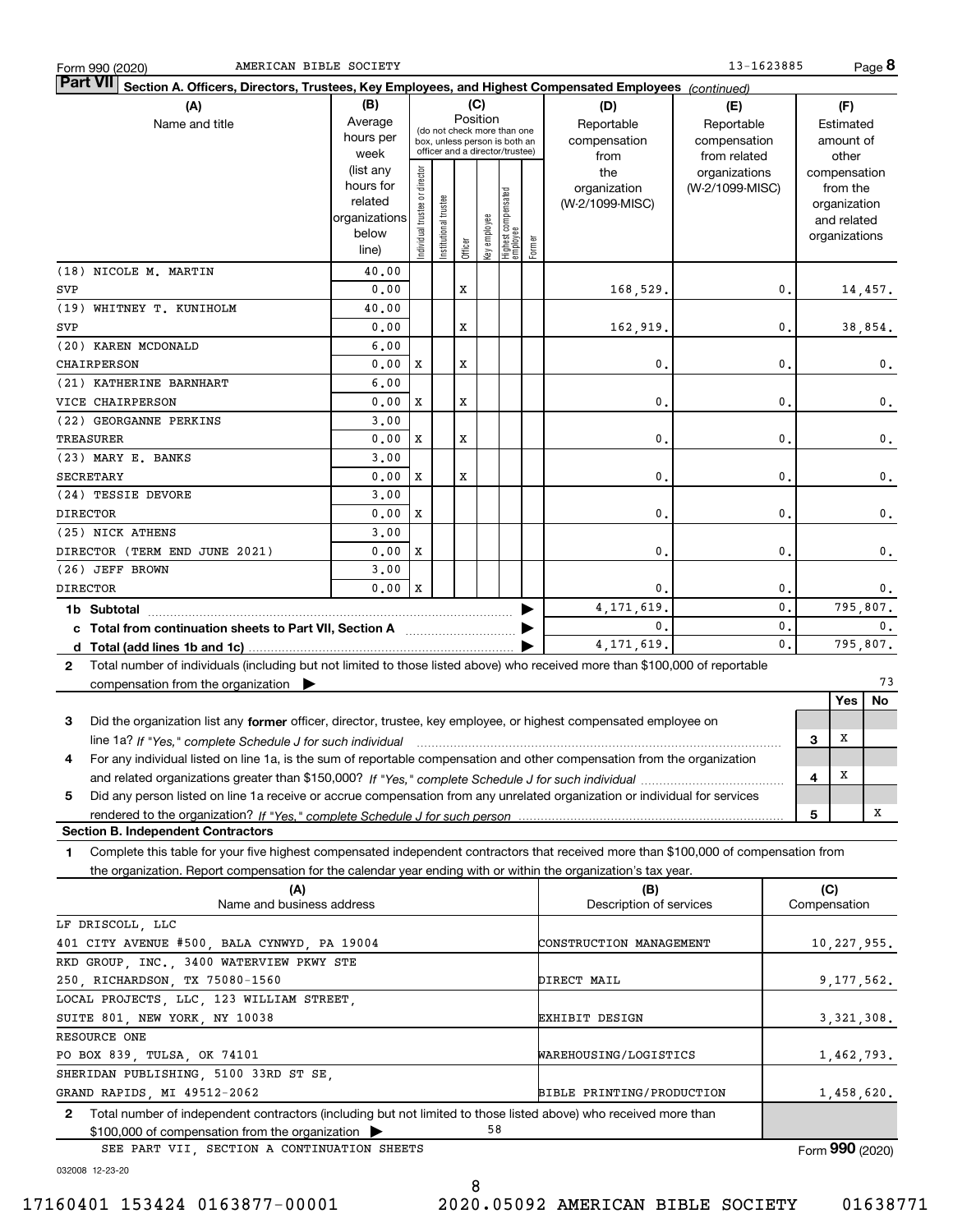| Form 990 |  |
|----------|--|
|          |  |

| <b>Part VII</b><br>Section A. Officers, Directors, Trustees, Key Employees, and Highest Compensated Employees (continued)<br>(C) |                                 |                                |                        |         |              |                              |        |                     |                                  |                          |  |  |
|----------------------------------------------------------------------------------------------------------------------------------|---------------------------------|--------------------------------|------------------------|---------|--------------|------------------------------|--------|---------------------|----------------------------------|--------------------------|--|--|
| (A)                                                                                                                              | (B)                             |                                | (D)                    | (E)     | (F)          |                              |        |                     |                                  |                          |  |  |
| Name and title                                                                                                                   | Average                         |                                |                        |         | Position     |                              |        | Reportable          | Reportable                       | Estimated                |  |  |
|                                                                                                                                  | hours                           |                                | (check all that apply) |         |              |                              |        | compensation        | compensation                     | amount of                |  |  |
|                                                                                                                                  | per                             |                                |                        |         |              |                              |        | from                | from related                     | other                    |  |  |
|                                                                                                                                  | week<br>(list any               |                                |                        |         |              |                              |        | the<br>organization | organizations<br>(W-2/1099-MISC) | compensation<br>from the |  |  |
|                                                                                                                                  | hours for                       |                                |                        |         |              |                              |        | (W-2/1099-MISC)     |                                  | organization             |  |  |
|                                                                                                                                  | related                         |                                |                        |         |              |                              |        |                     |                                  | and related              |  |  |
|                                                                                                                                  | organizations                   |                                |                        |         |              |                              |        |                     |                                  | organizations            |  |  |
|                                                                                                                                  | below                           | Individual trustee or director | Institutional trustee  |         | Key employee | Highest compensated employee | Former |                     |                                  |                          |  |  |
|                                                                                                                                  | line)                           |                                |                        | Officer |              |                              |        |                     |                                  |                          |  |  |
| (27) DEBORAH GARCIA-GRATACOS                                                                                                     | 3.00                            |                                |                        |         |              |                              |        |                     |                                  |                          |  |  |
| <b>DIRECTOR</b>                                                                                                                  | 0.00                            | $\mathbf x$                    |                        |         |              |                              |        | $\mathbf 0$ .       | $\mathbf{0}$ .                   | $\mathbf 0$ .            |  |  |
| (28) TIMOTHY HOUSEAL                                                                                                             | 3.00                            |                                |                        |         |              |                              |        |                     |                                  |                          |  |  |
| <b>DIRECTOR</b>                                                                                                                  | 0.00                            | $\mathbf x$                    |                        |         |              |                              |        | $\mathbf 0$ .       | $\mathbf{0}$ .                   | $\mathbf 0$ .            |  |  |
| (29) GEORGE KOVOOR                                                                                                               | 3.00                            |                                |                        |         |              |                              |        |                     |                                  |                          |  |  |
| <b>DIRECTOR</b>                                                                                                                  | ${\bf 0}$ , ${\bf 0}$ ${\bf 0}$ | $\mathbf x$                    |                        |         |              |                              |        | $\mathbf 0$ .       | $\mathbf{0}$ .                   | $\mathbf 0$ .            |  |  |
| (30) MARK MATLOCK                                                                                                                | 3.00                            |                                |                        |         |              |                              |        |                     |                                  |                          |  |  |
| <b>DIRECTOR</b>                                                                                                                  | ${\bf 0}$ , ${\bf 0}$ ${\bf 0}$ | $\mathbf x$                    |                        |         |              |                              |        | $\mathbf 0$ .       | $\mathbf{0}$ .                   | $\mathbf 0$ .            |  |  |
| (31) ASH NOAH                                                                                                                    | 3.00                            |                                |                        |         |              |                              |        |                     |                                  |                          |  |  |
| <b>DIRECTOR</b>                                                                                                                  | ${\bf 0}$ , ${\bf 0}$ ${\bf 0}$ | $\mathbf x$                    |                        |         |              |                              |        | $\mathbf{0}$ .      | $\mathbf{0}$ .                   | $\mathbf 0$ .            |  |  |
| (32) THEO NICOLAKIS                                                                                                              | 3.00                            |                                |                        |         |              |                              |        |                     |                                  |                          |  |  |
| <b>DIRECTOR</b>                                                                                                                  | 0.00                            | $\mathbf x$                    |                        |         |              |                              |        | $\mathbf{0}$ .      | $\mathbf{0}$ .                   | $\mathbf 0$ .            |  |  |
| (33) MARIO PAREDES                                                                                                               | 3.00                            |                                |                        |         |              |                              |        |                     |                                  |                          |  |  |
| <b>DIRECTOR</b>                                                                                                                  | 0.00                            | $\mathbf x$                    |                        |         |              |                              |        | $\mathbf{0}$ .      | $\mathbf{0}$ .                   | $\mathbf 0$ .            |  |  |
| (34) CHARLIE SHAVER                                                                                                              | 3.00                            |                                |                        |         |              |                              |        |                     |                                  |                          |  |  |
| <b>DIRECTOR</b>                                                                                                                  | 0.00                            | $\mathbf x$                    |                        |         |              |                              |        | $\mathbf{0}$ .      | $\mathbf{0}$ .                   | $\mathbf 0$ .            |  |  |
| (35) KENNETH VOLPERT                                                                                                             | 3.00                            |                                |                        |         |              |                              |        |                     |                                  |                          |  |  |
| <b>DIRECTOR</b>                                                                                                                  | ${\bf 0}$ , ${\bf 0}$ ${\bf 0}$ | $\mathbf x$                    |                        |         |              |                              |        | $\mathbf 0$ .       | $\mathbf{0}$ .                   | $\mathbf 0$ .            |  |  |
| (36) DAVID WILLS                                                                                                                 | 3.00                            |                                |                        |         |              |                              |        |                     |                                  |                          |  |  |
| <b>DIRECTOR</b>                                                                                                                  | ${\bf 0}$ , ${\bf 0}$ ${\bf 0}$ | $\mathbf x$                    |                        |         |              |                              |        | $\mathbf{0}$ .      | $\mathbf{0}$ .                   | $\mathbf 0$ .            |  |  |
|                                                                                                                                  |                                 |                                |                        |         |              |                              |        |                     |                                  |                          |  |  |
|                                                                                                                                  |                                 |                                |                        |         |              |                              |        |                     |                                  |                          |  |  |
|                                                                                                                                  |                                 |                                |                        |         |              |                              |        |                     |                                  |                          |  |  |
|                                                                                                                                  |                                 |                                |                        |         |              |                              |        |                     |                                  |                          |  |  |
|                                                                                                                                  |                                 |                                |                        |         |              |                              |        |                     |                                  |                          |  |  |
|                                                                                                                                  |                                 |                                |                        |         |              |                              |        |                     |                                  |                          |  |  |
|                                                                                                                                  |                                 |                                |                        |         |              |                              |        |                     |                                  |                          |  |  |
|                                                                                                                                  |                                 |                                |                        |         |              |                              |        |                     |                                  |                          |  |  |
|                                                                                                                                  |                                 |                                |                        |         |              |                              |        |                     |                                  |                          |  |  |
|                                                                                                                                  |                                 |                                |                        |         |              |                              |        |                     |                                  |                          |  |  |
|                                                                                                                                  |                                 |                                |                        |         |              |                              |        |                     |                                  |                          |  |  |
|                                                                                                                                  |                                 |                                |                        |         |              |                              |        |                     |                                  |                          |  |  |
|                                                                                                                                  |                                 |                                |                        |         |              |                              |        |                     |                                  |                          |  |  |
|                                                                                                                                  |                                 |                                |                        |         |              |                              |        |                     |                                  |                          |  |  |
|                                                                                                                                  |                                 |                                |                        |         |              |                              |        |                     |                                  |                          |  |  |
|                                                                                                                                  |                                 |                                |                        |         |              |                              |        |                     |                                  |                          |  |  |
|                                                                                                                                  |                                 |                                |                        |         |              |                              |        |                     |                                  |                          |  |  |
|                                                                                                                                  |                                 |                                |                        |         |              |                              |        |                     |                                  |                          |  |  |
|                                                                                                                                  |                                 |                                |                        |         |              |                              |        |                     |                                  |                          |  |  |
|                                                                                                                                  |                                 |                                |                        |         |              |                              |        |                     |                                  |                          |  |  |
|                                                                                                                                  |                                 |                                |                        |         |              |                              |        |                     |                                  |                          |  |  |
|                                                                                                                                  |                                 |                                |                        |         |              |                              |        |                     |                                  |                          |  |  |

032201 04-01-20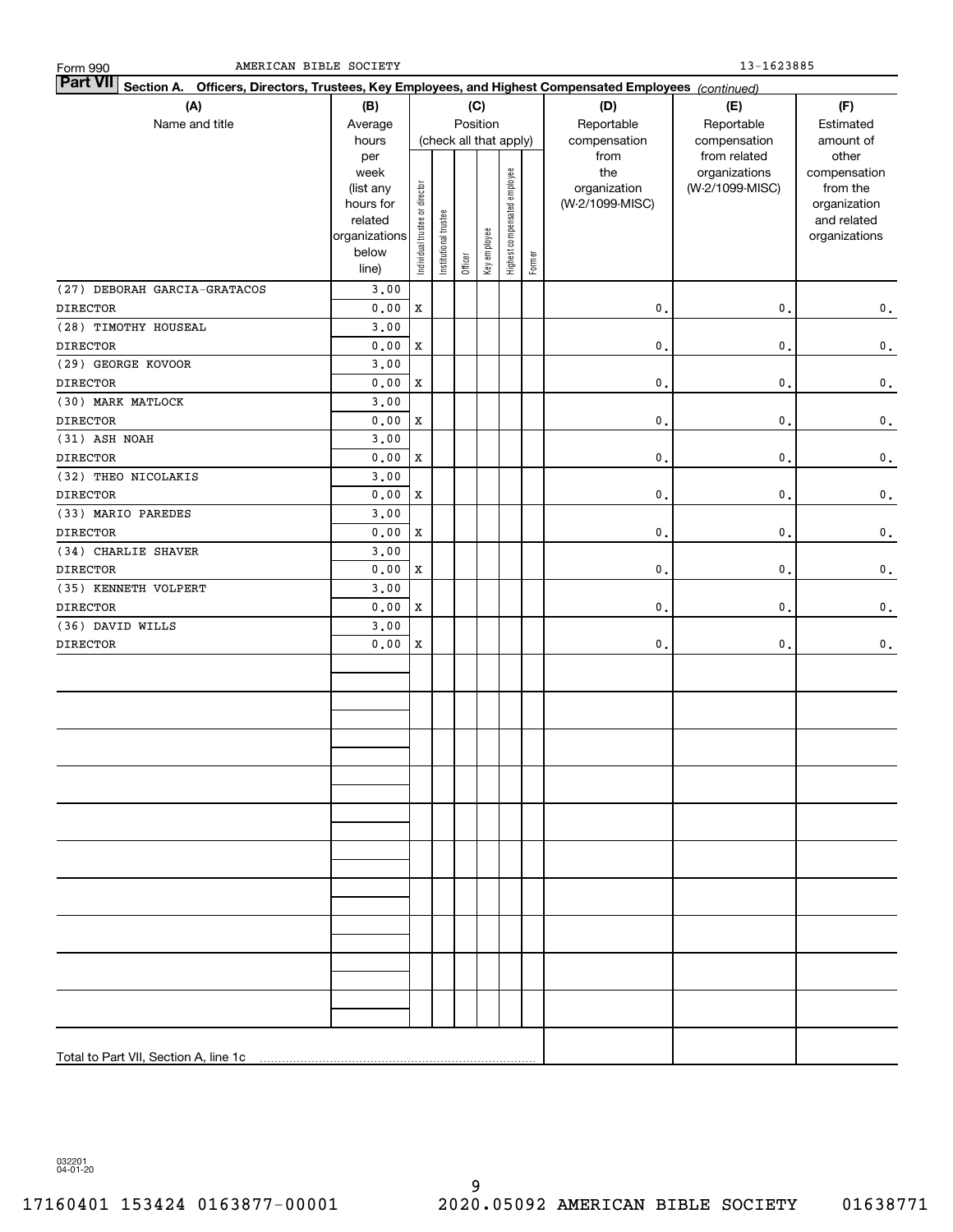| <b>Part VIII</b><br><b>Statement of Revenue</b><br>Check if Schedule O contains a response or note to any line in this Part VIII<br>$\begin{array}{c c c c c c} \hline \textbf{(B)} & \textbf{(C)} & \textbf{1} & \textbf{1} & \textbf{1} & \textbf{1} \\ \hline \end{array}$<br>(D)<br>(A)<br>Related or exempt<br>Unrelated<br>Total revenue<br>function revenue<br>business revenue<br>1a<br>1 a Federated campaigns<br><b>Contributions, Gifts, Grants</b><br>and Other Similar Amounts<br>1 <sub>b</sub><br><b>b</b> Membership dues<br>$\overline{\phantom{a}}$<br>1 <sub>c</sub><br>c Fundraising events<br>1 <sub>d</sub><br>d Related organizations<br>1e<br>e Government grants (contributions)<br>f All other contributions, gifts, grants, and<br>51, 247, 901.<br>similar amounts not included above<br>1f<br>1,225,287.<br> 1g <br>Noncash contributions included in lines 1a-1f<br>g<br>51, 247, 901.<br><b>Business Code</b><br>Program Service<br>Revenue<br>2a<br><u> 1989 - Johann Harry Harry Harry Harry Harry Harry Harry Harry Harry Harry Harry Harry Harry Harry Harry Harry</u><br>b<br><u> 1989 - Andrea State Barbara, amerikan personal di sebagai personal di sebagai personal di sebagai personal di</u><br>с<br><u> Alexander de la construcción de la construcción de la construcción de la construcción de la construcción de l</u><br>d<br>the control of the control of the control of the control of the control of the control of<br>е<br>f All other program service revenue<br>g<br>3<br>Investment income (including dividends, interest, and<br>11,859,429.<br>214, 346.<br>Income from investment of tax-exempt bond proceeds<br>4<br>1,514,081.<br>5<br>(i) Real<br>(ii) Personal<br>6a<br>6 a Gross rents<br>$\overline{\phantom{a}}$<br>6 <sub>b</sub><br><b>b</b> Less: rental expenses<br>Rental income or (loss)<br>6с<br>c<br>d Net rental income or (loss)<br>(i) Securities<br>(ii) Other<br>7 a Gross amount from sales of<br>7a467,514,926.<br>assets other than inventory<br><b>b</b> Less: cost or other basis<br>and sales expenses $7b^{427}$ , 272, 935.<br>evenue<br>$7c$ 40, 241, 991.<br>c Gain or (loss)<br>40, 241, 991.<br>40, 241, 991.<br>Other <sub>R</sub><br>8 a Gross income from fundraising events (not<br>including \$<br><u>of</u> of<br>contributions reported on line 1c). See<br>  8a<br>8b<br><b>b</b> Less: direct expenses <i>manually contained</i><br>c Net income or (loss) from fundraising events<br>9 a Gross income from gaming activities. See<br> 9a<br>9 <sub>b</sub><br><b>b</b> Less: direct expenses <b>manually</b><br>c Net income or (loss) from gaming activities<br>.<br>10 a Gross sales of inventory, less returns<br>$10a$ 3,870,451.<br>$10b \mid 2,924,177.$<br><b>b</b> Less: cost of goods sold<br>946, 274.<br>946, 274.<br>c Net income or (loss) from sales of inventory<br><b>Business Code</b><br>Miscellaneous<br>Revenue<br>900099<br>11 a OTHER REVENUE<br>565,771.<br>565,771.<br>b<br>c<br>565,771.<br>▶<br>53,966,926.<br>946,274.<br>214,346.<br>106, 375, 447.<br>12<br>032009 12-23-20 |  | AMERICAN BIBLE SOCIETY<br>Form 990 (2020) |  | 13-1623885 | Page 9                                                   |
|----------------------------------------------------------------------------------------------------------------------------------------------------------------------------------------------------------------------------------------------------------------------------------------------------------------------------------------------------------------------------------------------------------------------------------------------------------------------------------------------------------------------------------------------------------------------------------------------------------------------------------------------------------------------------------------------------------------------------------------------------------------------------------------------------------------------------------------------------------------------------------------------------------------------------------------------------------------------------------------------------------------------------------------------------------------------------------------------------------------------------------------------------------------------------------------------------------------------------------------------------------------------------------------------------------------------------------------------------------------------------------------------------------------------------------------------------------------------------------------------------------------------------------------------------------------------------------------------------------------------------------------------------------------------------------------------------------------------------------------------------------------------------------------------------------------------------------------------------------------------------------------------------------------------------------------------------------------------------------------------------------------------------------------------------------------------------------------------------------------------------------------------------------------------------------------------------------------------------------------------------------------------------------------------------------------------------------------------------------------------------------------------------------------------------------------------------------------------------------------------------------------------------------------------------------------------------------------------------------------------------------------------------------------------------------------------------------------------------------------------------------------------------------------------------------------------------------------------------------------------------------------------------------------------------------------------------------------------------------------------------------------------------------------------------------------------------------------------------------------|--|-------------------------------------------|--|------------|----------------------------------------------------------|
|                                                                                                                                                                                                                                                                                                                                                                                                                                                                                                                                                                                                                                                                                                                                                                                                                                                                                                                                                                                                                                                                                                                                                                                                                                                                                                                                                                                                                                                                                                                                                                                                                                                                                                                                                                                                                                                                                                                                                                                                                                                                                                                                                                                                                                                                                                                                                                                                                                                                                                                                                                                                                                                                                                                                                                                                                                                                                                                                                                                                                                                                                                                |  |                                           |  |            |                                                          |
|                                                                                                                                                                                                                                                                                                                                                                                                                                                                                                                                                                                                                                                                                                                                                                                                                                                                                                                                                                                                                                                                                                                                                                                                                                                                                                                                                                                                                                                                                                                                                                                                                                                                                                                                                                                                                                                                                                                                                                                                                                                                                                                                                                                                                                                                                                                                                                                                                                                                                                                                                                                                                                                                                                                                                                                                                                                                                                                                                                                                                                                                                                                |  |                                           |  |            |                                                          |
|                                                                                                                                                                                                                                                                                                                                                                                                                                                                                                                                                                                                                                                                                                                                                                                                                                                                                                                                                                                                                                                                                                                                                                                                                                                                                                                                                                                                                                                                                                                                                                                                                                                                                                                                                                                                                                                                                                                                                                                                                                                                                                                                                                                                                                                                                                                                                                                                                                                                                                                                                                                                                                                                                                                                                                                                                                                                                                                                                                                                                                                                                                                |  |                                           |  |            | Revenue excluded<br>from tax under<br>sections 512 - 514 |
|                                                                                                                                                                                                                                                                                                                                                                                                                                                                                                                                                                                                                                                                                                                                                                                                                                                                                                                                                                                                                                                                                                                                                                                                                                                                                                                                                                                                                                                                                                                                                                                                                                                                                                                                                                                                                                                                                                                                                                                                                                                                                                                                                                                                                                                                                                                                                                                                                                                                                                                                                                                                                                                                                                                                                                                                                                                                                                                                                                                                                                                                                                                |  |                                           |  |            |                                                          |
|                                                                                                                                                                                                                                                                                                                                                                                                                                                                                                                                                                                                                                                                                                                                                                                                                                                                                                                                                                                                                                                                                                                                                                                                                                                                                                                                                                                                                                                                                                                                                                                                                                                                                                                                                                                                                                                                                                                                                                                                                                                                                                                                                                                                                                                                                                                                                                                                                                                                                                                                                                                                                                                                                                                                                                                                                                                                                                                                                                                                                                                                                                                |  |                                           |  |            |                                                          |
|                                                                                                                                                                                                                                                                                                                                                                                                                                                                                                                                                                                                                                                                                                                                                                                                                                                                                                                                                                                                                                                                                                                                                                                                                                                                                                                                                                                                                                                                                                                                                                                                                                                                                                                                                                                                                                                                                                                                                                                                                                                                                                                                                                                                                                                                                                                                                                                                                                                                                                                                                                                                                                                                                                                                                                                                                                                                                                                                                                                                                                                                                                                |  |                                           |  |            |                                                          |
|                                                                                                                                                                                                                                                                                                                                                                                                                                                                                                                                                                                                                                                                                                                                                                                                                                                                                                                                                                                                                                                                                                                                                                                                                                                                                                                                                                                                                                                                                                                                                                                                                                                                                                                                                                                                                                                                                                                                                                                                                                                                                                                                                                                                                                                                                                                                                                                                                                                                                                                                                                                                                                                                                                                                                                                                                                                                                                                                                                                                                                                                                                                |  |                                           |  |            |                                                          |
|                                                                                                                                                                                                                                                                                                                                                                                                                                                                                                                                                                                                                                                                                                                                                                                                                                                                                                                                                                                                                                                                                                                                                                                                                                                                                                                                                                                                                                                                                                                                                                                                                                                                                                                                                                                                                                                                                                                                                                                                                                                                                                                                                                                                                                                                                                                                                                                                                                                                                                                                                                                                                                                                                                                                                                                                                                                                                                                                                                                                                                                                                                                |  |                                           |  |            |                                                          |
|                                                                                                                                                                                                                                                                                                                                                                                                                                                                                                                                                                                                                                                                                                                                                                                                                                                                                                                                                                                                                                                                                                                                                                                                                                                                                                                                                                                                                                                                                                                                                                                                                                                                                                                                                                                                                                                                                                                                                                                                                                                                                                                                                                                                                                                                                                                                                                                                                                                                                                                                                                                                                                                                                                                                                                                                                                                                                                                                                                                                                                                                                                                |  |                                           |  |            |                                                          |
|                                                                                                                                                                                                                                                                                                                                                                                                                                                                                                                                                                                                                                                                                                                                                                                                                                                                                                                                                                                                                                                                                                                                                                                                                                                                                                                                                                                                                                                                                                                                                                                                                                                                                                                                                                                                                                                                                                                                                                                                                                                                                                                                                                                                                                                                                                                                                                                                                                                                                                                                                                                                                                                                                                                                                                                                                                                                                                                                                                                                                                                                                                                |  |                                           |  |            |                                                          |
|                                                                                                                                                                                                                                                                                                                                                                                                                                                                                                                                                                                                                                                                                                                                                                                                                                                                                                                                                                                                                                                                                                                                                                                                                                                                                                                                                                                                                                                                                                                                                                                                                                                                                                                                                                                                                                                                                                                                                                                                                                                                                                                                                                                                                                                                                                                                                                                                                                                                                                                                                                                                                                                                                                                                                                                                                                                                                                                                                                                                                                                                                                                |  |                                           |  |            |                                                          |
|                                                                                                                                                                                                                                                                                                                                                                                                                                                                                                                                                                                                                                                                                                                                                                                                                                                                                                                                                                                                                                                                                                                                                                                                                                                                                                                                                                                                                                                                                                                                                                                                                                                                                                                                                                                                                                                                                                                                                                                                                                                                                                                                                                                                                                                                                                                                                                                                                                                                                                                                                                                                                                                                                                                                                                                                                                                                                                                                                                                                                                                                                                                |  |                                           |  |            |                                                          |
|                                                                                                                                                                                                                                                                                                                                                                                                                                                                                                                                                                                                                                                                                                                                                                                                                                                                                                                                                                                                                                                                                                                                                                                                                                                                                                                                                                                                                                                                                                                                                                                                                                                                                                                                                                                                                                                                                                                                                                                                                                                                                                                                                                                                                                                                                                                                                                                                                                                                                                                                                                                                                                                                                                                                                                                                                                                                                                                                                                                                                                                                                                                |  |                                           |  |            |                                                          |
|                                                                                                                                                                                                                                                                                                                                                                                                                                                                                                                                                                                                                                                                                                                                                                                                                                                                                                                                                                                                                                                                                                                                                                                                                                                                                                                                                                                                                                                                                                                                                                                                                                                                                                                                                                                                                                                                                                                                                                                                                                                                                                                                                                                                                                                                                                                                                                                                                                                                                                                                                                                                                                                                                                                                                                                                                                                                                                                                                                                                                                                                                                                |  |                                           |  |            |                                                          |
|                                                                                                                                                                                                                                                                                                                                                                                                                                                                                                                                                                                                                                                                                                                                                                                                                                                                                                                                                                                                                                                                                                                                                                                                                                                                                                                                                                                                                                                                                                                                                                                                                                                                                                                                                                                                                                                                                                                                                                                                                                                                                                                                                                                                                                                                                                                                                                                                                                                                                                                                                                                                                                                                                                                                                                                                                                                                                                                                                                                                                                                                                                                |  |                                           |  |            |                                                          |
|                                                                                                                                                                                                                                                                                                                                                                                                                                                                                                                                                                                                                                                                                                                                                                                                                                                                                                                                                                                                                                                                                                                                                                                                                                                                                                                                                                                                                                                                                                                                                                                                                                                                                                                                                                                                                                                                                                                                                                                                                                                                                                                                                                                                                                                                                                                                                                                                                                                                                                                                                                                                                                                                                                                                                                                                                                                                                                                                                                                                                                                                                                                |  |                                           |  |            |                                                          |
|                                                                                                                                                                                                                                                                                                                                                                                                                                                                                                                                                                                                                                                                                                                                                                                                                                                                                                                                                                                                                                                                                                                                                                                                                                                                                                                                                                                                                                                                                                                                                                                                                                                                                                                                                                                                                                                                                                                                                                                                                                                                                                                                                                                                                                                                                                                                                                                                                                                                                                                                                                                                                                                                                                                                                                                                                                                                                                                                                                                                                                                                                                                |  |                                           |  |            |                                                          |
|                                                                                                                                                                                                                                                                                                                                                                                                                                                                                                                                                                                                                                                                                                                                                                                                                                                                                                                                                                                                                                                                                                                                                                                                                                                                                                                                                                                                                                                                                                                                                                                                                                                                                                                                                                                                                                                                                                                                                                                                                                                                                                                                                                                                                                                                                                                                                                                                                                                                                                                                                                                                                                                                                                                                                                                                                                                                                                                                                                                                                                                                                                                |  |                                           |  |            |                                                          |
|                                                                                                                                                                                                                                                                                                                                                                                                                                                                                                                                                                                                                                                                                                                                                                                                                                                                                                                                                                                                                                                                                                                                                                                                                                                                                                                                                                                                                                                                                                                                                                                                                                                                                                                                                                                                                                                                                                                                                                                                                                                                                                                                                                                                                                                                                                                                                                                                                                                                                                                                                                                                                                                                                                                                                                                                                                                                                                                                                                                                                                                                                                                |  |                                           |  |            |                                                          |
|                                                                                                                                                                                                                                                                                                                                                                                                                                                                                                                                                                                                                                                                                                                                                                                                                                                                                                                                                                                                                                                                                                                                                                                                                                                                                                                                                                                                                                                                                                                                                                                                                                                                                                                                                                                                                                                                                                                                                                                                                                                                                                                                                                                                                                                                                                                                                                                                                                                                                                                                                                                                                                                                                                                                                                                                                                                                                                                                                                                                                                                                                                                |  |                                           |  |            |                                                          |
|                                                                                                                                                                                                                                                                                                                                                                                                                                                                                                                                                                                                                                                                                                                                                                                                                                                                                                                                                                                                                                                                                                                                                                                                                                                                                                                                                                                                                                                                                                                                                                                                                                                                                                                                                                                                                                                                                                                                                                                                                                                                                                                                                                                                                                                                                                                                                                                                                                                                                                                                                                                                                                                                                                                                                                                                                                                                                                                                                                                                                                                                                                                |  |                                           |  |            |                                                          |
|                                                                                                                                                                                                                                                                                                                                                                                                                                                                                                                                                                                                                                                                                                                                                                                                                                                                                                                                                                                                                                                                                                                                                                                                                                                                                                                                                                                                                                                                                                                                                                                                                                                                                                                                                                                                                                                                                                                                                                                                                                                                                                                                                                                                                                                                                                                                                                                                                                                                                                                                                                                                                                                                                                                                                                                                                                                                                                                                                                                                                                                                                                                |  |                                           |  |            | 11,645,083.                                              |
|                                                                                                                                                                                                                                                                                                                                                                                                                                                                                                                                                                                                                                                                                                                                                                                                                                                                                                                                                                                                                                                                                                                                                                                                                                                                                                                                                                                                                                                                                                                                                                                                                                                                                                                                                                                                                                                                                                                                                                                                                                                                                                                                                                                                                                                                                                                                                                                                                                                                                                                                                                                                                                                                                                                                                                                                                                                                                                                                                                                                                                                                                                                |  |                                           |  |            |                                                          |
|                                                                                                                                                                                                                                                                                                                                                                                                                                                                                                                                                                                                                                                                                                                                                                                                                                                                                                                                                                                                                                                                                                                                                                                                                                                                                                                                                                                                                                                                                                                                                                                                                                                                                                                                                                                                                                                                                                                                                                                                                                                                                                                                                                                                                                                                                                                                                                                                                                                                                                                                                                                                                                                                                                                                                                                                                                                                                                                                                                                                                                                                                                                |  |                                           |  |            | 1,514,081.                                               |
|                                                                                                                                                                                                                                                                                                                                                                                                                                                                                                                                                                                                                                                                                                                                                                                                                                                                                                                                                                                                                                                                                                                                                                                                                                                                                                                                                                                                                                                                                                                                                                                                                                                                                                                                                                                                                                                                                                                                                                                                                                                                                                                                                                                                                                                                                                                                                                                                                                                                                                                                                                                                                                                                                                                                                                                                                                                                                                                                                                                                                                                                                                                |  |                                           |  |            |                                                          |
|                                                                                                                                                                                                                                                                                                                                                                                                                                                                                                                                                                                                                                                                                                                                                                                                                                                                                                                                                                                                                                                                                                                                                                                                                                                                                                                                                                                                                                                                                                                                                                                                                                                                                                                                                                                                                                                                                                                                                                                                                                                                                                                                                                                                                                                                                                                                                                                                                                                                                                                                                                                                                                                                                                                                                                                                                                                                                                                                                                                                                                                                                                                |  |                                           |  |            |                                                          |
|                                                                                                                                                                                                                                                                                                                                                                                                                                                                                                                                                                                                                                                                                                                                                                                                                                                                                                                                                                                                                                                                                                                                                                                                                                                                                                                                                                                                                                                                                                                                                                                                                                                                                                                                                                                                                                                                                                                                                                                                                                                                                                                                                                                                                                                                                                                                                                                                                                                                                                                                                                                                                                                                                                                                                                                                                                                                                                                                                                                                                                                                                                                |  |                                           |  |            |                                                          |
|                                                                                                                                                                                                                                                                                                                                                                                                                                                                                                                                                                                                                                                                                                                                                                                                                                                                                                                                                                                                                                                                                                                                                                                                                                                                                                                                                                                                                                                                                                                                                                                                                                                                                                                                                                                                                                                                                                                                                                                                                                                                                                                                                                                                                                                                                                                                                                                                                                                                                                                                                                                                                                                                                                                                                                                                                                                                                                                                                                                                                                                                                                                |  |                                           |  |            |                                                          |
|                                                                                                                                                                                                                                                                                                                                                                                                                                                                                                                                                                                                                                                                                                                                                                                                                                                                                                                                                                                                                                                                                                                                                                                                                                                                                                                                                                                                                                                                                                                                                                                                                                                                                                                                                                                                                                                                                                                                                                                                                                                                                                                                                                                                                                                                                                                                                                                                                                                                                                                                                                                                                                                                                                                                                                                                                                                                                                                                                                                                                                                                                                                |  |                                           |  |            |                                                          |
|                                                                                                                                                                                                                                                                                                                                                                                                                                                                                                                                                                                                                                                                                                                                                                                                                                                                                                                                                                                                                                                                                                                                                                                                                                                                                                                                                                                                                                                                                                                                                                                                                                                                                                                                                                                                                                                                                                                                                                                                                                                                                                                                                                                                                                                                                                                                                                                                                                                                                                                                                                                                                                                                                                                                                                                                                                                                                                                                                                                                                                                                                                                |  |                                           |  |            |                                                          |
|                                                                                                                                                                                                                                                                                                                                                                                                                                                                                                                                                                                                                                                                                                                                                                                                                                                                                                                                                                                                                                                                                                                                                                                                                                                                                                                                                                                                                                                                                                                                                                                                                                                                                                                                                                                                                                                                                                                                                                                                                                                                                                                                                                                                                                                                                                                                                                                                                                                                                                                                                                                                                                                                                                                                                                                                                                                                                                                                                                                                                                                                                                                |  |                                           |  |            |                                                          |
|                                                                                                                                                                                                                                                                                                                                                                                                                                                                                                                                                                                                                                                                                                                                                                                                                                                                                                                                                                                                                                                                                                                                                                                                                                                                                                                                                                                                                                                                                                                                                                                                                                                                                                                                                                                                                                                                                                                                                                                                                                                                                                                                                                                                                                                                                                                                                                                                                                                                                                                                                                                                                                                                                                                                                                                                                                                                                                                                                                                                                                                                                                                |  |                                           |  |            |                                                          |
|                                                                                                                                                                                                                                                                                                                                                                                                                                                                                                                                                                                                                                                                                                                                                                                                                                                                                                                                                                                                                                                                                                                                                                                                                                                                                                                                                                                                                                                                                                                                                                                                                                                                                                                                                                                                                                                                                                                                                                                                                                                                                                                                                                                                                                                                                                                                                                                                                                                                                                                                                                                                                                                                                                                                                                                                                                                                                                                                                                                                                                                                                                                |  |                                           |  |            |                                                          |
|                                                                                                                                                                                                                                                                                                                                                                                                                                                                                                                                                                                                                                                                                                                                                                                                                                                                                                                                                                                                                                                                                                                                                                                                                                                                                                                                                                                                                                                                                                                                                                                                                                                                                                                                                                                                                                                                                                                                                                                                                                                                                                                                                                                                                                                                                                                                                                                                                                                                                                                                                                                                                                                                                                                                                                                                                                                                                                                                                                                                                                                                                                                |  |                                           |  |            |                                                          |
|                                                                                                                                                                                                                                                                                                                                                                                                                                                                                                                                                                                                                                                                                                                                                                                                                                                                                                                                                                                                                                                                                                                                                                                                                                                                                                                                                                                                                                                                                                                                                                                                                                                                                                                                                                                                                                                                                                                                                                                                                                                                                                                                                                                                                                                                                                                                                                                                                                                                                                                                                                                                                                                                                                                                                                                                                                                                                                                                                                                                                                                                                                                |  |                                           |  |            |                                                          |
|                                                                                                                                                                                                                                                                                                                                                                                                                                                                                                                                                                                                                                                                                                                                                                                                                                                                                                                                                                                                                                                                                                                                                                                                                                                                                                                                                                                                                                                                                                                                                                                                                                                                                                                                                                                                                                                                                                                                                                                                                                                                                                                                                                                                                                                                                                                                                                                                                                                                                                                                                                                                                                                                                                                                                                                                                                                                                                                                                                                                                                                                                                                |  |                                           |  |            |                                                          |
|                                                                                                                                                                                                                                                                                                                                                                                                                                                                                                                                                                                                                                                                                                                                                                                                                                                                                                                                                                                                                                                                                                                                                                                                                                                                                                                                                                                                                                                                                                                                                                                                                                                                                                                                                                                                                                                                                                                                                                                                                                                                                                                                                                                                                                                                                                                                                                                                                                                                                                                                                                                                                                                                                                                                                                                                                                                                                                                                                                                                                                                                                                                |  |                                           |  |            |                                                          |
|                                                                                                                                                                                                                                                                                                                                                                                                                                                                                                                                                                                                                                                                                                                                                                                                                                                                                                                                                                                                                                                                                                                                                                                                                                                                                                                                                                                                                                                                                                                                                                                                                                                                                                                                                                                                                                                                                                                                                                                                                                                                                                                                                                                                                                                                                                                                                                                                                                                                                                                                                                                                                                                                                                                                                                                                                                                                                                                                                                                                                                                                                                                |  |                                           |  |            |                                                          |
|                                                                                                                                                                                                                                                                                                                                                                                                                                                                                                                                                                                                                                                                                                                                                                                                                                                                                                                                                                                                                                                                                                                                                                                                                                                                                                                                                                                                                                                                                                                                                                                                                                                                                                                                                                                                                                                                                                                                                                                                                                                                                                                                                                                                                                                                                                                                                                                                                                                                                                                                                                                                                                                                                                                                                                                                                                                                                                                                                                                                                                                                                                                |  |                                           |  |            |                                                          |
|                                                                                                                                                                                                                                                                                                                                                                                                                                                                                                                                                                                                                                                                                                                                                                                                                                                                                                                                                                                                                                                                                                                                                                                                                                                                                                                                                                                                                                                                                                                                                                                                                                                                                                                                                                                                                                                                                                                                                                                                                                                                                                                                                                                                                                                                                                                                                                                                                                                                                                                                                                                                                                                                                                                                                                                                                                                                                                                                                                                                                                                                                                                |  |                                           |  |            |                                                          |
|                                                                                                                                                                                                                                                                                                                                                                                                                                                                                                                                                                                                                                                                                                                                                                                                                                                                                                                                                                                                                                                                                                                                                                                                                                                                                                                                                                                                                                                                                                                                                                                                                                                                                                                                                                                                                                                                                                                                                                                                                                                                                                                                                                                                                                                                                                                                                                                                                                                                                                                                                                                                                                                                                                                                                                                                                                                                                                                                                                                                                                                                                                                |  |                                           |  |            |                                                          |
|                                                                                                                                                                                                                                                                                                                                                                                                                                                                                                                                                                                                                                                                                                                                                                                                                                                                                                                                                                                                                                                                                                                                                                                                                                                                                                                                                                                                                                                                                                                                                                                                                                                                                                                                                                                                                                                                                                                                                                                                                                                                                                                                                                                                                                                                                                                                                                                                                                                                                                                                                                                                                                                                                                                                                                                                                                                                                                                                                                                                                                                                                                                |  |                                           |  |            |                                                          |
|                                                                                                                                                                                                                                                                                                                                                                                                                                                                                                                                                                                                                                                                                                                                                                                                                                                                                                                                                                                                                                                                                                                                                                                                                                                                                                                                                                                                                                                                                                                                                                                                                                                                                                                                                                                                                                                                                                                                                                                                                                                                                                                                                                                                                                                                                                                                                                                                                                                                                                                                                                                                                                                                                                                                                                                                                                                                                                                                                                                                                                                                                                                |  |                                           |  |            |                                                          |
|                                                                                                                                                                                                                                                                                                                                                                                                                                                                                                                                                                                                                                                                                                                                                                                                                                                                                                                                                                                                                                                                                                                                                                                                                                                                                                                                                                                                                                                                                                                                                                                                                                                                                                                                                                                                                                                                                                                                                                                                                                                                                                                                                                                                                                                                                                                                                                                                                                                                                                                                                                                                                                                                                                                                                                                                                                                                                                                                                                                                                                                                                                                |  |                                           |  |            |                                                          |
|                                                                                                                                                                                                                                                                                                                                                                                                                                                                                                                                                                                                                                                                                                                                                                                                                                                                                                                                                                                                                                                                                                                                                                                                                                                                                                                                                                                                                                                                                                                                                                                                                                                                                                                                                                                                                                                                                                                                                                                                                                                                                                                                                                                                                                                                                                                                                                                                                                                                                                                                                                                                                                                                                                                                                                                                                                                                                                                                                                                                                                                                                                                |  |                                           |  |            |                                                          |
|                                                                                                                                                                                                                                                                                                                                                                                                                                                                                                                                                                                                                                                                                                                                                                                                                                                                                                                                                                                                                                                                                                                                                                                                                                                                                                                                                                                                                                                                                                                                                                                                                                                                                                                                                                                                                                                                                                                                                                                                                                                                                                                                                                                                                                                                                                                                                                                                                                                                                                                                                                                                                                                                                                                                                                                                                                                                                                                                                                                                                                                                                                                |  |                                           |  |            |                                                          |
|                                                                                                                                                                                                                                                                                                                                                                                                                                                                                                                                                                                                                                                                                                                                                                                                                                                                                                                                                                                                                                                                                                                                                                                                                                                                                                                                                                                                                                                                                                                                                                                                                                                                                                                                                                                                                                                                                                                                                                                                                                                                                                                                                                                                                                                                                                                                                                                                                                                                                                                                                                                                                                                                                                                                                                                                                                                                                                                                                                                                                                                                                                                |  |                                           |  |            |                                                          |
|                                                                                                                                                                                                                                                                                                                                                                                                                                                                                                                                                                                                                                                                                                                                                                                                                                                                                                                                                                                                                                                                                                                                                                                                                                                                                                                                                                                                                                                                                                                                                                                                                                                                                                                                                                                                                                                                                                                                                                                                                                                                                                                                                                                                                                                                                                                                                                                                                                                                                                                                                                                                                                                                                                                                                                                                                                                                                                                                                                                                                                                                                                                |  |                                           |  |            |                                                          |
|                                                                                                                                                                                                                                                                                                                                                                                                                                                                                                                                                                                                                                                                                                                                                                                                                                                                                                                                                                                                                                                                                                                                                                                                                                                                                                                                                                                                                                                                                                                                                                                                                                                                                                                                                                                                                                                                                                                                                                                                                                                                                                                                                                                                                                                                                                                                                                                                                                                                                                                                                                                                                                                                                                                                                                                                                                                                                                                                                                                                                                                                                                                |  |                                           |  |            |                                                          |
|                                                                                                                                                                                                                                                                                                                                                                                                                                                                                                                                                                                                                                                                                                                                                                                                                                                                                                                                                                                                                                                                                                                                                                                                                                                                                                                                                                                                                                                                                                                                                                                                                                                                                                                                                                                                                                                                                                                                                                                                                                                                                                                                                                                                                                                                                                                                                                                                                                                                                                                                                                                                                                                                                                                                                                                                                                                                                                                                                                                                                                                                                                                |  |                                           |  |            |                                                          |
|                                                                                                                                                                                                                                                                                                                                                                                                                                                                                                                                                                                                                                                                                                                                                                                                                                                                                                                                                                                                                                                                                                                                                                                                                                                                                                                                                                                                                                                                                                                                                                                                                                                                                                                                                                                                                                                                                                                                                                                                                                                                                                                                                                                                                                                                                                                                                                                                                                                                                                                                                                                                                                                                                                                                                                                                                                                                                                                                                                                                                                                                                                                |  |                                           |  |            |                                                          |
|                                                                                                                                                                                                                                                                                                                                                                                                                                                                                                                                                                                                                                                                                                                                                                                                                                                                                                                                                                                                                                                                                                                                                                                                                                                                                                                                                                                                                                                                                                                                                                                                                                                                                                                                                                                                                                                                                                                                                                                                                                                                                                                                                                                                                                                                                                                                                                                                                                                                                                                                                                                                                                                                                                                                                                                                                                                                                                                                                                                                                                                                                                                |  |                                           |  |            |                                                          |
|                                                                                                                                                                                                                                                                                                                                                                                                                                                                                                                                                                                                                                                                                                                                                                                                                                                                                                                                                                                                                                                                                                                                                                                                                                                                                                                                                                                                                                                                                                                                                                                                                                                                                                                                                                                                                                                                                                                                                                                                                                                                                                                                                                                                                                                                                                                                                                                                                                                                                                                                                                                                                                                                                                                                                                                                                                                                                                                                                                                                                                                                                                                |  |                                           |  |            |                                                          |
|                                                                                                                                                                                                                                                                                                                                                                                                                                                                                                                                                                                                                                                                                                                                                                                                                                                                                                                                                                                                                                                                                                                                                                                                                                                                                                                                                                                                                                                                                                                                                                                                                                                                                                                                                                                                                                                                                                                                                                                                                                                                                                                                                                                                                                                                                                                                                                                                                                                                                                                                                                                                                                                                                                                                                                                                                                                                                                                                                                                                                                                                                                                |  |                                           |  |            |                                                          |
|                                                                                                                                                                                                                                                                                                                                                                                                                                                                                                                                                                                                                                                                                                                                                                                                                                                                                                                                                                                                                                                                                                                                                                                                                                                                                                                                                                                                                                                                                                                                                                                                                                                                                                                                                                                                                                                                                                                                                                                                                                                                                                                                                                                                                                                                                                                                                                                                                                                                                                                                                                                                                                                                                                                                                                                                                                                                                                                                                                                                                                                                                                                |  |                                           |  |            |                                                          |
|                                                                                                                                                                                                                                                                                                                                                                                                                                                                                                                                                                                                                                                                                                                                                                                                                                                                                                                                                                                                                                                                                                                                                                                                                                                                                                                                                                                                                                                                                                                                                                                                                                                                                                                                                                                                                                                                                                                                                                                                                                                                                                                                                                                                                                                                                                                                                                                                                                                                                                                                                                                                                                                                                                                                                                                                                                                                                                                                                                                                                                                                                                                |  |                                           |  |            | Form 990 (2020)                                          |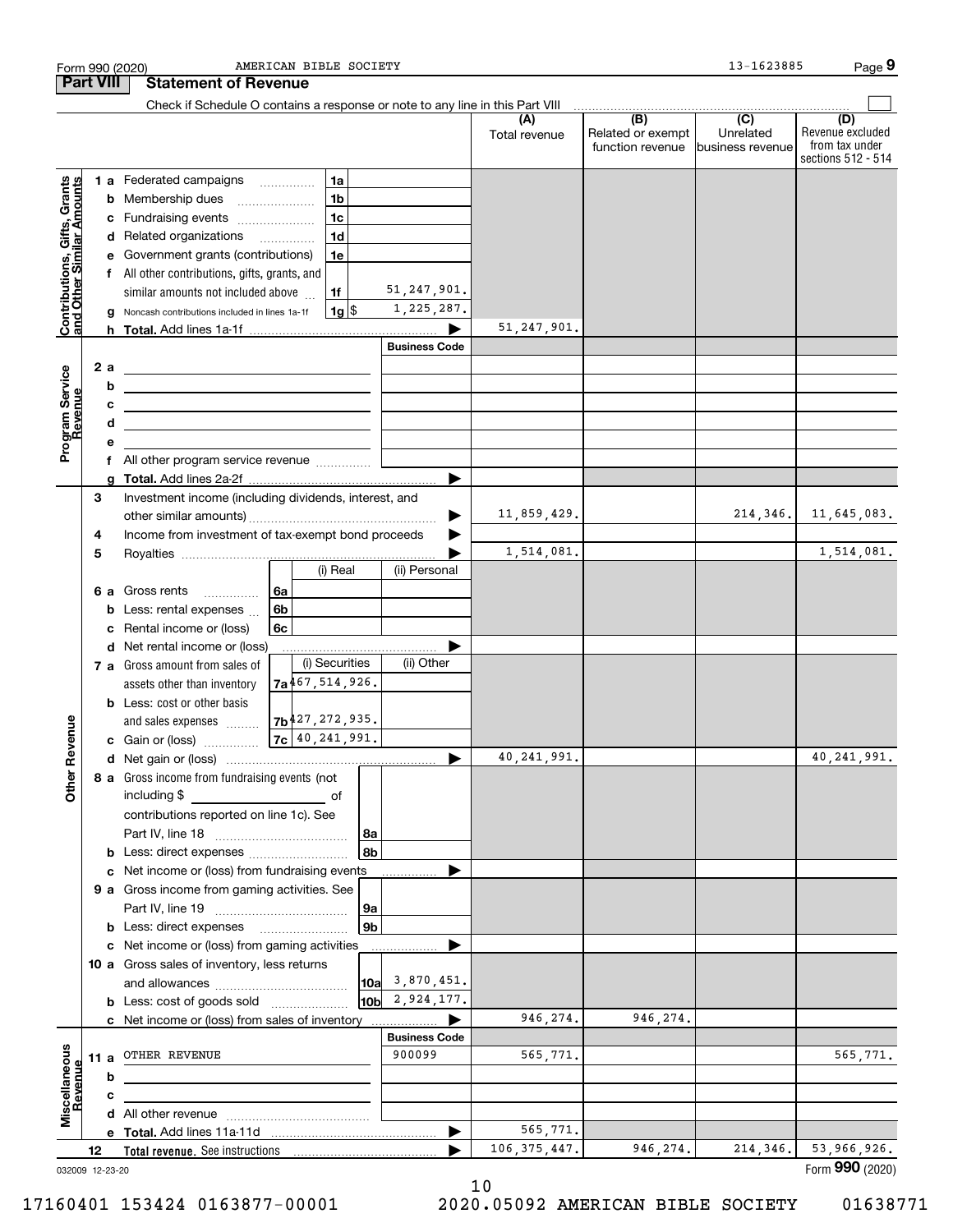Form 990 (2020) AMERICAN BIBLE SOCIETY 13-1623885 Page

**10**

#### Check here  $\bullet$  if following SOP 98-2 (ASC 958-720) **Total functional expenses.**  Add lines 1 through 24e **Joint costs.** Complete this line only if the organization **(A)**<br>Total expenses **(B) (C) (D) 1234567891011abcdefg12131415161718192021222324abcde2526***Section 501(c)(3) and 501(c)(4) organizations must complete all columns. All other organizations must complete column (A).* Grants and other assistance to domestic organizations and domestic governments. See Part IV, line 21 Compensation not included above to disqualified persons (as defined under section 4958(f)(1)) and persons described in section 4958(c)(3)(B) Pension plan accruals and contributions (include section 401(k) and 403(b) employer contributions) Professional fundraising services. See Part IV, line 17 Other. (If line 11g amount exceeds 10% of line 25, column (A) amount, list line 11g expenses on Sch O.) Other expenses. Itemize expenses not covered above (List miscellaneous expenses on line 24e. If line 24e amount exceeds 10% of line 25, column (A) amount, list line 24e expenses on Schedule O.) reported in column (B) joint costs from a combined educational campaign and fundraising solicitation. Check if Schedule O contains a response or note to any line in this Part IX (C) (C) (C) (C) (C) (C) Program service expensesManagement and general expenses Fundraising expensesGrants and other assistance to domestic individuals. See Part IV, line 22 .......... Grants and other assistance to foreign organizations, foreign governments, and foreign individuals. See Part IV, lines 15 and 16  $\ldots$ Benefits paid to or for members .................... Compensation of current officers, directors, trustees, and key employees ........................ Other salaries and wages .................... Other employee benefits ~~~~~~~~~~ Payroll taxes ~~~~~~~~~~~~~~~~ Fees for services (nonemployees): Management ~~~~~~~~~~~~~~~~ Legal ~~~~~~~~~~~~~~~~~~~~ Accounting ~~~~~~~~~~~~~~~~~ Lobbying ~~~~~~~~~~~~~~~~~~ lnvestment management fees ....................... Advertising and promotion www.communication Office expenses ~~~~~~~~~~~~~~~ Information technology ~~~~~~~~~~~ Royalties ~~~~~~~~~~~~~~~~~~ Occupancy ~~~~~~~~~~~~~~~~~ Travel ……………………………………………… Payments of travel or entertainment expenses for any federal, state, or local public officials ... Conferences, conventions, and meetings ...... InterestPayments to affiliates ~~~~~~~~~~~~ Depreciation, depletion, and amortization  $\,\,\ldots\,\,$ Insurance~~~~~~~~~~~~~~~~~All other expenses Check here  $\blacktriangleright$ *Do not include amounts reported on lines 6b, 7b, 8b, 9b, and 10b of Part VIII.*  $\mathcal{L}^{\text{max}}$ 41,760,383. 22,551,500. 3,094,864. 15,875,892. 3,734,307. 4,631,440. 1,412,457. 61,623. 266,927. 1,372,002. 5,508,136. 1,885,049. 2,084,763. 4,261,808. 122,705. 79,297. 1,142,509. 451,686. 5,881,489. 3,831,131. 334,903. 227,371. 122,266,060. 10,460,216. 1,693,818. 41,760,383. 22,551,500. 2,023,655. 474,489. 596,720. 10,380,850. 2,434,013. 3,061,029. 2,857,765. 422,137. 454,405. 3,903,775. 225,240. 502,425. 1,190,540. 68,692. 153,225. 48,378. 3,780. 9,465. 266,927. 1,372,002. 1,693,818. 3,961,558. 489,197. 1,057,381. 1,235,757. 423,319. 225,973. 1,514,253. 60,160. 510,350. 2,666,109. 865,381. 730,318. 67,459. 13,239. 42,007. 42,047. 4,622. 32,628. 826,138. 185,302. 185,302. 131,069. 210,120. 154,562. 87,004. 3,118,889. 6,356. 2,756,244. 2,048,303. 10,494. 1,772,334. 150,622. 82,411. 101,870. 135,844. 20,286. 71,241. 100,693,945. 7,904,425. 13,667,690. 5,279,309. 0. 5,180,907. PRINTINGS & PUBLICATION POSTAGE AND MAILINGS BANK FEES & COMPLIANCE ALL OTHER EXPENSES

032010 12-23-20

11

17160401 153424 0163877-00001 2020.05092 AMERICAN BIBLE SOCIETY 01638771

Form (2020) **990**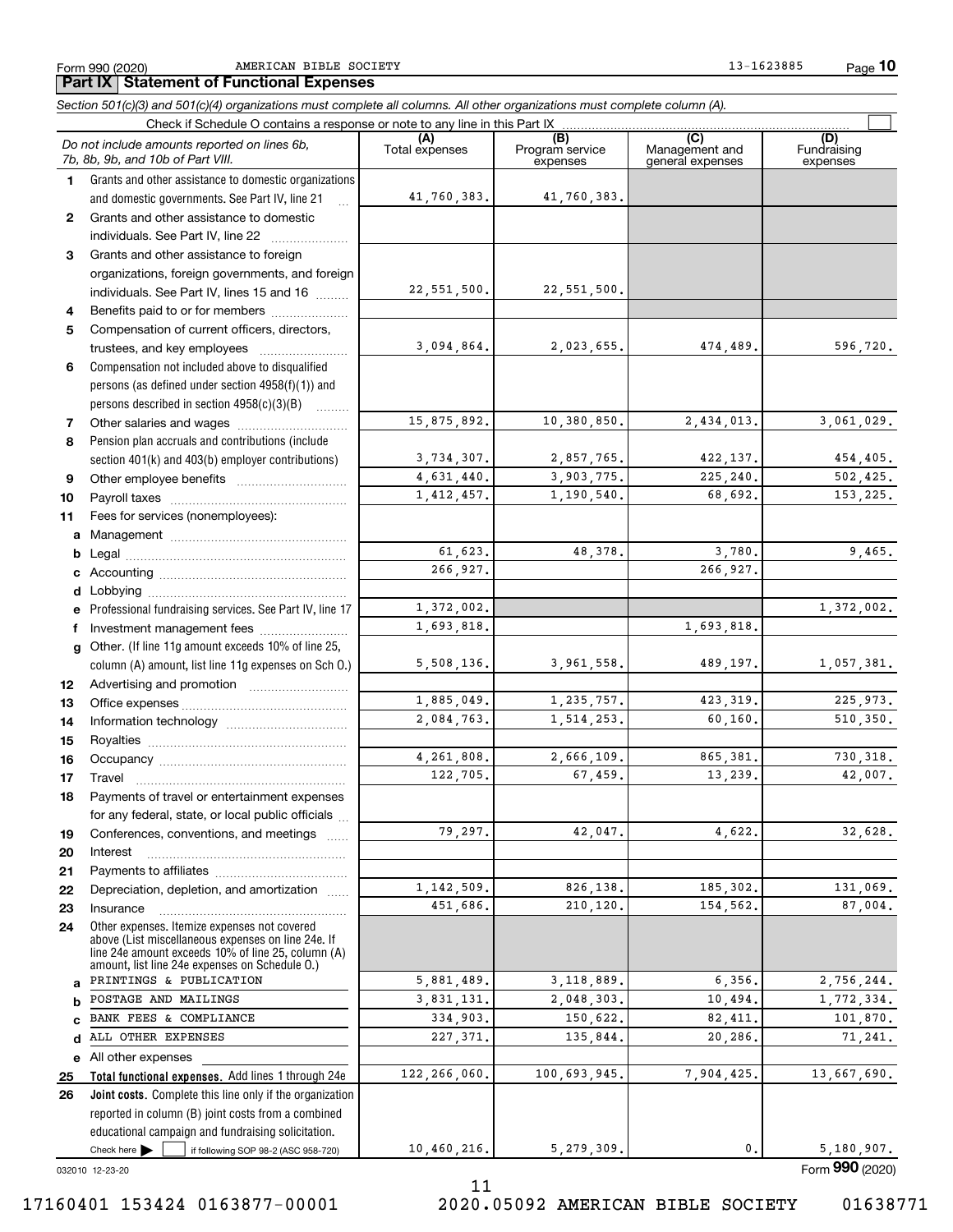|                            |    |                                                                                         |                 |                     | Beginning of year |                 | End of year    |
|----------------------------|----|-----------------------------------------------------------------------------------------|-----------------|---------------------|-------------------|-----------------|----------------|
|                            | 1  |                                                                                         |                 |                     | 13,634,392.       | $\mathbf{1}$    | 14, 255, 816.  |
|                            | 2  |                                                                                         |                 |                     | 17, 161, 765.     | $\mathbf{2}$    | 17,648,319.    |
|                            | 3  |                                                                                         |                 |                     |                   | 3               |                |
|                            | 4  |                                                                                         |                 |                     | 9,838,549.        | 4               | 8,034,338.     |
|                            | 5  | Loans and other receivables from any current or former officer, director,               |                 |                     |                   |                 |                |
|                            |    | trustee, key employee, creator or founder, substantial contributor, or 35%              |                 |                     |                   |                 |                |
|                            |    | controlled entity or family member of any of these persons                              |                 |                     |                   | 5               |                |
|                            | 6  | Loans and other receivables from other disqualified persons (as defined                 |                 |                     |                   |                 |                |
|                            |    | under section $4958(f)(1)$ , and persons described in section $4958(c)(3)(B)$           |                 | $\ldots$            |                   | 6               |                |
|                            | 7  |                                                                                         |                 |                     |                   | $\overline{7}$  | 20,549,404.    |
| Assets                     | 8  |                                                                                         |                 |                     | 4,984,305.        | 8               | 5,708,689.     |
|                            | 9  | Prepaid expenses and deferred charges                                                   |                 |                     | 4, 412, 521.      | 9               | 3,861,774.     |
|                            |    | <b>10a</b> Land, buildings, and equipment: cost or other                                |                 |                     |                   |                 |                |
|                            |    | basis. Complete Part VI of Schedule D  10a                                              |                 | 25, 162, 396.       |                   |                 |                |
|                            |    | <b>b</b> Less: accumulated depreciation                                                 | 10 <sub>b</sub> | 5,692,753.          | 45, 129, 424.     | 10 <sub>c</sub> | 19,469,643.    |
|                            | 11 |                                                                                         |                 |                     | 192,752,419.      | 11              | 229,988,321.   |
|                            | 12 |                                                                                         |                 |                     | 412,665,869.      | 12              | 490,600,536.   |
|                            | 13 |                                                                                         |                 |                     |                   | 13              |                |
|                            | 14 |                                                                                         |                 |                     |                   | 14              |                |
|                            | 15 |                                                                                         |                 | 25,638,803.         | 15                | 30,639,424.     |                |
|                            | 16 |                                                                                         |                 |                     | 726, 218, 047.    | 16              | 840, 756, 264. |
|                            | 17 |                                                                                         |                 |                     | 13,742,535.       | 17              | 12,597,196.    |
|                            | 18 |                                                                                         |                 |                     |                   | 18              |                |
|                            | 19 |                                                                                         |                 | 5, 373, 750.        | 19                | 5,457,050.      |                |
|                            | 20 |                                                                                         |                 | 20                  |                   |                 |                |
|                            | 21 | Escrow or custodial account liability. Complete Part IV of Schedule D                   |                 | 21                  |                   |                 |                |
|                            | 22 | Loans and other payables to any current or former officer, director,                    |                 |                     |                   |                 |                |
|                            |    | trustee, key employee, creator or founder, substantial contributor, or 35%              |                 |                     |                   |                 |                |
| Liabilities                |    | controlled entity or family member of any of these persons                              |                 |                     |                   | 22              |                |
|                            | 23 | Secured mortgages and notes payable to unrelated third parties                          |                 |                     | 23                |                 |                |
|                            | 24 |                                                                                         |                 | 24                  |                   |                 |                |
|                            | 25 | Other liabilities (including federal income tax, payables to related third              |                 |                     |                   |                 |                |
|                            |    | parties, and other liabilities not included on lines 17-24). Complete Part X            |                 |                     |                   |                 |                |
|                            |    | of Schedule D                                                                           |                 |                     | 81,023,616.       | 25              | 83,101,051.    |
|                            | 26 |                                                                                         |                 |                     | 100, 139, 901.    | 26              | 101, 155, 297. |
|                            |    | Organizations that follow FASB ASC 958, check here $\triangleright$ $\lfloor x \rfloor$ |                 |                     |                   |                 |                |
| w                          |    | and complete lines 27, 28, 32, and 33.                                                  |                 |                     |                   |                 |                |
|                            | 27 | Net assets without donor restrictions                                                   |                 |                     | 514,500,873.      | 27              | 624, 278, 884. |
|                            | 28 |                                                                                         |                 |                     | 111, 577, 273.    | 28              | 115, 322, 083. |
|                            |    | Organizations that do not follow FASB ASC 958, check here $\blacktriangleright$         |                 |                     |                   |                 |                |
|                            |    | and complete lines 29 through 33.                                                       |                 |                     |                   |                 |                |
| Net Assets or Fund Balance | 29 |                                                                                         |                 |                     |                   | 29              |                |
|                            | 30 | Paid-in or capital surplus, or land, building, or equipment fund                        |                 |                     |                   | 30              |                |
|                            | 31 | Retained earnings, endowment, accumulated income, or other funds                        |                 |                     |                   | 31              |                |
|                            | 32 |                                                                                         |                 | 1.1.1.1.1.1.1.1.1.1 | 626,078,146.      | 32              | 739,600,967.   |
|                            | 33 |                                                                                         |                 |                     | 726, 218, 047.    | 33              | 840,756,264.   |
|                            |    |                                                                                         |                 |                     |                   |                 |                |

Check if Schedule O contains a response or note to any line in this Part X

Form 990 (2020) AMERICAN BIBLE SOCIETY 13-1623885 Page

**(B)**

**(A)**

 $\mathcal{L}^{\text{max}}$ 

Form (2020) **990**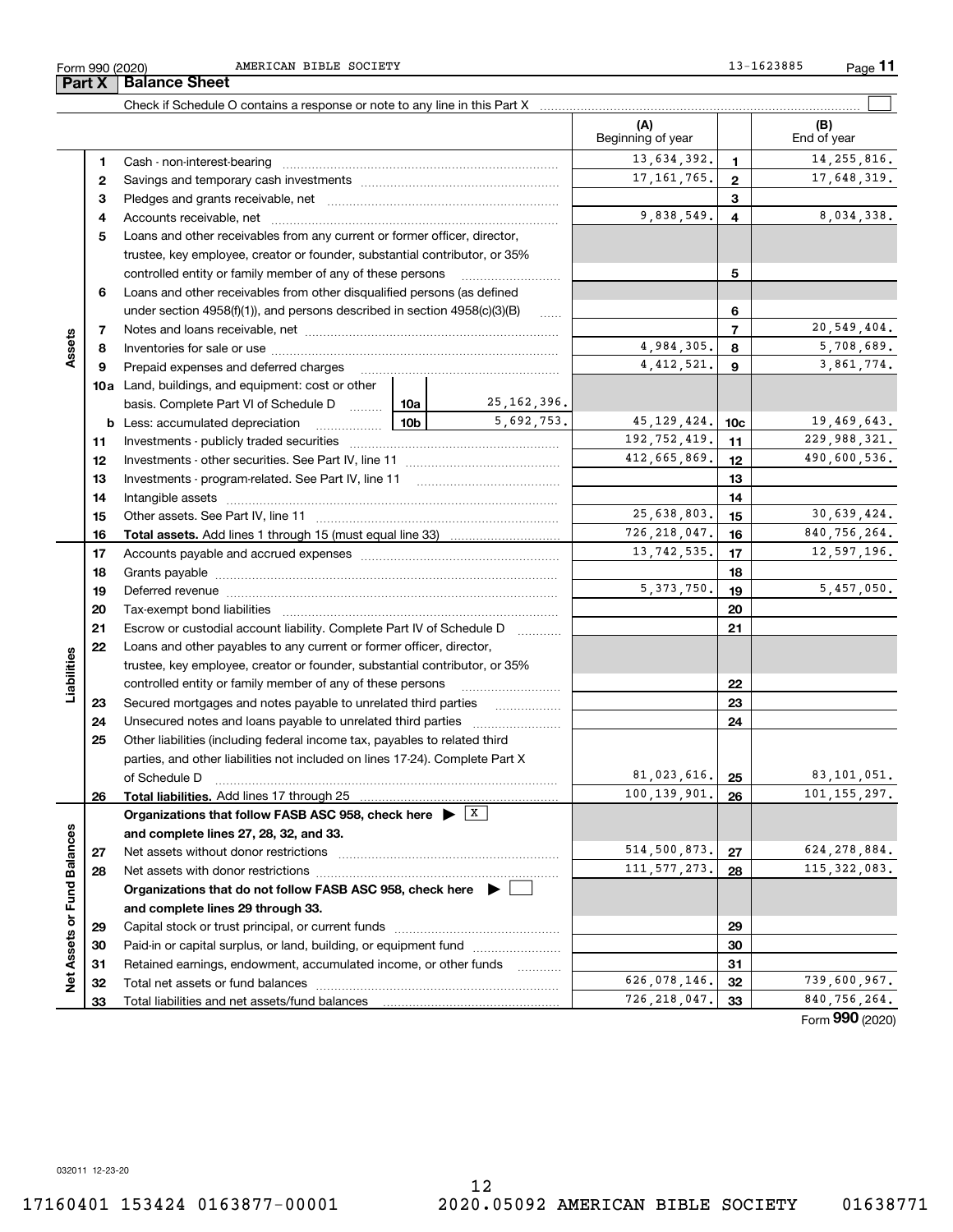|    | AMERICAN BIBLE SOCIETY<br>Form 990 (2020)                                                                                            | 13-1623885              |                |                | $P_{\text{aqe}}$ 12 |
|----|--------------------------------------------------------------------------------------------------------------------------------------|-------------------------|----------------|----------------|---------------------|
|    | <b>Part XI</b><br><b>Reconciliation of Net Assets</b>                                                                                |                         |                |                |                     |
|    |                                                                                                                                      |                         |                |                | x                   |
|    |                                                                                                                                      |                         |                |                |                     |
| 1  | Total revenue (must equal Part VIII, column (A), line 12)                                                                            | 1                       |                | 106, 375, 447. |                     |
| 2  |                                                                                                                                      | $\mathbf{2}$            |                | 122,266,060.   |                     |
| З  | Revenue less expenses. Subtract line 2 from line 1                                                                                   | 3                       |                | $-15,890,613.$ |                     |
| 4  |                                                                                                                                      | $\overline{\mathbf{4}}$ |                | 626,078,146.   |                     |
| 5  | Net unrealized gains (losses) on investments                                                                                         | 5                       |                | 121, 741, 185. |                     |
| 6  |                                                                                                                                      | 6                       |                |                |                     |
| 7  | Investment expenses www.communication.com/www.communication.com/www.communication.com/www.com                                        | $\overline{7}$          |                |                |                     |
| 8  | Prior period adjustments                                                                                                             | 8                       |                |                |                     |
| 9  | Other changes in net assets or fund balances (explain on Schedule O)                                                                 | $\mathbf{Q}$            |                | 7,672,249.     |                     |
| 10 | Net assets or fund balances at end of year. Combine lines 3 through 9 (must equal Part X, line 32,                                   |                         |                |                |                     |
|    | column (B))                                                                                                                          | 10                      |                | 739,600,967.   |                     |
|    | Part XII Financial Statements and Reporting                                                                                          |                         |                |                |                     |
|    |                                                                                                                                      |                         |                |                |                     |
|    |                                                                                                                                      |                         |                | Yes            | No                  |
| 1  | $X \vert$ Accrual<br>Accounting method used to prepare the Form 990: <u>II</u> Cash<br>Other                                         |                         |                |                |                     |
|    | If the organization changed its method of accounting from a prior year or checked "Other," explain in Schedule O.                    |                         |                |                |                     |
|    | 2a Were the organization's financial statements compiled or reviewed by an independent accountant?                                   |                         | 2a             |                | x                   |
|    | If "Yes," check a box below to indicate whether the financial statements for the year were compiled or reviewed on a                 |                         |                |                |                     |
|    | separate basis, consolidated basis, or both:                                                                                         |                         |                |                |                     |
|    | Separate basis<br>Consolidated basis<br>Both consolidated and separate basis                                                         |                         |                |                |                     |
|    | <b>b</b> Were the organization's financial statements audited by an independent accountant?                                          |                         | 2 <sub>b</sub> | х              |                     |
|    | If "Yes," check a box below to indicate whether the financial statements for the year were audited on a separate basis,              |                         |                |                |                     |
|    | consolidated basis, or both:                                                                                                         |                         |                |                |                     |
|    | $X$ Consolidated basis<br>Separate basis<br>Both consolidated and separate basis                                                     |                         |                |                |                     |
|    | c If "Yes" to line 2a or 2b, does the organization have a committee that assumes responsibility for oversight of the audit,          |                         |                |                |                     |
|    |                                                                                                                                      |                         | 2c             | х              |                     |
|    | If the organization changed either its oversight process or selection process during the tax year, explain on Schedule O.            |                         |                |                |                     |
|    | 3a As a result of a federal award, was the organization required to undergo an audit or audits as set forth in the Single Audit      |                         |                |                |                     |
|    |                                                                                                                                      |                         | За             |                | х                   |
|    | <b>b</b> If "Yes," did the organization undergo the required audit or audits? If the organization did not undergo the required audit |                         |                |                |                     |
|    |                                                                                                                                      |                         | 3b             | $\Omega$       |                     |

Form (2020) **990**

032012 12-23-20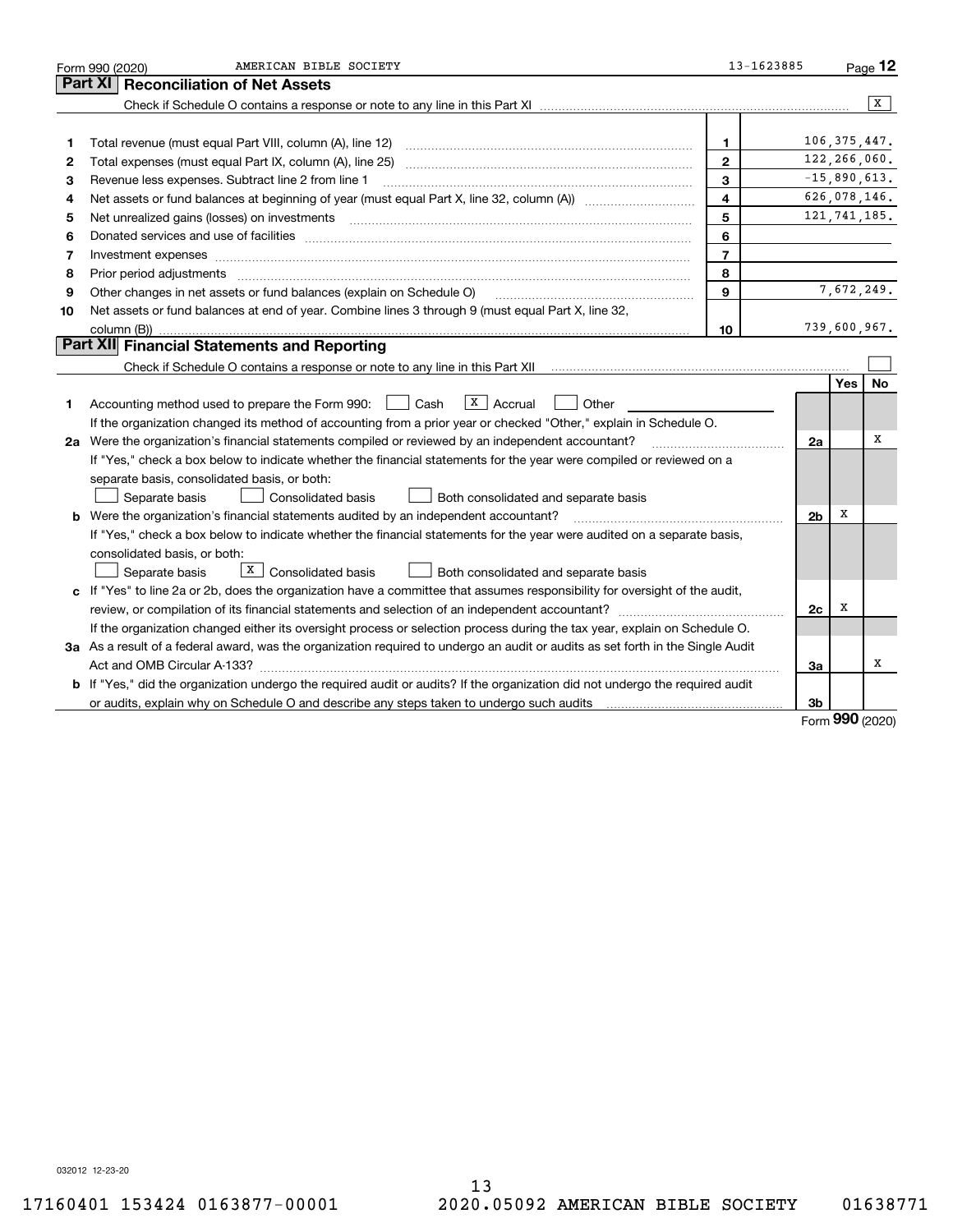| <b>SCHEDULE A</b> |  |
|-------------------|--|
|-------------------|--|

Department of the Treasury Internal Revenue Service

**(Form 990 or 990-EZ)**

# **Public Charity Status and Public Support**

**Complete if the organization is a section 501(c)(3) organization or a section 4947(a)(1) nonexempt charitable trust. | Attach to Form 990 or Form 990-EZ.** 

| Go to www.irs.gov/Form990 for instructions and the latest information. |  |  |  |  |  |  |  |  |  |  |  |  |  |  |  |  |  |  |  |  |  |  |  |  |  |  |  |  |  |  |
|------------------------------------------------------------------------|--|--|--|--|--|--|--|--|--|--|--|--|--|--|--|--|--|--|--|--|--|--|--|--|--|--|--|--|--|--|
|------------------------------------------------------------------------|--|--|--|--|--|--|--|--|--|--|--|--|--|--|--|--|--|--|--|--|--|--|--|--|--|--|--|--|--|--|

| OMB No. 1545-0047     |
|-----------------------|
| 2020                  |
| <b>Open to Public</b> |

**Inspection**

|                |        | Name of the organization                                                                                                                     |                        |                                                        |                             |                                 |                                                      | <b>Employer identification number</b>              |
|----------------|--------|----------------------------------------------------------------------------------------------------------------------------------------------|------------------------|--------------------------------------------------------|-----------------------------|---------------------------------|------------------------------------------------------|----------------------------------------------------|
|                |        |                                                                                                                                              | AMERICAN BIBLE SOCIETY | 13-1623885                                             |                             |                                 |                                                      |                                                    |
|                | Part I | Reason for Public Charity Status. (All organizations must complete this part.) See instructions.                                             |                        |                                                        |                             |                                 |                                                      |                                                    |
|                |        | The organization is not a private foundation because it is: (For lines 1 through 12, check only one box.)                                    |                        |                                                        |                             |                                 |                                                      |                                                    |
| 1              |        | A church, convention of churches, or association of churches described in section $170(b)(1)(A)(i)$ .                                        |                        |                                                        |                             |                                 |                                                      |                                                    |
| 2              |        | A school described in section 170(b)(1)(A)(ii). (Attach Schedule E (Form 990 or 990-EZ).)                                                    |                        |                                                        |                             |                                 |                                                      |                                                    |
| з              |        | A hospital or a cooperative hospital service organization described in section 170(b)(1)(A)(iii).                                            |                        |                                                        |                             |                                 |                                                      |                                                    |
| 4              |        | A medical research organization operated in conjunction with a hospital described in section 170(b)(1)(A)(iii). Enter the hospital's name,   |                        |                                                        |                             |                                 |                                                      |                                                    |
|                |        | city, and state:                                                                                                                             |                        |                                                        |                             |                                 |                                                      |                                                    |
| 5              |        | An organization operated for the benefit of a college or university owned or operated by a governmental unit described in                    |                        |                                                        |                             |                                 |                                                      |                                                    |
|                |        | section 170(b)(1)(A)(iv). (Complete Part II.)                                                                                                |                        |                                                        |                             |                                 |                                                      |                                                    |
| 6              |        | A federal, state, or local government or governmental unit described in section 170(b)(1)(A)(v).                                             |                        |                                                        |                             |                                 |                                                      |                                                    |
| $\overline{7}$ | X      | An organization that normally receives a substantial part of its support from a governmental unit or from the general public described in    |                        |                                                        |                             |                                 |                                                      |                                                    |
|                |        | section 170(b)(1)(A)(vi). (Complete Part II.)                                                                                                |                        |                                                        |                             |                                 |                                                      |                                                    |
| 8              |        | A community trust described in section 170(b)(1)(A)(vi). (Complete Part II.)                                                                 |                        |                                                        |                             |                                 |                                                      |                                                    |
| 9              |        | An agricultural research organization described in section 170(b)(1)(A)(ix) operated in conjunction with a land-grant college                |                        |                                                        |                             |                                 |                                                      |                                                    |
|                |        | or university or a non-land-grant college of agriculture (see instructions). Enter the name, city, and state of the college or               |                        |                                                        |                             |                                 |                                                      |                                                    |
|                |        | university:                                                                                                                                  |                        |                                                        |                             |                                 |                                                      |                                                    |
| 10             |        | An organization that normally receives (1) more than 33 1/3% of its support from contributions, membership fees, and gross receipts from     |                        |                                                        |                             |                                 |                                                      |                                                    |
|                |        | activities related to its exempt functions, subject to certain exceptions; and (2) no more than 33 1/3% of its support from gross investment |                        |                                                        |                             |                                 |                                                      |                                                    |
|                |        | income and unrelated business taxable income (less section 511 tax) from businesses acquired by the organization after June 30, 1975.        |                        |                                                        |                             |                                 |                                                      |                                                    |
|                |        | See section 509(a)(2). (Complete Part III.)                                                                                                  |                        |                                                        |                             |                                 |                                                      |                                                    |
| 11             |        | An organization organized and operated exclusively to test for public safety. See section 509(a)(4).                                         |                        |                                                        |                             |                                 |                                                      |                                                    |
| 12             |        | An organization organized and operated exclusively for the benefit of, to perform the functions of, or to carry out the purposes of one or   |                        |                                                        |                             |                                 |                                                      |                                                    |
|                |        |                                                                                                                                              |                        |                                                        |                             |                                 |                                                      |                                                    |
|                |        | more publicly supported organizations described in section 509(a)(1) or section 509(a)(2). See section 509(a)(3). Check the box in           |                        |                                                        |                             |                                 |                                                      |                                                    |
|                |        | lines 12a through 12d that describes the type of supporting organization and complete lines 12e, 12f, and 12g.                               |                        |                                                        |                             |                                 |                                                      |                                                    |
| a              |        | Type I. A supporting organization operated, supervised, or controlled by its supported organization(s), typically by giving                  |                        |                                                        |                             |                                 |                                                      |                                                    |
|                |        | the supported organization(s) the power to regularly appoint or elect a majority of the directors or trustees of the supporting              |                        |                                                        |                             |                                 |                                                      |                                                    |
|                |        | organization. You must complete Part IV, Sections A and B.                                                                                   |                        |                                                        |                             |                                 |                                                      |                                                    |
| b              |        | Type II. A supporting organization supervised or controlled in connection with its supported organization(s), by having                      |                        |                                                        |                             |                                 |                                                      |                                                    |
|                |        | control or management of the supporting organization vested in the same persons that control or manage the supported                         |                        |                                                        |                             |                                 |                                                      |                                                    |
|                |        | organization(s). You must complete Part IV, Sections A and C.                                                                                |                        |                                                        |                             |                                 |                                                      |                                                    |
| c              |        | Type III functionally integrated. A supporting organization operated in connection with, and functionally integrated with,                   |                        |                                                        |                             |                                 |                                                      |                                                    |
|                |        | its supported organization(s) (see instructions). You must complete Part IV, Sections A, D, and E.                                           |                        |                                                        |                             |                                 |                                                      |                                                    |
| d              |        | Type III non-functionally integrated. A supporting organization operated in connection with its supported organization(s)                    |                        |                                                        |                             |                                 |                                                      |                                                    |
|                |        | that is not functionally integrated. The organization generally must satisfy a distribution requirement and an attentiveness                 |                        |                                                        |                             |                                 |                                                      |                                                    |
|                |        | requirement (see instructions). You must complete Part IV, Sections A and D, and Part V.                                                     |                        |                                                        |                             |                                 |                                                      |                                                    |
|                |        | Check this box if the organization received a written determination from the IRS that it is a Type I, Type II, Type III                      |                        |                                                        |                             |                                 |                                                      |                                                    |
|                |        | functionally integrated, or Type III non-functionally integrated supporting organization.                                                    |                        |                                                        |                             |                                 |                                                      |                                                    |
|                |        | <b>f</b> Enter the number of supported organizations                                                                                         |                        |                                                        |                             |                                 |                                                      |                                                    |
|                |        | Provide the following information about the supported organization(s).                                                                       |                        |                                                        |                             | (iv) Is the organization listed |                                                      |                                                    |
|                |        | (i) Name of supported<br>organization                                                                                                        | (ii) EIN               | (iii) Type of organization<br>(described on lines 1-10 | in your governing document? |                                 | (v) Amount of monetary<br>support (see instructions) | (vi) Amount of other<br>support (see instructions) |
|                |        |                                                                                                                                              |                        | above (see instructions))                              | Yes                         | No                              |                                                      |                                                    |
|                |        |                                                                                                                                              |                        |                                                        |                             |                                 |                                                      |                                                    |
|                |        |                                                                                                                                              |                        |                                                        |                             |                                 |                                                      |                                                    |
|                |        |                                                                                                                                              |                        |                                                        |                             |                                 |                                                      |                                                    |
|                |        |                                                                                                                                              |                        |                                                        |                             |                                 |                                                      |                                                    |
|                |        |                                                                                                                                              |                        |                                                        |                             |                                 |                                                      |                                                    |
|                |        |                                                                                                                                              |                        |                                                        |                             |                                 |                                                      |                                                    |
|                |        |                                                                                                                                              |                        |                                                        |                             |                                 |                                                      |                                                    |
|                |        |                                                                                                                                              |                        |                                                        |                             |                                 |                                                      |                                                    |
|                |        |                                                                                                                                              |                        |                                                        |                             |                                 |                                                      |                                                    |
|                |        |                                                                                                                                              |                        |                                                        |                             |                                 |                                                      |                                                    |
| Total          |        |                                                                                                                                              |                        |                                                        |                             |                                 |                                                      |                                                    |
|                |        | LHA For Paperwork Reduction Act Notice, see the Instructions for Form 990 or 990-EZ. 032021 01-25-21                                         |                        |                                                        |                             |                                 |                                                      | Schedule A (Form 990 or 990-EZ) 2020               |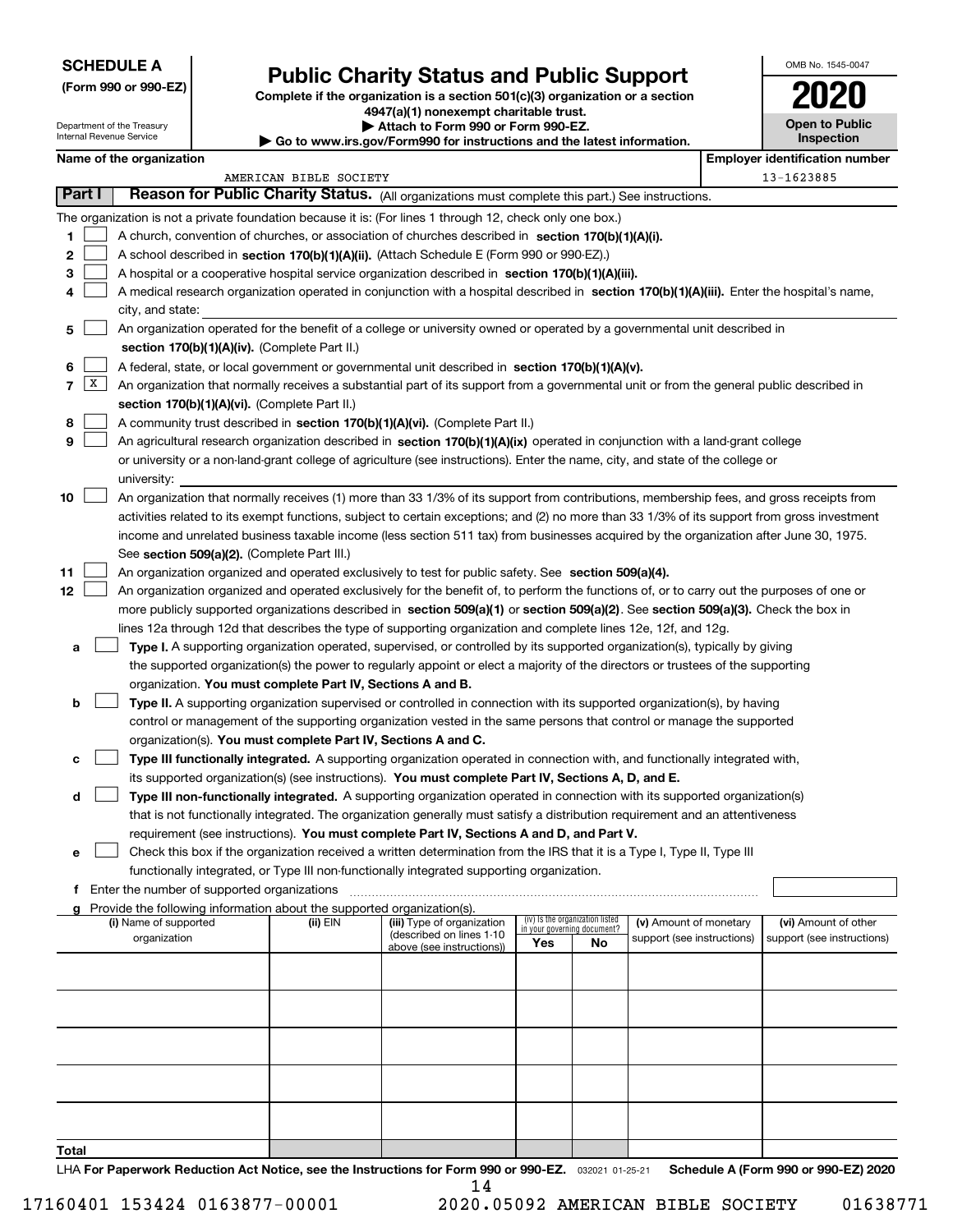#### Schedule A (Form 990 or 990-EZ) 2020 Page AMERICAN BIBLE SOCIETY 13-1623885

**2**

**Part II Support Schedule for Organizations Described in Sections 170(b)(1)(A)(iv) and 170(b)(1)(A)(vi)**

(Complete only if you checked the box on line 5, 7, or 8 of Part I or if the organization failed to qualify under Part III. If the organization fails to qualify under the tests listed below, please complete Part III.)

|    | <b>Section A. Public Support</b>                                                                                                                                                                                       |             |             |             |               |                                      |                                       |
|----|------------------------------------------------------------------------------------------------------------------------------------------------------------------------------------------------------------------------|-------------|-------------|-------------|---------------|--------------------------------------|---------------------------------------|
|    | Calendar year (or fiscal year beginning in)                                                                                                                                                                            | (a) 2016    | (b) 2017    | $(c)$ 2018  | $(d)$ 2019    | (e) 2020                             | (f) Total                             |
|    | 1 Gifts, grants, contributions, and                                                                                                                                                                                    |             |             |             |               |                                      |                                       |
|    | membership fees received. (Do not<br>include any "unusual grants.")                                                                                                                                                    | 47,537,766. | 59,070,385. | 59,480,874. | 58, 583, 048. |                                      | 51, 247, 901.   275, 919, 974.        |
|    | 2 Tax revenues levied for the organ-                                                                                                                                                                                   |             |             |             |               |                                      |                                       |
|    | ization's benefit and either paid to                                                                                                                                                                                   |             |             |             |               |                                      |                                       |
|    | or expended on its behalf                                                                                                                                                                                              |             |             |             |               |                                      |                                       |
|    | 3 The value of services or facilities                                                                                                                                                                                  |             |             |             |               |                                      |                                       |
|    | furnished by a governmental unit to                                                                                                                                                                                    |             |             |             |               |                                      |                                       |
|    | the organization without charge                                                                                                                                                                                        |             |             |             |               |                                      |                                       |
|    | 4 Total. Add lines 1 through 3                                                                                                                                                                                         | 47,537,766. | 59,070,385. | 59,480,874. | 58, 583, 048. | 51, 247, 901.                        | 275, 919, 974.                        |
| 5. | The portion of total contributions                                                                                                                                                                                     |             |             |             |               |                                      |                                       |
|    | by each person (other than a                                                                                                                                                                                           |             |             |             |               |                                      |                                       |
|    | governmental unit or publicly                                                                                                                                                                                          |             |             |             |               |                                      |                                       |
|    | supported organization) included                                                                                                                                                                                       |             |             |             |               |                                      |                                       |
|    | on line 1 that exceeds 2% of the                                                                                                                                                                                       |             |             |             |               |                                      |                                       |
|    | amount shown on line 11,                                                                                                                                                                                               |             |             |             |               |                                      |                                       |
|    | column (f)                                                                                                                                                                                                             |             |             |             |               |                                      | 1,892,015.                            |
|    | 6 Public support. Subtract line 5 from line 4.                                                                                                                                                                         |             |             |             |               |                                      | 274,027,959.                          |
|    | <b>Section B. Total Support</b>                                                                                                                                                                                        |             |             |             |               |                                      |                                       |
|    | Calendar year (or fiscal year beginning in)                                                                                                                                                                            | (a) 2016    | (b) 2017    | $(c)$ 2018  | $(d)$ 2019    | (e) 2020                             | (f) Total                             |
|    | <b>7</b> Amounts from line 4                                                                                                                                                                                           | 47,537,766. | 59,070,385. | 59,480,874. | 58, 583, 048. | 51, 247, 901.                        | 275, 919, 974.                        |
|    | 8 Gross income from interest,                                                                                                                                                                                          |             |             |             |               |                                      |                                       |
|    | dividends, payments received on                                                                                                                                                                                        |             |             |             |               |                                      |                                       |
|    | securities loans, rents, royalties,                                                                                                                                                                                    |             |             |             |               |                                      |                                       |
|    | and income from similar sources                                                                                                                                                                                        | 10,839,913. | 12,838,100. | 13,597,255. | 11,891,869.   | 13, 159, 164.                        | 62, 326, 301.                         |
|    | 9 Net income from unrelated business                                                                                                                                                                                   |             |             |             |               |                                      |                                       |
|    | activities, whether or not the                                                                                                                                                                                         |             |             |             |               |                                      |                                       |
|    | business is regularly carried on                                                                                                                                                                                       | 65,755.     | 131,802.    | 36,372.     | 4,081.        | 112,987.                             | 350,997.                              |
|    | 10 Other income. Do not include gain                                                                                                                                                                                   |             |             |             |               |                                      |                                       |
|    | or loss from the sale of capital                                                                                                                                                                                       |             |             |             |               |                                      |                                       |
|    | assets (Explain in Part VI.)                                                                                                                                                                                           | 1,085,024.  | 960,424.    | 715, 355.   | 510, 422.     | 565, 771.                            | 3,836,996.                            |
|    | 11 Total support. Add lines 7 through 10                                                                                                                                                                               |             |             |             |               |                                      | 342, 434, 268.                        |
|    | 12 Gross receipts from related activities, etc. (see instructions)                                                                                                                                                     |             |             |             |               | 12                                   | 18,905,646.                           |
|    | 13 First 5 years. If the Form 990 is for the organization's first, second, third, fourth, or fifth tax year as a section 501(c)(3)                                                                                     |             |             |             |               |                                      |                                       |
|    | organization, check this box and stop here<br><b>Section C. Computation of Public Support Percentage</b>                                                                                                               |             |             |             |               |                                      |                                       |
|    |                                                                                                                                                                                                                        |             |             |             |               |                                      | 80.02                                 |
|    |                                                                                                                                                                                                                        |             |             |             |               | 14                                   | %<br>80.47                            |
|    | 16a 33 1/3% support test - 2020. If the organization did not check the box on line 13, and line 14 is 33 1/3% or more, check this box and                                                                              |             |             |             |               | 15                                   | %                                     |
|    |                                                                                                                                                                                                                        |             |             |             |               |                                      | $\blacktriangleright$ $\mid$ X $\mid$ |
|    | stop here. The organization qualifies as a publicly supported organization<br>b 33 1/3% support test - 2019. If the organization did not check a box on line 13 or 16a, and line 15 is 33 1/3% or more, check this box |             |             |             |               |                                      |                                       |
|    | and stop here. The organization qualifies as a publicly supported organization                                                                                                                                         |             |             |             |               |                                      |                                       |
|    | 17a 10% -facts-and-circumstances test - 2020. If the organization did not check a box on line 13, 16a, or 16b, and line 14 is 10% or more,                                                                             |             |             |             |               |                                      |                                       |
|    | and if the organization meets the facts-and-circumstances test, check this box and stop here. Explain in Part VI how the organization                                                                                  |             |             |             |               |                                      |                                       |
|    | meets the facts-and-circumstances test. The organization qualifies as a publicly supported organization                                                                                                                |             |             |             |               |                                      |                                       |
|    | <b>b 10% -facts-and-circumstances test - 2019.</b> If the organization did not check a box on line 13, 16a, 16b, or 17a, and line 15 is 10% or                                                                         |             |             |             |               |                                      |                                       |
|    | more, and if the organization meets the facts-and-circumstances test, check this box and stop here. Explain in Part VI how the                                                                                         |             |             |             |               |                                      |                                       |
|    | organization meets the facts-and-circumstances test. The organization qualifies as a publicly supported organization                                                                                                   |             |             |             |               |                                      |                                       |
| 18 | Private foundation. If the organization did not check a box on line 13, 16a, 16b, 17a, or 17b, check this box and see instructions                                                                                     |             |             |             |               |                                      |                                       |
|    |                                                                                                                                                                                                                        |             |             |             |               | Schedule A (Form 990 or 990-EZ) 2020 |                                       |

032022 01-25-21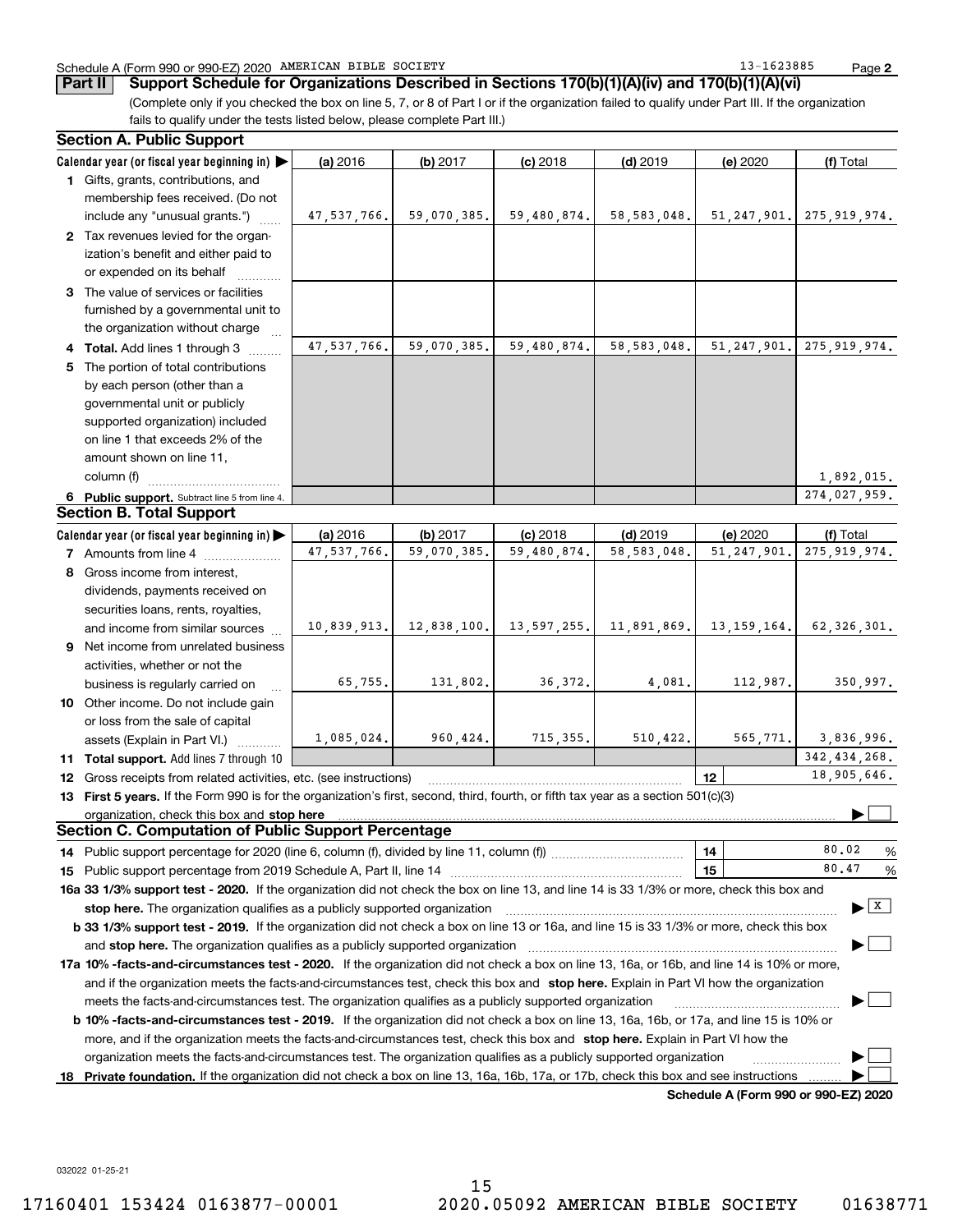### **Part III Support Schedule for Organizations Described in Section 509(a)(2)**

**3**

(Complete only if you checked the box on line 10 of Part I or if the organization failed to qualify under Part II. If the organization fails to qualify under the tests listed below, please complete Part II.)

|     | <b>Section A. Public Support</b>                                                                                                                                                                                               |          |          |                 |            |          |                                      |
|-----|--------------------------------------------------------------------------------------------------------------------------------------------------------------------------------------------------------------------------------|----------|----------|-----------------|------------|----------|--------------------------------------|
|     | Calendar year (or fiscal year beginning in) $\blacktriangleright$                                                                                                                                                              | (a) 2016 | (b) 2017 | <b>(c)</b> 2018 | $(d)$ 2019 | (e) 2020 | (f) Total                            |
|     | 1 Gifts, grants, contributions, and                                                                                                                                                                                            |          |          |                 |            |          |                                      |
|     | membership fees received. (Do not                                                                                                                                                                                              |          |          |                 |            |          |                                      |
|     | include any "unusual grants.")                                                                                                                                                                                                 |          |          |                 |            |          |                                      |
|     | <b>2</b> Gross receipts from admissions,<br>merchandise sold or services per-<br>formed, or facilities furnished in<br>any activity that is related to the<br>organization's tax-exempt purpose                                |          |          |                 |            |          |                                      |
|     | 3 Gross receipts from activities that<br>are not an unrelated trade or bus-                                                                                                                                                    |          |          |                 |            |          |                                      |
|     | iness under section 513                                                                                                                                                                                                        |          |          |                 |            |          |                                      |
|     | 4 Tax revenues levied for the organ-<br>ization's benefit and either paid to<br>or expended on its behalf<br>.                                                                                                                 |          |          |                 |            |          |                                      |
|     | 5 The value of services or facilities<br>furnished by a governmental unit to                                                                                                                                                   |          |          |                 |            |          |                                      |
|     | the organization without charge                                                                                                                                                                                                |          |          |                 |            |          |                                      |
|     | <b>6 Total.</b> Add lines 1 through 5 $\dots$                                                                                                                                                                                  |          |          |                 |            |          |                                      |
|     | 7a Amounts included on lines 1, 2, and<br>3 received from disqualified persons                                                                                                                                                 |          |          |                 |            |          |                                      |
|     | <b>b</b> Amounts included on lines 2 and 3 received<br>from other than disqualified persons that<br>exceed the greater of \$5,000 or 1% of the<br>amount on line 13 for the year                                               |          |          |                 |            |          |                                      |
|     | c Add lines 7a and 7b                                                                                                                                                                                                          |          |          |                 |            |          |                                      |
|     | 8 Public support. (Subtract line 7c from line 6.)                                                                                                                                                                              |          |          |                 |            |          |                                      |
|     | <b>Section B. Total Support</b>                                                                                                                                                                                                |          |          |                 |            |          |                                      |
|     | Calendar year (or fiscal year beginning in)                                                                                                                                                                                    | (a) 2016 | (b) 2017 | <b>(c)</b> 2018 | $(d)$ 2019 | (e) 2020 | (f) Total                            |
|     | 9 Amounts from line 6                                                                                                                                                                                                          |          |          |                 |            |          |                                      |
|     | 10a Gross income from interest,<br>dividends, payments received on<br>securities loans, rents, royalties,<br>and income from similar sources                                                                                   |          |          |                 |            |          |                                      |
|     | <b>b</b> Unrelated business taxable income<br>(less section 511 taxes) from businesses<br>acquired after June 30, 1975 [10001]                                                                                                 |          |          |                 |            |          |                                      |
|     | c Add lines 10a and 10b                                                                                                                                                                                                        |          |          |                 |            |          |                                      |
|     | 11 Net income from unrelated business<br>activities not included in line 10b,<br>whether or not the business is<br>regularly carried on                                                                                        |          |          |                 |            |          |                                      |
|     | <b>12</b> Other income. Do not include gain<br>or loss from the sale of capital<br>assets (Explain in Part VI.)                                                                                                                |          |          |                 |            |          |                                      |
|     | 13 Total support. (Add lines 9, 10c, 11, and 12.)                                                                                                                                                                              |          |          |                 |            |          |                                      |
|     | 14 First 5 years. If the Form 990 is for the organization's first, second, third, fourth, or fifth tax year as a section 501(c)(3) organization,                                                                               |          |          |                 |            |          |                                      |
|     | check this box and stop here measurements and contain the state of the state of the state of the state of the state of the state of the state of the state of the state of the state of the state of the state of the state of |          |          |                 |            |          |                                      |
|     | <b>Section C. Computation of Public Support Percentage</b>                                                                                                                                                                     |          |          |                 |            |          |                                      |
|     |                                                                                                                                                                                                                                |          |          |                 |            | 15       | %                                    |
| 16. | Public support percentage from 2019 Schedule A, Part III, line 15                                                                                                                                                              |          |          |                 |            | 16       | %                                    |
|     | <b>Section D. Computation of Investment Income Percentage</b>                                                                                                                                                                  |          |          |                 |            |          |                                      |
|     | 17 Investment income percentage for 2020 (line 10c, column (f), divided by line 13, column (f))                                                                                                                                |          |          |                 |            | 17       | %                                    |
|     | 18 Investment income percentage from 2019 Schedule A, Part III, line 17                                                                                                                                                        |          |          |                 |            | 18       | %                                    |
|     | 19a 33 1/3% support tests - 2020. If the organization did not check the box on line 14, and line 15 is more than 33 1/3%, and line 17 is not                                                                                   |          |          |                 |            |          |                                      |
|     | more than 33 1/3%, check this box and stop here. The organization qualifies as a publicly supported organization                                                                                                               |          |          |                 |            |          | $\sim$ 1                             |
|     | b 33 1/3% support tests - 2019. If the organization did not check a box on line 14 or line 19a, and line 16 is more than 33 1/3%, and                                                                                          |          |          |                 |            |          |                                      |
|     | line 18 is not more than 33 1/3%, check this box and stop here. The organization qualifies as a publicly supported organization                                                                                                |          |          |                 |            |          |                                      |
| 20  | Private foundation. If the organization did not check a box on line 14, 19a, or 19b, check this box and see instructions                                                                                                       |          |          |                 |            |          |                                      |
|     | 032023 01-25-21                                                                                                                                                                                                                |          | 16       |                 |            |          | Schedule A (Form 990 or 990-EZ) 2020 |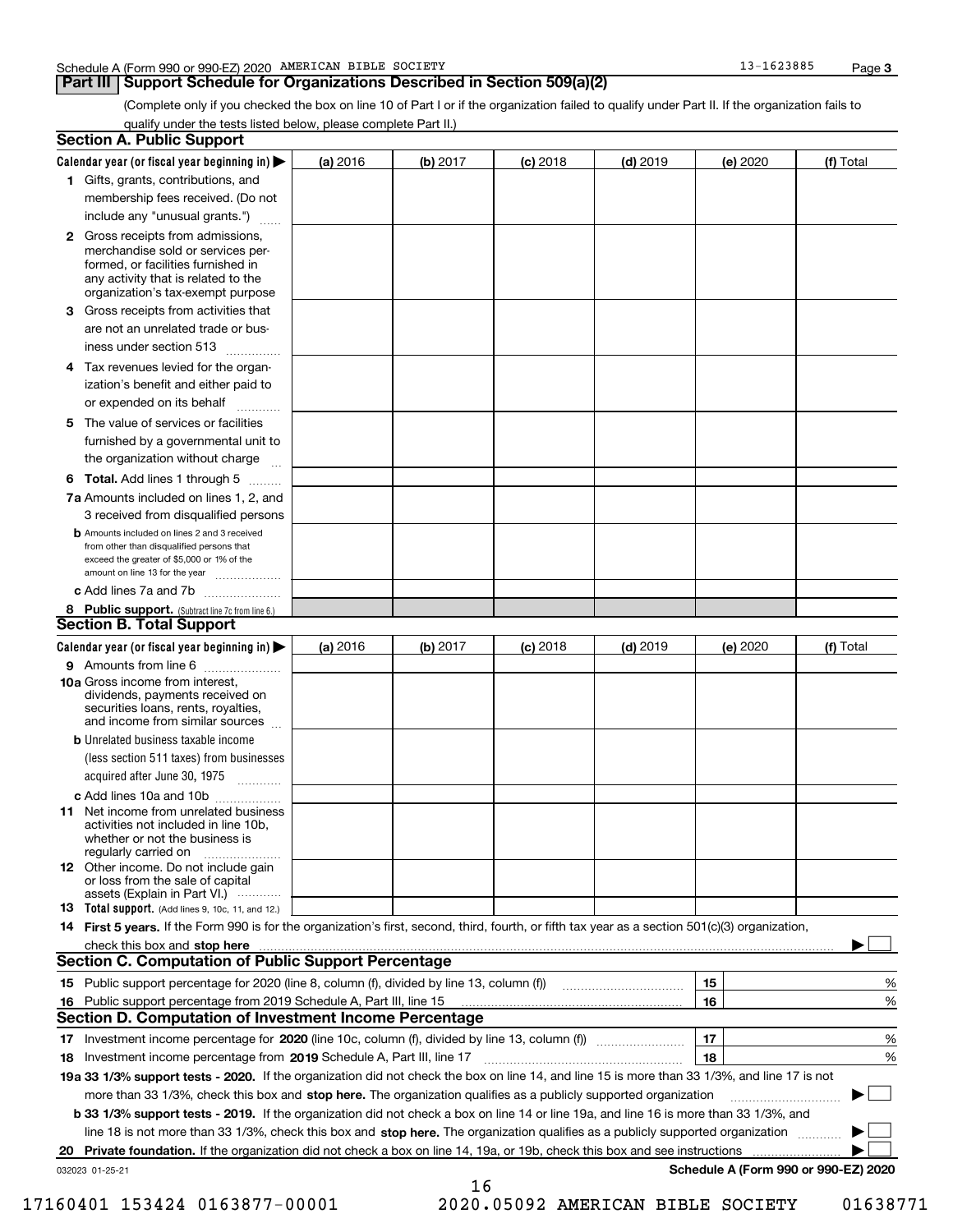**1**

**2**

**3a**

**3b**

**3c**

**4a**

**4b**

**4c**

**5a**

**5b5c**

**6**

**7**

**8**

**9a**

**9b**

**9c**

**10a**

**10b**

**YesNo**

## **Part IV Supporting Organizations**

(Complete only if you checked a box in line 12 on Part I. If you checked box 12a, Part I, complete Sections A and B. If you checked box 12b, Part I, complete Sections A and C. If you checked box 12c, Part I, complete Sections A, D, and E. If you checked box 12d, Part I, complete Sections A and D, and complete Part V.)

### **Section A. All Supporting Organizations**

- **1** Are all of the organization's supported organizations listed by name in the organization's governing documents? If "No," describe in **Part VI** how the supported organizations are designated. If designated by *class or purpose, describe the designation. If historic and continuing relationship, explain.*
- **2** Did the organization have any supported organization that does not have an IRS determination of status under section 509(a)(1) or (2)? If "Yes," explain in Part VI how the organization determined that the supported *organization was described in section 509(a)(1) or (2).*
- **3a** Did the organization have a supported organization described in section 501(c)(4), (5), or (6)? If "Yes," answer *lines 3b and 3c below.*
- **b** Did the organization confirm that each supported organization qualified under section 501(c)(4), (5), or (6) and satisfied the public support tests under section 509(a)(2)? If "Yes," describe in **Part VI** when and how the *organization made the determination.*
- **c**Did the organization ensure that all support to such organizations was used exclusively for section 170(c)(2)(B) purposes? If "Yes," explain in **Part VI** what controls the organization put in place to ensure such use.
- **4a***If* Was any supported organization not organized in the United States ("foreign supported organization")? *"Yes," and if you checked box 12a or 12b in Part I, answer lines 4b and 4c below.*
- **b** Did the organization have ultimate control and discretion in deciding whether to make grants to the foreign supported organization? If "Yes," describe in **Part VI** how the organization had such control and discretion *despite being controlled or supervised by or in connection with its supported organizations.*
- **c** Did the organization support any foreign supported organization that does not have an IRS determination under sections 501(c)(3) and 509(a)(1) or (2)? If "Yes," explain in **Part VI** what controls the organization used *to ensure that all support to the foreign supported organization was used exclusively for section 170(c)(2)(B) purposes.*
- **5a** Did the organization add, substitute, or remove any supported organizations during the tax year? If "Yes," answer lines 5b and 5c below (if applicable). Also, provide detail in **Part VI,** including (i) the names and EIN *numbers of the supported organizations added, substituted, or removed; (ii) the reasons for each such action; (iii) the authority under the organization's organizing document authorizing such action; and (iv) how the action was accomplished (such as by amendment to the organizing document).*
- **b** Type I or Type II only. Was any added or substituted supported organization part of a class already designated in the organization's organizing document?
- **cSubstitutions only.**  Was the substitution the result of an event beyond the organization's control?
- **6** Did the organization provide support (whether in the form of grants or the provision of services or facilities) to **Part VI.** *If "Yes," provide detail in* support or benefit one or more of the filing organization's supported organizations? anyone other than (i) its supported organizations, (ii) individuals that are part of the charitable class benefited by one or more of its supported organizations, or (iii) other supporting organizations that also
- **7**Did the organization provide a grant, loan, compensation, or other similar payment to a substantial contributor *If "Yes," complete Part I of Schedule L (Form 990 or 990-EZ).* regard to a substantial contributor? (as defined in section 4958(c)(3)(C)), a family member of a substantial contributor, or a 35% controlled entity with
- **8** Did the organization make a loan to a disqualified person (as defined in section 4958) not described in line 7? *If "Yes," complete Part I of Schedule L (Form 990 or 990-EZ).*
- **9a** Was the organization controlled directly or indirectly at any time during the tax year by one or more in section 509(a)(1) or (2))? If "Yes," *provide detail in* <code>Part VI.</code> disqualified persons, as defined in section 4946 (other than foundation managers and organizations described
- **b** Did one or more disqualified persons (as defined in line 9a) hold a controlling interest in any entity in which the supporting organization had an interest? If "Yes," provide detail in P**art VI**.
- **c**Did a disqualified person (as defined in line 9a) have an ownership interest in, or derive any personal benefit from, assets in which the supporting organization also had an interest? If "Yes," provide detail in P**art VI.**
- **10a** Was the organization subject to the excess business holdings rules of section 4943 because of section supporting organizations)? If "Yes," answer line 10b below. 4943(f) (regarding certain Type II supporting organizations, and all Type III non-functionally integrated
- **b** Did the organization have any excess business holdings in the tax year? (Use Schedule C, Form 4720, to *determine whether the organization had excess business holdings.)*

17

032024 01-25-21

**Schedule A (Form 990 or 990-EZ) 2020**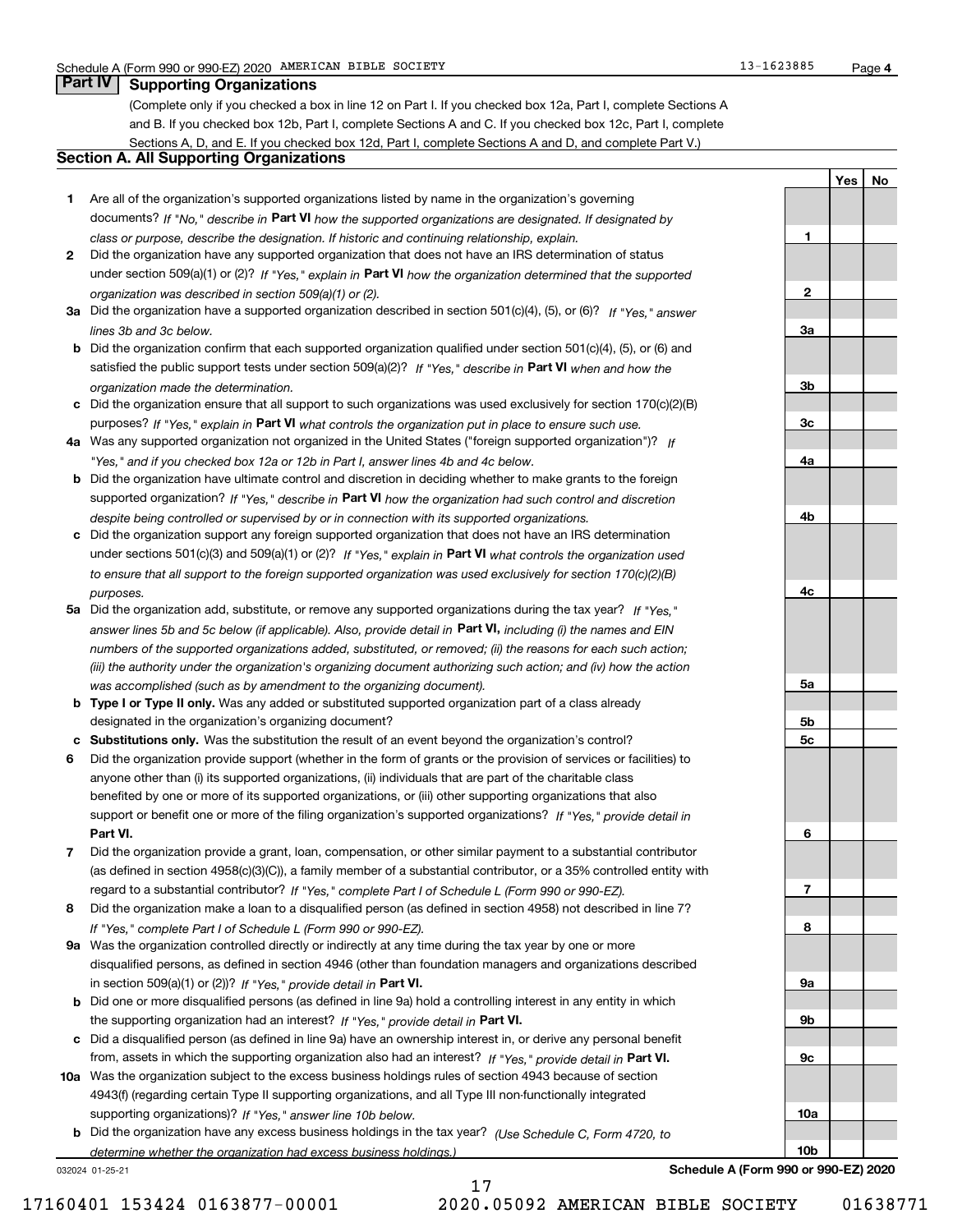**Part IV Supporting Organizations** *(continued)*

**1**

**2**

**1**

**Yes No**

|    |                                                                                                                            |                 | Yes | Nο |
|----|----------------------------------------------------------------------------------------------------------------------------|-----------------|-----|----|
| 11 | Has the organization accepted a gift or contribution from any of the following persons?                                    |                 |     |    |
|    | a A person who directly or indirectly controls, either alone or together with persons described in lines 11b and           |                 |     |    |
|    | 11c below, the governing body of a supported organization?                                                                 | 11a             |     |    |
|    | <b>b</b> A family member of a person described in line 11a above?                                                          | 11 <sub>b</sub> |     |    |
|    | c A 35% controlled entity of a person described in line 11a or 11b above? If "Yes" to line 11a, 11b, or 11c, provide       |                 |     |    |
|    | detail in Part VI.                                                                                                         | 11c             |     |    |
|    | <b>Section B. Type I Supporting Organizations</b>                                                                          |                 |     |    |
|    |                                                                                                                            |                 | Yes | No |
|    | Did the governing body, members of the governing body, officers acting in their official capacity, or membership of one or |                 |     |    |

|   | <u>Did the governing body, mombers of the governing body, omoors abting in their omoial capacity, or mombership or one or</u>  |
|---|--------------------------------------------------------------------------------------------------------------------------------|
|   | more supported organizations have the power to regularly appoint or elect at least a majority of the organization's officers,  |
|   | directors, or trustees at all times during the tax year? If "No," describe in Part VI how the supported organization(s)        |
|   | effectively operated, supervised, or controlled the organization's activities. If the organization had more than one supported |
|   | organization, describe how the powers to appoint and/or remove officers, directors, or trustees were allocated among the       |
|   | supported organizations and what conditions or restrictions, if any, applied to such powers during the tax year.               |
| 2 | Did the organization operate for the benefit of any supported organization other than the supported                            |
|   | organization(s) that operated, supervised, or controlled the supporting organization? If "Yes," explain in                     |

**Part VI**  *how providing such benefit carried out the purposes of the supported organization(s) that operated,*

| supervised, or controlled the supporting organization. |  |
|--------------------------------------------------------|--|
| Section C. Type II Supporting Organizations            |  |
|                                                        |  |

**1**or trustees of each of the organization's supported organization(s)? If "No," describe in **Part VI** how control *or management of the supporting organization was vested in the same persons that controlled or managed the supported organization(s).* Were a majority of the organization's directors or trustees during the tax year also a majority of the directors

|  |  |  | <b>Section D. All Type III Supporting Organizations</b> |
|--|--|--|---------------------------------------------------------|
|--|--|--|---------------------------------------------------------|

|              |                                                                                                                        |   | Yes l | <b>No</b> |
|--------------|------------------------------------------------------------------------------------------------------------------------|---|-------|-----------|
|              | Did the organization provide to each of its supported organizations, by the last day of the fifth month of the         |   |       |           |
|              | organization's tax year, (i) a written notice describing the type and amount of support provided during the prior tax  |   |       |           |
|              | year, (ii) a copy of the Form 990 that was most recently filed as of the date of notification, and (iii) copies of the |   |       |           |
|              | organization's governing documents in effect on the date of notification, to the extent not previously provided?       |   |       |           |
| $\mathbf{2}$ | Were any of the organization's officers, directors, or trustees either (i) appointed or elected by the supported       |   |       |           |
|              | organization(s) or (ii) serving on the governing body of a supported organization? If "No," explain in Part VI how     |   |       |           |
|              | the organization maintained a close and continuous working relationship with the supported organization(s).            | 2 |       |           |
| 3            | By reason of the relationship described in line 2, above, did the organization's supported organizations have a        |   |       |           |
|              | significant voice in the organization's investment policies and in directing the use of the organization's             |   |       |           |
|              | income or assets at all times during the tax year? If "Yes," describe in Part VI the role the organization's           |   |       |           |
|              | supported organizations played in this regard.                                                                         | з |       |           |

# *supported organizations played in this regard.* **Section E. Type III Functionally Integrated Supporting Organizations**

|  | Check the box next to the method that the organization used to satisfy the Integral Part Test during the year (see instructions). |  |  |  |
|--|-----------------------------------------------------------------------------------------------------------------------------------|--|--|--|
|--|-----------------------------------------------------------------------------------------------------------------------------------|--|--|--|

- **a**The organization satisfied the Activities Test. *Complete* line 2 below.  $\mathcal{L}^{\text{max}}$
- **b**The organization is the parent of each of its supported organizations. *Complete* line 3 *below.*  $\mathcal{L}^{\text{max}}$

|  |  |  | c <u>L</u> The organization supported a governmental entity. Describe in Part VI how you supported a governmental entity (see instructions). |  |  |  |  |  |  |
|--|--|--|----------------------------------------------------------------------------------------------------------------------------------------------|--|--|--|--|--|--|
|--|--|--|----------------------------------------------------------------------------------------------------------------------------------------------|--|--|--|--|--|--|

18

- **2Answer lines 2a and 2b below. Yes No** Activities Test.
- **a** Did substantially all of the organization's activities during the tax year directly further the exempt purposes of the supported organization(s) to which the organization was responsive? If "Yes," then in **Part VI identify those supported organizations and explain**  *how these activities directly furthered their exempt purposes, how the organization was responsive to those supported organizations, and how the organization determined that these activities constituted substantially all of its activities.*
- **b** Did the activities described in line 2a, above, constitute activities that, but for the organization's involvement, **Part VI**  *the reasons for the organization's position that its supported organization(s) would have engaged in* one or more of the organization's supported organization(s) would have been engaged in? If "Yes," e*xplain in these activities but for the organization's involvement.*
- **3** Parent of Supported Organizations. Answer lines 3a and 3b below.

**a** Did the organization have the power to regularly appoint or elect a majority of the officers, directors, or trustees of each of the supported organizations? If "Yes" or "No" provide details in **Part VI.** 

**b** Did the organization exercise a substantial degree of direction over the policies, programs, and activities of each of its supported organizations? If "Yes," describe in Part VI the role played by the organization in this regard.

032025 01-25-21

**Schedule A (Form 990 or 990-EZ) 2020**

**2a**

**2b**

**3a**

**3b**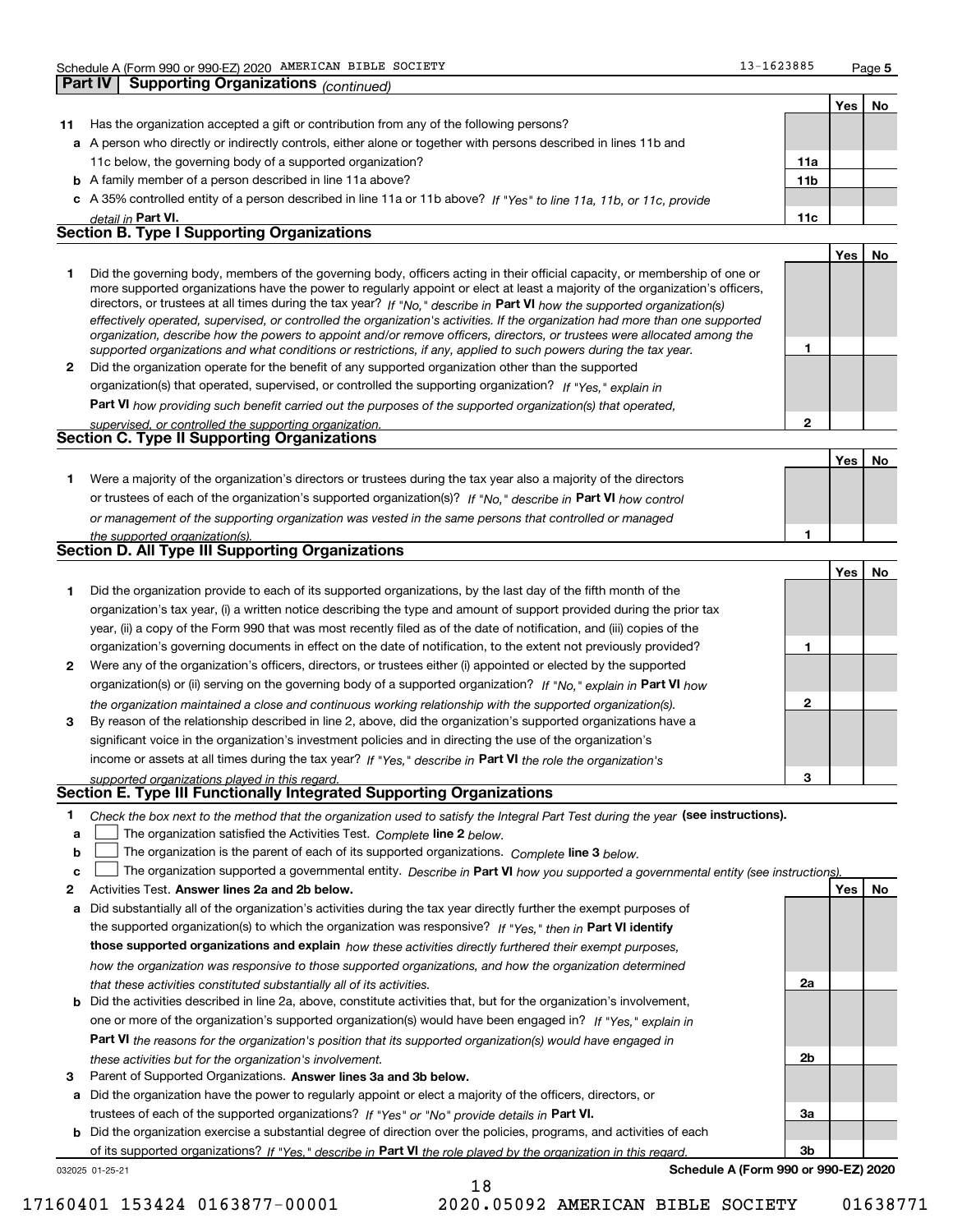| Schedule A | A (Form 990 or 990-EZ) 2020 | AMERICAN BIBLE | SOCIETY | 1623885 | Page |  |
|------------|-----------------------------|----------------|---------|---------|------|--|
|------------|-----------------------------|----------------|---------|---------|------|--|

**1**1 Check here if the organization satisfied the Integral Part Test as a qualifying trust on Nov. 20, 1970 (explain in Part VI). See instructions. All other Type III non-functionally integrated supporting organizations must complete Sections A through E. **Part V Type III Non-Functionally Integrated 509(a)(3) Supporting Organizations** 

|              | Section A - Adjusted Net Income                                                                                                   |                | (A) Prior Year | (B) Current Year<br>(optional) |
|--------------|-----------------------------------------------------------------------------------------------------------------------------------|----------------|----------------|--------------------------------|
| 1.           | Net short-term capital gain                                                                                                       | 1              |                |                                |
| $\mathbf{2}$ | Recoveries of prior-year distributions                                                                                            | $\mathbf{2}$   |                |                                |
| 3            | Other gross income (see instructions)                                                                                             | 3              |                |                                |
| 4            | Add lines 1 through 3.                                                                                                            | 4              |                |                                |
| 5            | Depreciation and depletion                                                                                                        | 5              |                |                                |
| 6            | Portion of operating expenses paid or incurred for production or                                                                  |                |                |                                |
|              | collection of gross income or for management, conservation, or                                                                    |                |                |                                |
|              | maintenance of property held for production of income (see instructions)                                                          | 6              |                |                                |
| 7            | Other expenses (see instructions)                                                                                                 | $\overline{7}$ |                |                                |
| 8            | Adjusted Net Income (subtract lines 5, 6, and 7 from line 4)                                                                      | 8              |                |                                |
|              | <b>Section B - Minimum Asset Amount</b>                                                                                           |                | (A) Prior Year | (B) Current Year<br>(optional) |
| 1            | Aggregate fair market value of all non-exempt-use assets (see                                                                     |                |                |                                |
|              | instructions for short tax year or assets held for part of year):                                                                 |                |                |                                |
|              | <b>a</b> Average monthly value of securities                                                                                      | 1a             |                |                                |
|              | <b>b</b> Average monthly cash balances                                                                                            | 1b             |                |                                |
|              | c Fair market value of other non-exempt-use assets                                                                                | 1c             |                |                                |
|              | d Total (add lines 1a, 1b, and 1c)                                                                                                | 1d             |                |                                |
|              | e Discount claimed for blockage or other factors                                                                                  |                |                |                                |
|              | (explain in detail in Part VI):                                                                                                   |                |                |                                |
| 2            | Acquisition indebtedness applicable to non-exempt-use assets                                                                      | $\mathbf{2}$   |                |                                |
| 3            | Subtract line 2 from line 1d.                                                                                                     | 3              |                |                                |
| 4            | Cash deemed held for exempt use. Enter 0.015 of line 3 (for greater amount,                                                       |                |                |                                |
|              | see instructions).                                                                                                                | 4              |                |                                |
| 5            | Net value of non-exempt-use assets (subtract line 4 from line 3)                                                                  | 5              |                |                                |
| 6            | Multiply line 5 by 0.035.                                                                                                         | 6              |                |                                |
| 7            | Recoveries of prior-year distributions                                                                                            | $\overline{7}$ |                |                                |
| 8            | Minimum Asset Amount (add line 7 to line 6)                                                                                       | 8              |                |                                |
|              | <b>Section C - Distributable Amount</b>                                                                                           |                |                | <b>Current Year</b>            |
| 1            | Adjusted net income for prior year (from Section A, line 8, column A)                                                             | 1              |                |                                |
| 2            | Enter 0.85 of line 1.                                                                                                             | $\mathbf{2}$   |                |                                |
| 3            | Minimum asset amount for prior year (from Section B, line 8, column A)                                                            | 3              |                |                                |
| 4            | Enter greater of line 2 or line 3.                                                                                                | 4              |                |                                |
| 5            | Income tax imposed in prior year                                                                                                  | 5              |                |                                |
| 6            | <b>Distributable Amount.</b> Subtract line 5 from line 4, unless subject to                                                       |                |                |                                |
|              | emergency temporary reduction (see instructions).                                                                                 | 6              |                |                                |
| 7            | Check here if the current year is the organization's first as a non-functionally integrated Type III supporting organization (see |                |                |                                |

instructions).

**Schedule A (Form 990 or 990-EZ) 2020**

032026 01-25-21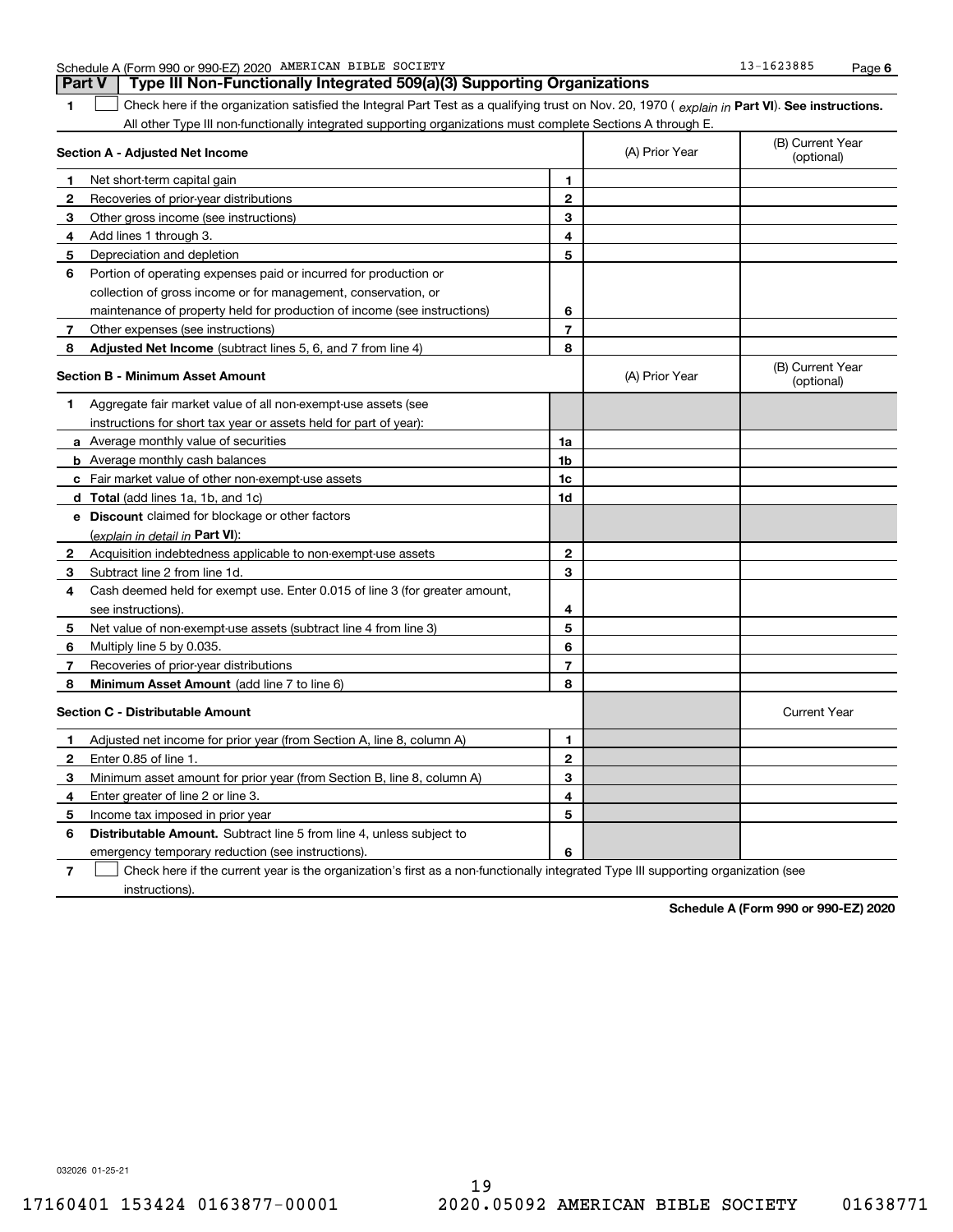| <b>Part V</b> | Type III Non-Functionally Integrated 509(a)(3) Supporting Organizations                    |                                    | (continued)                                   |              |                                                  |
|---------------|--------------------------------------------------------------------------------------------|------------------------------------|-----------------------------------------------|--------------|--------------------------------------------------|
|               | <b>Section D - Distributions</b>                                                           |                                    |                                               |              | <b>Current Year</b>                              |
| 1             | Amounts paid to supported organizations to accomplish exempt purposes                      |                                    | 1                                             |              |                                                  |
| 2             | Amounts paid to perform activity that directly furthers exempt purposes of supported       |                                    |                                               |              |                                                  |
|               | organizations, in excess of income from activity                                           |                                    |                                               | $\mathbf{2}$ |                                                  |
| 3             | Administrative expenses paid to accomplish exempt purposes of supported organizations      |                                    |                                               | 3            |                                                  |
| 4             | Amounts paid to acquire exempt-use assets                                                  |                                    |                                               | 4            |                                                  |
| 5             | Qualified set-aside amounts (prior IRS approval required - provide details in Part VI)     |                                    |                                               | 5            |                                                  |
| 6             | Other distributions ( <i>describe in</i> Part VI). See instructions.                       |                                    |                                               |              |                                                  |
| 7             | Total annual distributions. Add lines 1 through 6.                                         |                                    |                                               | 7            |                                                  |
| 8             | Distributions to attentive supported organizations to which the organization is responsive |                                    |                                               |              |                                                  |
|               | (provide details in Part VI). See instructions.                                            |                                    |                                               | 8            |                                                  |
| 9             | Distributable amount for 2020 from Section C, line 6                                       |                                    |                                               | 9            |                                                  |
| 10            | Line 8 amount divided by line 9 amount                                                     |                                    |                                               | 10           |                                                  |
|               | <b>Section E - Distribution Allocations</b> (see instructions)                             | (i)<br><b>Excess Distributions</b> | (ii)<br><b>Underdistributions</b><br>Pre-2020 |              | (iii)<br><b>Distributable</b><br>Amount for 2020 |
| 1             | Distributable amount for 2020 from Section C, line 6                                       |                                    |                                               |              |                                                  |
| 2             | Underdistributions, if any, for years prior to 2020 (reason-                               |                                    |                                               |              |                                                  |
|               | able cause required - explain in Part VI). See instructions.                               |                                    |                                               |              |                                                  |
| 3             | Excess distributions carryover, if any, to 2020                                            |                                    |                                               |              |                                                  |
|               | a From 2015                                                                                |                                    |                                               |              |                                                  |
|               | <b>b</b> From 2016                                                                         |                                    |                                               |              |                                                  |
|               | $c$ From 2017                                                                              |                                    |                                               |              |                                                  |
|               | d From 2018                                                                                |                                    |                                               |              |                                                  |
|               | e From 2019                                                                                |                                    |                                               |              |                                                  |
|               | f Total of lines 3a through 3e                                                             |                                    |                                               |              |                                                  |
|               | g Applied to underdistributions of prior years                                             |                                    |                                               |              |                                                  |
|               | <b>h</b> Applied to 2020 distributable amount                                              |                                    |                                               |              |                                                  |
|               | Carryover from 2015 not applied (see instructions)                                         |                                    |                                               |              |                                                  |
|               | Remainder. Subtract lines 3g, 3h, and 3i from line 3f.                                     |                                    |                                               |              |                                                  |
| 4             | Distributions for 2020 from Section D,                                                     |                                    |                                               |              |                                                  |
|               | line $7:$                                                                                  |                                    |                                               |              |                                                  |
|               | a Applied to underdistributions of prior years                                             |                                    |                                               |              |                                                  |
|               | <b>b</b> Applied to 2020 distributable amount                                              |                                    |                                               |              |                                                  |
|               | c Remainder. Subtract lines 4a and 4b from line 4.                                         |                                    |                                               |              |                                                  |
| 5.            | Remaining underdistributions for years prior to 2020, if                                   |                                    |                                               |              |                                                  |
|               | any. Subtract lines 3g and 4a from line 2. For result greater                              |                                    |                                               |              |                                                  |
|               | than zero, explain in Part VI. See instructions.                                           |                                    |                                               |              |                                                  |
| 6             | Remaining underdistributions for 2020. Subtract lines 3h                                   |                                    |                                               |              |                                                  |
|               | and 4b from line 1. For result greater than zero, explain in                               |                                    |                                               |              |                                                  |
|               | Part VI. See instructions.                                                                 |                                    |                                               |              |                                                  |
| 7             | Excess distributions carryover to 2021. Add lines 3j                                       |                                    |                                               |              |                                                  |
|               | and 4c.                                                                                    |                                    |                                               |              |                                                  |
| 8             | Breakdown of line 7:                                                                       |                                    |                                               |              |                                                  |
|               | a Excess from 2016                                                                         |                                    |                                               |              |                                                  |
|               | <b>b</b> Excess from 2017                                                                  |                                    |                                               |              |                                                  |
|               | c Excess from 2018                                                                         |                                    |                                               |              |                                                  |
|               | d Excess from 2019                                                                         |                                    |                                               |              |                                                  |
|               | e Excess from 2020                                                                         |                                    |                                               |              |                                                  |

**Schedule A (Form 990 or 990-EZ) 2020**

032027 01-25-21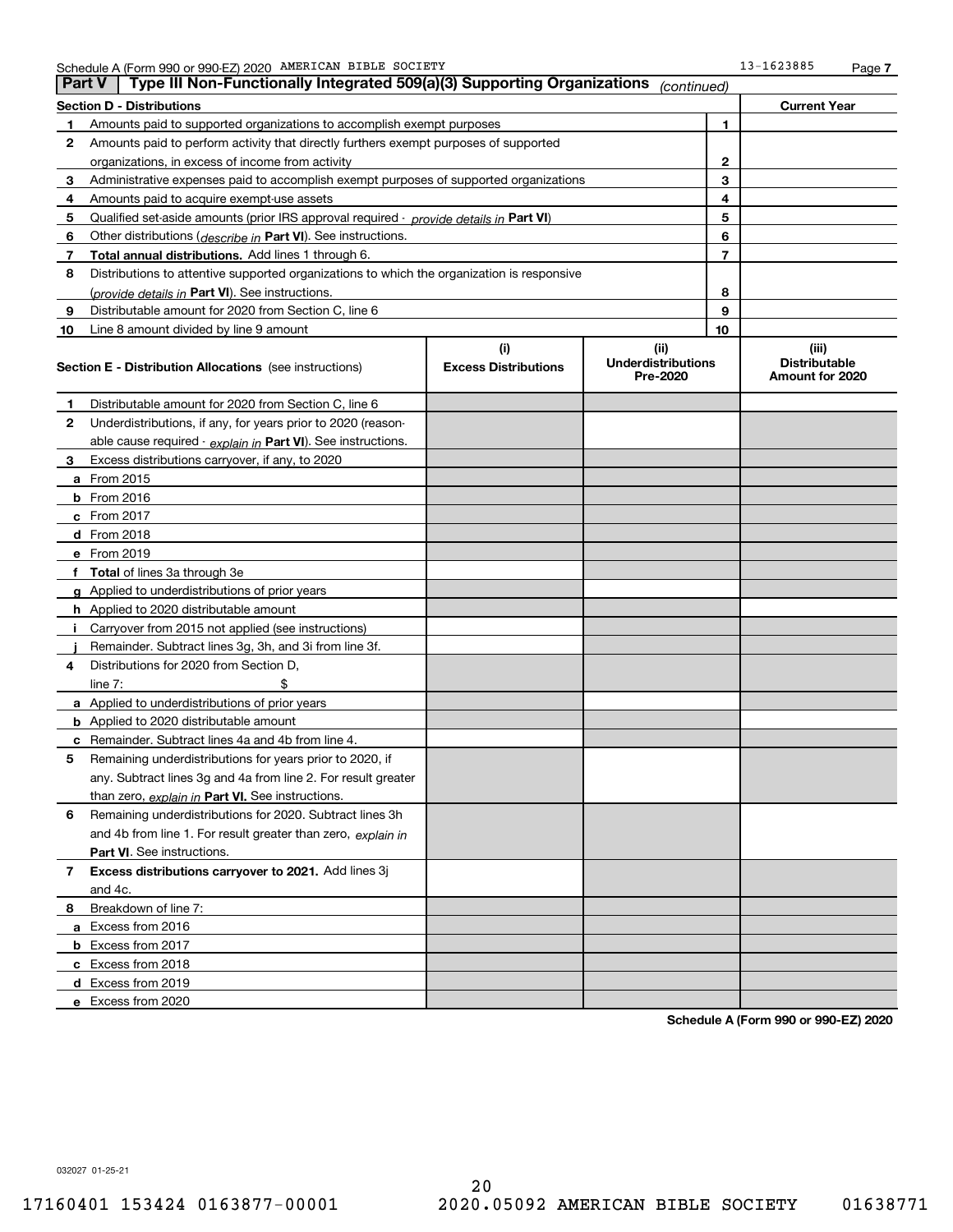Part VI | Supplemental Information. Provide the explanations required by Part II, line 10; Part II, line 17a or 17b; Part III, line 12; Part IV, Section A, lines 1, 2, 3b, 3c, 4b, 4c, 5a, 6, 9a, 9b, 9c, 11a, 11b, and 11c; Part IV, Section B, lines 1 and 2; Part IV, Section C, line 1; Part IV, Section D, lines 2 and 3; Part IV, Section E, lines 1c, 2a, 2b, 3a, and 3b; Part V, line 1; Part V, Section B, line 1e; Part V, Section D, lines 5, 6, and 8; and Part V, Section E, lines 2, 5, and 6. Also complete this part for any additional information. (See instructions.)

SCHEDULE A, PART II, LINE 10, EXPLANATION FOR OTHER INCOME:

| OTHER INCOME    |                                                |
|-----------------|------------------------------------------------|
| 2016 AMOUNT: \$ | 1,085,024.                                     |
| 2017 AMOUNT: \$ | 908,674.                                       |
| 2018 AMOUNT: \$ | 715, 355.                                      |
| 2019 AMOUNT: \$ | 510, 422.                                      |
| 2020 AMOUNT: \$ | 565,771.                                       |
|                 |                                                |
| SPECIAL EVENTS  |                                                |
| 2017 AMOUNT: \$ | 51,750.                                        |
|                 |                                                |
|                 |                                                |
|                 |                                                |
|                 |                                                |
|                 |                                                |
|                 |                                                |
|                 |                                                |
|                 |                                                |
|                 |                                                |
|                 |                                                |
|                 |                                                |
|                 |                                                |
|                 |                                                |
|                 |                                                |
|                 |                                                |
|                 |                                                |
|                 |                                                |
| 032028 01-25-21 | Schedule A (Form 990 or 990-EZ) 2020<br>$21\,$ |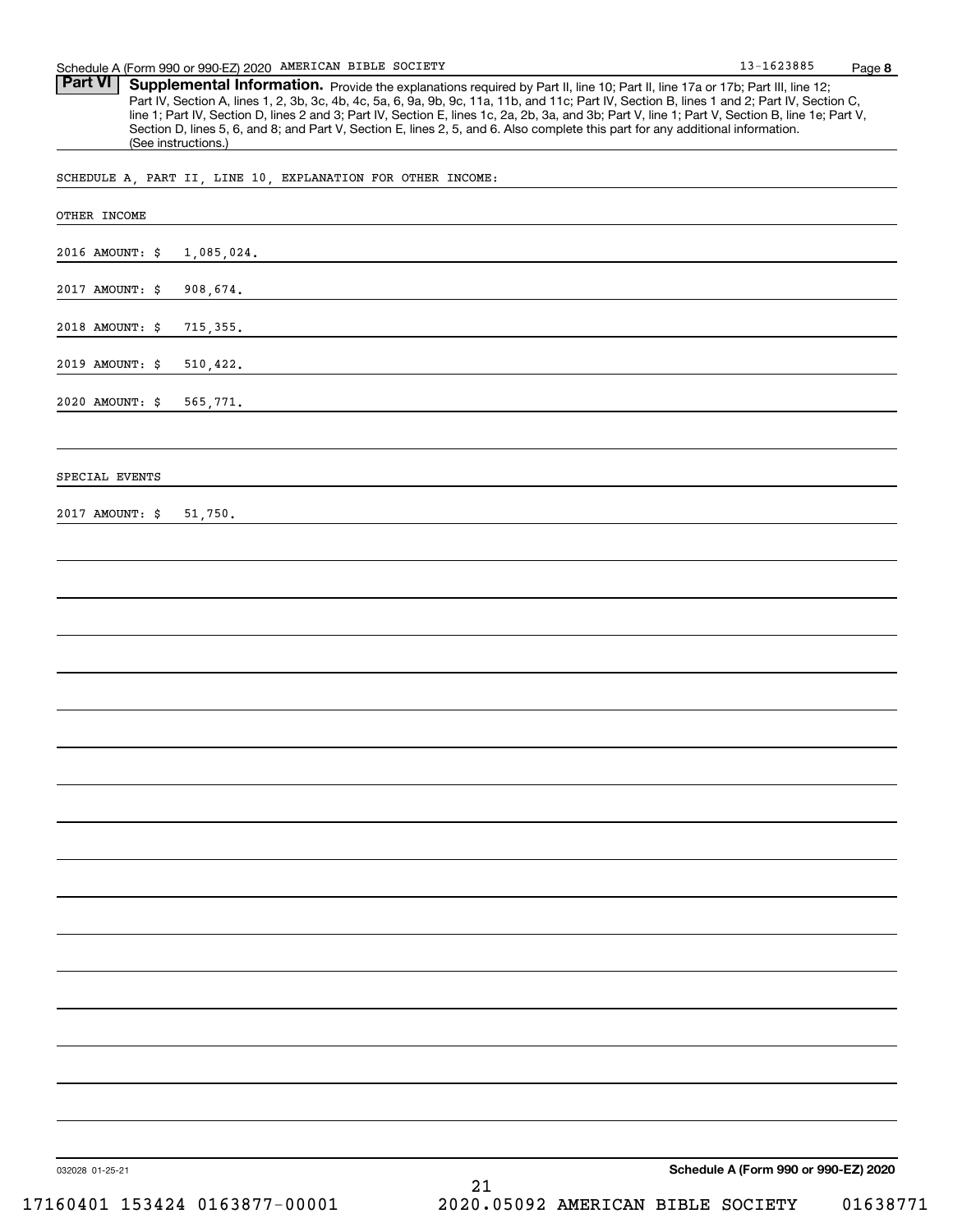Department of the Treasury Internal Revenue Service **(Form 990, 990-EZ, or 990-PF)**

Name of the organization

# **Schedule B Schedule of Contributors**

**| Attach to Form 990, Form 990-EZ, or Form 990-PF. | Go to www.irs.gov/Form990 for the latest information.** OMB No. 1545-0047

**2020**

**Employer identification number**

13-1623885

| <b>Organization type (check one):</b> |                                                                             |  |  |
|---------------------------------------|-----------------------------------------------------------------------------|--|--|
| Filers of:                            | Section:                                                                    |  |  |
| Form 990 or 990-EZ                    | $X$ 501(c)( $3$ ) (enter number) organization                               |  |  |
|                                       | $4947(a)(1)$ nonexempt charitable trust not treated as a private foundation |  |  |
|                                       | 527 political organization                                                  |  |  |
| Form 990-PF                           | 501(c)(3) exempt private foundation                                         |  |  |
|                                       | 4947(a)(1) nonexempt charitable trust treated as a private foundation       |  |  |
|                                       | 501(c)(3) taxable private foundation                                        |  |  |

Check if your organization is covered by the **General Rule** or a **Special Rule. Note:**  Only a section 501(c)(7), (8), or (10) organization can check boxes for both the General Rule and a Special Rule. See instructions.

#### **General Rule**

 $\mathcal{L}^{\text{max}}$ 

For an organization filing Form 990, 990-EZ, or 990-PF that received, during the year, contributions totaling \$5,000 or more (in money or property) from any one contributor. Complete Parts I and II. See instructions for determining a contributor's total contributions.

#### **Special Rules**

any one contributor, during the year, total contributions of the greater of  $\,$  (1) \$5,000; or **(2)** 2% of the amount on (i) Form 990, Part VIII, line 1h;  $\overline{X}$  For an organization described in section 501(c)(3) filing Form 990 or 990-EZ that met the 33 1/3% support test of the regulations under sections 509(a)(1) and 170(b)(1)(A)(vi), that checked Schedule A (Form 990 or 990-EZ), Part II, line 13, 16a, or 16b, and that received from or (ii) Form 990-EZ, line 1. Complete Parts I and II.

For an organization described in section 501(c)(7), (8), or (10) filing Form 990 or 990-EZ that received from any one contributor, during the year, total contributions of more than \$1,000 exclusively for religious, charitable, scientific, literary, or educational purposes, or for the prevention of cruelty to children or animals. Complete Parts I (entering "N/A" in column (b) instead of the contributor name and address), II, and III.  $\mathcal{L}^{\text{max}}$ 

purpose. Don't complete any of the parts unless the **General Rule** applies to this organization because it received *nonexclusively* year, contributions <sub>exclusively</sub> for religious, charitable, etc., purposes, but no such contributions totaled more than \$1,000. If this box is checked, enter here the total contributions that were received during the year for an  $\;$ exclusively religious, charitable, etc., For an organization described in section 501(c)(7), (8), or (10) filing Form 990 or 990-EZ that received from any one contributor, during the religious, charitable, etc., contributions totaling \$5,000 or more during the year  $\Box$ — $\Box$  =  $\Box$  $\mathcal{L}^{\text{max}}$ 

**Caution:**  An organization that isn't covered by the General Rule and/or the Special Rules doesn't file Schedule B (Form 990, 990-EZ, or 990-PF),  **must** but it answer "No" on Part IV, line 2, of its Form 990; or check the box on line H of its Form 990-EZ or on its Form 990-PF, Part I, line 2, to certify that it doesn't meet the filing requirements of Schedule B (Form 990, 990-EZ, or 990-PF).

**For Paperwork Reduction Act Notice, see the instructions for Form 990, 990-EZ, or 990-PF. Schedule B (Form 990, 990-EZ, or 990-PF) (2020)** LHA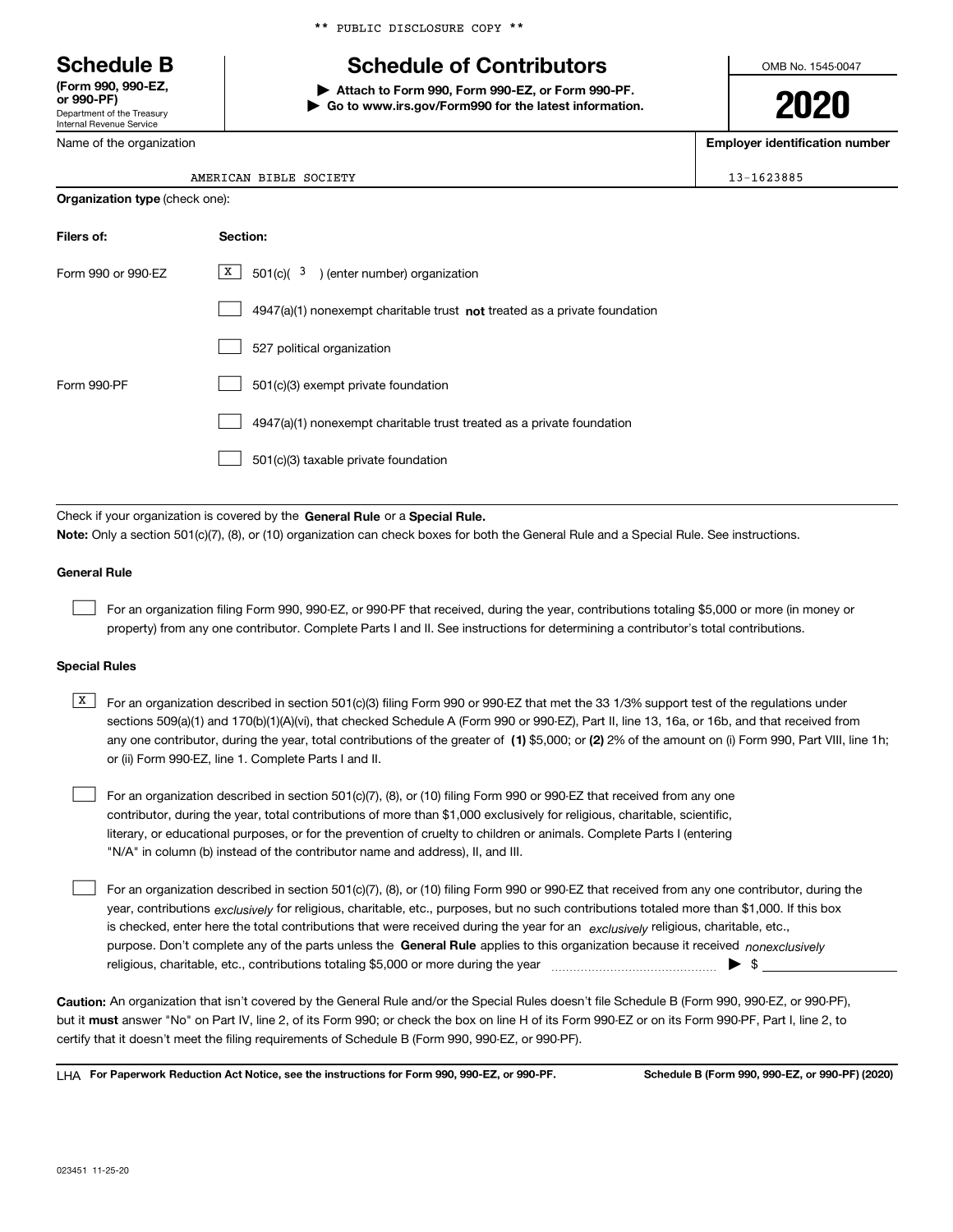# Schedule B (Form 990, 990-EZ, or 990-PF) (2020) Page 2

|                        | Schedule B (Form 990, 990-EZ, or 990-PF) (2020)                                                       |                                   |  | Page 2                                                                                  |
|------------------------|-------------------------------------------------------------------------------------------------------|-----------------------------------|--|-----------------------------------------------------------------------------------------|
|                        | Name of organization                                                                                  |                                   |  | <b>Employer identification number</b>                                                   |
| AMERICAN BIBLE SOCIETY |                                                                                                       |                                   |  | 13-1623885                                                                              |
| Part I                 | <b>Contributors</b> (see instructions). Use duplicate copies of Part I if additional space is needed. |                                   |  |                                                                                         |
| (a)<br>No.             | (b)<br>Name, address, and ZIP + 4                                                                     | (c)<br><b>Total contributions</b> |  | (d)<br>Type of contribution                                                             |
| 1                      |                                                                                                       | 6, 343, 598.<br>\$                |  | x<br>Person<br>Payroll<br>Noncash<br>(Complete Part II for<br>noncash contributions.)   |
| (a)<br>No.             | (b)<br>Name, address, and ZIP + 4                                                                     | (c)<br><b>Total contributions</b> |  | (d)<br>Type of contribution                                                             |
| 2                      |                                                                                                       | 2,310,000.<br>\$                  |  | x<br>Person<br>Payroll<br>Noncash<br>(Complete Part II for<br>noncash contributions.)   |
| (a)<br>No.             | (b)<br>Name, address, and ZIP + 4                                                                     | (c)<br><b>Total contributions</b> |  | (d)<br>Type of contribution                                                             |
| 3                      |                                                                                                       | 1,450,000.<br>\$                  |  | х<br>Person<br>Payroll<br>Noncash<br>(Complete Part II for<br>noncash contributions.)   |
| (a)<br>No.             | (b)<br>Name, address, and ZIP + 4                                                                     | (c)<br><b>Total contributions</b> |  | (d)<br>Type of contribution                                                             |
| 4                      |                                                                                                       | 1,206,768.<br>\$                  |  | x<br>Person<br>Payroll<br>Noncash<br>(Complete Part II for<br>noncash contributions.)   |
| (a)<br>No.             | (b)<br>Name, address, and ZIP + 4                                                                     | (c)<br><b>Total contributions</b> |  | (d)<br>Type of contribution                                                             |
|                        |                                                                                                       | \$                                |  | Person<br>Payroll<br><b>Noncash</b><br>(Complete Part II for<br>noncash contributions.) |
| (a)<br>No.             | (b)<br>Name, address, and ZIP + 4                                                                     | (c)<br><b>Total contributions</b> |  | (d)<br>Type of contribution                                                             |
|                        |                                                                                                       | \$                                |  | Person<br>Payroll<br>Noncash<br>(Complete Part II for<br>noncash contributions.)        |

24

023452 11-25-20 **Schedule B (Form 990, 990-EZ, or 990-PF) (2020)**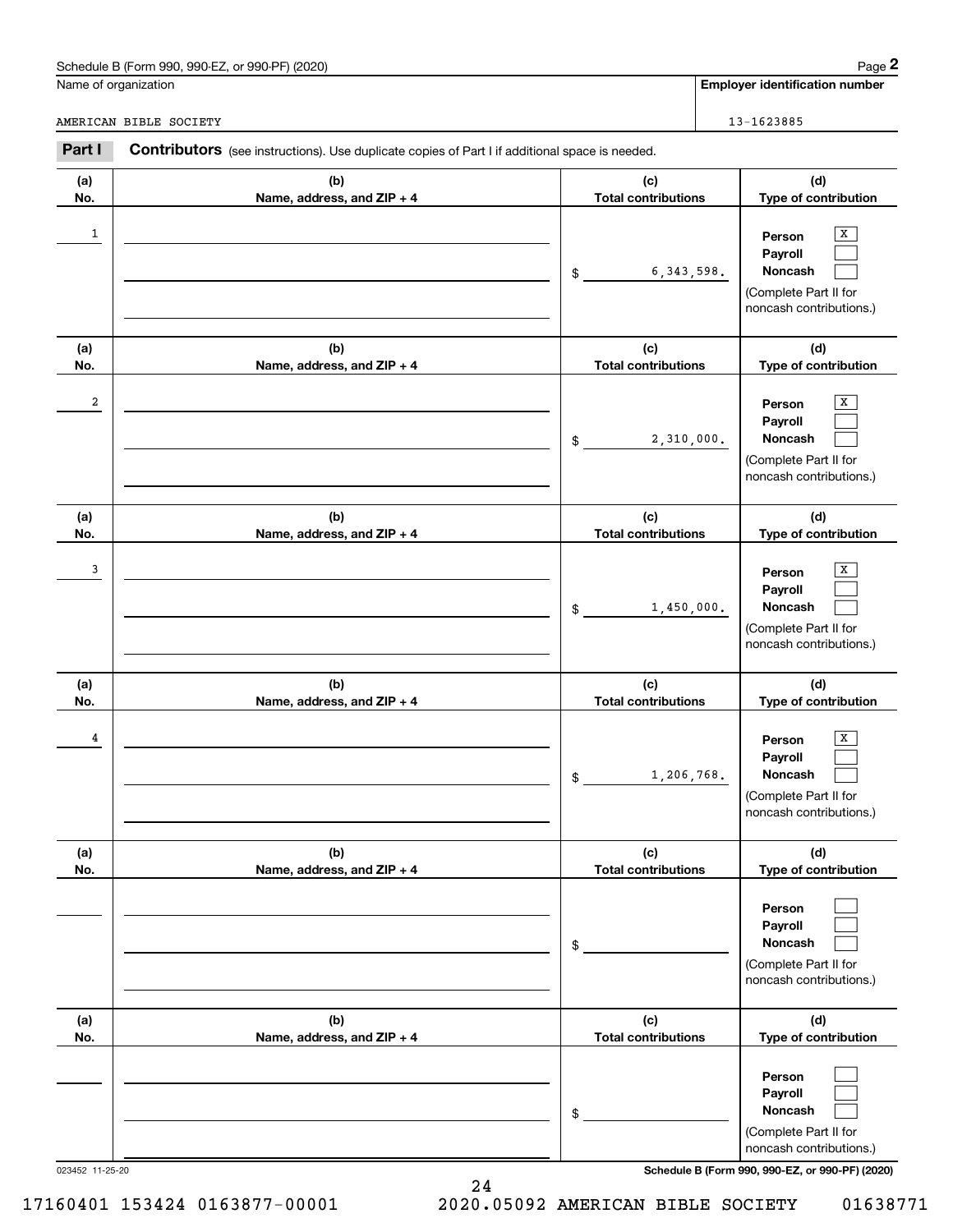| Schedule B (Form 990,<br>990-EZ.<br>or 990-PF) (2020) | Page |
|-------------------------------------------------------|------|
|                                                       |      |

|                              | Schedule B (Form 990, 990-EZ, or 990-PF) (2020)                                                     |                                                 | Page 3                                          |
|------------------------------|-----------------------------------------------------------------------------------------------------|-------------------------------------------------|-------------------------------------------------|
|                              | Name of organization                                                                                |                                                 | <b>Employer identification number</b>           |
|                              | AMERICAN BIBLE SOCIETY                                                                              |                                                 | 13-1623885                                      |
| Part II                      | Noncash Property (see instructions). Use duplicate copies of Part II if additional space is needed. |                                                 |                                                 |
| (a)<br>No.<br>from<br>Part I | (b)<br>Description of noncash property given                                                        | (c)<br>FMV (or estimate)<br>(See instructions.) | (d)<br>Date received                            |
|                              |                                                                                                     | \$                                              |                                                 |
| (a)<br>No.<br>from<br>Part I | (b)<br>Description of noncash property given                                                        | (c)<br>FMV (or estimate)<br>(See instructions.) | (d)<br>Date received                            |
|                              |                                                                                                     | \$                                              |                                                 |
| (a)<br>No.<br>from<br>Part I | (b)<br>Description of noncash property given                                                        | (c)<br>FMV (or estimate)<br>(See instructions.) | (d)<br>Date received                            |
|                              |                                                                                                     | \$                                              |                                                 |
| (a)<br>No.<br>from<br>Part I | (b)<br>Description of noncash property given                                                        | (c)<br>FMV (or estimate)<br>(See instructions.) | (d)<br>Date received                            |
|                              |                                                                                                     | \$                                              |                                                 |
| (a)<br>No.<br>from<br>Part I | (b)<br>Description of noncash property given                                                        | (c)<br>FMV (or estimate)<br>(See instructions.) | (d)<br>Date received                            |
|                              |                                                                                                     | \$                                              |                                                 |
| (a)<br>No.<br>from<br>Part I | (b)<br>Description of noncash property given                                                        | (c)<br>FMV (or estimate)<br>(See instructions.) | (d)<br>Date received                            |
|                              |                                                                                                     | \$                                              |                                                 |
| 023453 11-25-20              |                                                                                                     |                                                 | Schedule B (Form 990, 990-EZ, or 990-PF) (2020) |

25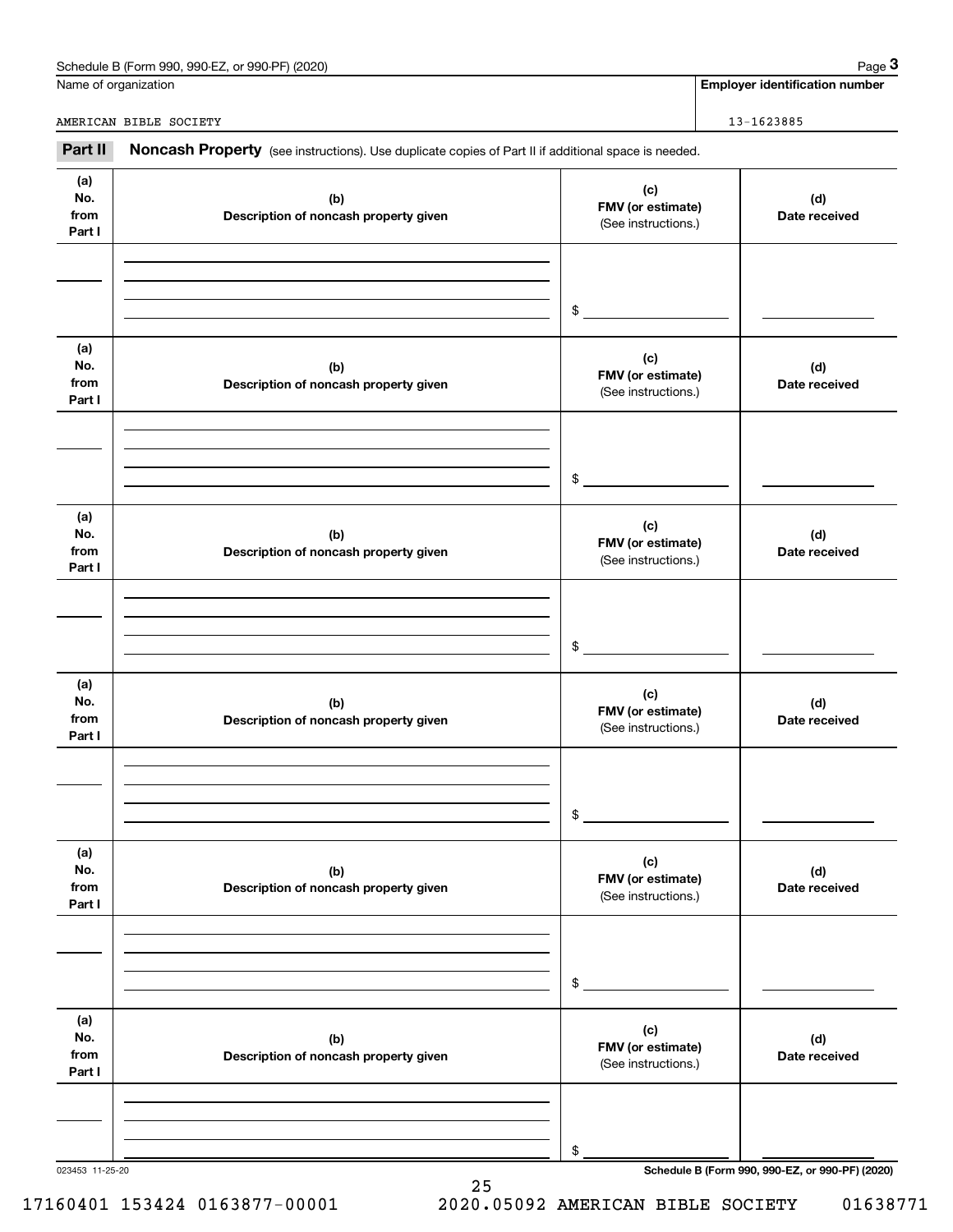|                              | Schedule B (Form 990, 990-EZ, or 990-PF) (2020)                                                                                                                                                                                                                                                 |                      | Page 4                                                                                                                                                         |
|------------------------------|-------------------------------------------------------------------------------------------------------------------------------------------------------------------------------------------------------------------------------------------------------------------------------------------------|----------------------|----------------------------------------------------------------------------------------------------------------------------------------------------------------|
|                              | Name of organization                                                                                                                                                                                                                                                                            |                      | <b>Employer identification number</b>                                                                                                                          |
|                              | AMERICAN BIBLE SOCIETY                                                                                                                                                                                                                                                                          |                      | 13-1623885                                                                                                                                                     |
| Part III                     |                                                                                                                                                                                                                                                                                                 |                      | Exclusively religious, charitable, etc., contributions to organizations described in section 501(c)(7), (8), or (10) that total more than \$1,000 for the year |
|                              | from any one contributor. Complete columns (a) through (e) and the following line entry. For organizations<br>completing Part III, enter the total of exclusively religious, charitable, etc., contributions of \$1,000 or less for the year. (Enter this info. once.) $\blacktriangleright$ \$ |                      |                                                                                                                                                                |
|                              | Use duplicate copies of Part III if additional space is needed.                                                                                                                                                                                                                                 |                      |                                                                                                                                                                |
| $(a)$ No.<br>`from<br>Part I | (b) Purpose of gift                                                                                                                                                                                                                                                                             | (c) Use of gift      | (d) Description of how gift is held                                                                                                                            |
|                              |                                                                                                                                                                                                                                                                                                 |                      |                                                                                                                                                                |
|                              |                                                                                                                                                                                                                                                                                                 | (e) Transfer of gift |                                                                                                                                                                |
|                              | Transferee's name, address, and ZIP + 4                                                                                                                                                                                                                                                         |                      | Relationship of transferor to transferee                                                                                                                       |
|                              |                                                                                                                                                                                                                                                                                                 |                      |                                                                                                                                                                |
|                              |                                                                                                                                                                                                                                                                                                 |                      |                                                                                                                                                                |
| (a) No.<br>from<br>Part I    | (b) Purpose of gift                                                                                                                                                                                                                                                                             | (c) Use of gift      | (d) Description of how gift is held                                                                                                                            |
|                              |                                                                                                                                                                                                                                                                                                 |                      |                                                                                                                                                                |
|                              |                                                                                                                                                                                                                                                                                                 | (e) Transfer of gift |                                                                                                                                                                |
|                              | Transferee's name, address, and ZIP + 4                                                                                                                                                                                                                                                         |                      | Relationship of transferor to transferee                                                                                                                       |
|                              |                                                                                                                                                                                                                                                                                                 |                      |                                                                                                                                                                |
| (a) No.                      |                                                                                                                                                                                                                                                                                                 |                      |                                                                                                                                                                |
| from<br>Part I               | (b) Purpose of gift                                                                                                                                                                                                                                                                             | (c) Use of gift      | (d) Description of how gift is held                                                                                                                            |
|                              |                                                                                                                                                                                                                                                                                                 |                      |                                                                                                                                                                |
|                              |                                                                                                                                                                                                                                                                                                 | (e) Transfer of gift |                                                                                                                                                                |
|                              | Transferee's name, address, and ZIP + 4                                                                                                                                                                                                                                                         |                      | Relationship of transferor to transferee                                                                                                                       |
|                              |                                                                                                                                                                                                                                                                                                 |                      |                                                                                                                                                                |
|                              |                                                                                                                                                                                                                                                                                                 |                      |                                                                                                                                                                |
| (a) No.<br>from<br>Part I    | (b) Purpose of gift                                                                                                                                                                                                                                                                             | (c) Use of gift      | (d) Description of how gift is held                                                                                                                            |
|                              |                                                                                                                                                                                                                                                                                                 |                      |                                                                                                                                                                |
|                              |                                                                                                                                                                                                                                                                                                 | (e) Transfer of gift |                                                                                                                                                                |
|                              | Transferee's name, address, and $ZIP + 4$                                                                                                                                                                                                                                                       |                      | Relationship of transferor to transferee                                                                                                                       |
|                              |                                                                                                                                                                                                                                                                                                 |                      |                                                                                                                                                                |
|                              |                                                                                                                                                                                                                                                                                                 |                      |                                                                                                                                                                |
| 023454 11-25-20              |                                                                                                                                                                                                                                                                                                 |                      | Schedule B (Form 990, 990-EZ, or 990-PF) (2020)                                                                                                                |

26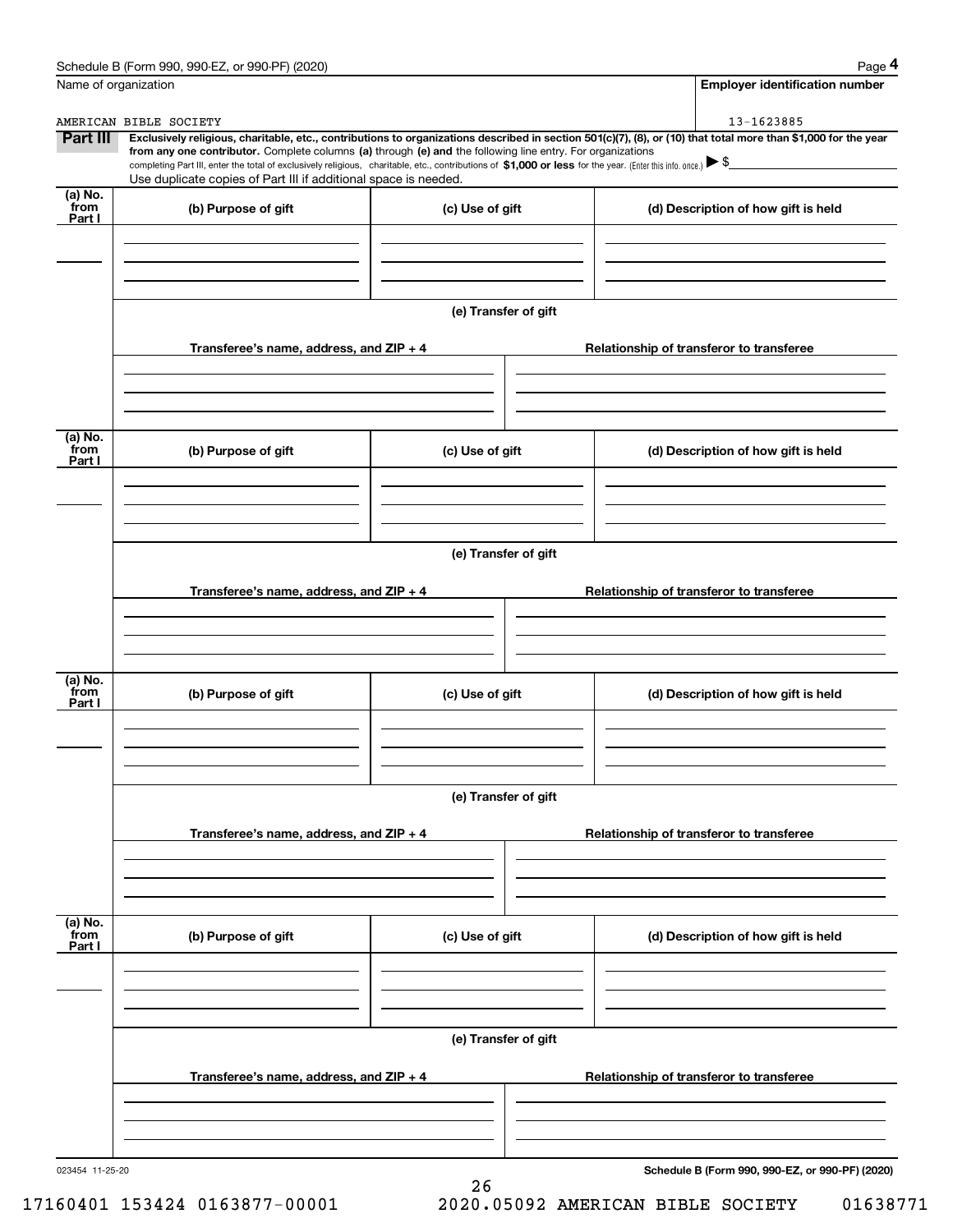| <b>SCHEDULE D</b> |  |
|-------------------|--|
|-------------------|--|

| (Form 990) |  |
|------------|--|
|------------|--|

# **Supplemental Financial Statements**



**No**

| (Form 990) |                                                        |                                                                                                                 | Complete if the organization answered "Yes" on Form 990,<br>Part IV, line 6, 7, 8, 9, 10, 11a, 11b, 11c, 11d, 11e, 11f, 12a, or 12b.           |    |                                       |
|------------|--------------------------------------------------------|-----------------------------------------------------------------------------------------------------------------|------------------------------------------------------------------------------------------------------------------------------------------------|----|---------------------------------------|
|            | Department of the Treasury<br>Internal Revenue Service |                                                                                                                 | Attach to Form 990.<br>Go to www.irs.gov/Form990 for instructions and the latest information.                                                  |    | Open to Public<br>Inspection          |
|            | Name of the organization                               |                                                                                                                 |                                                                                                                                                |    | <b>Employer identification number</b> |
|            | AMERICAN BIBLE SOCIETY                                 |                                                                                                                 |                                                                                                                                                |    | 13-1623885                            |
| Part I     |                                                        |                                                                                                                 | Organizations Maintaining Donor Advised Funds or Other Similar Funds or Accounts. Complete if the                                              |    |                                       |
|            |                                                        | organization answered "Yes" on Form 990, Part IV, line 6.                                                       |                                                                                                                                                |    |                                       |
|            |                                                        |                                                                                                                 | (a) Donor advised funds                                                                                                                        |    | (b) Funds and other accounts          |
| 1.         |                                                        |                                                                                                                 | 3                                                                                                                                              |    |                                       |
| 2          |                                                        | Aggregate value of contributions to (during year)                                                               | 20,000.                                                                                                                                        |    |                                       |
| З          |                                                        |                                                                                                                 | 77,899.                                                                                                                                        |    |                                       |
| 4          |                                                        |                                                                                                                 | 124,795.                                                                                                                                       |    |                                       |
| 5          |                                                        |                                                                                                                 | Did the organization inform all donors and donor advisors in writing that the assets held in donor advised funds                               |    |                                       |
|            |                                                        |                                                                                                                 |                                                                                                                                                |    | $\sqrt{\frac{X}{X}}$ Yes<br><b>No</b> |
| 6          |                                                        |                                                                                                                 | Did the organization inform all grantees, donors, and donor advisors in writing that grant funds can be used only                              |    |                                       |
|            |                                                        |                                                                                                                 | for charitable purposes and not for the benefit of the donor or donor advisor, or for any other purpose conferring                             |    |                                       |
|            | impermissible private benefit?                         |                                                                                                                 |                                                                                                                                                |    | X  <br>Yes<br>No                      |
|            | Part II                                                |                                                                                                                 | Conservation Easements. Complete if the organization answered "Yes" on Form 990, Part IV, line 7.                                              |    |                                       |
| 1.         |                                                        | Purpose(s) of conservation easements held by the organization (check all that apply).                           |                                                                                                                                                |    |                                       |
|            |                                                        | Preservation of land for public use (for example, recreation or education)                                      | Preservation of a historically important land area                                                                                             |    |                                       |
|            |                                                        | Protection of natural habitat                                                                                   | Preservation of a certified historic structure                                                                                                 |    |                                       |
|            |                                                        | Preservation of open space                                                                                      |                                                                                                                                                |    |                                       |
| 2          |                                                        |                                                                                                                 | Complete lines 2a through 2d if the organization held a qualified conservation contribution in the form of a conservation easement on the last |    |                                       |
|            | day of the tax year.                                   |                                                                                                                 |                                                                                                                                                |    | Held at the End of the Tax Year       |
|            |                                                        | Total number of conservation easements                                                                          |                                                                                                                                                | 2a |                                       |
| b          |                                                        | Total acreage restricted by conservation easements                                                              |                                                                                                                                                | 2b |                                       |
| c          |                                                        |                                                                                                                 | Number of conservation easements on a certified historic structure included in (a) <i>mummumumumum</i>                                         | 2c |                                       |
| d          |                                                        | Number of conservation easements included in (c) acquired after 7/25/06, and not on a historic structure        |                                                                                                                                                |    |                                       |
|            |                                                        |                                                                                                                 |                                                                                                                                                | 2d |                                       |
| 3          |                                                        |                                                                                                                 | Number of conservation easements modified, transferred, released, extinguished, or terminated by the organization during the tax               |    |                                       |
|            | $year \blacktriangleright$                             |                                                                                                                 |                                                                                                                                                |    |                                       |
| 4          |                                                        | Number of states where property subject to conservation easement is located >                                   |                                                                                                                                                |    |                                       |
| 5          |                                                        | Does the organization have a written policy regarding the periodic monitoring, inspection, handling of          |                                                                                                                                                |    |                                       |
|            |                                                        | violations, and enforcement of the conservation easements it holds?                                             |                                                                                                                                                |    | Yes<br>No                             |
| 6          |                                                        |                                                                                                                 | Staff and volunteer hours devoted to monitoring, inspecting, handling of violations, and enforcing conservation easements during the year      |    |                                       |
|            |                                                        |                                                                                                                 |                                                                                                                                                |    |                                       |
| 7          |                                                        |                                                                                                                 | Amount of expenses incurred in monitoring, inspecting, handling of violations, and enforcing conservation easements during the year            |    |                                       |
|            | ▶ \$                                                   |                                                                                                                 |                                                                                                                                                |    |                                       |
|            |                                                        | the contract of the contract of the contract of the contract of the contract of the contract of the contract of |                                                                                                                                                |    |                                       |

|   | Deut III. Dannstentinge Meisteisten Onlingtinge of Aut. Hetzaigel Taxonomen, en Other Ointilen Annete                             |              |
|---|-----------------------------------------------------------------------------------------------------------------------------------|--------------|
|   | organization's accounting for conservation easements.                                                                             |              |
|   | balance sheet, and include, if applicable, the text of the footnote to the organization's financial statements that describes the |              |
|   | 9 In Part XIII, describe how the organization reports conservation easements in its revenue and expense statement and             |              |
|   | . ∣Yes                                                                                                                            | $\mathbf{L}$ |
| 8 | Does each conservation easement reported on line 2(d) above satisfy the requirements of section 170(h)(4)(B)(i)                   |              |

| <b>Part III   Organizations Maintaining Collections of Art, Historical Treasures, or Other Similar Assets.</b>                  |
|---------------------------------------------------------------------------------------------------------------------------------|
| Complete if the organization answered "Yes" on Form 990, Part IV, line 8.                                                       |
| 1a If the organization elected, as permitted under FASB ASC 958, not to report in its revenue statement and balance sheet works |

of art, historical treasures, or other similar assets held for public exhibition, education, or research in furtherance of public service, provide in Part XIII the text of the footnote to its financial statements that describes these items.

| <b>b</b> If the organization elected, as permitted under FASB ASC 958, to report in its revenue statement and balance sheet works of    |  |
|-----------------------------------------------------------------------------------------------------------------------------------------|--|
| art, historical treasures, or other similar assets held for public exhibition, education, or research in furtherance of public service, |  |
| provide the following amounts relating to these items:                                                                                  |  |
| (i) Revenue included on Form 990, Part VIII line 1                                                                                      |  |

| <b>b</b> Assets included in Form 990, Part X                                                                                                                            |                                                                                                                                                         |
|-------------------------------------------------------------------------------------------------------------------------------------------------------------------------|---------------------------------------------------------------------------------------------------------------------------------------------------------|
|                                                                                                                                                                         |                                                                                                                                                         |
| a Revenue included on Form 990, Part VIII, line 1                                                                                                                       |                                                                                                                                                         |
| the following amounts required to be reported under FASB ASC 958 relating to these items:                                                                               |                                                                                                                                                         |
|                                                                                                                                                                         |                                                                                                                                                         |
| (ii) Assets included in Form 990, Part X                                                                                                                                |                                                                                                                                                         |
| Revenue included on Form 990, Part VIII, line 1<br>(i)<br>and the company of the contract of the company of the company of the company of the company of the company of |                                                                                                                                                         |
|                                                                                                                                                                         | $\blacktriangleright$ 5<br>If the organization received or held works of art, historical treasures, or other similar assets for financial gain, provide |

032051 12-01-20

27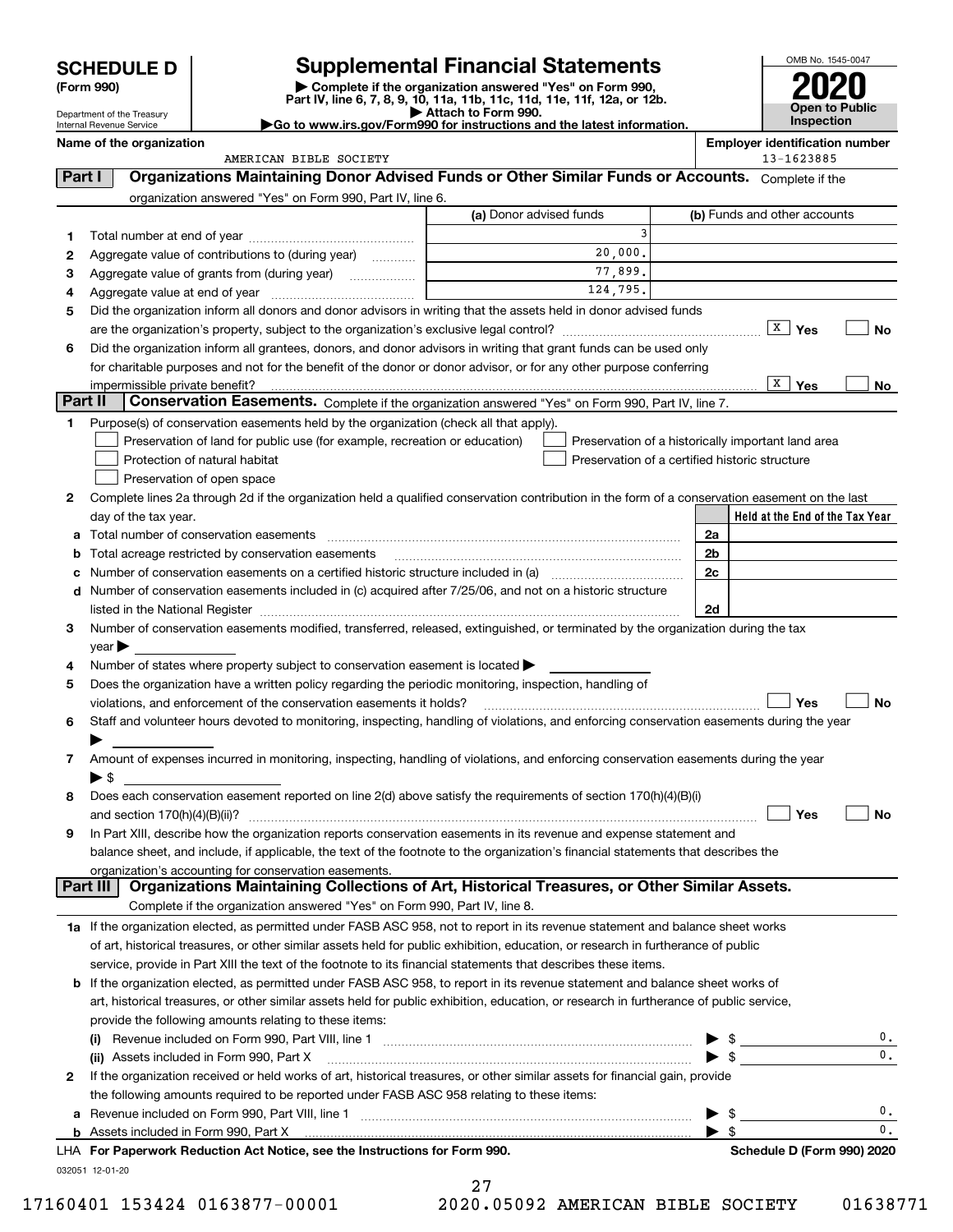|                 | AMERICAN BIBLE SOCIETY<br>Schedule D (Form 990) 2020                                                                                                                                                                           |                    |                   |                                                                                                                                                                                                                               |                      | 13-1623885                 |                     |               | $Page$ 2          |
|-----------------|--------------------------------------------------------------------------------------------------------------------------------------------------------------------------------------------------------------------------------|--------------------|-------------------|-------------------------------------------------------------------------------------------------------------------------------------------------------------------------------------------------------------------------------|----------------------|----------------------------|---------------------|---------------|-------------------|
| <b>Part III</b> | Organizations Maintaining Collections of Art, Historical Treasures, or Other Similar Assets                                                                                                                                    |                    |                   |                                                                                                                                                                                                                               |                      |                            | (continued)         |               |                   |
| 3               | Using the organization's acquisition, accession, and other records, check any of the following that make significant use of its                                                                                                |                    |                   |                                                                                                                                                                                                                               |                      |                            |                     |               |                   |
|                 | collection items (check all that apply):                                                                                                                                                                                       |                    |                   |                                                                                                                                                                                                                               |                      |                            |                     |               |                   |
| a               | $X$ Public exhibition                                                                                                                                                                                                          | d                  | X                 | Loan or exchange program                                                                                                                                                                                                      |                      |                            |                     |               |                   |
| b               | X  <br>Scholarly research                                                                                                                                                                                                      | e                  |                   | Other and the contract of the contract of the contract of the contract of the contract of the contract of the contract of the contract of the contract of the contract of the contract of the contract of the contract of the |                      |                            |                     |               |                   |
| c               | $X$ Preservation for future generations                                                                                                                                                                                        |                    |                   |                                                                                                                                                                                                                               |                      |                            |                     |               |                   |
| 4               | Provide a description of the organization's collections and explain how they further the organization's exempt purpose in Part XIII.                                                                                           |                    |                   |                                                                                                                                                                                                                               |                      |                            |                     |               |                   |
| 5               | During the year, did the organization solicit or receive donations of art, historical treasures, or other similar assets                                                                                                       |                    |                   |                                                                                                                                                                                                                               |                      |                            |                     |               |                   |
|                 |                                                                                                                                                                                                                                |                    |                   |                                                                                                                                                                                                                               |                      |                            | Yes                 |               | $\overline{X}$ No |
|                 | Part IV<br>Escrow and Custodial Arrangements. Complete if the organization answered "Yes" on Form 990, Part IV, line 9, or                                                                                                     |                    |                   |                                                                                                                                                                                                                               |                      |                            |                     |               |                   |
|                 | reported an amount on Form 990, Part X, line 21.                                                                                                                                                                               |                    |                   |                                                                                                                                                                                                                               |                      |                            |                     |               |                   |
|                 | 1a Is the organization an agent, trustee, custodian or other intermediary for contributions or other assets not included                                                                                                       |                    |                   |                                                                                                                                                                                                                               |                      |                            |                     |               |                   |
|                 |                                                                                                                                                                                                                                |                    |                   |                                                                                                                                                                                                                               |                      |                            | Yes                 |               | <b>No</b>         |
|                 |                                                                                                                                                                                                                                |                    |                   |                                                                                                                                                                                                                               |                      |                            |                     |               |                   |
|                 | b If "Yes," explain the arrangement in Part XIII and complete the following table:                                                                                                                                             |                    |                   |                                                                                                                                                                                                                               |                      |                            |                     |               |                   |
|                 |                                                                                                                                                                                                                                |                    |                   |                                                                                                                                                                                                                               |                      |                            | Amount              |               |                   |
| с               | Beginning balance material contracts and contracts and contracts and contracts and contracts and contracts and                                                                                                                 |                    |                   |                                                                                                                                                                                                                               | 1c                   |                            |                     |               |                   |
|                 | Additions during the year manufactured and an account of the state of the state of the state of the state of the state of the state of the state of the state of the state of the state of the state of the state of the state |                    |                   |                                                                                                                                                                                                                               | 1d                   |                            |                     |               |                   |
| е               | Distributions during the year manufactured and continuum and contact the year manufactured and contact the year                                                                                                                |                    |                   |                                                                                                                                                                                                                               | 1e                   |                            |                     |               |                   |
| f               | Ending balance manufactured and contract the contract of the contract of the contract of the contract of the contract of the contract of the contract of the contract of the contract of the contract of the contract of the c |                    |                   |                                                                                                                                                                                                                               | 1f                   |                            |                     |               |                   |
|                 | 2a Did the organization include an amount on Form 990, Part X, line 21, for escrow or custodial account liability?                                                                                                             |                    |                   |                                                                                                                                                                                                                               |                      |                            | Yes                 |               | No                |
|                 | b If "Yes," explain the arrangement in Part XIII. Check here if the explanation has been provided on Part XIII                                                                                                                 |                    |                   |                                                                                                                                                                                                                               |                      |                            |                     |               |                   |
| <b>Part V</b>   | <b>Endowment Funds.</b> Complete if the organization answered "Yes" on Form 990, Part IV, line 10.                                                                                                                             |                    |                   |                                                                                                                                                                                                                               |                      |                            |                     |               |                   |
|                 |                                                                                                                                                                                                                                | (a) Current year   | (b) Prior year    | (c) Two years back                                                                                                                                                                                                            | (d) Three years back |                            | (e) Four years back |               |                   |
| 1a              | Beginning of year balance                                                                                                                                                                                                      | 514, 588, 342.     | 571, 413, 538.    | 588, 257, 493.                                                                                                                                                                                                                | 577, 144, 005.       |                            | 544,380,899.        |               |                   |
| b               |                                                                                                                                                                                                                                | $-676,627.$        | 2,536,408.        | $-3,467,214.$                                                                                                                                                                                                                 |                      | $-5,995,128.$              |                     | $-3,449,385.$ |                   |
| с               | Net investment earnings, gains, and losses                                                                                                                                                                                     | 165,855,792.       | 1,621,520.        | 29, 221, 072.                                                                                                                                                                                                                 |                      | 52,861,007.                |                     | 71,621,930.   |                   |
| d               |                                                                                                                                                                                                                                |                    |                   |                                                                                                                                                                                                                               |                      |                            |                     |               |                   |
|                 | e Other expenditures for facilities                                                                                                                                                                                            |                    |                   |                                                                                                                                                                                                                               |                      |                            |                     |               |                   |
|                 | and programs                                                                                                                                                                                                                   | 34,071,259.        | 58, 219, 008.     | 39,717,871.                                                                                                                                                                                                                   |                      | 32,791,320.                |                     | 32,954,255.   |                   |
| Ť.              | Administrative expenses                                                                                                                                                                                                        | 1,572,436.         | 2,764,116.        | 2,879,942.                                                                                                                                                                                                                    |                      | 2,961,071.                 |                     | 2,455,184.    |                   |
| g               | End of year balance                                                                                                                                                                                                            | 644, 123, 812.     | 514, 588, 342.    | 571, 413, 538.                                                                                                                                                                                                                | 588, 257, 493.       |                            | 577, 144, 005.      |               |                   |
| 2               | Provide the estimated percentage of the current year end balance (line 1g, column (a)) held as:                                                                                                                                |                    |                   |                                                                                                                                                                                                                               |                      |                            |                     |               |                   |
| а               | Board designated or quasi-endowment                                                                                                                                                                                            | 93,1800            | %                 |                                                                                                                                                                                                                               |                      |                            |                     |               |                   |
| b               | 3,0700<br>Permanent endowment                                                                                                                                                                                                  | %                  |                   |                                                                                                                                                                                                                               |                      |                            |                     |               |                   |
| с               | 3,7500<br>Term endowment $\blacktriangleright$                                                                                                                                                                                 | %                  |                   |                                                                                                                                                                                                                               |                      |                            |                     |               |                   |
|                 | The percentages on lines 2a, 2b, and 2c should equal 100%.                                                                                                                                                                     |                    |                   |                                                                                                                                                                                                                               |                      |                            |                     |               |                   |
|                 | 3a Are there endowment funds not in the possession of the organization that are held and administered for the organization                                                                                                     |                    |                   |                                                                                                                                                                                                                               |                      |                            |                     |               |                   |
|                 | by:                                                                                                                                                                                                                            |                    |                   |                                                                                                                                                                                                                               |                      |                            |                     | Yes           | No                |
|                 | (i)                                                                                                                                                                                                                            |                    |                   |                                                                                                                                                                                                                               |                      |                            | 3a(i)               | X             |                   |
|                 |                                                                                                                                                                                                                                |                    |                   |                                                                                                                                                                                                                               |                      |                            | 3a(ii)              |               | х                 |
|                 |                                                                                                                                                                                                                                |                    |                   |                                                                                                                                                                                                                               |                      |                            |                     |               |                   |
|                 |                                                                                                                                                                                                                                |                    |                   |                                                                                                                                                                                                                               |                      |                            | 3b                  |               |                   |
|                 | Describe in Part XIII the intended uses of the organization's endowment funds.<br><b>Part VI</b><br>Land, Buildings, and Equipment.                                                                                            |                    |                   |                                                                                                                                                                                                                               |                      |                            |                     |               |                   |
|                 |                                                                                                                                                                                                                                |                    |                   |                                                                                                                                                                                                                               |                      |                            |                     |               |                   |
|                 | Complete if the organization answered "Yes" on Form 990, Part IV, line 11a. See Form 990, Part X, line 10.                                                                                                                     |                    |                   |                                                                                                                                                                                                                               |                      |                            |                     |               |                   |
|                 | Description of property                                                                                                                                                                                                        | (a) Cost or other  | (b) Cost or other |                                                                                                                                                                                                                               | (c) Accumulated      |                            | (d) Book value      |               |                   |
|                 |                                                                                                                                                                                                                                | basis (investment) |                   | basis (other)                                                                                                                                                                                                                 | depreciation         |                            |                     |               |                   |
|                 |                                                                                                                                                                                                                                |                    |                   |                                                                                                                                                                                                                               |                      |                            |                     |               |                   |
|                 |                                                                                                                                                                                                                                |                    |                   |                                                                                                                                                                                                                               |                      |                            |                     |               | 0.                |
|                 |                                                                                                                                                                                                                                |                    |                   | 19,809,990.                                                                                                                                                                                                                   | 3,009,383.           |                            |                     | 16,800,607.   |                   |
|                 |                                                                                                                                                                                                                                |                    |                   | 4,068,111.                                                                                                                                                                                                                    | 2,554,940.           |                            |                     | 1,513,171.    |                   |
|                 |                                                                                                                                                                                                                                |                    |                   | 1,284,295.                                                                                                                                                                                                                    | 128,430.             |                            |                     | 1, 155, 865.  |                   |
|                 |                                                                                                                                                                                                                                |                    |                   |                                                                                                                                                                                                                               |                      |                            |                     | 19,469,643.   |                   |
|                 |                                                                                                                                                                                                                                |                    |                   |                                                                                                                                                                                                                               |                      | Schedule D (Form 990) 2020 |                     |               |                   |

032052 12-01-20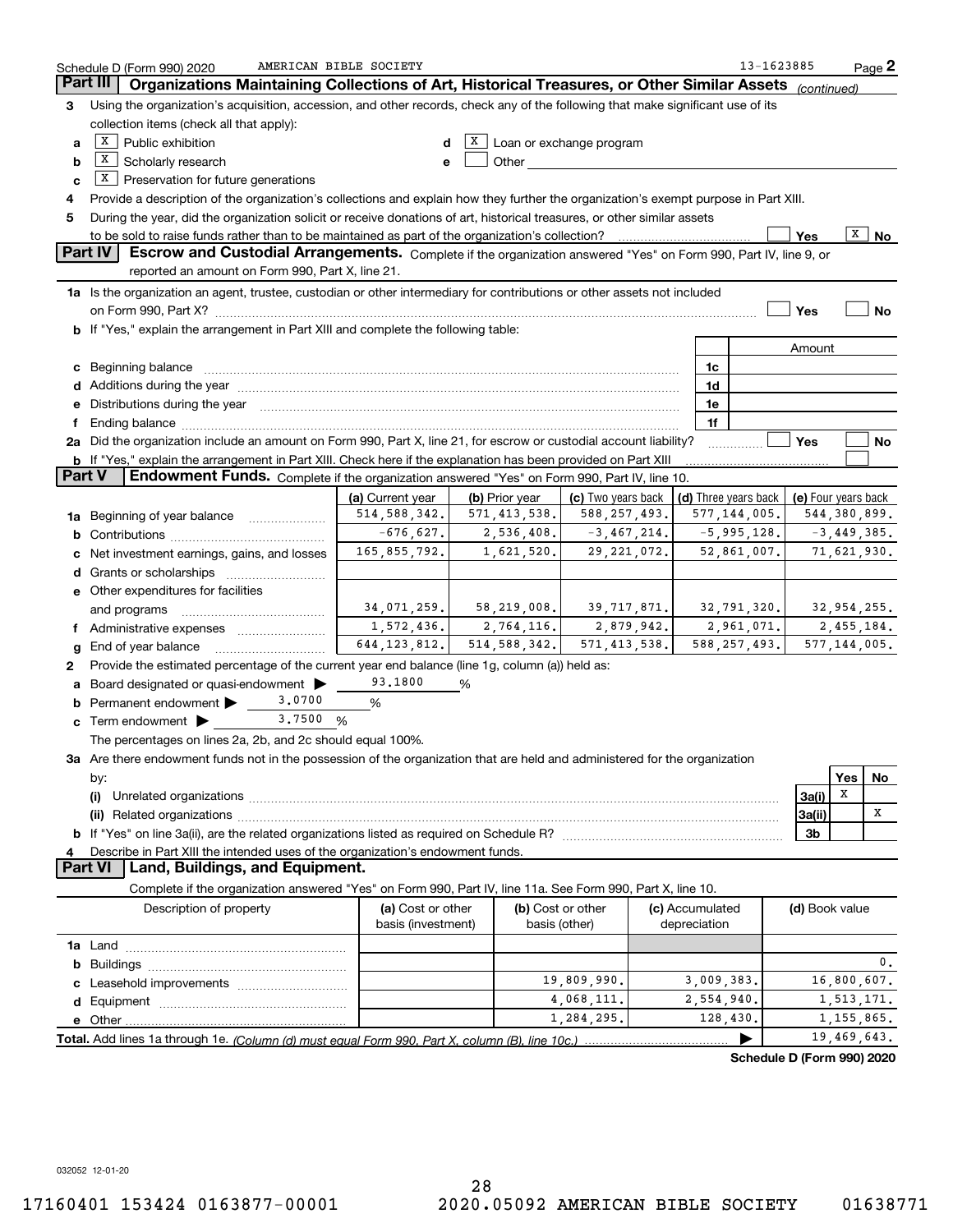### **3Part VII Investments - Other Securities.**

Complete if the organization answered "Yes" on Form 990, Part IV, line 11b. See Form 990, Part X, line 12.

| (a) Description of security or category (including name of security)       | (b) Book value | (c) Method of valuation: Cost or end-of-year market value |
|----------------------------------------------------------------------------|----------------|-----------------------------------------------------------|
| (1) Financial derivatives                                                  |                |                                                           |
| (2) Closely held equity interests                                          |                |                                                           |
| (3) Other                                                                  |                |                                                           |
| EQUITIES<br>(A)                                                            | 241, 571, 636. | END-OF-YEAR MARKET VALUE                                  |
| <b>ABSOLUTE RETURN</b><br>(B)                                              | 74, 207, 118.  | END-OF-YEAR MARKET VALUE                                  |
| FIXED INCOME<br>(C)                                                        | 62,603,379.    | END-OF-YEAR MARKET VALUE                                  |
| REAL ASSETS<br>(D)                                                         | 37,456,021.    | END-OF-YEAR MARKET VALUE                                  |
| PRIVATE EOUITY<br>(E)                                                      | 74, 762, 382.  | END-OF-YEAR MARKET VALUE                                  |
| (F)                                                                        |                |                                                           |
| (G)                                                                        |                |                                                           |
| (H)                                                                        |                |                                                           |
| <b>Total.</b> (Col. (b) must equal Form 990, Part X, col. (B) line $12$ .) | 490,600,536.   |                                                           |

## **Part VIII Investments - Program Related.**

Complete if the organization answered "Yes" on Form 990, Part IV, line 11c. See Form 990, Part X, line 13.

| (a) Description of investment                                                                 | (b) Book value | (c) Method of valuation: Cost or end-of-year market value |
|-----------------------------------------------------------------------------------------------|----------------|-----------------------------------------------------------|
| (1)                                                                                           |                |                                                           |
| (2)                                                                                           |                |                                                           |
| $\frac{1}{2}$                                                                                 |                |                                                           |
| (4)                                                                                           |                |                                                           |
| (5)                                                                                           |                |                                                           |
| (6)                                                                                           |                |                                                           |
| (7)                                                                                           |                |                                                           |
| (8)                                                                                           |                |                                                           |
| (9)                                                                                           |                |                                                           |
| <b>Total.</b> (Col. (b) must equal Form 990, Part X, col. (B) line 13.) $\blacktriangleright$ |                |                                                           |

### **Part IX Other Assets.**

Complete if the organization answered "Yes" on Form 990, Part IV, line 11d. See Form 990, Part X, line 15.

| (a) Description | (b) Book value |
|-----------------|----------------|
| (1)             |                |
| (2)             |                |
| (3)             |                |
| (4)             |                |
| (5)             |                |
| (6)             |                |
|                 |                |
| (8)             |                |
| (9)             |                |
|                 |                |
|                 |                |

Complete if the organization answered "Yes" on Form 990, Part IV, line 11e or 11f. See Form 990, Part X, line 25.

| 1.  | (a) Description of liability                                       | (b) Book value |
|-----|--------------------------------------------------------------------|----------------|
|     | Federal income taxes                                               |                |
| (2) | PAYABLE UNDER SECURITIES LOAN AGREEMENT                            | 3,827,218.     |
| (3) | DEFERRED ALLOWANCE FROM LEASE ACTIVITY                             | 16,631,361.    |
| (4) | OBLIGATIONS UNDER CHARITABLE REMAINDER TRUST                       | 8.427.531.     |
| (5) | ANNUITIES PAYABLE                                                  | 19,098,143.    |
| (6) | ACCRUED POSTRETIREMENT BENEFITS                                    | 35, 116, 798.  |
| (7) |                                                                    |                |
| (8) |                                                                    |                |
| (9) |                                                                    |                |
|     | Total. (Column (b) must equal Form 990, Part X, col. (B) line 25.) | 83,101,051.    |

**2.**Liability for uncertain tax positions. In Part XIII, provide the text of the footnote to the organization's financial statements that reports the organization's liability for uncertain tax positions under FASB ASC 740. Check here if the text of the footnote has been provided in Part XIII  $\boxed{\mathbf{X}}$ 

**Schedule D (Form 990) 2020**

032053 12-01-20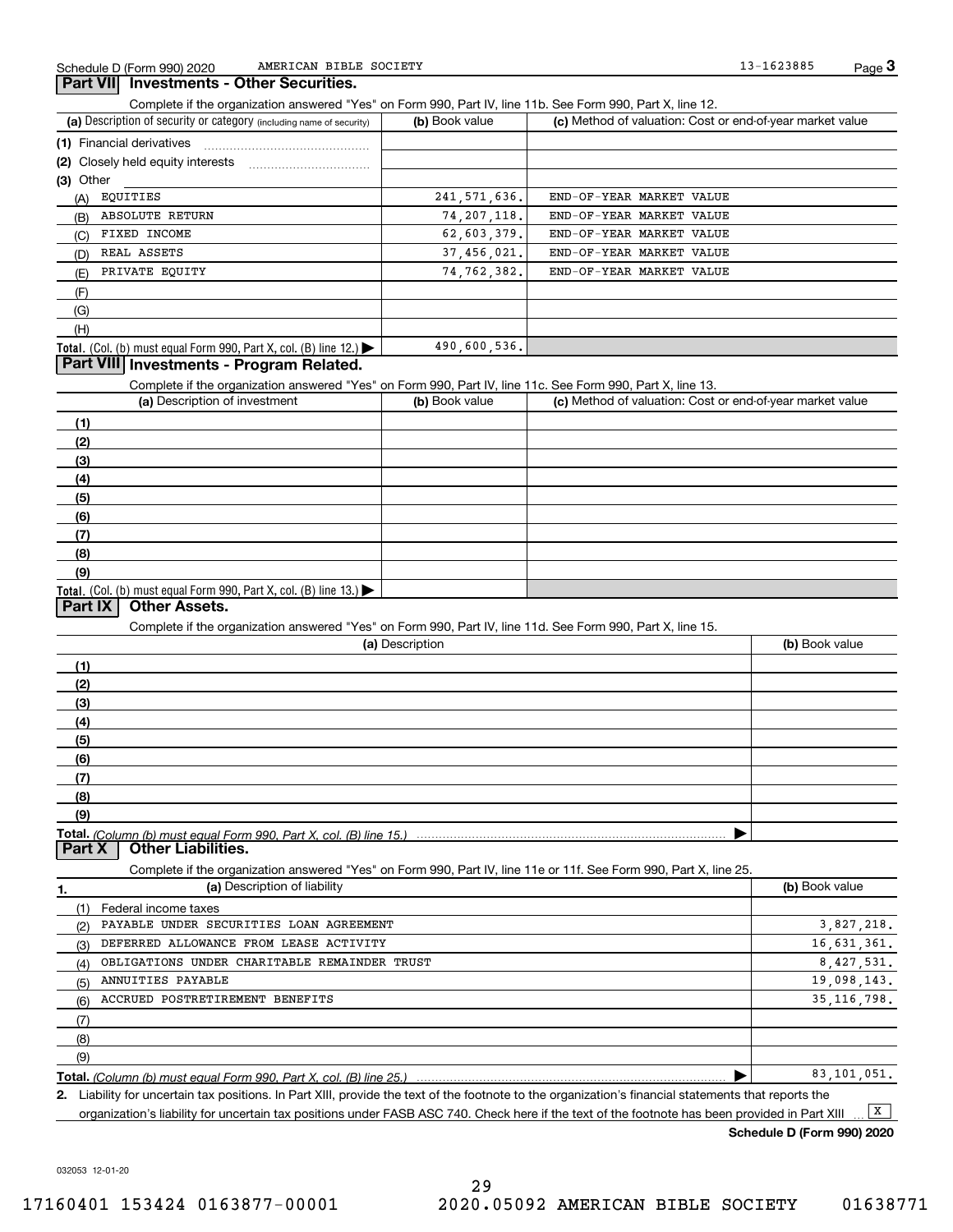|    | AMERICAN BIBLE SOCIETY<br>Schedule D (Form 990) 2020                                                                                                                                                                                |                | 13-1623885   | Page 4 |
|----|-------------------------------------------------------------------------------------------------------------------------------------------------------------------------------------------------------------------------------------|----------------|--------------|--------|
|    | Reconciliation of Revenue per Audited Financial Statements With Revenue per Return.<br>Part XI                                                                                                                                      |                |              |        |
|    | Complete if the organization answered "Yes" on Form 990, Part IV, line 12a.                                                                                                                                                         |                |              |        |
| 1  | Total revenue, gains, and other support per audited financial statements                                                                                                                                                            |                | $\mathbf{1}$ |        |
| 2  | Amounts included on line 1 but not on Form 990, Part VIII, line 12:                                                                                                                                                                 |                |              |        |
| a  |                                                                                                                                                                                                                                     | 2a             |              |        |
| b  |                                                                                                                                                                                                                                     | 2 <sub>b</sub> |              |        |
| c  |                                                                                                                                                                                                                                     | 2c             |              |        |
| d  | Other (Describe in Part XIII.)                                                                                                                                                                                                      | 2d             |              |        |
| е  | Add lines 2a through 2d                                                                                                                                                                                                             |                | <b>2e</b>    |        |
| З  |                                                                                                                                                                                                                                     |                | 3            |        |
| 4  | Amounts included on Form 990, Part VIII, line 12, but not on line 1:                                                                                                                                                                |                |              |        |
|    |                                                                                                                                                                                                                                     | 4a             |              |        |
| b  | Other (Describe in Part XIII.) <b>Construction Contract Construction</b> Chern Construction Chern Chern Chern Chern Chern Chern Chern Chern Chern Chern Chern Chern Chern Chern Chern Chern Chern Chern Chern Chern Chern Chern Che | 4b             |              |        |
| c. | Add lines 4a and 4b                                                                                                                                                                                                                 |                | 4с           |        |
| 5  |                                                                                                                                                                                                                                     |                | 5            |        |
|    | Part XII   Reconciliation of Expenses per Audited Financial Statements With Expenses per Return.                                                                                                                                    |                |              |        |
|    | Complete if the organization answered "Yes" on Form 990, Part IV, line 12a.                                                                                                                                                         |                |              |        |
| 1  | Total expenses and losses per audited financial statements [111] [12] contracts and statements [12] [12] contracts and losses per audited financial statements [12] [12] [12] and the statements and statements and statements      |                | $\mathbf{1}$ |        |
| 2  | Amounts included on line 1 but not on Form 990, Part IX, line 25:                                                                                                                                                                   |                |              |        |
| a  |                                                                                                                                                                                                                                     | 2a             |              |        |
| b  |                                                                                                                                                                                                                                     | 2 <sub>b</sub> |              |        |
|    | Other losses                                                                                                                                                                                                                        | 2с             |              |        |
|    | Other (Describe in Part XIII.) (Contract and Contract and Chern Contract) (Chern Chern Chern Chern Chern Chern                                                                                                                      | 2d             |              |        |
| е  |                                                                                                                                                                                                                                     |                | <b>2e</b>    |        |
| 3  |                                                                                                                                                                                                                                     |                | 3            |        |
| 4  | Amounts included on Form 990, Part IX, line 25, but not on line 1:                                                                                                                                                                  |                |              |        |
| a  | Investment expenses not included on Form 990, Part VIII, line 7b                                                                                                                                                                    | 4a             |              |        |
| b  | Other (Describe in Part XIII.)                                                                                                                                                                                                      | 4b             |              |        |
|    | Add lines 4a and 4b                                                                                                                                                                                                                 |                | 4c           |        |
| 5  |                                                                                                                                                                                                                                     |                | 5            |        |
|    | Part XIII Supplemental Information.                                                                                                                                                                                                 |                |              |        |
|    | Provide the descriptions required for Part II, lines 3, 5, and 9; Part III, lines 1a and 4; Part IV, lines 1b and 2b; Part V, line 4; Part X, line 2; Part XI,                                                                      |                |              |        |
|    | lines 2d and 4b; and Part XII, lines 2d and 4b. Also complete this part to provide any additional information.                                                                                                                      |                |              |        |

PART III, LINE 1A:

AMERICAN BIBLE SOCIETY MAINTAINS A RARE SCRIPTURE COLLECTION THAT HAS BEEN

ACQUIRED THROUGH PURCHASES AND CONTRIBUTIONS SINCE AMERICAN BIBLE

SOCIETY'S INCEPTION. THE COLLECTION PRESERVES HISTORICALLY SIGNIFICANT

SCRIPTURES, PROVIDES FOR SCHOLARLY RESEARCH, AND CONTRIBUTES TO THE PUBLIC

GOOD THROUGH EDUCATIONAL EXHIBITIONS.

PART V, LINE 4:

ENDOWMENT FUNDS

AMERICAN BIBLE SOCIETY'S ENDOWMENT FUNDS (QUASI & TRUE PERMANENTLY

RESTRICTED ENDOWMENT) EXIST TO SUPPORT THE ORGANIZATION'S MISSION. THE

UNRESTRICTED FUNDS (QUASI-ENDOWMENT) HELP SUBSIDIZE THE OPERATING BUDGET

30

032054 12-01-20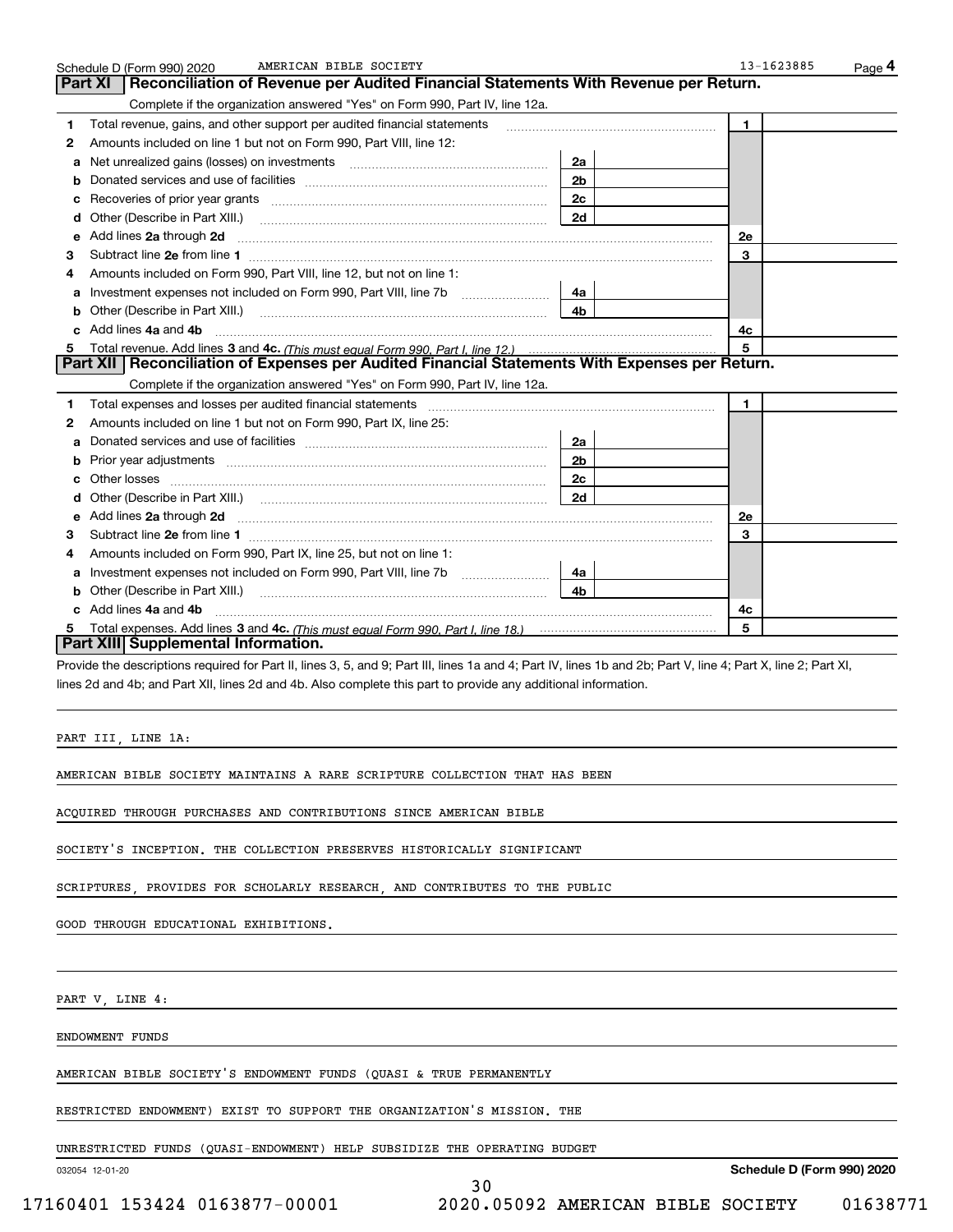*(continued)* **Part XIII Supplemental Information** 

VIA AN ANNUAL SPENDING FORMULA, WHICH ALLOWS MORE CURRENT DONOR

CONTRIBUTIONS TO DIRECTLY FUND PROGRAMS. A SPENDING FORMULA IS ALSO

APPLIED TO THE RESTRICTED FUNDS (TRUE ENDOWMENT) WHICH ARE APPROPRIATED

FOR BOTH GENERAL AND SPECIFIC PURPOSES AS DESIGNATED BY ORIGINAL DONOR

INTENT. AMERICAN BIBLE SOCIETY HAS MAINTAINED THE HISTORICAL PRINCIPAL

VALUE ON TRUE ENDOWMENTS.

ON SEPTEMBER 17, 2010, NEW YORK STATE PASSED THE NEW YORK STATE UNIFORM

PRUDENT MANAGEMENT OF INSTITUTIONAL FUNDS ACT. ALL NOT-FOR-PROFIT

ORGANIZATIONS FORMED IN NEW YORK, INCLUDING THE SOCIETY, MUST COMPLY WITH

THIS LAW, COMMENCING WITH THE SOCIETY'S 2011 FISCAL YEAR. FROM TIME TO

TIME, THE FAIR VALUE OF ASSETS ASSOCIATED WITH AN INDIVIDUAL

DONOR-RESTRICTED ENDOWMENT FUND MAY FALL BELOW THE FUND'S HISTORIC DOLLAR

VALUE.

PART X, LINE 2:

THE SOCIETY FOLLOWS GUIDANCE THAT CLARIFIES THE ACCOUNTING FOR UNCERTAINTY

IN TAX POSITIONS TAKEN OR EXPECTED TO BE TAKEN IN A TAX RETURN, INCLUDING

ISSUES RELATING TO FINANCIAL STATEMENT RECOGNITION AND MEASUREMENT. THIS

GUIDANCE PROVIDES THAT THE TAX EFFECTS FROM AN UNCERTAIN TAX POSITION CAN

ONLY BE RECOGNIZED IN THE CONSOLIDATED FINANCIAL STATEMENTS IF THE

POSITION IS "MORE-LIKELY-THAN-NOT" TO BE SUSTAINED IF THE POSITION WERE TO

BE CHALLENGED BY A TAXING AUTHORITY. THE ASSESSMENT OF THE TAX POSITION

IS BASED SOLELY ON THE TECHNICAL MERITS OF THE POSITION, WITHOUT REGARD TO

THE LIKELIHOOD THAT THE TAX POSITION MAY BE CHALLENGED.

THE SOCIETY IS EXEMPT FROM FEDERAL INCOME TAX UNDER IRC SECTION 501(C)(3).

THOUGH IT IS SUBJECT TO TAX ON INCOME UNRELATED TO ITS EXEMPT PURPOSE,

**Schedule D (Form 990) 2020**

032055 12-01-20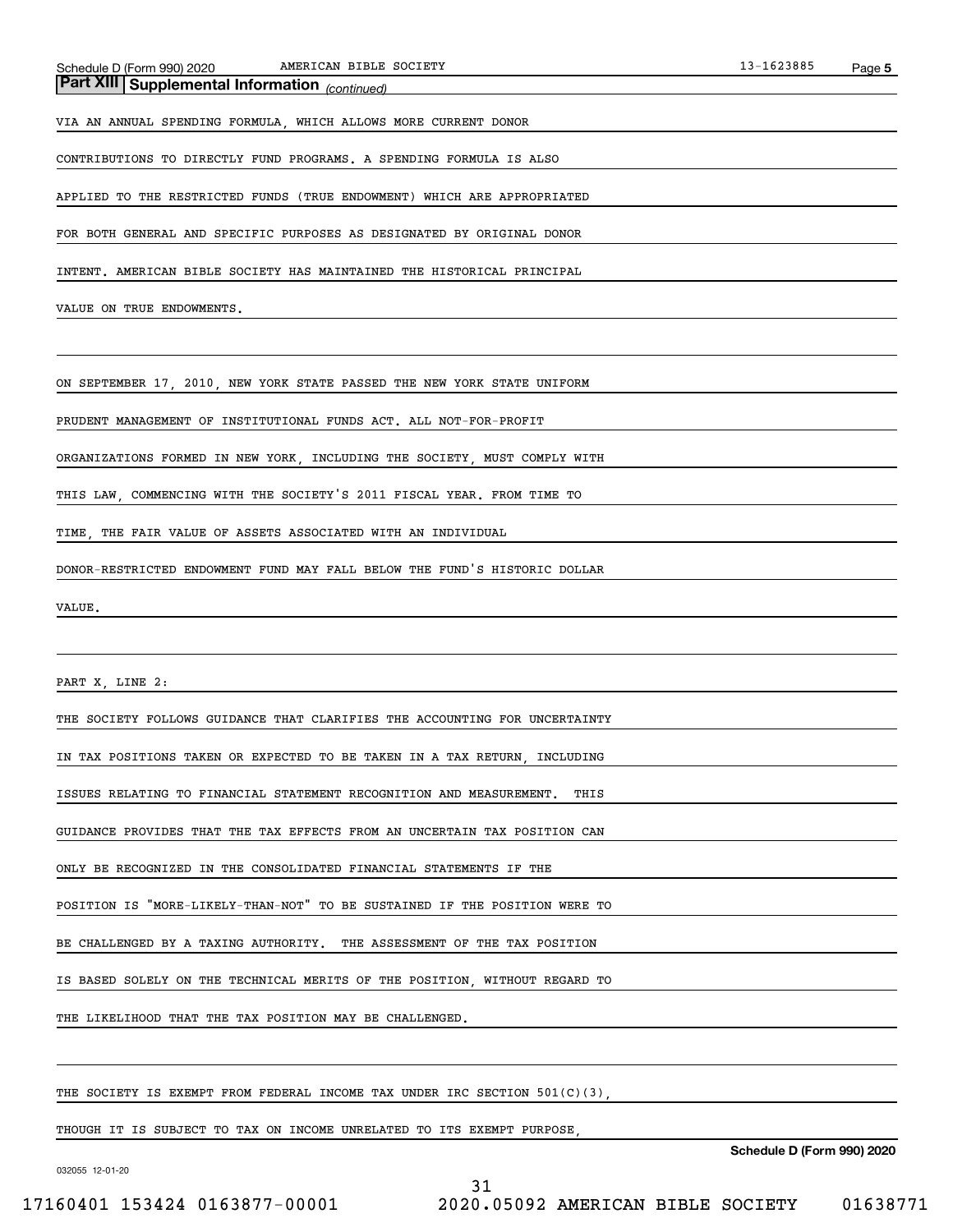*(continued)* **Part XIII Supplemental Information** 

UNLESS THAT INCOME IS OTHERWISE EXCLUDED BY THE CODE. THE SOCIETY HAS

PROCESSES PRESENTLY IN PLACE TO ENSURE THE MAINTENANCE OF ITS TAX-EXEMPT

STATUS; TO IDENTIFY AND REPORT UNRELATED INCOME; TO DETERMINE ITS FILING

AND TAX OBLIGATIONS IN JURISDICTIONS FOR WHICH IT HAS NEXUS; AND TO

IDENTIFY AND EVALUATE OTHER MATTERS THAT MAY BE CONSIDERED TAX POSITIONS.

THE SOCIETY HAS DETERMINED THAT THERE ARE NO MATERIAL UNCERTAIN TAX

POSITIONS THAT REQUIRE RECOGNITION OR DISCLOSURE IN THE CONSOLIDATED

FINANCIAL STATEMENTS.

**Schedule D (Form 990) 2020**

032055 12-01-20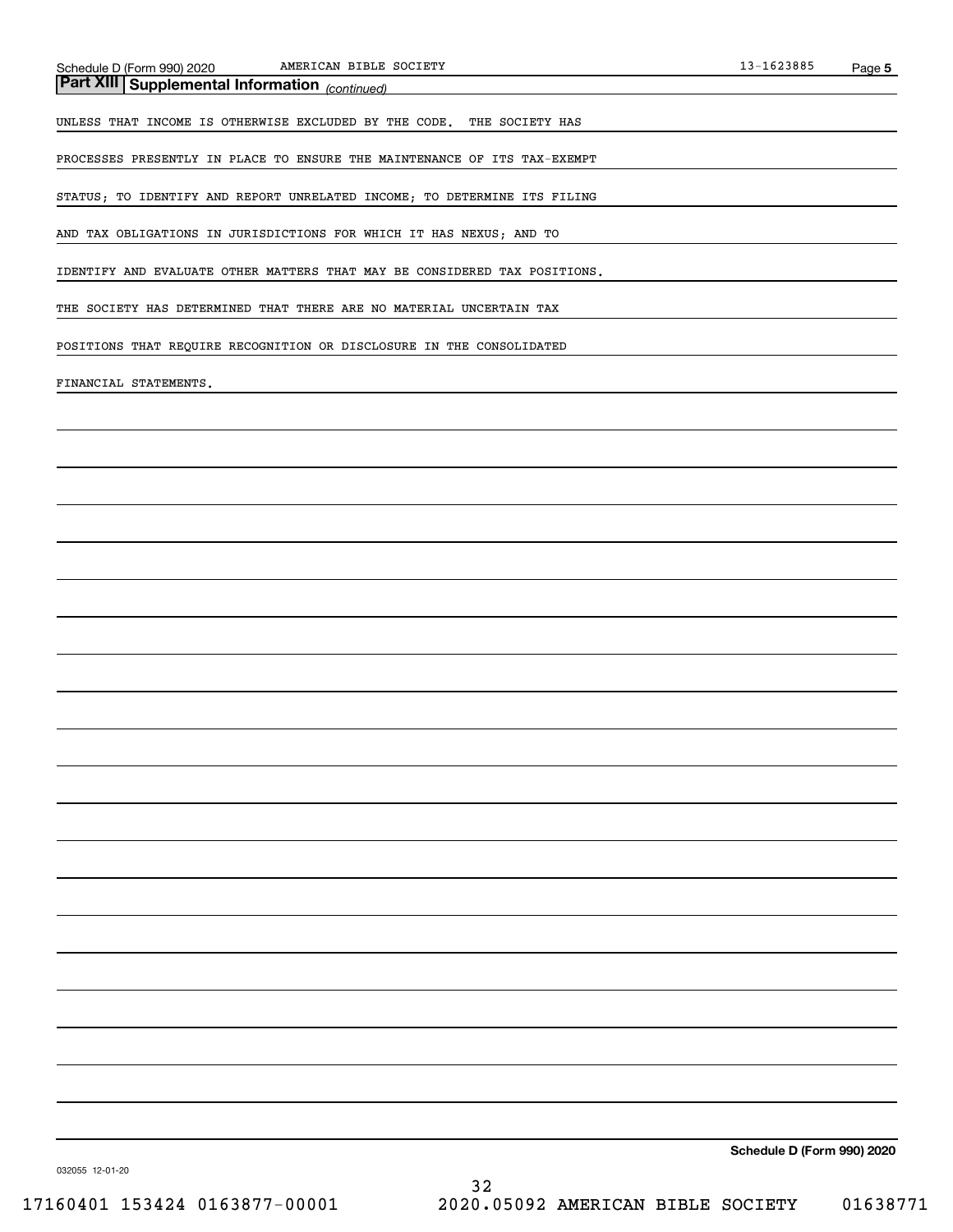| 0<br>$\mathbf 0$<br>GRANTMAKING<br>0<br>0<br>GRANTMAKING<br>$\mathbf{0}$<br>0<br>GRANTMAKING<br>$\mathbf 0$<br>0<br>GRANTMAKING<br>0<br>0<br>3 a Subtotal<br>.<br><b>b</b> Total from continuation<br>0<br>12<br>sheets to Part I<br>c Totals (add lines 3a<br>0<br>12<br>and 3b)<br>33<br>2020.05092 AMERICAN BIBLE SOCIETY |  | 661,865.<br>16,907,369.<br>131,759,259.<br>148,666,628.<br>Schedule F (Form 990) 2020 | NORTH AFRICA | 0 | 0 | GRANTMAKING | 3,416,129. |
|------------------------------------------------------------------------------------------------------------------------------------------------------------------------------------------------------------------------------------------------------------------------------------------------------------------------------|--|---------------------------------------------------------------------------------------|--------------|---|---|-------------|------------|
| NORTH AMERICA<br>RUSSIA AND<br>NEIGHBORING STATES<br>SOUTH AMERICA<br>SOUTH ASIA<br>LHA For Paperwork Reduction Act Notice, see the Instructions for Form 990.<br>032071 12-03-20<br>17160401 153424 0163877-00001                                                                                                           |  |                                                                                       |              |   |   |             |            |
|                                                                                                                                                                                                                                                                                                                              |  |                                                                                       |              |   |   |             | 1,310.     |
|                                                                                                                                                                                                                                                                                                                              |  |                                                                                       |              |   |   |             |            |
|                                                                                                                                                                                                                                                                                                                              |  |                                                                                       |              |   |   |             |            |
|                                                                                                                                                                                                                                                                                                                              |  |                                                                                       |              |   |   |             | 459,561.   |
|                                                                                                                                                                                                                                                                                                                              |  |                                                                                       |              |   |   |             |            |
|                                                                                                                                                                                                                                                                                                                              |  |                                                                                       |              |   |   |             | 2,739,482. |
|                                                                                                                                                                                                                                                                                                                              |  |                                                                                       |              |   |   |             |            |
|                                                                                                                                                                                                                                                                                                                              |  |                                                                                       |              |   |   |             |            |
|                                                                                                                                                                                                                                                                                                                              |  |                                                                                       |              |   |   |             |            |
|                                                                                                                                                                                                                                                                                                                              |  |                                                                                       |              |   |   |             |            |
|                                                                                                                                                                                                                                                                                                                              |  |                                                                                       |              |   |   |             |            |
|                                                                                                                                                                                                                                                                                                                              |  |                                                                                       |              |   |   |             |            |
|                                                                                                                                                                                                                                                                                                                              |  |                                                                                       |              |   |   |             |            |
|                                                                                                                                                                                                                                                                                                                              |  |                                                                                       |              |   |   |             | 01638771   |
|                                                                                                                                                                                                                                                                                                                              |  |                                                                                       |              |   |   |             |            |
|                                                                                                                                                                                                                                                                                                                              |  |                                                                                       |              |   |   |             |            |
|                                                                                                                                                                                                                                                                                                                              |  |                                                                                       |              |   |   |             |            |

**| Complete if the organization answered "Yes" on Form 990, Part IV, line 14b, 15, or 16.**

**| Attach to Form 990.**

**| Go to www.irs.gov/Form990 for instructions and the latest information.**

## OMB No. 1545-0047 **SCHEDULE F Statement of Activities Outside the United States**

**Open to Public InspectionEmployer identification number**

**2020**

 $(e)$  If activity listed in  $(d)$ is a program service, describe specific type of service(s) in the region **No**

Total expenditures for and investmentsin the region

1,147,350.

1,359,212.

7,122,460.

AMERICAN BIBLE SOCIETY **13-1623885** 

CENTRAL AMERICA AND

EAST ASIA AND THE

THE CARIBBEAN

PACIFIC

EUROPE (INCLUDING

ICELAND & GREENLAND)

MIDDLE EAST AND

officesin the region

0

0

0

Name of the organization

Department of the Treasury Internal Revenue Service

**(Form 990)**

**Part I**  $\parallel$  General Information on Activities Outside the United States. Complete if the organization answered "Yes" on Form 990, Part IV, line 14b.

- **1For grantmakers.**  Does the organization maintain records to substantiate the amount of its grants and other assistance, **X** Yes the grantees' eligibility for the grants or assistance, and the selection criteria used to award the grants or assistance?
- **2For grantmakers.**  Describe in Part V the organization's procedures for monitoring the use of its grants and other assistance outside the United States.

GRANTMAKING

GRANTMAKING

GRANTMAKING

**(a)** Region  $\begin{pmatrix} \mathbf{b} \end{pmatrix}$  Number of  $\begin{pmatrix} \mathbf{c} \end{pmatrix}$  Mumber of  $\begin{pmatrix} \mathbf{d} \end{pmatrix}$  Activities conducted in the region  $\begin{pmatrix} \mathbf{e} \end{pmatrix}$  If activity listed in (d)  $\begin{pmatrix} \mathbf{f} \end{pmatrix}$ 

(by type) (such as, fundraising, program services, investments, grants to recipients located in the region)

|            |  | 3 Activities per Region. (The following Part I, line 3 table can be duplicated if additional space is needed.) |         |
|------------|--|----------------------------------------------------------------------------------------------------------------|---------|
| (a) Region |  | $\vert$ (b) Number of $\vert$ (c) Number of $\vert$ (d) Activities conducted in the region $\vert$             | $(e)$ l |

employees, agents, and independent contractorsin the region

0

0

0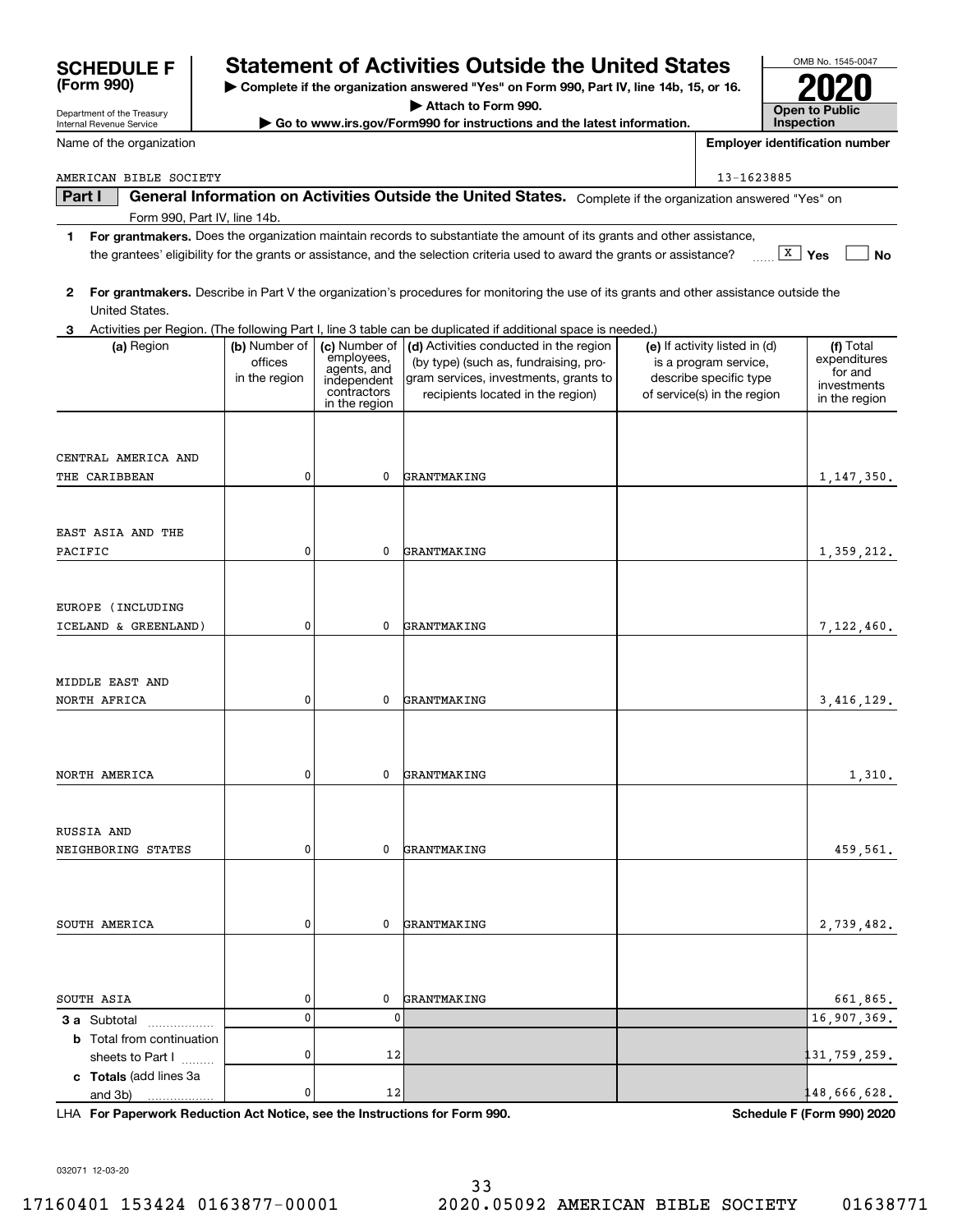| Schedule F (Form 990)                                        | AMERICAN BIBLE SOCIETY                    |                                                      |                                                                                                                                         | 13-1623885                                                                                                  | Page 1                                  |
|--------------------------------------------------------------|-------------------------------------------|------------------------------------------------------|-----------------------------------------------------------------------------------------------------------------------------------------|-------------------------------------------------------------------------------------------------------------|-----------------------------------------|
| Part I                                                       |                                           |                                                      | Continuation of Activities per Region. (Schedule F (Form 990), Part I, line 3)                                                          |                                                                                                             |                                         |
| (a) Region                                                   | (b) Number of<br>offices<br>in the region | (c) Number of<br>employees or<br>agents in<br>region | (d) Activities conducted in region<br>(by type) (i.e., fundraising,<br>program services, grants to<br>recipients located in the region) | (e) If activity listed in (d)<br>is a program service,<br>describe specific type<br>of service(s) in region | (f) Total<br>expenditures<br>for region |
|                                                              |                                           |                                                      |                                                                                                                                         |                                                                                                             |                                         |
| SUB-SAHARAN AFRICA                                           | 0                                         | 0                                                    | GRANTMAKING                                                                                                                             |                                                                                                             | 5,644,130.                              |
| EUROPE (INCLUDING<br>ICELAND & GREENLAND)                    | 0                                         | 3                                                    | PROGRAM SERVICES                                                                                                                        | MINISTRY PROJECT<br>MANAGEMENT; BIBLE<br>TRANSLATION                                                        | 80,939.                                 |
|                                                              |                                           |                                                      |                                                                                                                                         |                                                                                                             |                                         |
| NORTH AMERICA                                                | 0                                         | 2                                                    | PROGRAM SERVICES                                                                                                                        | MINISTRY PROJECT<br>MANAGEMENT; BIBLE<br>TRANSLATION                                                        | 66,550.                                 |
|                                                              |                                           |                                                      |                                                                                                                                         | MINISTRY PROJECT<br>MANAGEMENT; BIBLE                                                                       |                                         |
| SUB-SAHARAN AFRICA                                           | 0                                         | 4                                                    | PROGRAM SERVICES                                                                                                                        | TRANSLATION                                                                                                 | 77,059.                                 |
|                                                              |                                           |                                                      |                                                                                                                                         | MINISTRY PROJECT<br>MANAGEMENT; BIBLE                                                                       |                                         |
| SOUTH AMERICA                                                | 0                                         | 2                                                    | PROGRAM SERVICES                                                                                                                        | TRANSLATION                                                                                                 | 6,300.                                  |
| CENTRAL AMERICA AND<br>THE CARIBBEAN                         | 0                                         | $\mathbf{1}$                                         | PROGRAM SERVICES                                                                                                                        | MINISTRY PROJECT<br>MANAGEMENT; BIBLE<br>TRANSLATION                                                        | 6,300.                                  |
| EUROPE (INCLUDING<br>ICELAND & GREENLAND)                    |                                           |                                                      | INVESTMENTS                                                                                                                             |                                                                                                             | 46,981.                                 |
| SOUTH AMERICA                                                |                                           |                                                      | INVESTMENTS                                                                                                                             |                                                                                                             | 18,537.                                 |
| CENTRAL AMERICA AND<br>THE CARIBBEAN -<br>ANTIGUA & BARBUDA, |                                           |                                                      |                                                                                                                                         |                                                                                                             |                                         |
| ARUBA, BAHAMAS,                                              |                                           |                                                      | INVESTMENTS                                                                                                                             |                                                                                                             | 125,812,463.                            |
| Totals                                                       |                                           | 12                                                   |                                                                                                                                         |                                                                                                             | 131,759,259.                            |

032181 04-01-20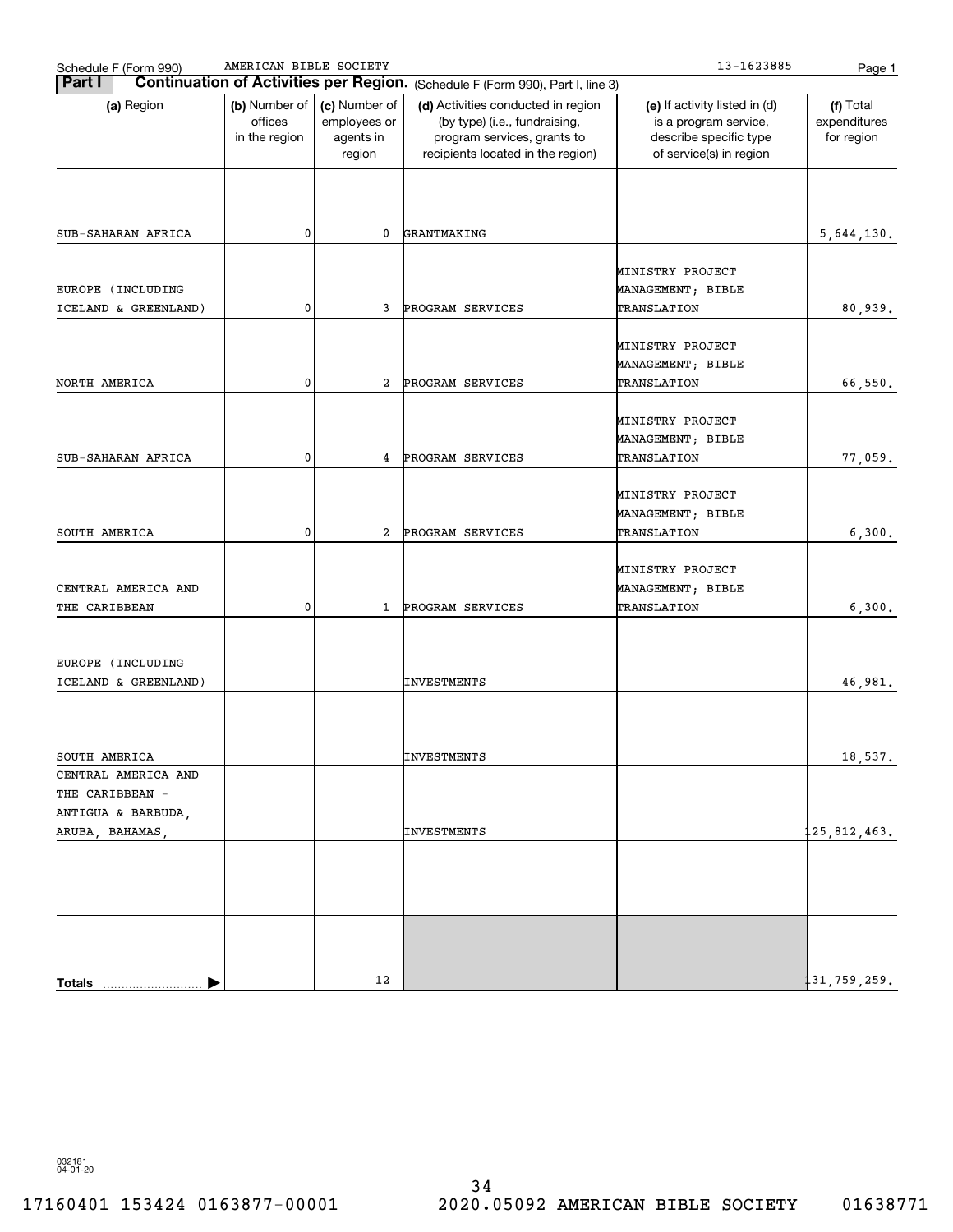Part II | Grants and Other Assistance to Organizations or Entities Outside the United States. Complete if the organization answered "Yes" on Form 990, Part IV, line 15, for any recipient who received more than \$5,000. Part II can be duplicated if additional space is needed.

| 1<br>(a) Name of organization                              | (b) IRS code section<br>and EIN (if applicable) | (c) Region          | (d) Purpose of<br>grant                                                                                                                 | (e) Amount<br>of cash grant | (f) Manner of<br>cash disbursement | (g) Amount of<br>noncash<br>assistance | (h) Description<br>of noncash<br>assistance | (i) Method of<br>valuation (book, FMV,<br>appraisal, other) |
|------------------------------------------------------------|-------------------------------------------------|---------------------|-----------------------------------------------------------------------------------------------------------------------------------------|-----------------------------|------------------------------------|----------------------------------------|---------------------------------------------|-------------------------------------------------------------|
|                                                            |                                                 | CENTRAL AMERICA     |                                                                                                                                         |                             |                                    |                                        |                                             |                                                             |
|                                                            |                                                 | AND THE CARIBBEAN   |                                                                                                                                         |                             |                                    |                                        |                                             |                                                             |
|                                                            |                                                 | ANTIGUA &           |                                                                                                                                         |                             |                                    |                                        |                                             |                                                             |
|                                                            |                                                 | BARBUDA, ARUBA,     | GRANT MAKING                                                                                                                            | 15,238.                     |                                    | $\mathbf 0$ .                          |                                             |                                                             |
|                                                            |                                                 | MIDDLE EAST AND     |                                                                                                                                         |                             |                                    |                                        |                                             |                                                             |
|                                                            |                                                 | NORTH AFRICA -      |                                                                                                                                         |                             |                                    |                                        |                                             |                                                             |
|                                                            |                                                 | ALGERIA, BAHRAIN,   |                                                                                                                                         |                             |                                    |                                        |                                             |                                                             |
|                                                            |                                                 | DJIBOUTI, EGYPT,    | GRANT MAKING                                                                                                                            | 53,949.                     |                                    | $\mathbf{0}$                           |                                             |                                                             |
|                                                            |                                                 | EUROPE (INCLUDING   |                                                                                                                                         |                             |                                    |                                        |                                             |                                                             |
|                                                            |                                                 | ICELAND &           |                                                                                                                                         |                             |                                    |                                        |                                             |                                                             |
|                                                            |                                                 | GREENLAND) -        |                                                                                                                                         |                             |                                    |                                        |                                             |                                                             |
|                                                            |                                                 | ALBANIA, ANDORRA,   | GRANT MAKING                                                                                                                            | 5,738.                      |                                    | $\mathbf{0}$                           |                                             |                                                             |
|                                                            |                                                 | SOUTH AMERICA -     |                                                                                                                                         |                             |                                    |                                        |                                             |                                                             |
|                                                            |                                                 | ARGENTINA,          |                                                                                                                                         |                             |                                    |                                        |                                             |                                                             |
|                                                            |                                                 | BOLIVIA, BRAZIL,    |                                                                                                                                         |                             |                                    |                                        |                                             |                                                             |
|                                                            |                                                 | CHILE, COLUMBIA,    | GRANT MAKING                                                                                                                            | 1, 193, 428.                |                                    | $\mathbf{0}$                           |                                             |                                                             |
|                                                            |                                                 | SOUTH ASIA -        |                                                                                                                                         |                             |                                    |                                        |                                             |                                                             |
|                                                            |                                                 | AFGHANISTAN,        |                                                                                                                                         |                             |                                    |                                        |                                             |                                                             |
|                                                            |                                                 | <b>BANGLADESH</b> . |                                                                                                                                         |                             |                                    |                                        |                                             |                                                             |
|                                                            |                                                 | BHUTAN, INDIA,      | GRANT MAKING                                                                                                                            | 16,500.                     |                                    | $\mathbf 0$ .                          |                                             |                                                             |
|                                                            |                                                 | SUB-SAHARAN         |                                                                                                                                         |                             |                                    |                                        |                                             |                                                             |
|                                                            |                                                 | AFRICA - ANGOLA,    |                                                                                                                                         |                             |                                    |                                        |                                             |                                                             |
|                                                            |                                                 | BENIN, BOTSWANA,    |                                                                                                                                         |                             |                                    |                                        |                                             |                                                             |
|                                                            |                                                 | BURKINA FASO,       | GRANT MAKING                                                                                                                            | 19,000.                     |                                    | $\mathbf 0$ .                          |                                             |                                                             |
|                                                            |                                                 | SUB-SAHARAN         |                                                                                                                                         |                             |                                    |                                        |                                             |                                                             |
|                                                            |                                                 | AFRICA - ANGOLA,    |                                                                                                                                         |                             |                                    |                                        |                                             |                                                             |
|                                                            |                                                 | BENIN, BOTSWANA,    |                                                                                                                                         |                             |                                    |                                        |                                             |                                                             |
|                                                            |                                                 | BURKINA FASO,       | GRANT MAKING                                                                                                                            | 300,000,                    |                                    | $\mathbf{0}$                           |                                             |                                                             |
|                                                            |                                                 | <b>SUB-SAHARAN</b>  |                                                                                                                                         |                             |                                    |                                        |                                             |                                                             |
|                                                            |                                                 | AFRICA - ANGOLA,    |                                                                                                                                         |                             |                                    |                                        |                                             |                                                             |
|                                                            |                                                 | BENIN, BOTSWANA,    |                                                                                                                                         |                             |                                    |                                        |                                             |                                                             |
|                                                            |                                                 | BURKINA FASO,       | GRANT MAKING                                                                                                                            | 13,000.                     |                                    | $\mathbf 0$ .                          |                                             |                                                             |
| $\mathbf{2}$                                               |                                                 |                     | Enter total number of recipient organizations listed above that are recognized as charities by the foreign country, recognized as a tax |                             |                                    |                                        |                                             |                                                             |
|                                                            |                                                 |                     | exempt 501(c)(3) organization by the IRS, or for which the grantee or counsel has provided a section 501(c)(3) equivalency letter       |                             |                                    |                                        |                                             | 18                                                          |
| Enter total number of other organizations or entities<br>3 |                                                 |                     |                                                                                                                                         |                             |                                    |                                        |                                             |                                                             |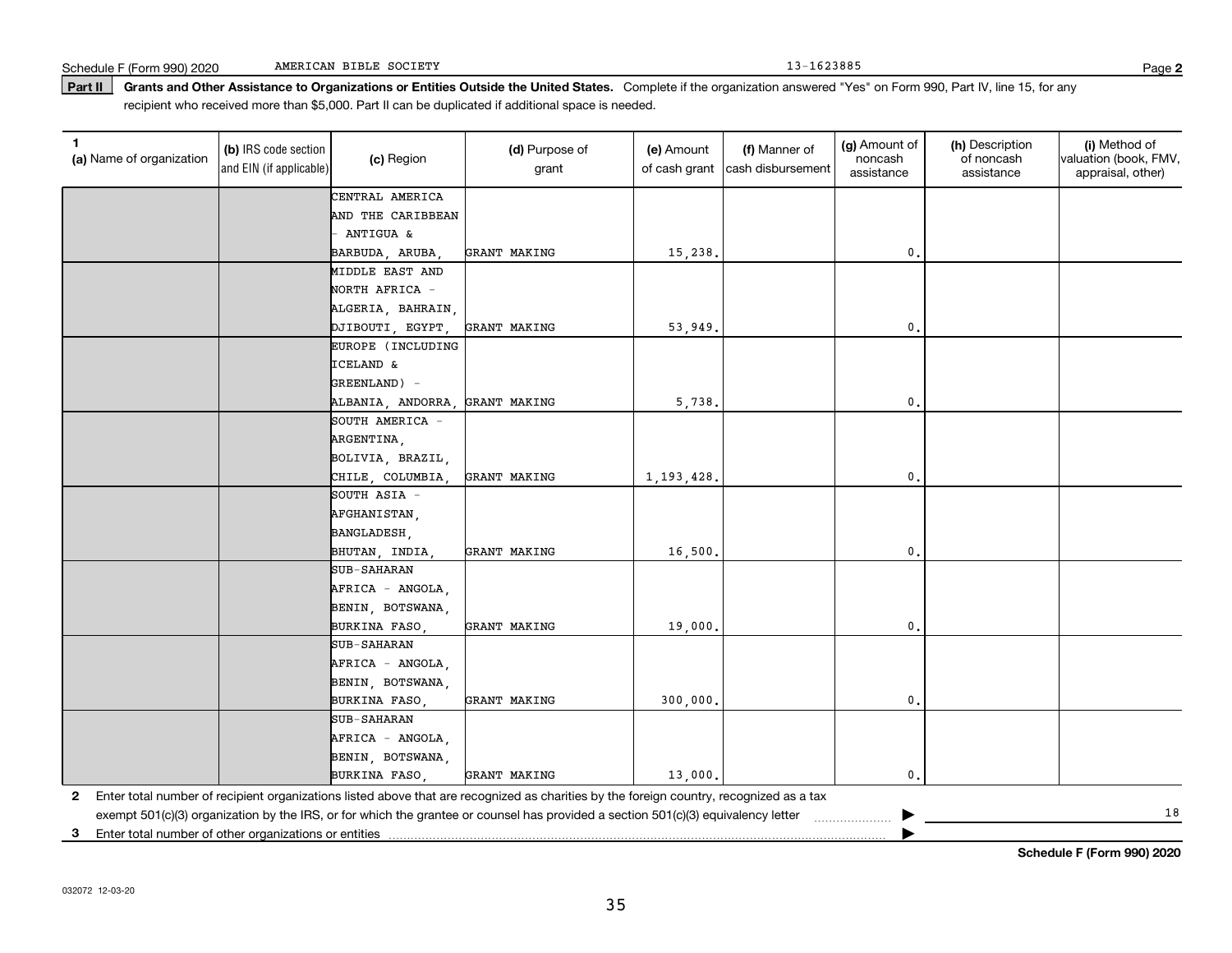|         | Schedule F (Form 990)                                                                                                                        |                                                 | AMERICAN BIBLE SOCIETY                                                     |                         |                             | 13-1623885                         |                                         |                                              | Page 2                                                      |
|---------|----------------------------------------------------------------------------------------------------------------------------------------------|-------------------------------------------------|----------------------------------------------------------------------------|-------------------------|-----------------------------|------------------------------------|-----------------------------------------|----------------------------------------------|-------------------------------------------------------------|
| Part II | Continuation of Grants and Other Assistance to Organizations or Entities Outside the United States. (Schedule F (Form 990), Part II, line 1) |                                                 |                                                                            |                         |                             |                                    |                                         |                                              |                                                             |
| 1       | (a) Name of organization                                                                                                                     | (b) IRS code section<br>and EIN (if applicable) | (c) Region                                                                 | (d) Purpose of<br>grant | (e) Amount<br>of cash grant | (f) Manner of<br>cash disbursement | (g) Amount of<br>non-cash<br>assistance | (h) Description<br>of non-cash<br>assistance | (i) Method of<br>valuation (book, FMV,<br>appraisal, other) |
|         |                                                                                                                                              |                                                 | SUB-SAHARAN<br>AFRICA - ANGOLA,<br>BENIN, BOTSWANA,                        |                         |                             |                                    |                                         |                                              |                                                             |
|         |                                                                                                                                              |                                                 | BURKINA FASO,                                                              | GRANT MAKING            | 61,149.                     |                                    | $\mathfrak o$ .                         |                                              |                                                             |
|         |                                                                                                                                              |                                                 | EUROPE (INCLUDING<br><b>ICELAND &amp;</b><br>GREENLAND) -                  |                         |                             |                                    |                                         |                                              |                                                             |
|         |                                                                                                                                              |                                                 | ALBANIA, ANDORRA,                                                          | GRANT MAKING            | 5,500.                      |                                    | $\mathbf{0}$ .                          |                                              |                                                             |
|         |                                                                                                                                              |                                                 | MIDDLE EAST AND<br>NORTH AFRICA -<br>ALGERIA, BAHRAIN,                     |                         |                             |                                    |                                         |                                              |                                                             |
|         |                                                                                                                                              |                                                 | DJIBOUTI, EGYPT                                                            | GRANT MAKING            | 38,000.                     |                                    | $\mathfrak o$ .                         |                                              |                                                             |
|         |                                                                                                                                              |                                                 | SUB-SAHARAN<br>AFRICA - ANGOLA,<br>BENIN, BOTSWANA,<br>BURKINA FASO.       | GRANT MAKING            | 18,353.                     |                                    | $\mathbf{0}$ .                          |                                              |                                                             |
|         |                                                                                                                                              |                                                 | SUB-SAHARAN<br>AFRICA - ANGOLA,<br>BENIN, BOTSWANA,<br>BURKINA FASO,       | GRANT MAKING            | 21,521                      |                                    | $\mathbf 0$ .                           |                                              |                                                             |
|         |                                                                                                                                              |                                                 | CENTRAL AMERICA<br>AND THE CARIBBEAN<br>- ANTIGUA &<br>BARBUDA, ARUBA,     | GRANT MAKING            | 5,400.                      |                                    | $\mathbf{0}$ .                          |                                              |                                                             |
|         |                                                                                                                                              |                                                 | <b>SUB-SAHARAN</b><br>AFRICA - ANGOLA,<br>BENIN, BOTSWANA,<br>BURKINA FASO | GRANT MAKING            | 9,440.                      |                                    | $\mathfrak o$ .                         |                                              |                                                             |
|         |                                                                                                                                              |                                                 | SOUTH AMERICA -<br>ARGENTINA,<br>BOLIVIA, BRAZIL,<br>CHILE, COLUMBIA,      | GRANT MAKING            | 75,000.                     |                                    | $\mathfrak o$ .                         |                                              |                                                             |
|         |                                                                                                                                              |                                                 | MIDDLE EAST AND<br>NORTH AFRICA -<br>ALGERIA, BAHRAIN,<br>DJIBOUTI, EGYPT  | GRANT MAKING            | 264,025.                    |                                    | $\mathbf{0}$ .                          |                                              |                                                             |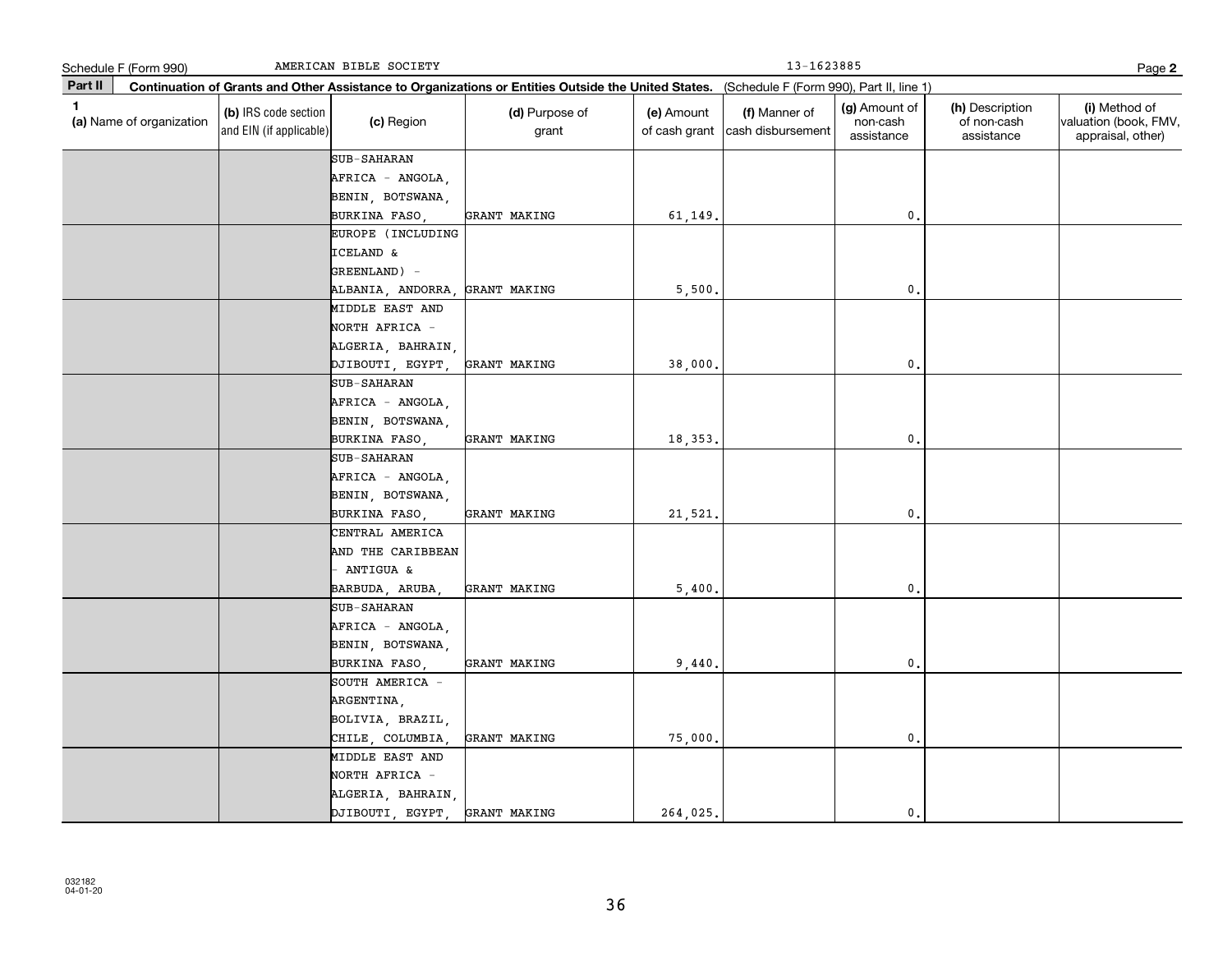|              | AMERICAN BIBLE SOCIETY<br>Schedule F (Form 990) |                                                 |                                              |                         |                                                                                                                                              | $13 - 1623885$                     |                                         |                                              |                                                             |  |  |
|--------------|-------------------------------------------------|-------------------------------------------------|----------------------------------------------|-------------------------|----------------------------------------------------------------------------------------------------------------------------------------------|------------------------------------|-----------------------------------------|----------------------------------------------|-------------------------------------------------------------|--|--|
| Part II      |                                                 |                                                 |                                              |                         | Continuation of Grants and Other Assistance to Organizations or Entities Outside the United States. (Schedule F (Form 990), Part II, line 1) |                                    |                                         |                                              |                                                             |  |  |
| $\mathbf{1}$ | (a) Name of organization                        | (b) IRS code section<br>and EIN (if applicable) | (c) Region                                   | (d) Purpose of<br>grant | (e) Amount<br>of cash grant                                                                                                                  | (f) Manner of<br>cash disbursement | (g) Amount of<br>non-cash<br>assistance | (h) Description<br>of non-cash<br>assistance | (i) Method of<br>valuation (book, FMV,<br>appraisal, other) |  |  |
|              |                                                 |                                                 | EAST ASIA AND THE<br>PACIFIC                 | GRANT MAKING            | 5,319.                                                                                                                                       |                                    | $\mathfrak o$ .                         |                                              |                                                             |  |  |
|              |                                                 |                                                 | EUROPE (INCLUDING<br>ICELAND &<br>GREENLAND) |                         | 7, 111, 222.                                                                                                                                 |                                    | $\mathbf 0$ .                           |                                              |                                                             |  |  |
|              |                                                 |                                                 | CENTRAL AMERICA<br>AND THE CARIBBEAN         |                         | 1, 123, 112.                                                                                                                                 |                                    | $\mathbf 0$ .                           |                                              |                                                             |  |  |
|              |                                                 |                                                 | EAST ASIA AND THE<br>PACIFIC                 |                         | 1, 353, 893.                                                                                                                                 |                                    | $\mathbf 0$ .                           |                                              |                                                             |  |  |
|              |                                                 |                                                 | MIDDLE EAST AND<br>NORTH AFRICA              |                         | 3,060,155.                                                                                                                                   |                                    | $\mathbf{0}$ .                          |                                              |                                                             |  |  |
|              |                                                 |                                                 | RUSSIA AND<br>NEIGHBORING<br>STATES          |                         | 459,561.                                                                                                                                     |                                    | $\mathfrak o$ .                         |                                              |                                                             |  |  |
|              |                                                 |                                                 | SOUTH AMERICA                                |                         | 1,507,612.                                                                                                                                   |                                    | $\mathfrak o$ .                         |                                              |                                                             |  |  |
|              |                                                 |                                                 | SOUTH ASIA                                   |                         | 645, 365,                                                                                                                                    |                                    | $\mathfrak o$ .                         |                                              |                                                             |  |  |
|              |                                                 |                                                 | SUB-SAHARAN<br>AFRICA                        |                         | 5, 165, 109.                                                                                                                                 |                                    | $\mathfrak o$ .                         |                                              |                                                             |  |  |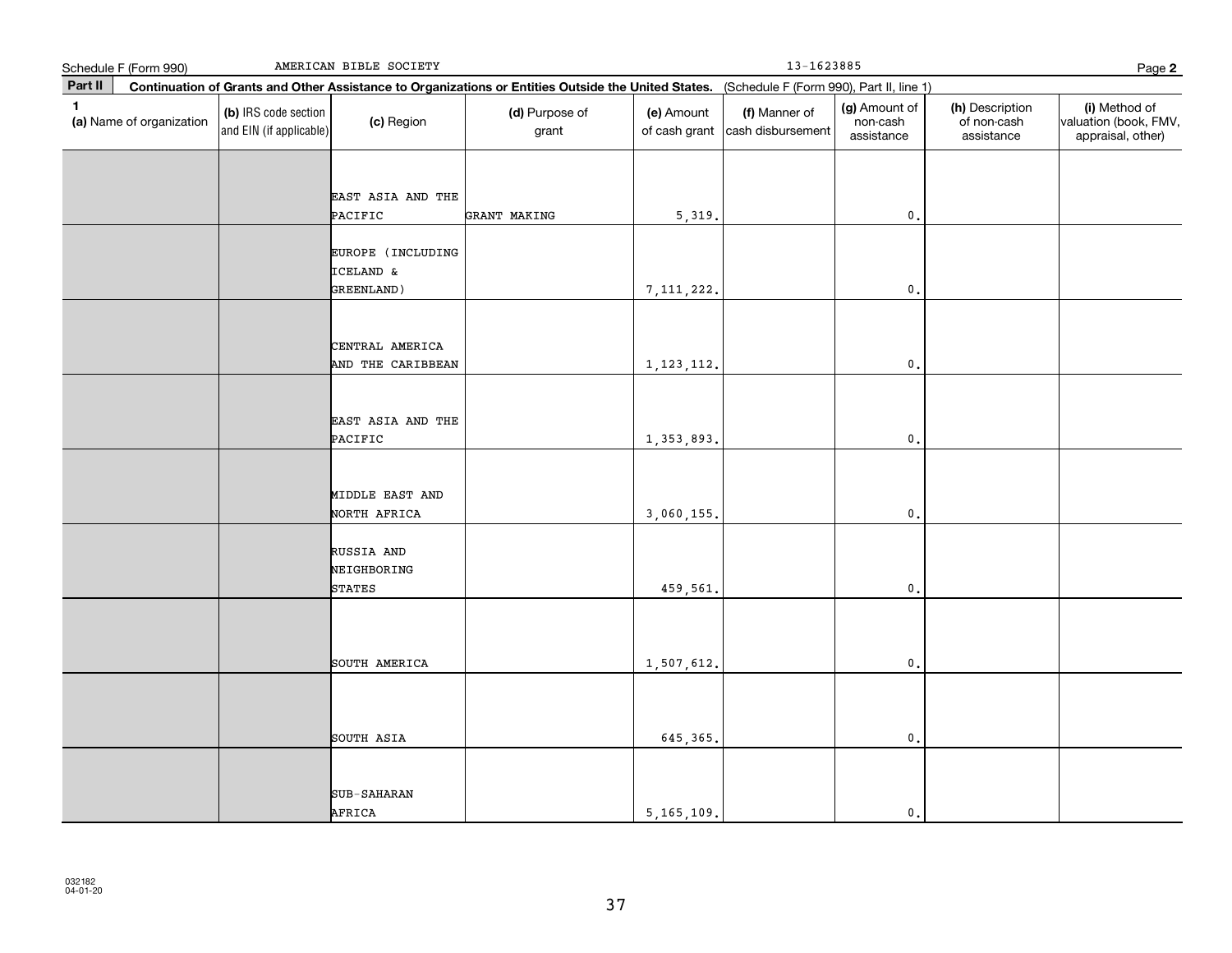| Part III can be duplicated if additional space is needed. |            |                             |                             |                                    |                                        |                                          |                                                                |
|-----------------------------------------------------------|------------|-----------------------------|-----------------------------|------------------------------------|----------------------------------------|------------------------------------------|----------------------------------------------------------------|
| (a) Type of grant or assistance                           | (b) Region | (c) Number of<br>recipients | (d) Amount of<br>cash grant | (e) Manner of<br>cash disbursement | (f) Amount of<br>noncash<br>assistance | (g) Description of<br>noncash assistance | (h) Method of<br>valuation<br>(book, FMV,<br>appraisal, other) |
|                                                           |            |                             |                             |                                    |                                        |                                          |                                                                |
|                                                           |            |                             |                             |                                    |                                        |                                          |                                                                |
|                                                           |            |                             |                             |                                    |                                        |                                          |                                                                |
|                                                           |            |                             |                             |                                    |                                        |                                          |                                                                |
|                                                           |            |                             |                             |                                    |                                        |                                          |                                                                |
|                                                           |            |                             |                             |                                    |                                        |                                          |                                                                |
|                                                           |            |                             |                             |                                    |                                        |                                          |                                                                |
|                                                           |            |                             |                             |                                    |                                        |                                          |                                                                |
|                                                           |            |                             |                             |                                    |                                        |                                          |                                                                |
|                                                           |            |                             |                             |                                    |                                        |                                          |                                                                |
|                                                           |            |                             |                             |                                    |                                        |                                          |                                                                |
|                                                           |            |                             |                             |                                    |                                        |                                          |                                                                |
|                                                           |            |                             |                             |                                    |                                        |                                          |                                                                |
|                                                           |            |                             |                             |                                    |                                        |                                          |                                                                |
|                                                           |            |                             |                             |                                    |                                        |                                          |                                                                |
|                                                           |            |                             |                             |                                    |                                        |                                          |                                                                |
|                                                           |            |                             |                             |                                    |                                        |                                          | Schedule F (Form 990) 2020                                     |

Part III Grants and Other Assistance to Individuals Outside the United States. Complete if the organization answered "Yes" on Form 990, Part IV, line 16.

#### Schedule F (Form 990) 2020 AMERICAN BIBLE SOCIETY 2008 2009 13-1623885 AMERICAN BIBLE SOCIETY

Page 3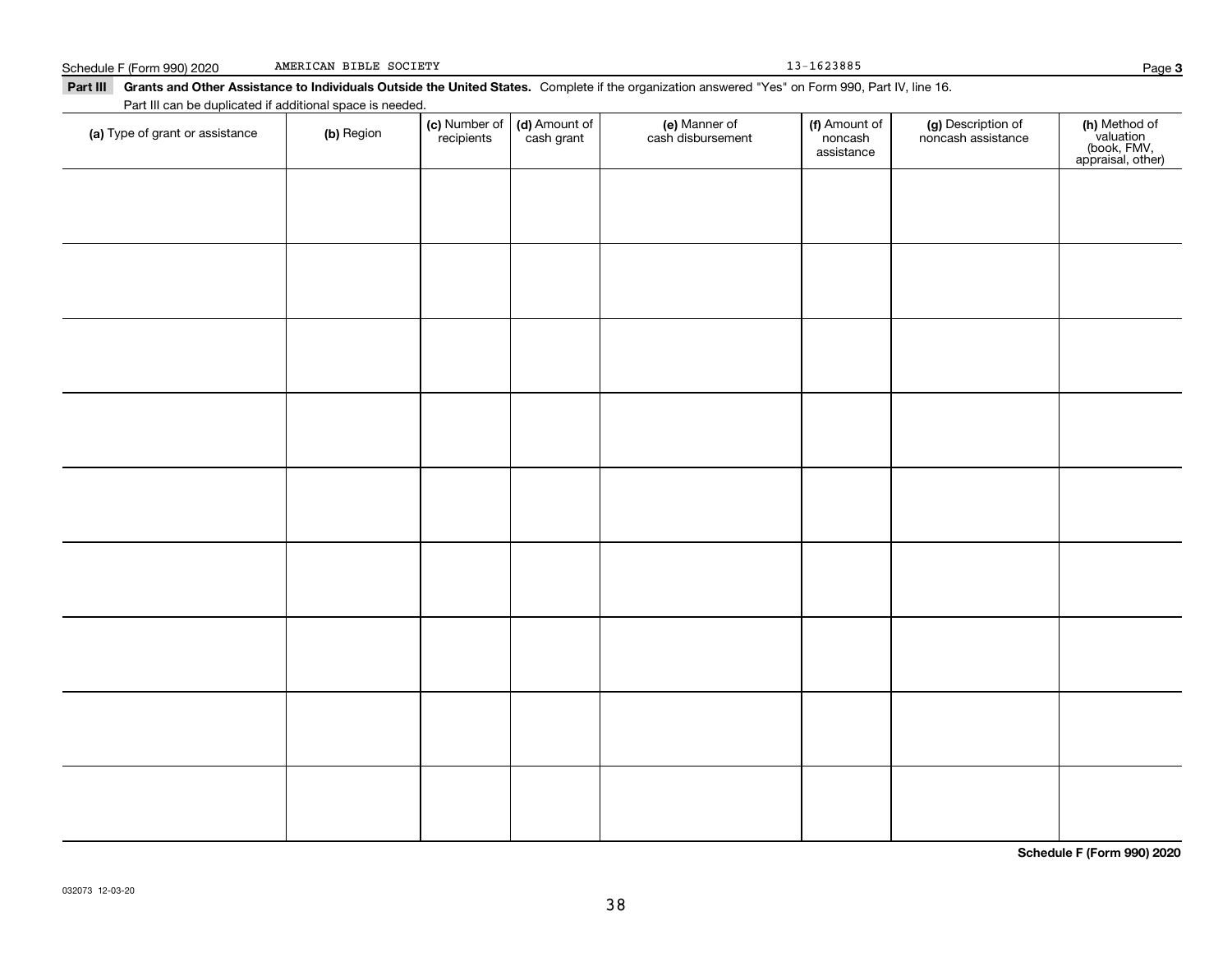| 1              | Was the organization a U.S. transferor of property to a foreign corporation during the tax year? If "Yes."<br>the organization may be required to file Form 926, Return by a U.S. Transferor of Property to a Foreign                                                                                                                                                                                                                   | X<br>Yes | No      |
|----------------|-----------------------------------------------------------------------------------------------------------------------------------------------------------------------------------------------------------------------------------------------------------------------------------------------------------------------------------------------------------------------------------------------------------------------------------------|----------|---------|
| $\overline{2}$ | Did the organization have an interest in a foreign trust during the tax year? If "Yes." the organization may<br>be required to separately file Form 3520, Annual Return To Report Transactions With Foreign Trusts and<br>Receipt of Certain Foreign Gifts, and/or Form 3520-A, Annual Information Return of Foreign Trust With a                                                                                                       | Yes      | x<br>N٥ |
| 3              | Did the organization have an ownership interest in a foreign corporation during the tax year? If "Yes,"<br>the organization may be required to file Form 5471, Information Return of U.S. Persons With Respect to                                                                                                                                                                                                                       | X<br>Yes | Nο      |
| 4              | Was the organization a direct or indirect shareholder of a passive foreign investment company or a<br>qualified electing fund during the tax year? If "Yes," the organization may be required to file Form 8621.<br>Information Return by a Shareholder of a Passive Foreign Investment Company or Qualified Electing<br>Fund (see Instructions for Form 8621) manufactured control control and the latest state of the state of the st | X<br>Yes | No      |
| 5              | Did the organization have an ownership interest in a foreign partnership during the tax year? If "Yes."<br>the organization may be required to file Form 8865, Return of U.S. Persons With Respect to Certain<br>Foreign Partnerships (see Instructions for Form 8865) <i>mand contained contained contained to the set of the set</i>                                                                                                  | X<br>Yes | No      |
| 6              | Did the organization have any operations in or related to any boycotting countries during the tax year? If<br>"Yes," the organization may be required to separately file Form 5713, International Boycott Report (see                                                                                                                                                                                                                   | Yes      |         |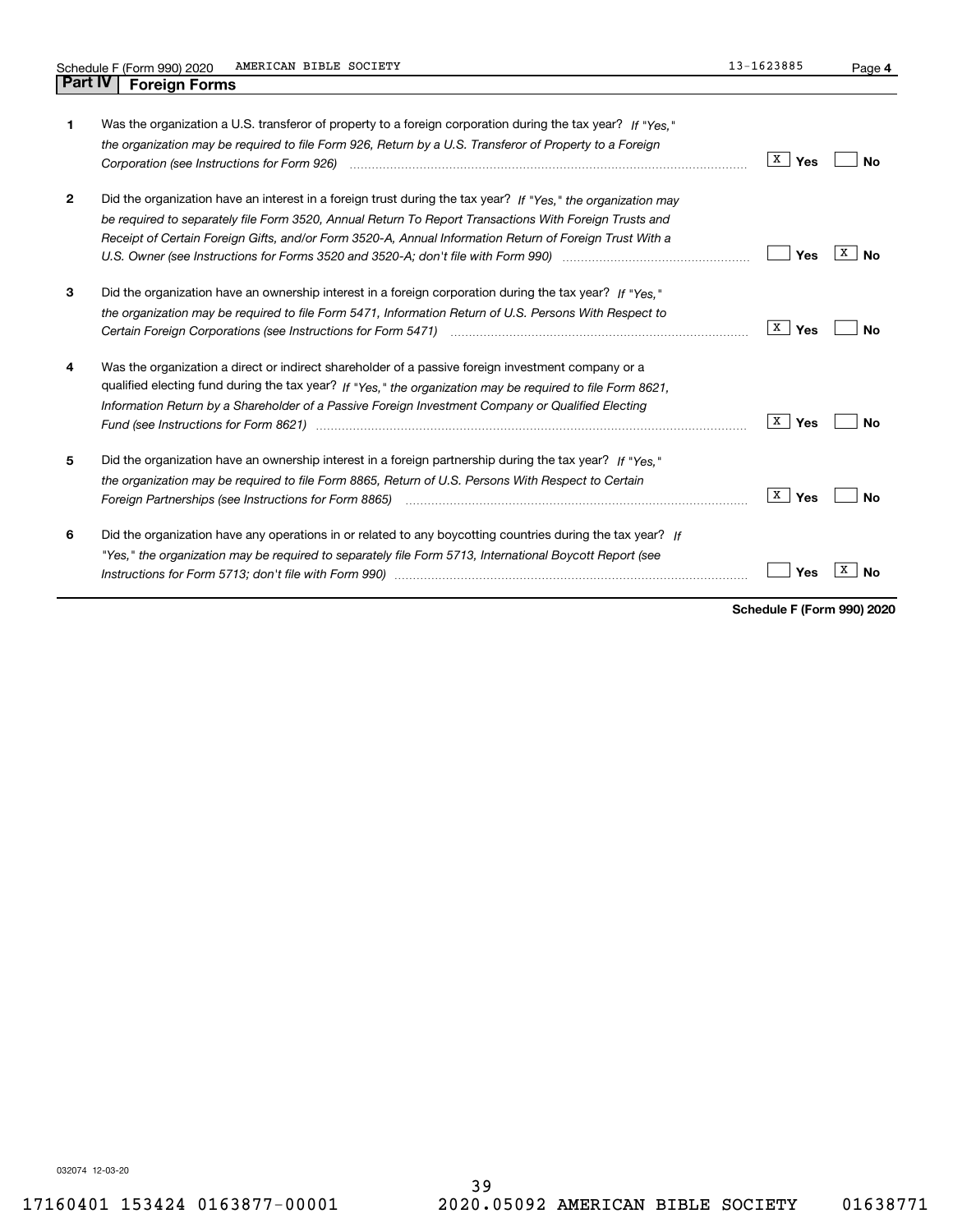| <b>Part V</b><br><b>Supplemental Information</b>                                                                                                                                                                                                                                                                                                                                                                  |
|-------------------------------------------------------------------------------------------------------------------------------------------------------------------------------------------------------------------------------------------------------------------------------------------------------------------------------------------------------------------------------------------------------------------|
| Provide the information required by Part I, line 2 (monitoring of funds); Part I, line 3, column (f) (accounting method; amounts of<br>investments vs. expenditures per region); Part II, line 1 (accounting method); Part III (accounting method); and Part III, column (c)<br>(estimated number of recipients), as applicable. Also complete this part to provide any additional information. See instructions. |
| PART I, LINE 2                                                                                                                                                                                                                                                                                                                                                                                                    |
|                                                                                                                                                                                                                                                                                                                                                                                                                   |
| AMERICAN BIBLE SOCIETY ("ABS") IS A MEMBER OF THE UNITED BIBLE                                                                                                                                                                                                                                                                                                                                                    |
| SOCIETIES ("UBS"), A WORLD-WIDE FELLOWSHIP OF NATIONAL BIBLE SOCIETIES.                                                                                                                                                                                                                                                                                                                                           |
| ABS PROGRAM SERVICES, IN CONJUNCTION WITH UBS, INCLUDE BIBLE                                                                                                                                                                                                                                                                                                                                                      |
| DISTRIBUTION, TRANSLATION, ENGAGEMENT AND ADVOCACY. THE UBS SOLICITS                                                                                                                                                                                                                                                                                                                                              |
| AND RESEARCHES VARIOUS BIBLE DISTRIBUTION PROJECTS PROPOSED BY THE                                                                                                                                                                                                                                                                                                                                                |
| NATIONAL BIBLE SOCIETIES AND MAKES SUCH PROJECTS AVAILABLE TO THE                                                                                                                                                                                                                                                                                                                                                 |
| FELLOWSHIP (INCLUDING ABS) FOR FUNDING. ABS SIGNS A RESEARCH AND                                                                                                                                                                                                                                                                                                                                                  |
| FUNDING AGREEMENT WITH BENEFICIARIES OF ABS GRANTS. THIS ALLOWS US TO                                                                                                                                                                                                                                                                                                                                             |
| MONITOR AND EVALUATE FUNDS SENT TO EACH COUNTRY. ABS RESEARCHES                                                                                                                                                                                                                                                                                                                                                   |
| PROJECTS BEFORE FUNDING FOR PROJECT IMPACT (LIFE CHANGE), GOAL                                                                                                                                                                                                                                                                                                                                                    |
| ALIGNMENT, FINANCIAL RISK, ENVIRONMENTAL RISK, MANAGERIAL RISKS                                                                                                                                                                                                                                                                                                                                                   |
| (IMPLEMENTER ON THE GROUND) AND OTHER POSSIBLY INHERENT RISKS. ABS                                                                                                                                                                                                                                                                                                                                                |
| RECEIVES AND REVIEWS PROGRESS REPORTS TO MONITOR THE USE OF FUNDS AS A                                                                                                                                                                                                                                                                                                                                            |
| PROJECT PROGRESSES. AT THE END OF THE PROJECT, ABS OR THE PARTNER                                                                                                                                                                                                                                                                                                                                                 |
| CONDUCTS AN ASSESSMENT OF RESULTS TO COMPARE WITH PLAN AND BUDGET.                                                                                                                                                                                                                                                                                                                                                |
| INFORMATION ON RESULTS IS RELAYED TO MANAGEMENT AND THE DONOR                                                                                                                                                                                                                                                                                                                                                     |
| CONSTITUENCY. UNUSED FUNDS ARE RETRIEVED FROM THE IMPLEMENTER AND THE                                                                                                                                                                                                                                                                                                                                             |
| DONOR'S PERMISSION IS OBTAINED TO REDIRECT FUNDS TO SIMILAR PROJECTS IN                                                                                                                                                                                                                                                                                                                                           |
| OTHER COUNTRIES. ABS CONDUCTS FIELD VISITS TO VALIDATE AND DOCUMENT                                                                                                                                                                                                                                                                                                                                               |
| INFORMATION. SOME OF THESE VISITS ARE DONE WITH PARTICIPATION OF THE                                                                                                                                                                                                                                                                                                                                              |
| MAJOR DONORS OF THESE MINISTRY PROJECTS. OUR OVERALL INTERNATIONAL                                                                                                                                                                                                                                                                                                                                                |
| PROGRAM EXPENDITURE IS CLOSELY MONITORED INTERNALLY BY DIFFERENT                                                                                                                                                                                                                                                                                                                                                  |
| SPECIALLY APPOINTED GROUPS (TASK FORCES, AD HOC GROUPS OR COMMITTEES)                                                                                                                                                                                                                                                                                                                                             |
| AND DULY REPORTED TO OUR BOARD ON A QUARTERLY BASIS.                                                                                                                                                                                                                                                                                                                                                              |

032075 12-03-20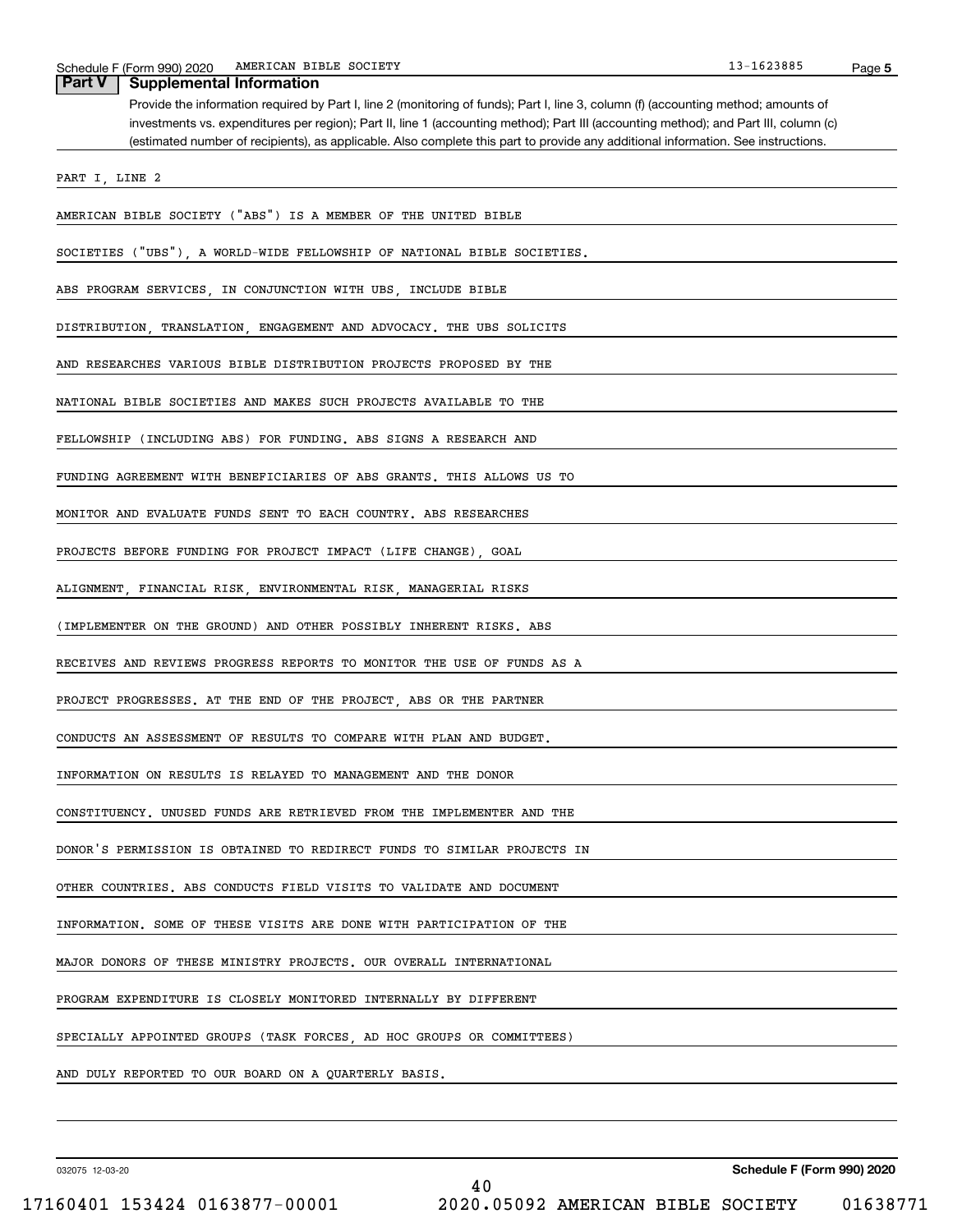| <b>SCHEDULE G</b>                                                                                                                                         |                                  | <b>Supplemental Information Regarding Fundraising or Gaming Activities</b>                                                                                                                                                                                                                                                                                                                                                                                                                                                                                    |                                                               |           |                                                                                   |                                                                            | OMB No. 1545-0047                                       |
|-----------------------------------------------------------------------------------------------------------------------------------------------------------|----------------------------------|---------------------------------------------------------------------------------------------------------------------------------------------------------------------------------------------------------------------------------------------------------------------------------------------------------------------------------------------------------------------------------------------------------------------------------------------------------------------------------------------------------------------------------------------------------------|---------------------------------------------------------------|-----------|-----------------------------------------------------------------------------------|----------------------------------------------------------------------------|---------------------------------------------------------|
| (Form 990 or 990-EZ)                                                                                                                                      |                                  | Complete if the organization answered "Yes" on Form 990, Part IV, line 17, 18, or 19, or if the<br>organization entered more than \$15,000 on Form 990-EZ, line 6a.                                                                                                                                                                                                                                                                                                                                                                                           |                                                               |           |                                                                                   |                                                                            | 2020                                                    |
| Department of the Treasury                                                                                                                                |                                  | Attach to Form 990 or Form 990-EZ.                                                                                                                                                                                                                                                                                                                                                                                                                                                                                                                            |                                                               |           |                                                                                   |                                                                            | <b>Open to Public</b>                                   |
| Internal Revenue Service                                                                                                                                  |                                  | Go to www.irs.gov/Form990 for instructions and the latest information.                                                                                                                                                                                                                                                                                                                                                                                                                                                                                        |                                                               |           |                                                                                   |                                                                            | Inspection                                              |
| Name of the organization                                                                                                                                  |                                  |                                                                                                                                                                                                                                                                                                                                                                                                                                                                                                                                                               |                                                               |           |                                                                                   |                                                                            | <b>Employer identification number</b>                   |
|                                                                                                                                                           |                                  | AMERICAN BIBLE SOCIETY                                                                                                                                                                                                                                                                                                                                                                                                                                                                                                                                        |                                                               |           |                                                                                   | 13-1623885                                                                 |                                                         |
| Part I                                                                                                                                                    | required to complete this part.  | Fundraising Activities. Complete if the organization answered "Yes" on Form 990, Part IV, line 17. Form 990-EZ filers are not                                                                                                                                                                                                                                                                                                                                                                                                                                 |                                                               |           |                                                                                   |                                                                            |                                                         |
| $\boxed{\text{X}}$ Mail solicitations<br>a<br>ΙX<br>b<br>$\boxed{\text{X}}$ Phone solicitations<br>c<br>$\boxed{\textbf{X}}$ In-person solicitations<br>d | Internet and email solicitations | 1 Indicate whether the organization raised funds through any of the following activities. Check all that apply.<br>  X  <br>f<br>Special fundraising events<br>a<br>2 a Did the organization have a written or oral agreement with any individual (including officers, directors, trustees, or<br>key employees listed in Form 990, Part VII) or entity in connection with professional fundraising services?<br><b>b</b> If "Yes," list the 10 highest paid individuals or entities (fundraisers) pursuant to agreements under which the fundraiser is to be |                                                               |           | $e[X]$ Solicitation of non-government grants<br>Solicitation of government grants | $\mathbf{x}$<br>Yes                                                        | No                                                      |
| compensated at least \$5,000 by the organization.                                                                                                         |                                  |                                                                                                                                                                                                                                                                                                                                                                                                                                                                                                                                                               |                                                               |           |                                                                                   |                                                                            |                                                         |
| (i) Name and address of individual<br>or entity (fundraiser)                                                                                              |                                  | (ii) Activity                                                                                                                                                                                                                                                                                                                                                                                                                                                                                                                                                 | fundraiser<br>have custody<br>or control of<br>contributions? | (iii) Did | (iv) Gross receipts<br>from activity                                              | (v) Amount paid<br>to (or retained by)<br>fundraiser<br>listed in col. (i) | (vi) Amount paid<br>to (or retained by)<br>organization |
| RKD GROUP - 3400 WATERVIEW                                                                                                                                |                                  |                                                                                                                                                                                                                                                                                                                                                                                                                                                                                                                                                               | Yes                                                           | No        |                                                                                   |                                                                            |                                                         |
| PKWY, #250, RICHARDSON, TX                                                                                                                                |                                  | DIRECT RESP                                                                                                                                                                                                                                                                                                                                                                                                                                                                                                                                                   |                                                               | x         | 25,027,517.                                                                       | 9,300,183.                                                                 | 15,727,334.                                             |
|                                                                                                                                                           |                                  |                                                                                                                                                                                                                                                                                                                                                                                                                                                                                                                                                               |                                                               |           |                                                                                   |                                                                            |                                                         |
| Total                                                                                                                                                     |                                  | 3 List all states in which the organization is registered or licensed to solicit contributions or has been notified it is exempt from registration                                                                                                                                                                                                                                                                                                                                                                                                            |                                                               |           | 25,027,517.                                                                       | 9,300,183.                                                                 | 15,727,334.                                             |
| or licensing.                                                                                                                                             |                                  |                                                                                                                                                                                                                                                                                                                                                                                                                                                                                                                                                               |                                                               |           |                                                                                   |                                                                            |                                                         |
|                                                                                                                                                           |                                  | AL, AK, AZ, AR, CA, CO, CT, DE, FL, GA, HI, ID, IL, IN, IA, KS, KY, LA, ME, MD, MA, MI, MN, MS, MO<br>MT , NE , NV , NH , NJ , NM , NY , NC , ND , OH , OK , OR , PA , RI , SC , SD , TN , TX , UT , VT , VA , WA , WV , WI , WY                                                                                                                                                                                                                                                                                                                              |                                                               |           |                                                                                   |                                                                            |                                                         |
| DC                                                                                                                                                        |                                  |                                                                                                                                                                                                                                                                                                                                                                                                                                                                                                                                                               |                                                               |           |                                                                                   |                                                                            |                                                         |

LHA For Paperwork Reduction Act Notice, see the Instructions for Form 990 or 990-EZ. Schedule G (Form 990 or 990-EZ) 2020 SEE PART IV FOR CONTINUATIONS

032081 11-25-20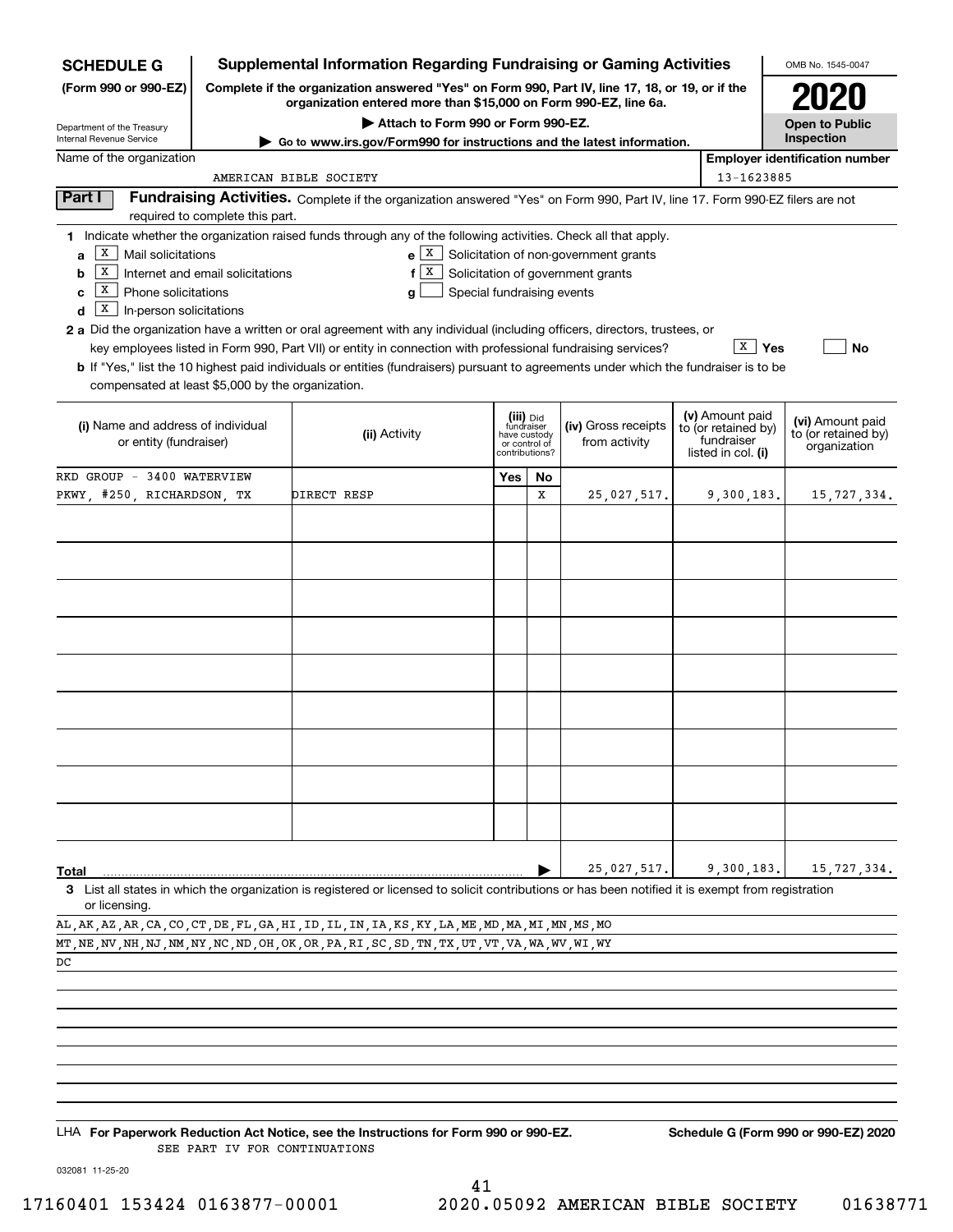| Part II   Fundraising Events. Complete if the organization answered "Yes" on Form 990, Part IV, line 18, or reported more than \$15,000   |
|-------------------------------------------------------------------------------------------------------------------------------------------|
| of fundraising event contributions and gross income on Form 990-EZ, lines 1 and 6b. List events with gross receipts greater than \$5,000. |

|                 |          | of fundraising event contributions and gross income on Form 990-EZ, lines 1 and 6b. List events with gross receipts greater than \$5,000. | (a) Event $#1$ | $(b)$ Event #2                                   | (c) Other events | (d) Total events<br>(add col. (a) through           |
|-----------------|----------|-------------------------------------------------------------------------------------------------------------------------------------------|----------------|--------------------------------------------------|------------------|-----------------------------------------------------|
|                 |          |                                                                                                                                           | (event type)   | (event type)                                     | (total number)   | col. (c)                                            |
|                 |          |                                                                                                                                           |                |                                                  |                  |                                                     |
| Revenue         | 1        |                                                                                                                                           |                |                                                  |                  |                                                     |
|                 |          |                                                                                                                                           |                |                                                  |                  |                                                     |
|                 | 3        | Gross income (line 1 minus line 2)<br>.                                                                                                   |                |                                                  |                  |                                                     |
|                 | 4        |                                                                                                                                           |                |                                                  |                  |                                                     |
|                 | 5        |                                                                                                                                           |                |                                                  |                  |                                                     |
| Direct Expenses | 6        |                                                                                                                                           |                |                                                  |                  |                                                     |
|                 | 7        | Food and beverages                                                                                                                        |                |                                                  |                  |                                                     |
|                 | 8        |                                                                                                                                           |                |                                                  |                  |                                                     |
|                 | 9        |                                                                                                                                           |                |                                                  |                  |                                                     |
|                 | 10       | Direct expense summary. Add lines 4 through 9 in column (d)                                                                               |                |                                                  |                  |                                                     |
|                 | 11       | Net income summary. Subtract line 10 from line 3, column (d)                                                                              |                |                                                  |                  |                                                     |
|                 | Part III | Gaming. Complete if the organization answered "Yes" on Form 990, Part IV, line 19, or reported more than                                  |                |                                                  |                  |                                                     |
|                 |          | \$15,000 on Form 990-EZ, line 6a.                                                                                                         |                |                                                  |                  |                                                     |
| Revenue         |          |                                                                                                                                           | (a) Bingo      | (b) Pull tabs/instant<br>bingo/progressive bingo | (c) Other gaming | (d) Total gaming (add<br>col. (a) through col. (c)) |
|                 | 1        |                                                                                                                                           |                |                                                  |                  |                                                     |
|                 | 2        |                                                                                                                                           |                |                                                  |                  |                                                     |
| Expenses        | 3        |                                                                                                                                           |                |                                                  |                  |                                                     |
| Direct          | 4        |                                                                                                                                           |                |                                                  |                  |                                                     |
|                 |          | 5 Other direct expenses                                                                                                                   |                |                                                  |                  |                                                     |
|                 |          |                                                                                                                                           | Yes<br>%       | %<br>Yes                                         | Yes<br>%         |                                                     |
|                 |          | 6 Volunteer labor                                                                                                                         | No.            | No                                               | No               |                                                     |
|                 | 7        | Direct expense summary. Add lines 2 through 5 in column (d)                                                                               |                |                                                  |                  |                                                     |
|                 | 8        |                                                                                                                                           |                |                                                  |                  |                                                     |
|                 |          |                                                                                                                                           |                |                                                  |                  |                                                     |
|                 |          | 9 Enter the state(s) in which the organization conducts gaming activities:                                                                |                |                                                  |                  |                                                     |
|                 |          |                                                                                                                                           |                |                                                  |                  | Yes<br><b>No</b>                                    |
|                 |          |                                                                                                                                           |                |                                                  |                  |                                                     |
|                 |          |                                                                                                                                           |                |                                                  |                  |                                                     |
|                 |          |                                                                                                                                           |                |                                                  |                  |                                                     |
|                 |          |                                                                                                                                           |                |                                                  |                  | Yes<br>No                                           |
|                 |          |                                                                                                                                           |                |                                                  |                  |                                                     |
|                 |          |                                                                                                                                           |                |                                                  |                  |                                                     |
|                 |          |                                                                                                                                           |                |                                                  |                  |                                                     |
|                 |          | 032082 11-25-20                                                                                                                           |                |                                                  |                  | Schedule G (Form 990 or 990-EZ) 2020                |

**Schedule G (Form 990 or 990-EZ) 2020**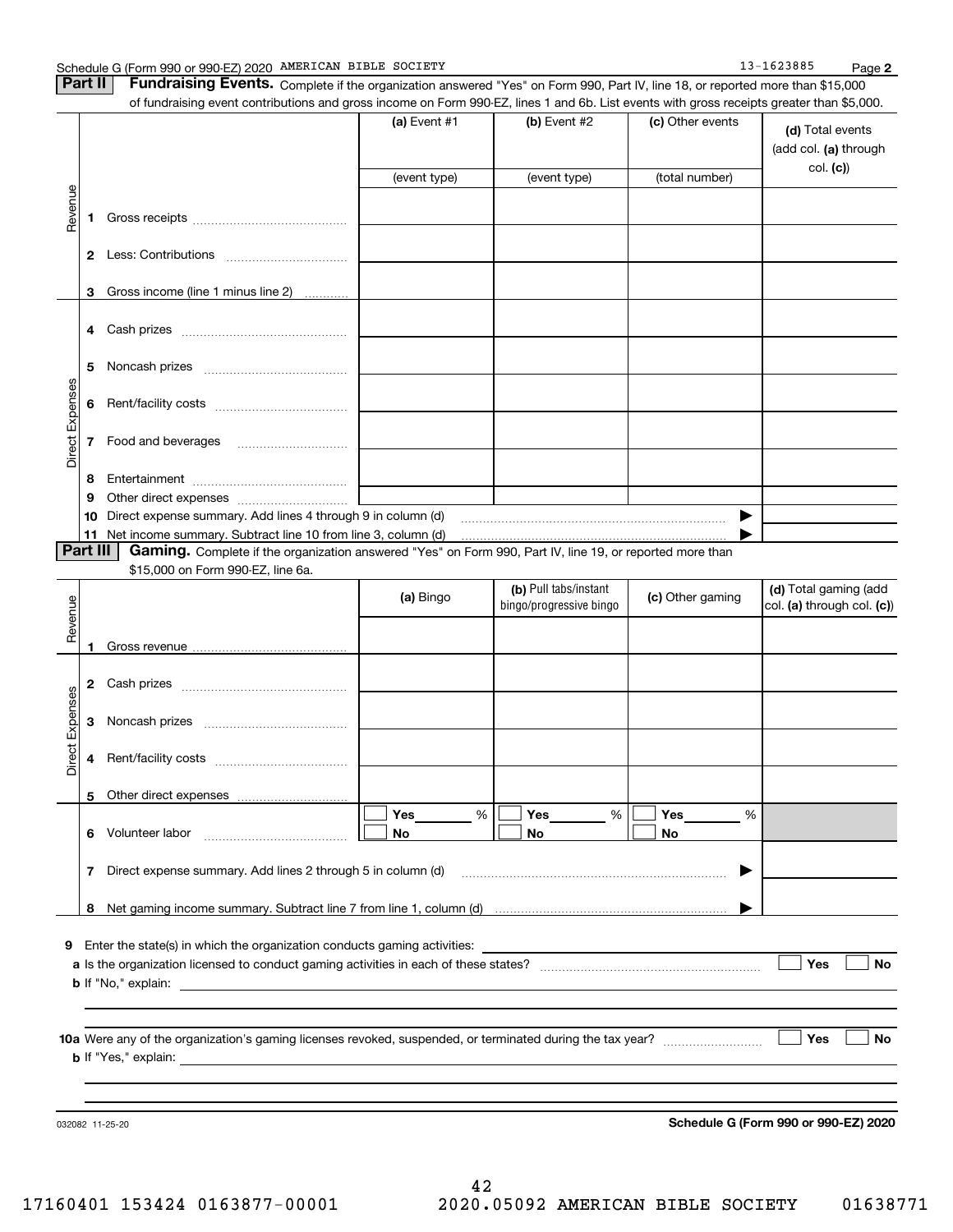|    | Schedule G (Form 990 or 990-EZ) 2020 AMERICAN BIBLE SOCIETY                                                                                                                                                                                                           | 13-1623885 |                 |     | Page 3 |
|----|-----------------------------------------------------------------------------------------------------------------------------------------------------------------------------------------------------------------------------------------------------------------------|------------|-----------------|-----|--------|
|    |                                                                                                                                                                                                                                                                       |            |                 | Yes | No     |
|    | 12 Is the organization a grantor, beneficiary or trustee of a trust, or a member of a partnership or other entity formed                                                                                                                                              |            |                 |     |        |
|    |                                                                                                                                                                                                                                                                       |            |                 | Yes | No     |
|    | <b>13</b> Indicate the percentage of gaming activity conducted in:                                                                                                                                                                                                    |            |                 |     |        |
|    |                                                                                                                                                                                                                                                                       |            | 13а             |     | %      |
|    | <b>b</b> An outside facility <b>contract and the contract of the contract of the contract of the contract of the contract of the contract of the contract of the contract of the contract of the contract of the contract of the cont</b>                             |            | 13 <sub>b</sub> |     | %      |
|    | 14 Enter the name and address of the person who prepares the organization's gaming/special events books and records:                                                                                                                                                  |            |                 |     |        |
|    |                                                                                                                                                                                                                                                                       |            |                 |     |        |
|    | Name $\blacktriangleright$<br><u> 1989 - Andrea Stadt Britain, amerikansk politik (</u>                                                                                                                                                                               |            |                 |     |        |
|    | Address $\blacktriangleright$<br><u>and the state of the state of the state of the state of the state of the state of the state of the state of the state of the state of the state of the state of the state of the state of the state of the state of the state</u> |            |                 |     |        |
|    |                                                                                                                                                                                                                                                                       |            |                 |     |        |
|    |                                                                                                                                                                                                                                                                       |            |                 | Yes | No     |
|    |                                                                                                                                                                                                                                                                       |            |                 |     |        |
|    |                                                                                                                                                                                                                                                                       |            |                 |     |        |
|    | c If "Yes," enter name and address of the third party:                                                                                                                                                                                                                |            |                 |     |        |
|    |                                                                                                                                                                                                                                                                       |            |                 |     |        |
|    | <u> 1989 - Johann Barbara, martin amerikan basal dan berasal dalam basal dalam basal dalam basal dalam basal dala</u><br>Name $\blacktriangleright$                                                                                                                   |            |                 |     |        |
|    |                                                                                                                                                                                                                                                                       |            |                 |     |        |
|    | Address $\blacktriangleright$<br><u>some started and the started and the started and the started and the started and the started and the started and</u>                                                                                                              |            |                 |     |        |
| 16 | Gaming manager information:                                                                                                                                                                                                                                           |            |                 |     |        |
|    |                                                                                                                                                                                                                                                                       |            |                 |     |        |
|    | Name $\blacktriangleright$<br><u> 1989 - Johann Barbara, martxa alemaniar arg</u>                                                                                                                                                                                     |            |                 |     |        |
|    | Gaming manager compensation > \$                                                                                                                                                                                                                                      |            |                 |     |        |
|    |                                                                                                                                                                                                                                                                       |            |                 |     |        |
|    | Description of services provided $\blacktriangleright$<br><u> 1989 - Jan Samuel Barbara, martin da shekara tsara 1980 - André a Santa Barbara, marka a shekara tsara 1980 </u>                                                                                        |            |                 |     |        |
|    |                                                                                                                                                                                                                                                                       |            |                 |     |        |
|    |                                                                                                                                                                                                                                                                       |            |                 |     |        |
|    | Director/officer<br>Employee<br>Independent contractor                                                                                                                                                                                                                |            |                 |     |        |
|    |                                                                                                                                                                                                                                                                       |            |                 |     |        |
|    | <b>17</b> Mandatory distributions:                                                                                                                                                                                                                                    |            |                 |     |        |
|    | a Is the organization required under state law to make charitable distributions from the gaming proceeds to                                                                                                                                                           |            |                 |     |        |
|    | retain the state gaming license? <b>Construction and the state gaming license</b> ? No                                                                                                                                                                                |            |                 |     |        |
|    | <b>b</b> Enter the amount of distributions required under state law to be distributed to other exempt organizations or spent in the                                                                                                                                   |            |                 |     |        |
|    | organization's own exempt activities during the tax year $\triangleright$ \$<br><b>Part IV</b>                                                                                                                                                                        |            |                 |     |        |
|    | Supplemental Information. Provide the explanations required by Part I, line 2b, columns (iii) and (v); and Part III, lines 9, 9b, 10b,<br>15b, 15c, 16, and 17b, as applicable. Also provide any additional information. See instructions.                            |            |                 |     |        |
|    |                                                                                                                                                                                                                                                                       |            |                 |     |        |
|    | SCHEDULE G, PART I, LINE 2B, LIST OF TEN HIGHEST PAID FUNDRAISERS:                                                                                                                                                                                                    |            |                 |     |        |
|    |                                                                                                                                                                                                                                                                       |            |                 |     |        |
|    |                                                                                                                                                                                                                                                                       |            |                 |     |        |
|    | (I) NAME OF FUNDRAISER: RKD GROUP                                                                                                                                                                                                                                     |            |                 |     |        |
|    |                                                                                                                                                                                                                                                                       |            |                 |     |        |
|    | (I) ADDRESS OF FUNDRAISER: 3400 WATERVIEW PKWY, #250, RICHARDSON, TX 75080                                                                                                                                                                                            |            |                 |     |        |
|    |                                                                                                                                                                                                                                                                       |            |                 |     |        |
|    |                                                                                                                                                                                                                                                                       |            |                 |     |        |
|    |                                                                                                                                                                                                                                                                       |            |                 |     |        |
|    |                                                                                                                                                                                                                                                                       |            |                 |     |        |
|    |                                                                                                                                                                                                                                                                       |            |                 |     |        |
|    |                                                                                                                                                                                                                                                                       |            |                 |     |        |
|    | Schedule G (Form 990 or 990-EZ) 2020<br>032083 11-25-20                                                                                                                                                                                                               |            |                 |     |        |
|    | 43                                                                                                                                                                                                                                                                    |            |                 |     |        |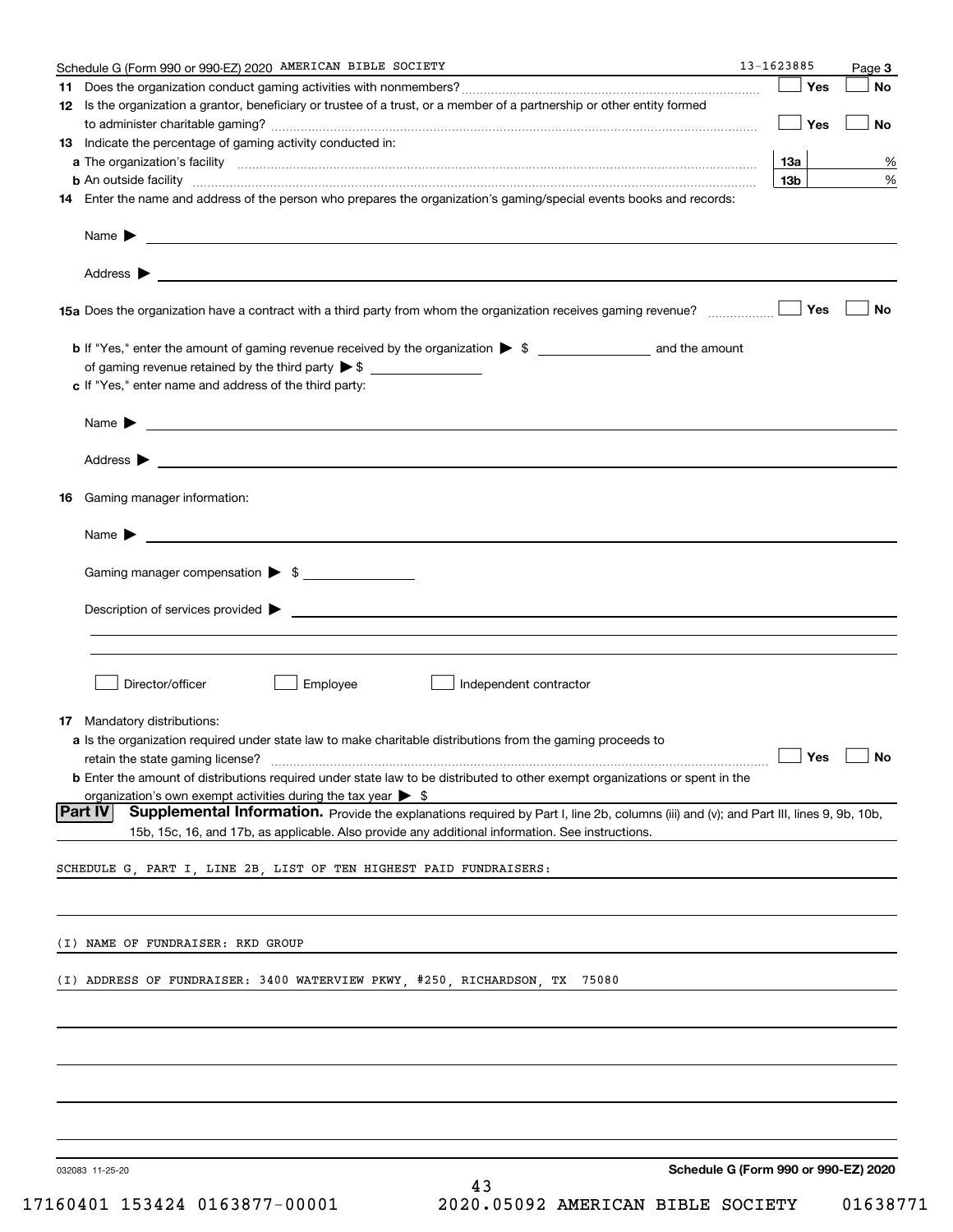| <b>Part IV   Supplemental Information</b> (continued) |
|-------------------------------------------------------|
|                                                       |
|                                                       |
|                                                       |
|                                                       |
|                                                       |
|                                                       |
|                                                       |
|                                                       |
|                                                       |
|                                                       |
|                                                       |
|                                                       |
|                                                       |
|                                                       |
|                                                       |
|                                                       |
|                                                       |
|                                                       |
|                                                       |
|                                                       |
|                                                       |
|                                                       |
|                                                       |
|                                                       |
|                                                       |
|                                                       |
|                                                       |
|                                                       |
|                                                       |
| Schedule G (Form 990 or 990-EZ)                       |

032084 04-01-20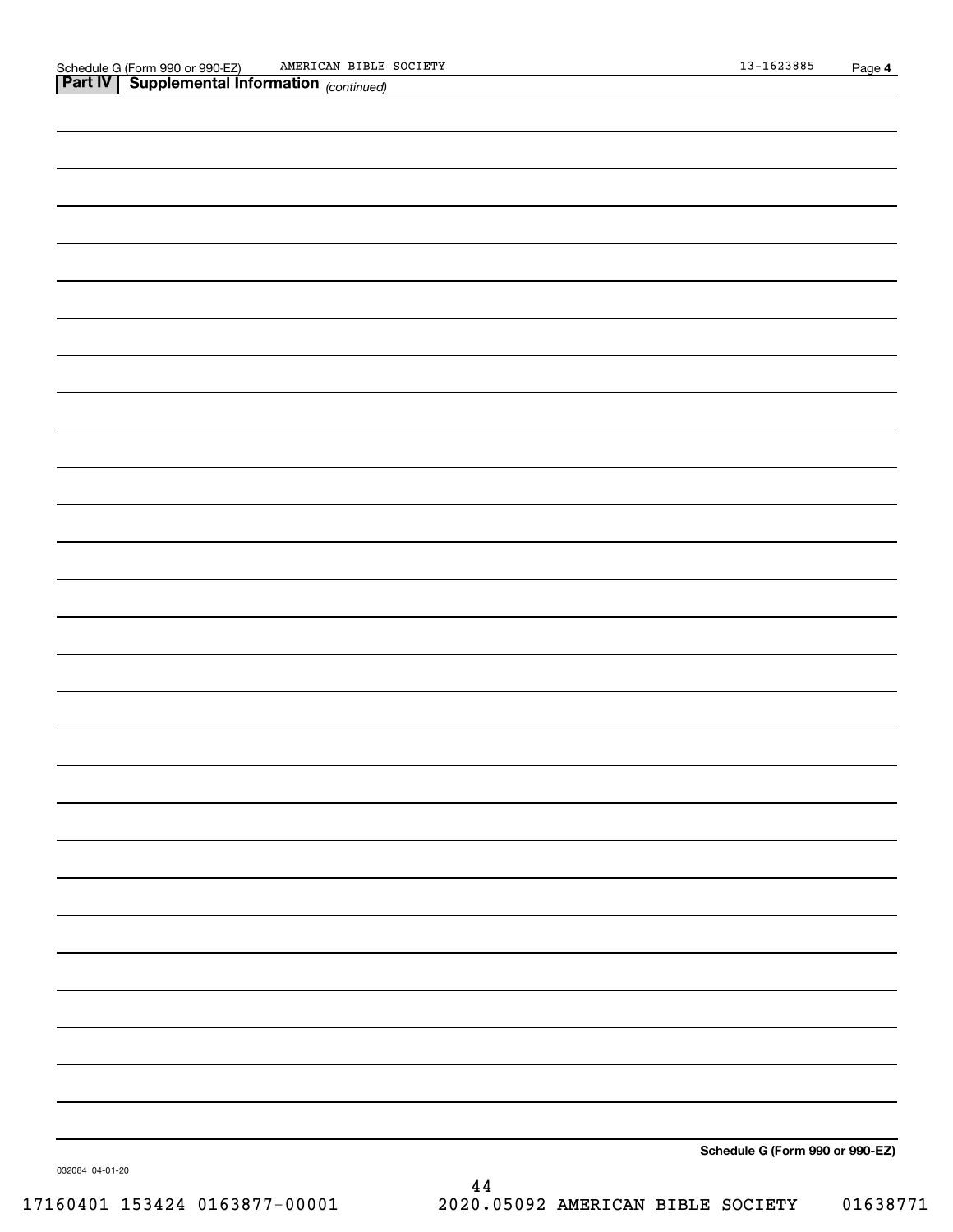| <b>SCHEDULE I</b>                                                                                                                                                             |                            | <b>Grants and Other Assistance to Organizations,</b>                                                                                  |                                                       |                                         |                                                                |                                          | OMB No. 1545-0047                                   |
|-------------------------------------------------------------------------------------------------------------------------------------------------------------------------------|----------------------------|---------------------------------------------------------------------------------------------------------------------------------------|-------------------------------------------------------|-----------------------------------------|----------------------------------------------------------------|------------------------------------------|-----------------------------------------------------|
| (Form 990)                                                                                                                                                                    |                            | Governments, and Individuals in the United States<br>Complete if the organization answered "Yes" on Form 990, Part IV, line 21 or 22. |                                                       |                                         |                                                                |                                          |                                                     |
|                                                                                                                                                                               |                            |                                                                                                                                       | Attach to Form 990.                                   |                                         |                                                                |                                          | <b>Open to Public</b>                               |
| Department of the Treasury<br>Internal Revenue Service                                                                                                                        |                            |                                                                                                                                       | Go to www.irs.gov/Form990 for the latest information. |                                         |                                                                |                                          | Inspection                                          |
| Name of the organization<br>AMERICAN BIBLE SOCIETY                                                                                                                            |                            |                                                                                                                                       |                                                       |                                         |                                                                |                                          | <b>Employer identification number</b><br>13-1623885 |
| Part I<br><b>General Information on Grants and Assistance</b>                                                                                                                 |                            |                                                                                                                                       |                                                       |                                         |                                                                |                                          |                                                     |
| 1 Does the organization maintain records to substantiate the amount of the grants or assistance, the grantees' eligibility for the grants or assistance, and the selection    |                            |                                                                                                                                       |                                                       |                                         |                                                                |                                          |                                                     |
|                                                                                                                                                                               |                            |                                                                                                                                       |                                                       |                                         |                                                                |                                          | │ <sup>x</sup> │Yes<br>$ $ No                       |
| 2 Describe in Part IV the organization's procedures for monitoring the use of grant funds in the United States.                                                               |                            |                                                                                                                                       |                                                       |                                         |                                                                |                                          |                                                     |
| Part II<br>Grants and Other Assistance to Domestic Organizations and Domestic Governments. Complete if the organization answered "Yes" on Form 990, Part IV, line 21, for any |                            |                                                                                                                                       |                                                       |                                         |                                                                |                                          |                                                     |
| recipient that received more than \$5,000. Part II can be duplicated if additional space is needed.                                                                           |                            |                                                                                                                                       |                                                       |                                         |                                                                |                                          |                                                     |
| 1 (a) Name and address of organization<br>or government                                                                                                                       | $(b)$ EIN                  | (c) IRC section<br>(if applicable)                                                                                                    | (d) Amount of<br>cash grant                           | (e) Amount of<br>non-cash<br>assistance | (f) Method of<br>valuation (book,<br>FMV, appraisal,<br>other) | (g) Description of<br>noncash assistance | (h) Purpose of grant<br>or assistance               |
| RECRUIT TRAINING COMMAND/CHAPEL                                                                                                                                               |                            |                                                                                                                                       |                                                       |                                         |                                                                |                                          |                                                     |
| 3355 ILLINOIS ST                                                                                                                                                              |                            |                                                                                                                                       |                                                       |                                         |                                                                |                                          |                                                     |
| GREAT LAKES, IL 60088-3115                                                                                                                                                    | 34-9990000 GVMT            |                                                                                                                                       | $\mathbf 0$ .                                         | 72,531.FMV                              |                                                                |                                          | PROGRAM SERVICES                                    |
| 30TH AG BATTALLION<br>5191 3RD INFANTRY DIVISION RD # 300<br>FORT BENNING, GA 31905                                                                                           | 35-9990000 GVMT            |                                                                                                                                       | $\mathbf{0}$ .                                        | 50,864.FMV                              |                                                                |                                          | PROGRAM SERVICES                                    |
| THE WARRIORS JOURNEY<br>3003 E CHESTNUT EXPY STE 2001<br>SPRINGFIELD, MO 65802-2565                                                                                           | $75 - 2772633$ 501(C)(3)   |                                                                                                                                       | 0.                                                    | 29,344.FMV                              |                                                                |                                          | PROGRAM SERVICES                                    |
| LIFECHURCH WEST CHESTER<br>8480 CINCINNATI COLUMBUS RD<br>WEST CHESTER, OH 45069-3525                                                                                         | $04-3809559$ 501(C)(3)     |                                                                                                                                       | $\mathbf{0}$ .                                        | 28,418.FMV                              |                                                                |                                          | PROGRAM SERVICES                                    |
| THE 1687 FOUNDATION, BOOK MINISTRY<br>DIVISION - PO BOX 1961 - SISTERS,<br>OR 97759-1961                                                                                      | $26-3772474$ 501(C)(3)     |                                                                                                                                       | 0.                                                    | 24,927.FMV                              |                                                                |                                          | PROGRAM SERVICES                                    |
| GREEN PASTURES MINISTRIES<br>7147 E 46TH ST<br>INDIANAPOLIS, IN 46226-3803                                                                                                    | $91 - 2147777$ $501(C)(3)$ |                                                                                                                                       | $\mathbf 0$ .                                         | 24.384.FMV                              |                                                                |                                          | PROGRAM SERVICES                                    |
| Enter total number of section 501(c)(3) and government organizations listed in the line 1 table<br>2                                                                          |                            |                                                                                                                                       |                                                       |                                         |                                                                |                                          | 59.                                                 |
|                                                                                                                                                                               |                            |                                                                                                                                       |                                                       |                                         |                                                                |                                          |                                                     |

**For Paperwork Reduction Act Notice, see the Instructions for Form 990. Schedule I (Form 990) 2020** LHA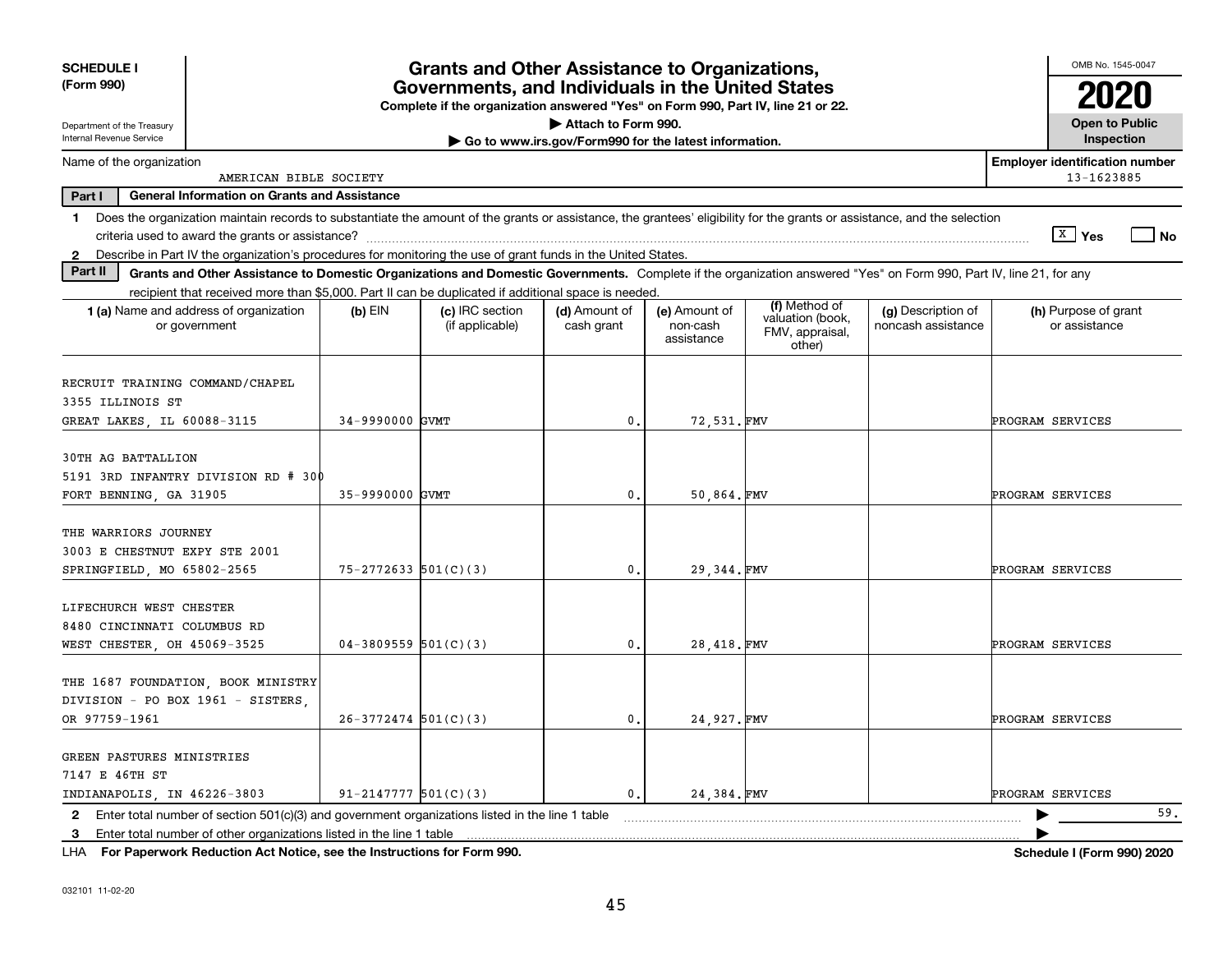| Schedule I (Form 990) |  | AMERICAN BIBLE<br>SOCIETY | 162388! | Page |  |
|-----------------------|--|---------------------------|---------|------|--|
|-----------------------|--|---------------------------|---------|------|--|

| Part II   Continuation of Grants and Other Assistance to Domestic Organizations and Domestic Governments (Schedule I (Form 990), Part II.) |                          |                                  |                             |                                         |                                                                |                                           |                                       |
|--------------------------------------------------------------------------------------------------------------------------------------------|--------------------------|----------------------------------|-----------------------------|-----------------------------------------|----------------------------------------------------------------|-------------------------------------------|---------------------------------------|
| (a) Name and address of<br>organization or government                                                                                      | $(b)$ EIN                | (c) IRC section<br>if applicable | (d) Amount of<br>cash grant | (e) Amount of<br>non-cash<br>assistance | (f) Method of<br>valuation<br>(book, FMV,<br>appraisal, other) | (g) Description of<br>non-cash assistance | (h) Purpose of grant<br>or assistance |
|                                                                                                                                            |                          |                                  |                             |                                         |                                                                |                                           |                                       |
| RELIGIOUS MINISTRIES<br>BLVD DEFRANCE BLDG 854                                                                                             |                          |                                  |                             |                                         |                                                                |                                           |                                       |
| PARRIS ISLAND, SC 29905-9601                                                                                                               | 53-9990000 $501(C)(3)$   |                                  | $\mathfrak o$ .             | 24,149.FMV                              |                                                                |                                           | PROGRAM SERVICES                      |
|                                                                                                                                            |                          |                                  |                             |                                         |                                                                |                                           |                                       |
| MARINE CORPS RECUIT DEPOT                                                                                                                  |                          |                                  |                             |                                         |                                                                |                                           |                                       |
| 1600 HENDERSON AVE BLDG 31 STE 125                                                                                                         |                          |                                  |                             |                                         |                                                                |                                           |                                       |
| SAN DIEGO, CA 92140-5095                                                                                                                   | 53-9990000 $501(C)(3)$   |                                  | $\mathbf{0}$ .              | 15,581.FMV                              |                                                                |                                           | PROGRAM SERVICES                      |
|                                                                                                                                            |                          |                                  |                             |                                         |                                                                |                                           |                                       |
| VIRGINIA BAPTIST MISSION BOARD                                                                                                             |                          |                                  |                             |                                         |                                                                |                                           |                                       |
| 2828 EMORYWOOD PARKWAY                                                                                                                     |                          |                                  |                             |                                         |                                                                |                                           |                                       |
| RICHMOND, VA 23294-3745                                                                                                                    | $54-0575803$ 501(C)(3)   |                                  | 0.                          | 13,804.FMV                              |                                                                |                                           | PROGRAM SERVICES                      |
|                                                                                                                                            |                          |                                  |                             |                                         |                                                                |                                           |                                       |
| MCRD PARRIS ISLAND RELIGIOUS                                                                                                               |                          |                                  |                             |                                         |                                                                |                                           |                                       |
| MINISTRIES CENTER - 854 BLVD DE                                                                                                            |                          |                                  |                             |                                         |                                                                |                                           |                                       |
| FRANCE - PARRIS ISLAND, SC 29905                                                                                                           | 35-9990000 GVMT          |                                  | $\mathbf{0}$                | 12,705.FMV                              |                                                                |                                           | PROGRAM SERVICES                      |
|                                                                                                                                            |                          |                                  |                             |                                         |                                                                |                                           |                                       |
| ATLANTA VA MEDICAL CENTER                                                                                                                  |                          |                                  |                             |                                         |                                                                |                                           |                                       |
| 1670 CLAIRMONT RD                                                                                                                          | 58-2091280 GVMT          |                                  |                             |                                         |                                                                |                                           | <b>BIBLE ENGAGEMENT</b>               |
| DECATUR, GA 30033-4004                                                                                                                     |                          |                                  | 0.                          | 12,211. FMV                             |                                                                |                                           |                                       |
| MARINE CORPS RECRUIT DEPOT                                                                                                                 |                          |                                  |                             |                                         |                                                                |                                           |                                       |
| 4250 BELLEAU AVE BLDG 149                                                                                                                  |                          |                                  |                             |                                         |                                                                |                                           |                                       |
| SAN DIEGO, CA 92140-5095                                                                                                                   | 53-9990000 GVMT          |                                  | $\mathbf{0}$ .              | 11,375.FMV                              |                                                                |                                           | <b>BIBLE ENGAGEMENT</b>               |
|                                                                                                                                            |                          |                                  |                             |                                         |                                                                |                                           |                                       |
| CH TREON JONES                                                                                                                             |                          |                                  |                             |                                         |                                                                |                                           |                                       |
| 4380 MAGRUDER AVE                                                                                                                          |                          |                                  |                             |                                         |                                                                |                                           |                                       |
| COLUMBIA, SC 29207-6809                                                                                                                    | $35-9990000$ $501(C)(3)$ |                                  | 0.                          | 10,379.FMV                              |                                                                |                                           | <b>BIBLE ENGAGEMENT</b>               |
|                                                                                                                                            |                          |                                  |                             |                                         |                                                                |                                           |                                       |
| SUPPORT MILITARY FAMILIES                                                                                                                  |                          |                                  |                             |                                         |                                                                |                                           |                                       |
| 10177 N KINGS HWY UNIT E9                                                                                                                  |                          |                                  |                             |                                         |                                                                |                                           |                                       |
| MYRTLE BEACH, SC 29572-4033                                                                                                                | $35-9990000$ $501(C)(3)$ |                                  | 0.                          | 10,179.FMV                              |                                                                |                                           | <b>BIBLE ENGAGEMENT</b>               |
|                                                                                                                                            |                          |                                  |                             |                                         |                                                                |                                           |                                       |
| EDGEWOOD BAPTIST CHURCH                                                                                                                    |                          |                                  |                             |                                         |                                                                |                                           |                                       |
| 3564 FORREST RD                                                                                                                            |                          |                                  |                             |                                         |                                                                |                                           |                                       |
| COLUMBUS, GA 31907-2599                                                                                                                    | 58-0908581 $501(C)(3)$   |                                  | 0.                          | 9,416.FMV                               |                                                                |                                           | <b>BIBLE ENGAGEMENT</b>               |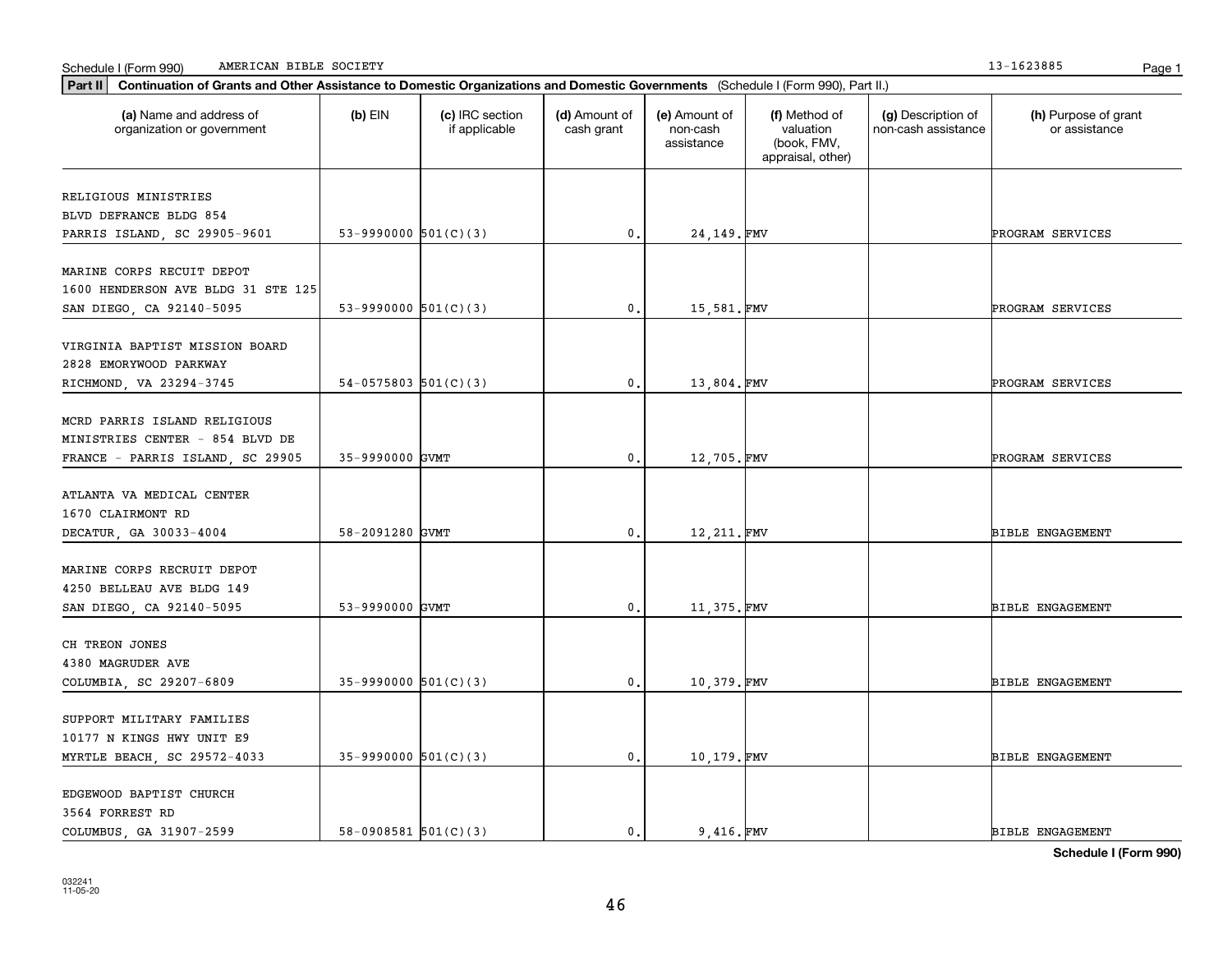Schedule I (Form 990) Page 1 AMERICAN BIBLE SOCIETY 13-1623885

| (a) Name and address of<br>(c) IRC section<br>(d) Amount of<br>(e) Amount of<br>(f) Method of<br>(g) Description of<br>$(b)$ EIN<br>valuation<br>organization or government<br>if applicable<br>cash grant<br>non-cash<br>non-cash assistance<br>or assistance<br>(book, FMV,<br>assistance<br>appraisal, other)<br>80-1394976 GVMT<br>$\mathbf{0}$ .<br>8,476.FMV<br><b>BIBLE ENGAGEMENT</b><br>51-0168112 GVMT<br>$\mathbf{0}$ .<br>7,595.FMV<br><b>BIBLE ENGAGEMENT</b><br>13-5562351 GVMT<br>$\mathbf{0}$ .<br>7,519.FMV<br><b>BIBLE ENGAGEMENT</b><br>84-9990000 $501(C)(3)$<br>6,672.FMV<br>$\mathfrak{o}$ .<br><b>BIBLE ENGAGEMENT</b><br>35-9990000 GVMT<br>$\mathbf{0}$ .<br>6,663.FMV<br><b>BIBLE ENGAGEMENT</b><br>35-9990000 GVMT<br>6,595.FMV<br>$\mathbf{0}$ .<br><b>BIBLE ENGAGEMENT</b><br>35-9990000 GVMT<br>0.<br>6,500.FMV<br><b>BIBLE ENGAGEMENT</b><br>35-9990000 GVMT<br>$\mathsf{0}$ .<br>6,400.FMV<br>BIBLE ENGAGEMENT<br>6.374.FMV<br>$39 - 6005532$ $501(C)(3)$ | Part II   Continuation of Grants and Other Assistance to Domestic Organizations and Domestic Governments (Schedule I (Form 990), Part II.) |  |                |  |                         |
|-------------------------------------------------------------------------------------------------------------------------------------------------------------------------------------------------------------------------------------------------------------------------------------------------------------------------------------------------------------------------------------------------------------------------------------------------------------------------------------------------------------------------------------------------------------------------------------------------------------------------------------------------------------------------------------------------------------------------------------------------------------------------------------------------------------------------------------------------------------------------------------------------------------------------------------------------------------------------------------------|--------------------------------------------------------------------------------------------------------------------------------------------|--|----------------|--|-------------------------|
| ORLANDO VA MEDICAL CENTER<br>13800 VETERANS WAY<br>ORLANDO, FL 32827<br>CHIEF<br>1644 E CAMPO BELLO DR<br>PHOENIX, AZ 85022-2108<br>SALVATION ARMY<br>3238 JONAGOLD DRIVE<br>HARRISBURG, PA 17110<br>GATEWAY CHAPEL                                                                                                                                                                                                                                                                                                                                                                                                                                                                                                                                                                                                                                                                                                                                                                       |                                                                                                                                            |  |                |  | (h) Purpose of grant    |
|                                                                                                                                                                                                                                                                                                                                                                                                                                                                                                                                                                                                                                                                                                                                                                                                                                                                                                                                                                                           |                                                                                                                                            |  |                |  |                         |
|                                                                                                                                                                                                                                                                                                                                                                                                                                                                                                                                                                                                                                                                                                                                                                                                                                                                                                                                                                                           |                                                                                                                                            |  |                |  |                         |
|                                                                                                                                                                                                                                                                                                                                                                                                                                                                                                                                                                                                                                                                                                                                                                                                                                                                                                                                                                                           |                                                                                                                                            |  |                |  |                         |
|                                                                                                                                                                                                                                                                                                                                                                                                                                                                                                                                                                                                                                                                                                                                                                                                                                                                                                                                                                                           |                                                                                                                                            |  |                |  |                         |
|                                                                                                                                                                                                                                                                                                                                                                                                                                                                                                                                                                                                                                                                                                                                                                                                                                                                                                                                                                                           |                                                                                                                                            |  |                |  |                         |
|                                                                                                                                                                                                                                                                                                                                                                                                                                                                                                                                                                                                                                                                                                                                                                                                                                                                                                                                                                                           |                                                                                                                                            |  |                |  |                         |
|                                                                                                                                                                                                                                                                                                                                                                                                                                                                                                                                                                                                                                                                                                                                                                                                                                                                                                                                                                                           |                                                                                                                                            |  |                |  |                         |
|                                                                                                                                                                                                                                                                                                                                                                                                                                                                                                                                                                                                                                                                                                                                                                                                                                                                                                                                                                                           |                                                                                                                                            |  |                |  |                         |
|                                                                                                                                                                                                                                                                                                                                                                                                                                                                                                                                                                                                                                                                                                                                                                                                                                                                                                                                                                                           |                                                                                                                                            |  |                |  |                         |
|                                                                                                                                                                                                                                                                                                                                                                                                                                                                                                                                                                                                                                                                                                                                                                                                                                                                                                                                                                                           |                                                                                                                                            |  |                |  |                         |
|                                                                                                                                                                                                                                                                                                                                                                                                                                                                                                                                                                                                                                                                                                                                                                                                                                                                                                                                                                                           |                                                                                                                                            |  |                |  |                         |
| 1850 N BARNES AVE BLDG 6300<br>LACKLAND A F B, TX 78236-5542<br>$2-60TH$ IR<br>5422 JACKSON BLVD<br>COLUMBIA, SC 29207-5022                                                                                                                                                                                                                                                                                                                                                                                                                                                                                                                                                                                                                                                                                                                                                                                                                                                               |                                                                                                                                            |  |                |  |                         |
|                                                                                                                                                                                                                                                                                                                                                                                                                                                                                                                                                                                                                                                                                                                                                                                                                                                                                                                                                                                           |                                                                                                                                            |  |                |  |                         |
|                                                                                                                                                                                                                                                                                                                                                                                                                                                                                                                                                                                                                                                                                                                                                                                                                                                                                                                                                                                           |                                                                                                                                            |  |                |  |                         |
|                                                                                                                                                                                                                                                                                                                                                                                                                                                                                                                                                                                                                                                                                                                                                                                                                                                                                                                                                                                           |                                                                                                                                            |  |                |  |                         |
|                                                                                                                                                                                                                                                                                                                                                                                                                                                                                                                                                                                                                                                                                                                                                                                                                                                                                                                                                                                           |                                                                                                                                            |  |                |  |                         |
|                                                                                                                                                                                                                                                                                                                                                                                                                                                                                                                                                                                                                                                                                                                                                                                                                                                                                                                                                                                           |                                                                                                                                            |  |                |  |                         |
|                                                                                                                                                                                                                                                                                                                                                                                                                                                                                                                                                                                                                                                                                                                                                                                                                                                                                                                                                                                           |                                                                                                                                            |  |                |  |                         |
| 43D AG BATTALION RECEPTION<br>4566 OKLAHOMA AVE BLDG 2100<br>FORT LEONARD WOOD, MO 65473-1638<br>3RD BATTALION 34TH INFANTRY<br>REGIMENT - 11950 GOLDEN ARROW RD<br>COLUMBIA, SC 29207-6832<br>1-13TH IN REGT/ CHAPLAIN<br>5482 JACKSON BLVD BLDG 11000<br>COLUMBIA, SC 29207-5023<br>MILWAUKEE POLICE DEPARTMENT                                                                                                                                                                                                                                                                                                                                                                                                                                                                                                                                                                                                                                                                         |                                                                                                                                            |  |                |  |                         |
|                                                                                                                                                                                                                                                                                                                                                                                                                                                                                                                                                                                                                                                                                                                                                                                                                                                                                                                                                                                           |                                                                                                                                            |  |                |  |                         |
|                                                                                                                                                                                                                                                                                                                                                                                                                                                                                                                                                                                                                                                                                                                                                                                                                                                                                                                                                                                           |                                                                                                                                            |  |                |  |                         |
|                                                                                                                                                                                                                                                                                                                                                                                                                                                                                                                                                                                                                                                                                                                                                                                                                                                                                                                                                                                           |                                                                                                                                            |  |                |  |                         |
|                                                                                                                                                                                                                                                                                                                                                                                                                                                                                                                                                                                                                                                                                                                                                                                                                                                                                                                                                                                           |                                                                                                                                            |  |                |  |                         |
|                                                                                                                                                                                                                                                                                                                                                                                                                                                                                                                                                                                                                                                                                                                                                                                                                                                                                                                                                                                           |                                                                                                                                            |  |                |  |                         |
|                                                                                                                                                                                                                                                                                                                                                                                                                                                                                                                                                                                                                                                                                                                                                                                                                                                                                                                                                                                           |                                                                                                                                            |  |                |  |                         |
|                                                                                                                                                                                                                                                                                                                                                                                                                                                                                                                                                                                                                                                                                                                                                                                                                                                                                                                                                                                           |                                                                                                                                            |  |                |  |                         |
|                                                                                                                                                                                                                                                                                                                                                                                                                                                                                                                                                                                                                                                                                                                                                                                                                                                                                                                                                                                           |                                                                                                                                            |  |                |  |                         |
|                                                                                                                                                                                                                                                                                                                                                                                                                                                                                                                                                                                                                                                                                                                                                                                                                                                                                                                                                                                           |                                                                                                                                            |  |                |  |                         |
|                                                                                                                                                                                                                                                                                                                                                                                                                                                                                                                                                                                                                                                                                                                                                                                                                                                                                                                                                                                           |                                                                                                                                            |  |                |  |                         |
|                                                                                                                                                                                                                                                                                                                                                                                                                                                                                                                                                                                                                                                                                                                                                                                                                                                                                                                                                                                           |                                                                                                                                            |  |                |  |                         |
| 6680 N TEUTONIA AVE                                                                                                                                                                                                                                                                                                                                                                                                                                                                                                                                                                                                                                                                                                                                                                                                                                                                                                                                                                       |                                                                                                                                            |  |                |  |                         |
|                                                                                                                                                                                                                                                                                                                                                                                                                                                                                                                                                                                                                                                                                                                                                                                                                                                                                                                                                                                           |                                                                                                                                            |  |                |  |                         |
|                                                                                                                                                                                                                                                                                                                                                                                                                                                                                                                                                                                                                                                                                                                                                                                                                                                                                                                                                                                           | MILWAUKEE, WI 53209-3117                                                                                                                   |  | $\mathbf{0}$ . |  | <b>BIBLE ENGAGEMENT</b> |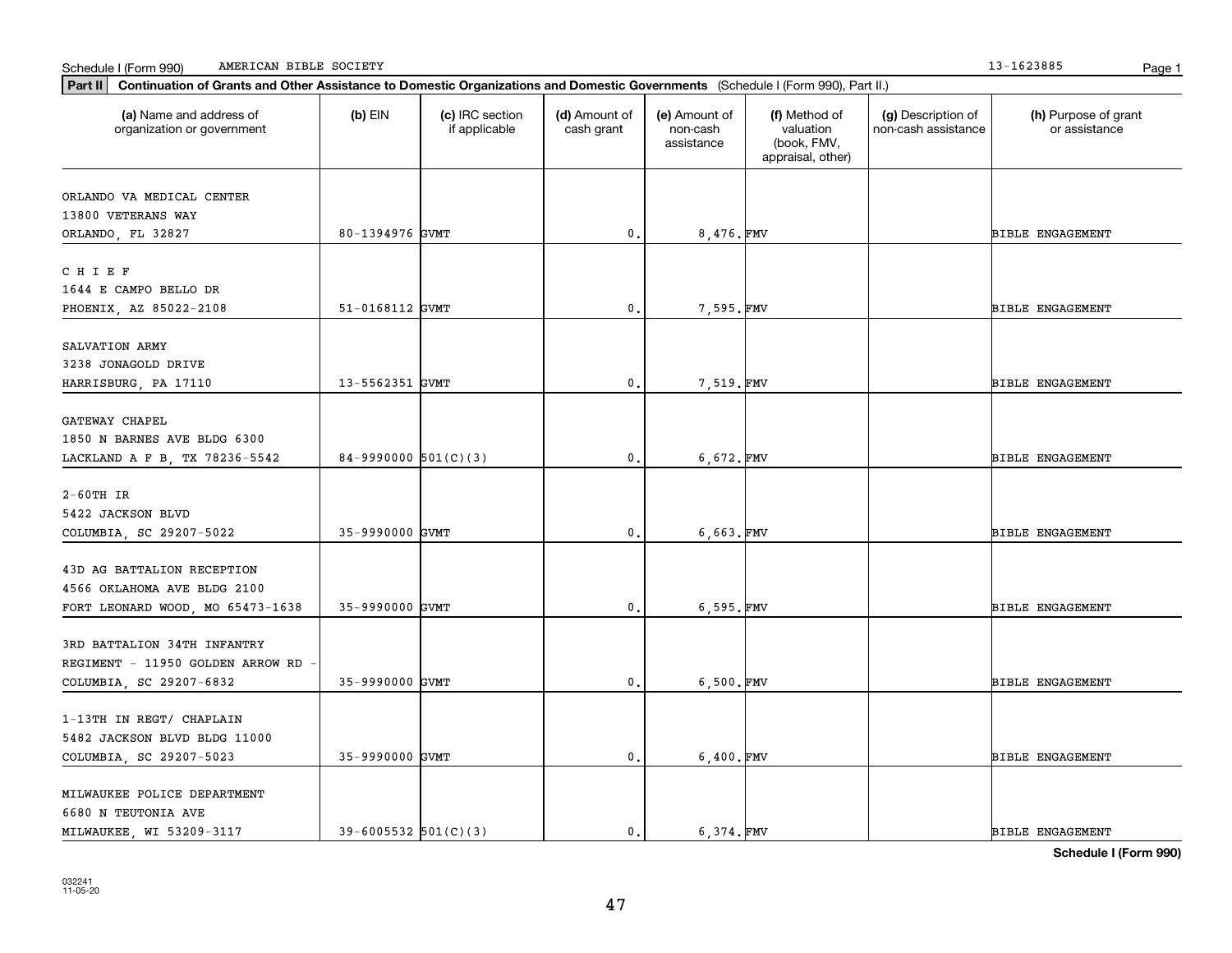Schedule I (Form 990) Page 1 AMERICAN BIBLE SOCIETY 13-1623885

| Part II   Continuation of Grants and Other Assistance to Domestic Organizations and Domestic Governments (Schedule I (Form 990), Part II.) |                          |                                  |                             |                                         |                                                                |                                           |                                       |
|--------------------------------------------------------------------------------------------------------------------------------------------|--------------------------|----------------------------------|-----------------------------|-----------------------------------------|----------------------------------------------------------------|-------------------------------------------|---------------------------------------|
| (a) Name and address of<br>organization or government                                                                                      | $(b)$ EIN                | (c) IRC section<br>if applicable | (d) Amount of<br>cash grant | (e) Amount of<br>non-cash<br>assistance | (f) Method of<br>valuation<br>(book, FMV,<br>appraisal, other) | (g) Description of<br>non-cash assistance | (h) Purpose of grant<br>or assistance |
|                                                                                                                                            |                          |                                  |                             |                                         |                                                                |                                           |                                       |
| LACKLAND AFB FREEDOM CHAPEL<br>2200 TRUEMPER BLD 1528                                                                                      |                          |                                  |                             |                                         |                                                                |                                           |                                       |
| LACKLAND AFB, TX 78236                                                                                                                     | 84-9990000 GVMT          |                                  | 0.                          | 6,345.FMV                               |                                                                |                                           | <b>BIBLE ENGAGEMENT</b>               |
|                                                                                                                                            |                          |                                  |                             |                                         |                                                                |                                           |                                       |
| FRG ARMY BIBLE STUDY                                                                                                                       |                          |                                  |                             |                                         |                                                                |                                           |                                       |
| 137 VAN DER HORST DR                                                                                                                       |                          |                                  |                             |                                         |                                                                |                                           |                                       |
| COLUMBIA, SC 29229-7596                                                                                                                    | $35-9990000$ $501(C)(3)$ |                                  | $\mathbf{0}$ .              | 6,281.FMV                               |                                                                |                                           | <b>BIBLE ENGAGEMENT</b>               |
|                                                                                                                                            |                          |                                  |                             |                                         |                                                                |                                           |                                       |
| USS ESSEX (LHD-2)                                                                                                                          |                          |                                  |                             |                                         |                                                                |                                           |                                       |
| CHAPLAIN DEPARTMENT                                                                                                                        |                          |                                  |                             |                                         |                                                                |                                           |                                       |
| SAN DIEGO, CA 92136-3581                                                                                                                   | 34-9990000 GVMT          |                                  | 0.                          | 5,875.FMV                               |                                                                |                                           | <b>BIBLE ENGAGEMENT</b>               |
| 5TH RANGER TRAINING BATTALION                                                                                                              |                          |                                  |                             |                                         |                                                                |                                           |                                       |
| 1 CAMP MERRILL                                                                                                                             |                          |                                  |                             |                                         |                                                                |                                           |                                       |
| DAHLONEGA, GA 30533-1802                                                                                                                   | 35-9990000 GVMT          |                                  | 0.                          | 5,701.FMV                               |                                                                |                                           | <b>BIBLE ENGAGEMENT</b>               |
|                                                                                                                                            |                          |                                  |                             |                                         |                                                                |                                           |                                       |
| US ARMY CADET COMMAND                                                                                                                      |                          |                                  |                             |                                         |                                                                |                                           |                                       |
| ATT: O'NEILL CHAPEL NCOIC                                                                                                                  |                          |                                  |                             |                                         |                                                                |                                           |                                       |
| FORT KNOX, KY 40121-4188                                                                                                                   | 35-9990000 GVMT          |                                  | 0.                          | 5,644.FMV                               |                                                                |                                           | <b>BIBLE ENGAGEMENT</b>               |
|                                                                                                                                            |                          |                                  |                             |                                         |                                                                |                                           |                                       |
| MICHAEL E. DEBAKEY VAMC                                                                                                                    |                          |                                  |                             |                                         |                                                                |                                           |                                       |
| 2002 HOLCOMBE BLVD                                                                                                                         |                          |                                  |                             |                                         |                                                                |                                           |                                       |
| HOUSTON, TX 77030-4211                                                                                                                     | 76-0418077 GVMT          |                                  | $\mathbf{0}$ .              | 5,560.FMV                               |                                                                |                                           | <b>BIBLE ENGAGEMENT</b>               |
|                                                                                                                                            |                          |                                  |                             |                                         |                                                                |                                           |                                       |
| LIFE PUBLISHERS INTERNATIONAL                                                                                                              |                          |                                  |                             |                                         |                                                                |                                           |                                       |
| 1625 N ROBBERSON AVE                                                                                                                       |                          |                                  |                             |                                         |                                                                |                                           |                                       |
| SPRINGFIELD, MO 65803-2810                                                                                                                 | $31-1803537$ 501(C)(3)   |                                  | 0.                          | 5,263.FMV                               |                                                                |                                           | <b>BIBLE ENGAGEMENT</b>               |
| $1-31$ FA BN                                                                                                                               |                          |                                  |                             |                                         |                                                                |                                           |                                       |
| 5595 ROTHWELL ST                                                                                                                           |                          |                                  |                             |                                         |                                                                |                                           |                                       |
| FT SILL, OK 73503                                                                                                                          | 35-9990000 GVMT          |                                  | $\mathfrak o$ .             | 5,261.FMV                               |                                                                |                                           | <b>BIBLE ENGAGEMENT</b>               |
|                                                                                                                                            |                          |                                  |                             |                                         |                                                                |                                           |                                       |
| VA MEDICAL CENTER                                                                                                                          |                          |                                  |                             |                                         |                                                                |                                           |                                       |
| 2300 RAMSEY ST                                                                                                                             |                          |                                  |                             |                                         |                                                                |                                           |                                       |
| FAYETTEVILLE, NC 28301-3856                                                                                                                | 56-1303855 GVMT          |                                  | $\mathbf{0}$ .              | 5.157.FMV                               |                                                                |                                           | <b>BIBLE ENGAGEMENT</b>               |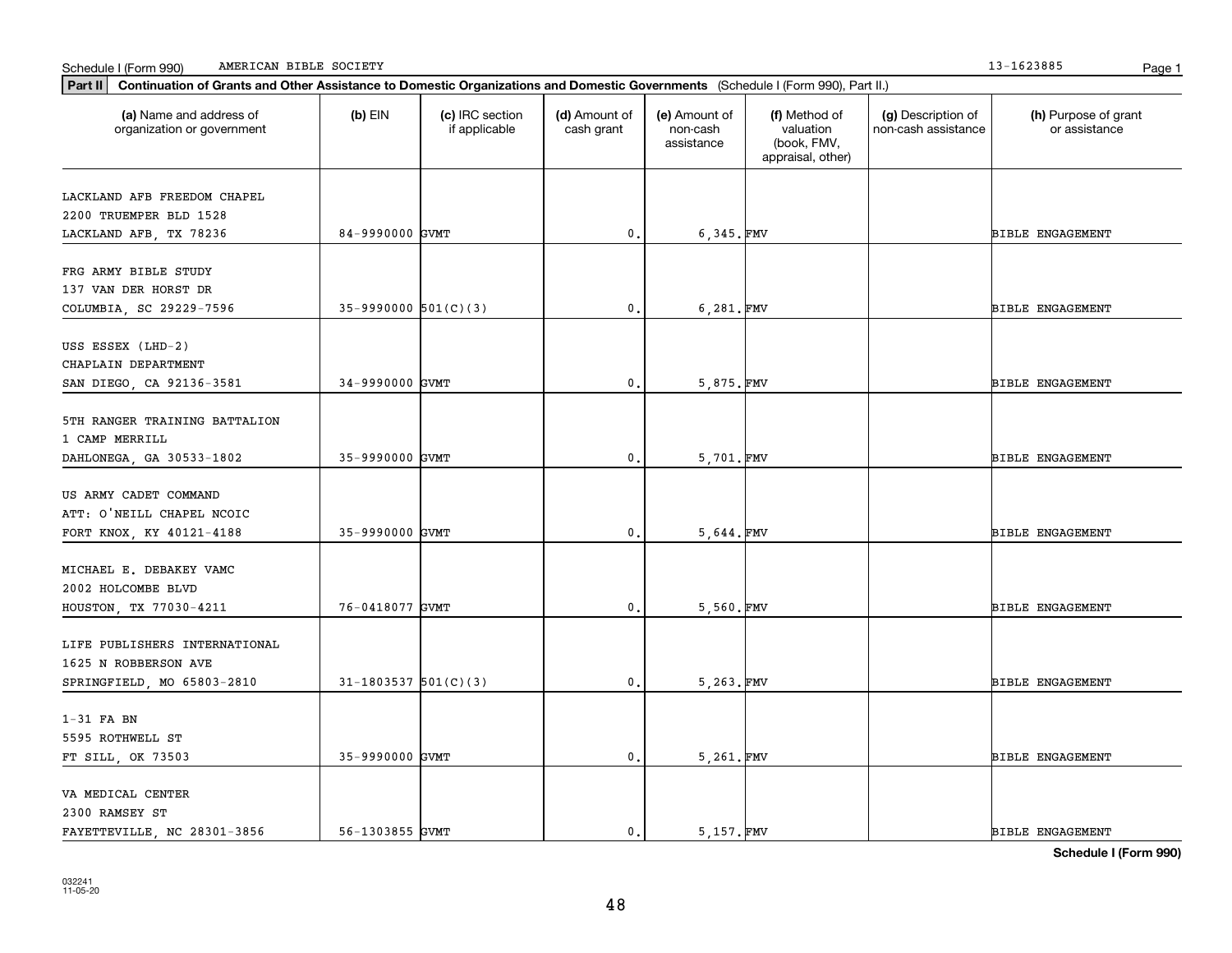**Schedule I (Form 990)**

| V A MEDICAL CENTER              |                          |          |                |                         |
|---------------------------------|--------------------------|----------|----------------|-------------------------|
| 1481 W 10TH ST RM C-2091        |                          |          |                |                         |
| INDIANAPOLIS, IN 46202-2803     | 35-1906280 GVMT          | 0.       | 5,027. FMV     | <b>BIBLE ENGAGEMENT</b> |
|                                 |                          |          |                |                         |
| WORD 4 ASIA                     |                          |          |                |                         |
| 5625 E SANTA ANA CANYON RD      |                          |          |                |                         |
| ANAHEIM, CA 92807-3125          | 53-1588858 $501(C)(3)$   | 760,000  | 0.             | PROGRAM SERVICES        |
| HOSANNA FAITH COMES BY HEARING  |                          |          |                |                         |
| 2421 AZTEC ROAD NE              |                          |          |                |                         |
|                                 | $85-0223225$ 501(C)(3)   | 325,000. | $\mathbf{0}$ . | PROGRAM SERVICES        |
| ALBUQUERQUE, NM 87107-4200      |                          |          |                |                         |
| RENEW WORLD OUTREACH ORG        |                          |          |                |                         |
| 3225 WYCLIFFE WAY               |                          |          |                |                         |
| STONE MOUNTAIN, GA 30087-4148   | $46 - 1197184$ 501(C)(3) | 305,785. | 0.             | PROGRAM SERVICES        |
|                                 |                          |          |                |                         |
| TALKING BOOKS INTERNATIONAL INC |                          |          |                |                         |
| 419 E GRAND AVE                 |                          |          |                |                         |
| ESCONDIDO, CA 92025-3303        | $33-0975333$ $501(C)(3)$ | 253,250. | $\mathbf{0}$ . | PROGRAM SERVICES        |
|                                 |                          |          |                |                         |
| DEAF MISSIONS                   |                          |          |                |                         |
| 21199 GREENVIEW RD              |                          |          |                |                         |
| COUNCIL BLUFFS, IA 51503-4125   | $42-0981263$ $501(C)(3)$ | 198,353. | 0.             | PROGRAM SERVICES        |
|                                 |                          |          |                |                         |
| GOOD NEWS CENTER INC.           |                          |          |                |                         |
| PO BOX 2135                     |                          |          |                |                         |
| DULUTH, GA 30096-0037           | $27-0977686$ 501(C)(3)   | 193,600  | 0.             | PROGRAM SERVICES        |
| BLACKHAWK NETWORK INC           |                          |          |                |                         |
| 6220 STONERIDGE MALL RD         |                          |          |                |                         |
| PLEASANTON, CA 94588-3260       | $91 - 2198647$ 501(C)(3) | 178,185. | 0.             | PROGRAM SERVICES        |
|                                 |                          |          |                |                         |
| STRATEGIC RESOURCE GROUP        |                          |          |                |                         |
| P.O. BOX 1809                   |                          |          |                |                         |
| EASTON, MD 21601                | $33-0780945$ 501(C)(3)   | 151,446. | 0.             | PROGRAM SERVICES        |

**Part II Continuation of Grants and Other Assistance to Domestic Organizations and Domestic Governments**  (Schedule I (Form 990), Part II.)

if applicable

 $(b)$  EIN  $(c)$  IRC section

**(a) (b) (c) (d) (e) (f) (g) (h)** Name and address of

(d) Amount of cash grant

(e) Amount of non-cashassistance

(f) Method of valuation (book, FMV, appraisal, other)

(g) Description of non-cash assistance

Schedule I (Form 990) Page 1 AMERICAN BIBLE SOCIETY 13-1623885

organization or government

(h) Purpose of grant or assistance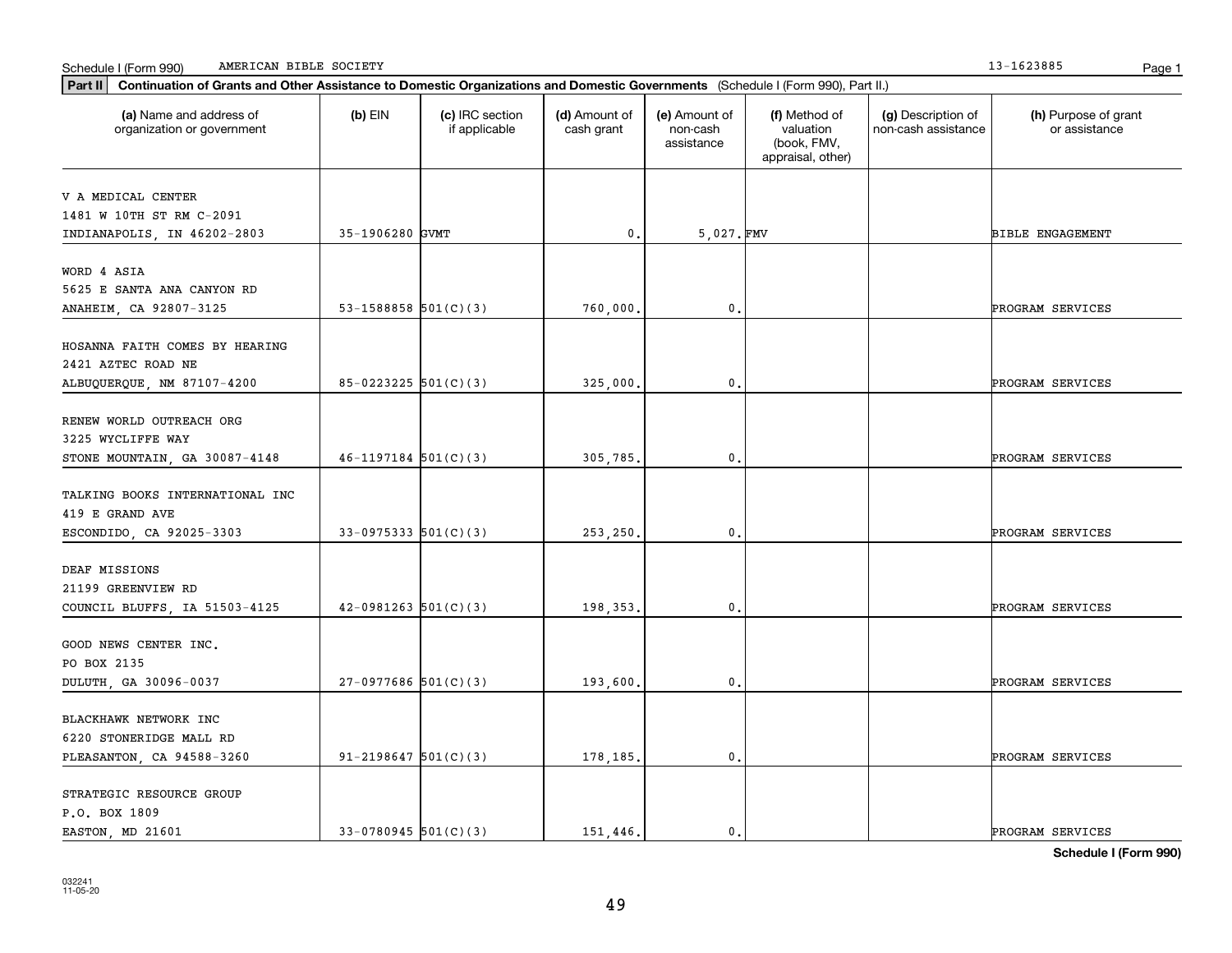NATIONAL LATINO EVANGELICAL COALITION - 61 RIVINGTON ST - NEW

|                                 |                            |          |                | appraisal, other) |                  |
|---------------------------------|----------------------------|----------|----------------|-------------------|------------------|
|                                 |                            |          |                |                   |                  |
| QUEST MOVEMENT                  |                            |          |                |                   |                  |
| 2744 MAIN RD                    | 61-1673999 $501(C)(3)$     |          |                |                   |                  |
| FRANKLINVILLE, NJ 08322-2006    |                            | 116,983. | $\mathbf{0}$ . |                   | PROGRAM SERVICES |
| DOOR INTERNATIONAL              |                            |          |                |                   |                  |
| 135 N STATE ST STE 200          |                            |          |                |                   |                  |
| ZEELAND, MI 49464-1283          | $56 - 1251149$ $501(C)(3)$ | 103,475. | 0.             |                   | PROGRAM SERVICES |
| BAYLOR UNIVERSITY               |                            |          |                |                   |                  |
| ONE BEAR PLACE #97043           |                            |          |                |                   |                  |
| WACO, TX 79798-7043             | 74-1159753 $501(C)(3)$     | 72,430.  | $\mathbf{0}$ . |                   | PROGRAM SERVICES |
|                                 |                            |          |                |                   |                  |
| FEDEX                           |                            |          |                |                   |                  |
| A/C 1036-7348-8 - PO BOX 371461 |                            |          |                |                   |                  |
| PITTSBURGH, PA 15250-7461       | 71-0427007                 | 42,990.  | $\mathbf{0}$ . |                   | PROGRAM SERVICES |
| ECO SOLUTION LLC                |                            |          |                |                   |                  |
| 280 S TAYLOR AVE UNIT 200       |                            |          |                |                   |                  |
| LOUISVILLE, CO 80027-3096       | 47-4863867                 | 35,944.  | $\mathbf{0}$ . |                   | PROGRAM SERVICES |
|                                 |                            |          |                |                   |                  |
| ARCHDIOCESE OF PHILADELPHIA     |                            |          |                |                   |                  |
| 222 N 17TH ST                   |                            |          |                |                   |                  |
| PHILADELPHIA, PA 19103-1202     | $23-1360839$ 501(C)(3)     | 30,000.  | 0.             |                   | PROGRAM SERVICES |
| TWIN VALLEY COFFEE LLC          |                            |          |                |                   |                  |
| 4043 MAIN ST                    |                            |          |                |                   |                  |
| ELVERSON, PA 19520-9329         | 26-4183507                 | 27,786.  | $\mathbf{0}$ . |                   | PROGRAM SERVICES |
|                                 |                            |          |                |                   |                  |
| CHRISTIAN ART GIFTS             |                            |          |                |                   |                  |
| 359 LONGVIEW DR                 | $14-1870119$ 501(C)(3)     |          | 0.             |                   | PROGRAM SERVICES |
| BLOOMINGDALE, IL 60108-2640     |                            | 23, 270. |                |                   |                  |

**(a) (b) (c) (d) (e) (f) (g) (h)** Name and address of

(d) Amount of cash grant

(e) Amount of non-cashassistance

(f) Method of valuation (book, FMV,

(g) Description of non-cash assistance

**Part II Continuation of Grants and Other Assistance to Domestic Organizations and Domestic Governments**  (Schedule I (Form 990), Part II.)

if applicable

 $(b)$  EIN  $(c)$  IRC section

#### Schedule I (Form 990) Page 1 AMERICAN BIBLE SOCIETY 13-1623885

organization or government

(h) Purpose of grant or assistance

**Schedule I (Form 990)**

YORK, NY 10002-2116 45-2323621 501(C)(3) 20,000. 0. PROGRAM SERVICES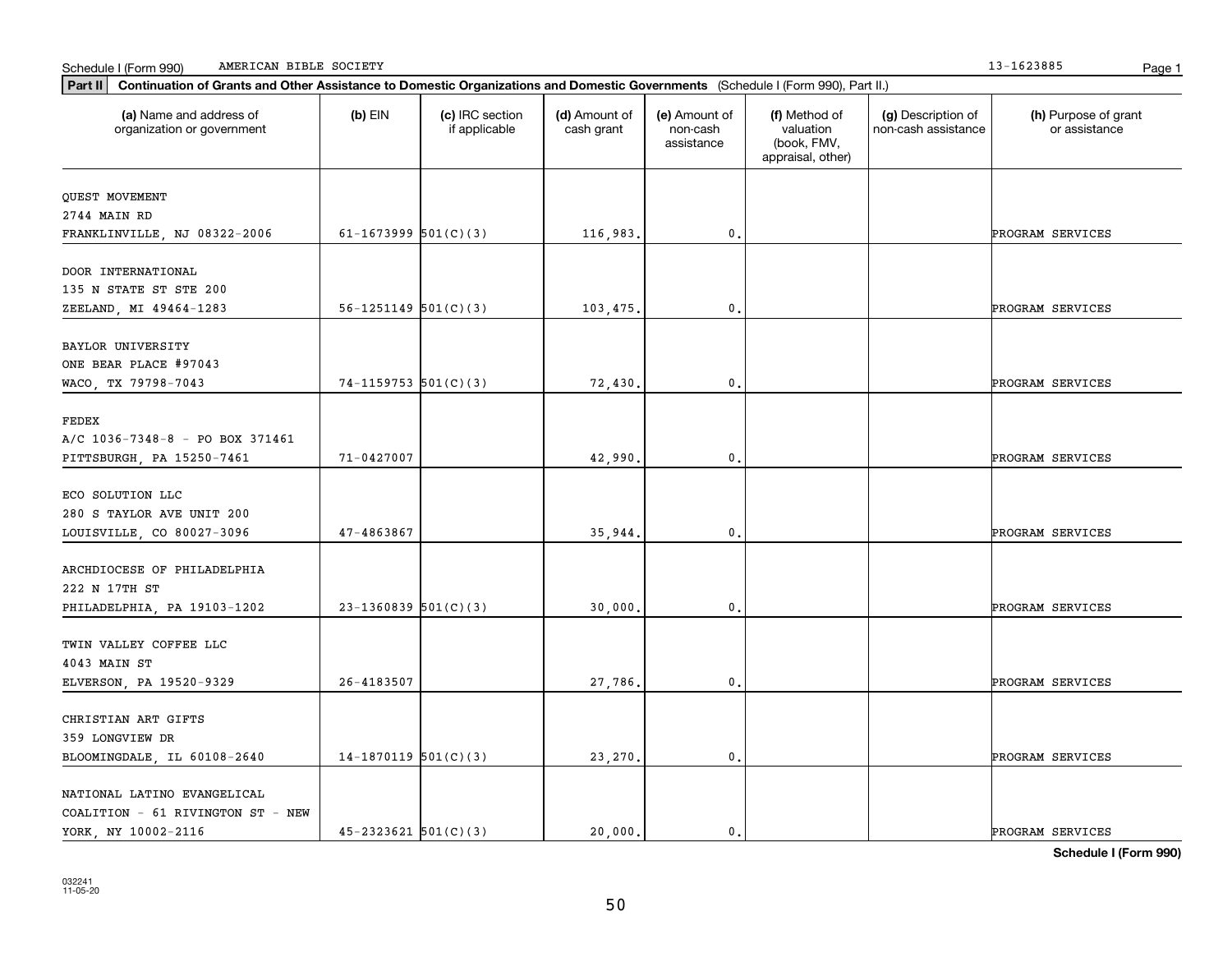THE LUCE CENTER

SOCIETY OF BIBLICAL LITERATURE

| EVERYTHING BRANDED USA INC        |                            |         |                |  |                  |
|-----------------------------------|----------------------------|---------|----------------|--|------------------|
| MARNELL CORPORATE CENTRE 3 6725   |                            |         |                |  |                  |
| VIA AUSTI PKWY STE 150 - LAS      |                            |         |                |  |                  |
| VEGAS, NV 89119                   | 98-1439917                 | 11,034. | $\mathbf{0}$ . |  | PROGRAM SERVICES |
| WORLDSERVE MINISTRIES INC         |                            |         |                |  |                  |
| 477 PEACE PORTAL DR STE 107192    |                            |         |                |  |                  |
| BLAINE, WA 98230-4023             | $32-0482182$ 501(C)(3)     | 10,627. | 0.             |  | PROGRAM SERVICES |
| CAMPUS CRUSADE FOR CHRIST         |                            |         |                |  |                  |
| 100 LAKE HART DR                  |                            |         |                |  |                  |
| ORLANDO, FL 32832-0100            | $95 - 6006123$ $501(C)(3)$ | 9,960.  | 0.             |  | PROGRAM SERVICES |
| CORNERSTONE COUNSELING MINISTRIES |                            |         |                |  |                  |
| 42 S 2ND ST                       |                            |         |                |  |                  |
| EASTON, PA 18042-3659             | $47-1848721$ 501(C)(3)     | 9,749.  | $\mathbf{0}$ . |  | PROGRAM SERVICES |
| SAFEGUARD BUSINESS SYSTEMS, INC.  |                            |         |                |  |                  |
| 500 SCHELL LN                     |                            |         |                |  |                  |
| PHOENIXVILLE, PA 19460-1190       | 23-1689322                 | 9,186.  | $\mathbf 0$ .  |  | PROGRAM SERVICES |
| 4IMPRINT INC.                     |                            |         |                |  |                  |
| 25303 NETWORK PL.                 |                            |         |                |  |                  |
| CHICAGO, IL 60673-1253            | $39-1837105$ 501(C)(3)     | 9,025.  | 0.             |  | PROGRAM SERVICES |
|                                   |                            |         |                |  |                  |

**(a) (b) (c) (d) (e) (f) (g) (h)** Name and address of

CHESTER HEIGHTS, PA 19017-0659 | 82-5141031 501(C)(3) | 12,025. 0. 0. | PROGRAM SERVICES

ALBUQUERQUE, NM 87107-4200 85-0223225 501(C)(3) 11,251. 0. PROGRAM SERVICES

(d) Amount of cash grant

(e) Amount of non-cashassistance

(f) Method of valuation (book, FMV, appraisal, other)

(g) Description of non-cash assistance

**Part II Continuation of Grants and Other Assistance to Domestic Organizations and Domestic Governments**  (Schedule I (Form 990), Part II.)

if applicable

 $(b)$  EIN  $(c)$  IRC section

### Schedule I (Form 990) Page 1 AMERICAN BIBLE SOCIETY 13-1623885

organization or government

FRIENDSHIP PRESS PO BOX 659

FAITH COMES BY HEARING 2421 AZTEC ROAD NE

(h) Purpose of grant or assistance

ATLANTA, GA 30329-4217 23-6390716 501(C)(3) 9,000. 0. 0. PROGRAM SERVICES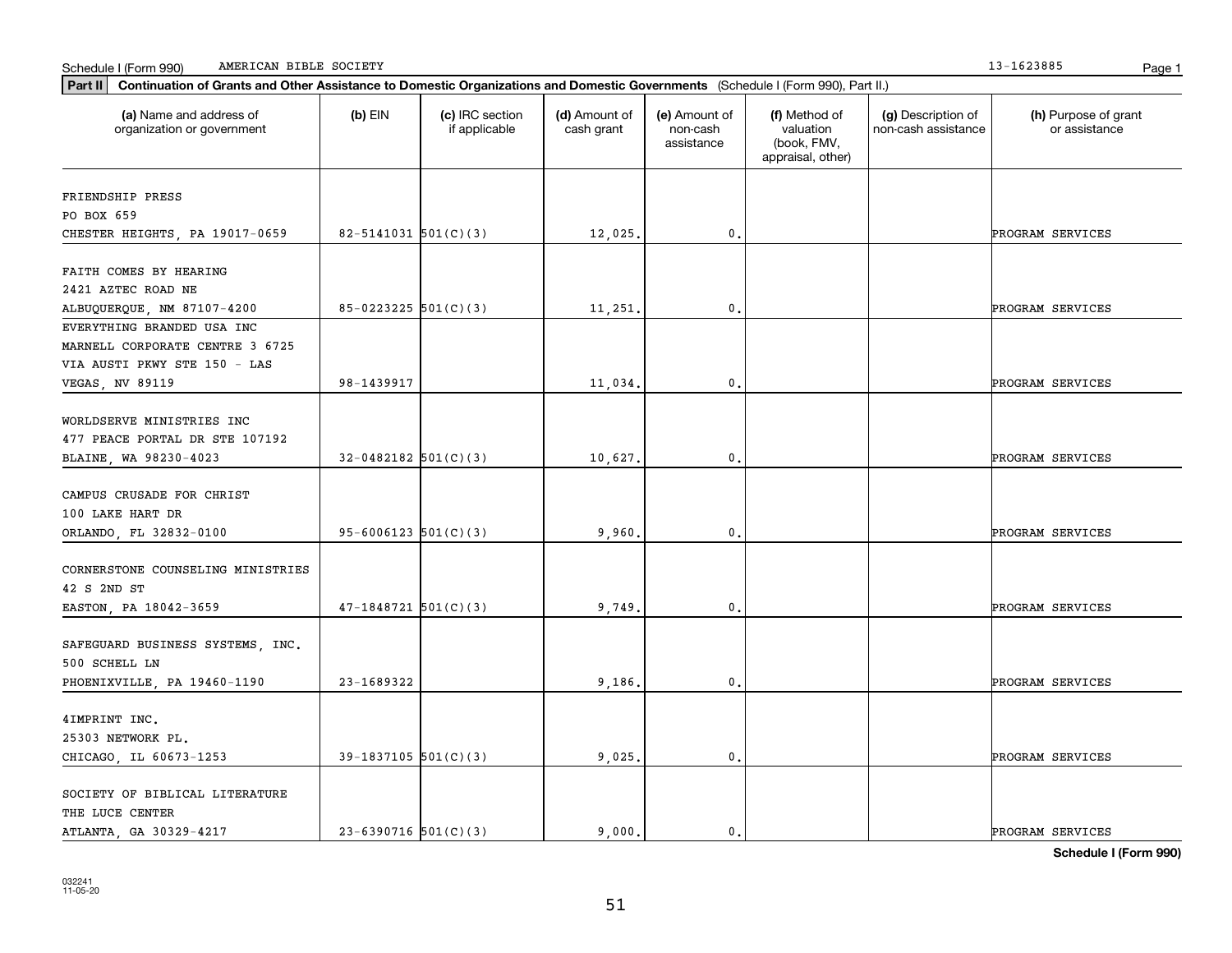| Continuation of Grants and Other Assistance to Domestic Organizations and Domestic Governments (Schedule I (Form 990), Part II.)<br>Part II |                            |                                  |                             |                                         |                                                                |                                           |                                       |
|---------------------------------------------------------------------------------------------------------------------------------------------|----------------------------|----------------------------------|-----------------------------|-----------------------------------------|----------------------------------------------------------------|-------------------------------------------|---------------------------------------|
| (a) Name and address of<br>organization or government                                                                                       | $(b)$ EIN                  | (c) IRC section<br>if applicable | (d) Amount of<br>cash grant | (e) Amount of<br>non-cash<br>assistance | (f) Method of<br>valuation<br>(book, FMV,<br>appraisal, other) | (g) Description of<br>non-cash assistance | (h) Purpose of grant<br>or assistance |
| HOPE OF THE NATION<br>PO BOX 1777<br>WOODBRIDGE, CA 95258-1777                                                                              | $26-1096582$ 501(C)(3)     |                                  | 8,866                       | $\mathbf 0$ .                           |                                                                |                                           | PROGRAM SERVICES                      |
| BOSTON COLLABORATIVE<br>971 COMMONWEALTH AVE STE 37<br>BOSTON, MA 02215-1314                                                                | 82-5139472 501(C)(3)       |                                  | 8,750.                      | $\mathbf 0$ .                           |                                                                |                                           | PROGRAM SERVICES                      |
| GOOD NEWS JAIL & PRISON MINISTRY<br>PO BOX 9760<br>HENRICO, VA 23228-0760                                                                   | 54-0703077 $501(C)(3)$     |                                  | 8,000.                      | $\mathbf{0}$                            |                                                                |                                           | PROGRAM SERVICES                      |
| CONFLUENCE MINISTRIES<br>1400 QUITMAN ST<br>DENVER, CO 80204-1415                                                                           | $56 - 2401078$ $501(C)(3)$ |                                  | 7.875.                      | 0.                                      |                                                                |                                           | PROGRAM SERVICES                      |
| NATIONAL COUNCIL OF CHURCHES<br>2500 E BELTLINE AVE SE STE G<br>GRAND RAPIDS, MI 49546-5987                                                 | $13 - 5562417$ $501(C)(3)$ |                                  | 7,475                       | $\mathbf{0}$                            |                                                                |                                           | PROGRAM SERVICES                      |
| WYCLIFFE BIBLE TRANSLATORS<br>PO BOX 628200<br>ORLANDO, FL 32862-8200                                                                       | $95-1831097$ $501(C)(3)$   |                                  | 7,054.                      | $\mathbf{0}$                            |                                                                |                                           | PROGRAM SERVICES                      |
| JOYCE DALMAN PRINTING SERVICES<br>PO BOX 2478<br>SEAL BEACH, CA 90740-1478                                                                  | 33-0889385                 |                                  | 6,030.                      | 0.                                      |                                                                |                                           | PROGRAM SERVICES                      |
| BRIDGEPORT ROMAN CATHOLIC DIOCESAN<br>CORP - 238 JEWETT AVE -<br>BRIDGEPORT, CT 06606-2845                                                  | $06-0737923$ $501(C)(3)$   |                                  | 6,000.                      | 0.                                      |                                                                |                                           | PROGRAM SERVICES                      |
| R & L CARRIERS INC.<br>PO BOX 10020<br>PORT WILLIAMS, OH 45164-2000                                                                         | 57-0558568                 |                                  | 5.672.                      | 0.                                      |                                                                |                                           | PROGRAM SERVICES                      |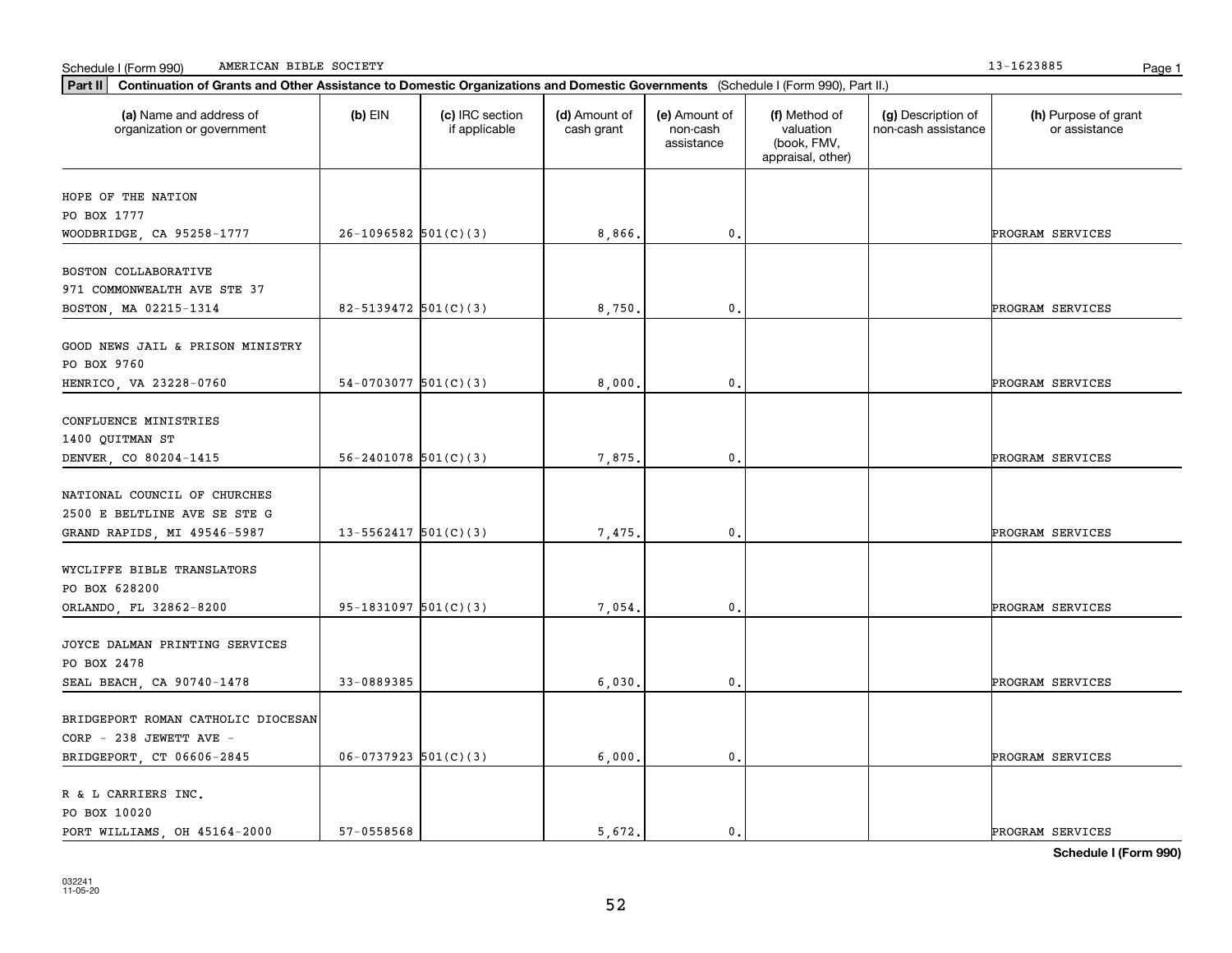| Part II   Continuation of Grants and Other Assistance to Domestic Organizations and Domestic Governments (Schedule I (Form 990), Part II.) |                          |                                  |                             |                                         |                                                                |                                           |                                       |  |  |  |  |  |
|--------------------------------------------------------------------------------------------------------------------------------------------|--------------------------|----------------------------------|-----------------------------|-----------------------------------------|----------------------------------------------------------------|-------------------------------------------|---------------------------------------|--|--|--|--|--|
| (a) Name and address of<br>organization or government                                                                                      | $(b)$ EIN                | (c) IRC section<br>if applicable | (d) Amount of<br>cash grant | (e) Amount of<br>non-cash<br>assistance | (f) Method of<br>valuation<br>(book, FMV,<br>appraisal, other) | (g) Description of<br>non-cash assistance | (h) Purpose of grant<br>or assistance |  |  |  |  |  |
|                                                                                                                                            |                          |                                  |                             |                                         |                                                                |                                           |                                       |  |  |  |  |  |
| FAITH AND LIBERTY DISCOVERY CENTER<br>101 N INDEPENDENCE MALL E FL 8                                                                       |                          |                                  |                             |                                         |                                                                |                                           |                                       |  |  |  |  |  |
| PHILADELPHIA, PA 19106-2155                                                                                                                | $83 - 2372645$ 501(C)(3) |                                  | 6,017,890.                  | 30,417,591.FMV                          |                                                                |                                           | GENERAL SUPPORT                       |  |  |  |  |  |
|                                                                                                                                            |                          |                                  |                             |                                         |                                                                |                                           |                                       |  |  |  |  |  |
|                                                                                                                                            |                          |                                  |                             |                                         |                                                                |                                           |                                       |  |  |  |  |  |
|                                                                                                                                            |                          |                                  |                             |                                         |                                                                |                                           |                                       |  |  |  |  |  |
|                                                                                                                                            |                          |                                  |                             |                                         |                                                                |                                           |                                       |  |  |  |  |  |
|                                                                                                                                            |                          |                                  |                             |                                         |                                                                |                                           |                                       |  |  |  |  |  |
|                                                                                                                                            |                          |                                  |                             |                                         |                                                                |                                           |                                       |  |  |  |  |  |
|                                                                                                                                            |                          |                                  |                             |                                         |                                                                |                                           |                                       |  |  |  |  |  |
|                                                                                                                                            |                          |                                  |                             |                                         |                                                                |                                           |                                       |  |  |  |  |  |
|                                                                                                                                            |                          |                                  |                             |                                         |                                                                |                                           |                                       |  |  |  |  |  |
|                                                                                                                                            |                          |                                  |                             |                                         |                                                                |                                           |                                       |  |  |  |  |  |
|                                                                                                                                            |                          |                                  |                             |                                         |                                                                |                                           |                                       |  |  |  |  |  |
|                                                                                                                                            |                          |                                  |                             |                                         |                                                                |                                           |                                       |  |  |  |  |  |
|                                                                                                                                            |                          |                                  |                             |                                         |                                                                |                                           |                                       |  |  |  |  |  |
|                                                                                                                                            |                          |                                  |                             |                                         |                                                                |                                           |                                       |  |  |  |  |  |
|                                                                                                                                            |                          |                                  |                             |                                         |                                                                |                                           |                                       |  |  |  |  |  |
|                                                                                                                                            |                          |                                  |                             |                                         |                                                                |                                           |                                       |  |  |  |  |  |
|                                                                                                                                            |                          |                                  |                             |                                         |                                                                |                                           |                                       |  |  |  |  |  |
|                                                                                                                                            |                          |                                  |                             |                                         |                                                                |                                           |                                       |  |  |  |  |  |
|                                                                                                                                            |                          |                                  |                             |                                         |                                                                |                                           |                                       |  |  |  |  |  |
|                                                                                                                                            |                          |                                  |                             |                                         |                                                                |                                           |                                       |  |  |  |  |  |
|                                                                                                                                            |                          |                                  |                             |                                         |                                                                |                                           |                                       |  |  |  |  |  |
|                                                                                                                                            |                          |                                  |                             |                                         |                                                                |                                           |                                       |  |  |  |  |  |
|                                                                                                                                            |                          |                                  |                             |                                         |                                                                |                                           |                                       |  |  |  |  |  |
|                                                                                                                                            |                          |                                  |                             |                                         |                                                                |                                           |                                       |  |  |  |  |  |
|                                                                                                                                            |                          |                                  |                             |                                         |                                                                |                                           |                                       |  |  |  |  |  |
|                                                                                                                                            |                          |                                  |                             |                                         |                                                                |                                           |                                       |  |  |  |  |  |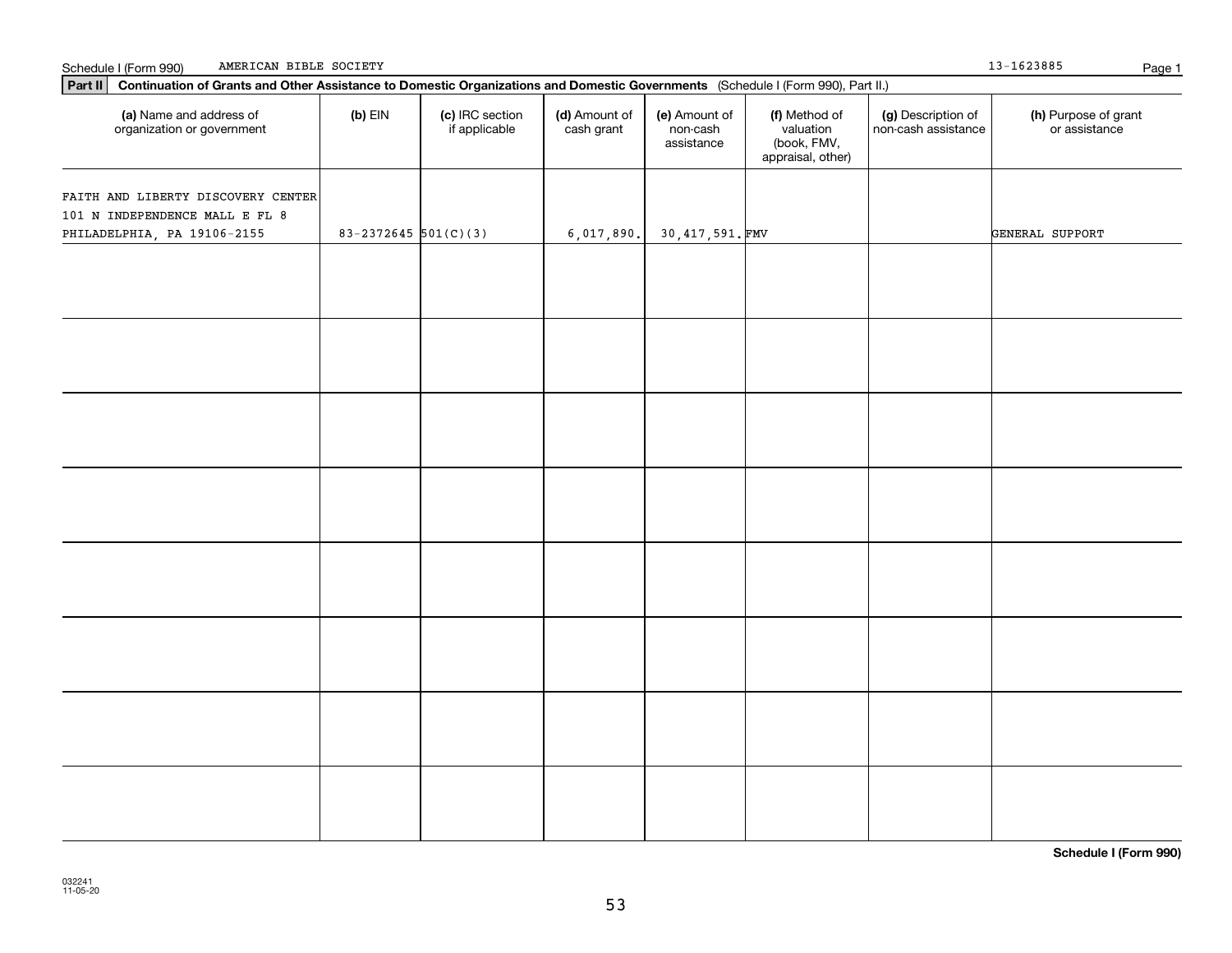Schedule I (Form 990) 2020 AMERICAN BIBLE SOCIETY AND SCHEDULE AND SCHEDULE AND SCHEDULE ASSESSED. AMERICAN BIBLE SOCIETY

**2**

**Part III | Grants and Other Assistance to Domestic Individuals. Complete if the organization answered "Yes" on Form 990, Part IV, line 22.** Part III can be duplicated if additional space is needed.

| (a) Type of grant or assistance | (b) Number of<br>recipients | (c) Amount of<br>cash grant | (d) Amount of non-<br>cash assistance | (e) Method of valuation<br>(book, FMV, appraisal, other) | (f) Description of noncash assistance |
|---------------------------------|-----------------------------|-----------------------------|---------------------------------------|----------------------------------------------------------|---------------------------------------|
|                                 |                             |                             |                                       |                                                          |                                       |
|                                 |                             |                             |                                       |                                                          |                                       |
|                                 |                             |                             |                                       |                                                          |                                       |
|                                 |                             |                             |                                       |                                                          |                                       |
|                                 |                             |                             |                                       |                                                          |                                       |
|                                 |                             |                             |                                       |                                                          |                                       |
|                                 |                             |                             |                                       |                                                          |                                       |
|                                 |                             |                             |                                       |                                                          |                                       |
|                                 |                             |                             |                                       |                                                          |                                       |
|                                 |                             |                             |                                       |                                                          |                                       |

Part IV | Supplemental Information. Provide the information required in Part I, line 2; Part III, column (b); and any other additional information.

SCHEDULE I, PART I, LINE 2

EACH GRANT REQUEST IS CAREFULLY REVIEWED, AND AN AMERICAN BIBLE SOCIETY

GRANT APPLICATION KIT, COMPLETE WITH TESTIMONIAL FORMS/OPPORTUNITIES

FOR FEEDBACK ON HOW THE SCRIPTURE WILL BE USED IS ISSUED TO THOSE

REQUESTING THE FREE SCRIPTURE RESOURCES. ONCE REVIEWED AND APPROVED

AMERICAN BIBLE SOCIETY SHIPS THE BIBLE BASED RESOURCES AND RECORDS THE

FULL DETAIL OF THE END RECIPIENT, HOW THEY PLAN ON USING THE SCRIPTURES

IN MINISTRY/IN OUTREACH; ALONG WITH THE OPPORTUNITY TO PROVIDE ONGOING

REPORTS ON USAGE AND SUSTAINED SCRIPTURE ENGAGEMENT.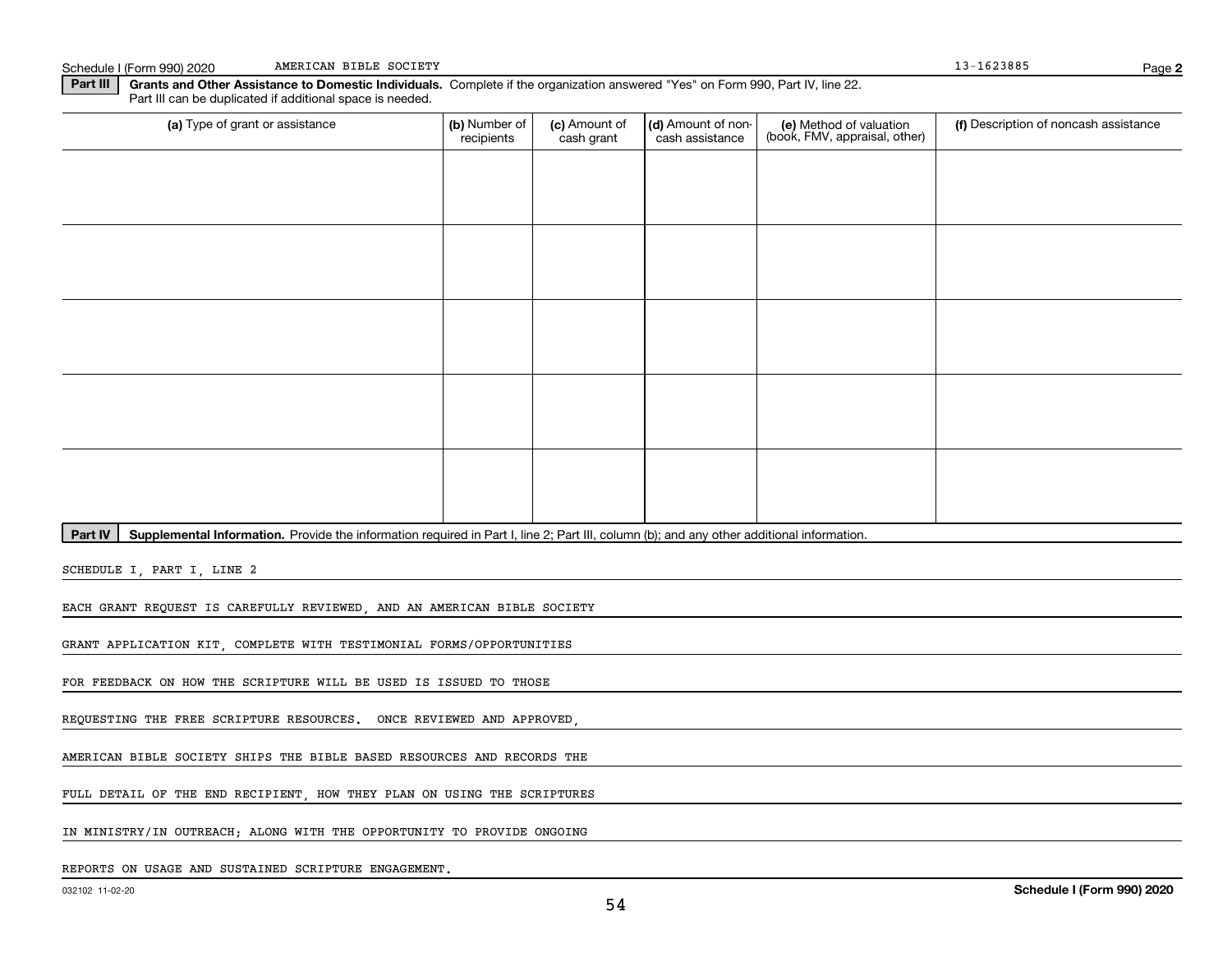|    | <b>SCHEDULE J</b>                       | <b>Compensation Information</b>                                                                                                                                                                      | OMB No. 1545-0047                     |            |     |  |  |
|----|-----------------------------------------|------------------------------------------------------------------------------------------------------------------------------------------------------------------------------------------------------|---------------------------------------|------------|-----|--|--|
|    | (Form 990)                              | For certain Officers, Directors, Trustees, Key Employees, and Highest                                                                                                                                |                                       |            |     |  |  |
|    |                                         | <b>Compensated Employees</b>                                                                                                                                                                         | 2020                                  |            |     |  |  |
|    | Department of the Treasury              | Complete if the organization answered "Yes" on Form 990, Part IV, line 23.<br>Attach to Form 990.                                                                                                    | <b>Open to Public</b>                 |            |     |  |  |
|    | Internal Revenue Service                | Go to www.irs.gov/Form990 for instructions and the latest information.                                                                                                                               | Inspection                            |            |     |  |  |
|    | Name of the organization                |                                                                                                                                                                                                      | <b>Employer identification number</b> |            |     |  |  |
|    |                                         | AMERICAN BIBLE SOCIETY                                                                                                                                                                               | 13-1623885                            |            |     |  |  |
|    | Part I                                  | <b>Questions Regarding Compensation</b>                                                                                                                                                              |                                       |            |     |  |  |
|    |                                         |                                                                                                                                                                                                      |                                       | <b>Yes</b> | No. |  |  |
| 1a |                                         | Check the appropriate box(es) if the organization provided any of the following to or for a person listed on Form 990,                                                                               |                                       |            |     |  |  |
|    |                                         | Part VII, Section A, line 1a. Complete Part III to provide any relevant information regarding these items.                                                                                           |                                       |            |     |  |  |
|    | First-class or charter travel           | X  <br>Housing allowance or residence for personal use                                                                                                                                               |                                       |            |     |  |  |
|    | $X$ Travel for companions               | Payments for business use of personal residence                                                                                                                                                      |                                       |            |     |  |  |
|    |                                         | Tax indemnification and gross-up payments<br>Health or social club dues or initiation fees                                                                                                           |                                       |            |     |  |  |
|    |                                         | Discretionary spending account<br>Personal services (such as maid, chauffeur, chef)                                                                                                                  |                                       |            |     |  |  |
|    |                                         |                                                                                                                                                                                                      |                                       |            |     |  |  |
|    |                                         | <b>b</b> If any of the boxes on line 1a are checked, did the organization follow a written policy regarding payment or                                                                               |                                       | x          |     |  |  |
|    |                                         | reimbursement or provision of all of the expenses described above? If "No," complete Part III to explain                                                                                             | 1b                                    |            |     |  |  |
| 2  |                                         | Did the organization require substantiation prior to reimbursing or allowing expenses incurred by all directors,                                                                                     |                                       | X          |     |  |  |
|    |                                         |                                                                                                                                                                                                      | $\mathbf{2}$                          |            |     |  |  |
|    |                                         |                                                                                                                                                                                                      |                                       |            |     |  |  |
| З  |                                         | Indicate which, if any, of the following the organization used to establish the compensation of the organization's                                                                                   |                                       |            |     |  |  |
|    |                                         | CEO/Executive Director. Check all that apply. Do not check any boxes for methods used by a related organization to<br>establish compensation of the CEO/Executive Director, but explain in Part III. |                                       |            |     |  |  |
|    |                                         |                                                                                                                                                                                                      |                                       |            |     |  |  |
|    | $X$ Compensation committee              | Written employment contract<br>X<br>$X$ Independent compensation consultant<br>Compensation survey or study                                                                                          |                                       |            |     |  |  |
|    | $X$ Form 990 of other organizations     | X                                                                                                                                                                                                    |                                       |            |     |  |  |
|    |                                         | Approval by the board or compensation committee                                                                                                                                                      |                                       |            |     |  |  |
| 4  |                                         | During the year, did any person listed on Form 990, Part VII, Section A, line 1a, with respect to the filing                                                                                         |                                       |            |     |  |  |
|    | organization or a related organization: |                                                                                                                                                                                                      |                                       |            |     |  |  |
| а  |                                         | Receive a severance payment or change-of-control payment?                                                                                                                                            | 4a                                    | X          |     |  |  |
| b  |                                         | Participate in or receive payment from a supplemental nonqualified retirement plan?                                                                                                                  | 4b                                    |            | х   |  |  |
| с  |                                         | Participate in or receive payment from an equity-based compensation arrangement?                                                                                                                     | 4c                                    |            | х   |  |  |
|    |                                         | If "Yes" to any of lines 4a-c, list the persons and provide the applicable amounts for each item in Part III.                                                                                        |                                       |            |     |  |  |
|    |                                         |                                                                                                                                                                                                      |                                       |            |     |  |  |
|    |                                         | Only section 501(c)(3), 501(c)(4), and 501(c)(29) organizations must complete lines 5-9.                                                                                                             |                                       |            |     |  |  |
|    |                                         | For persons listed on Form 990, Part VII, Section A, line 1a, did the organization pay or accrue any compensation                                                                                    |                                       |            |     |  |  |
|    | contingent on the revenues of:          |                                                                                                                                                                                                      |                                       |            |     |  |  |
|    |                                         |                                                                                                                                                                                                      | 5a                                    |            | х   |  |  |
|    |                                         |                                                                                                                                                                                                      | 5b                                    |            | x   |  |  |
|    |                                         | If "Yes" on line 5a or 5b, describe in Part III.                                                                                                                                                     |                                       |            |     |  |  |
|    |                                         | 6 For persons listed on Form 990, Part VII, Section A, line 1a, did the organization pay or accrue any compensation                                                                                  |                                       |            |     |  |  |
|    | contingent on the net earnings of:      |                                                                                                                                                                                                      |                                       |            |     |  |  |
|    |                                         |                                                                                                                                                                                                      | 6a                                    |            | х   |  |  |
|    |                                         |                                                                                                                                                                                                      | 6b                                    |            | х   |  |  |
|    |                                         | If "Yes" on line 6a or 6b, describe in Part III.                                                                                                                                                     |                                       |            |     |  |  |
|    |                                         | 7 For persons listed on Form 990, Part VII, Section A, line 1a, did the organization provide any nonfixed payments                                                                                   |                                       |            |     |  |  |
|    |                                         |                                                                                                                                                                                                      | 7                                     |            | х   |  |  |
| 8  |                                         | Were any amounts reported on Form 990, Part VII, paid or accrued pursuant to a contract that was subject to the                                                                                      |                                       |            |     |  |  |
|    |                                         | initial contract exception described in Regulations section 53.4958-4(a)(3)? If "Yes," describe in Part III                                                                                          | 8                                     |            | х   |  |  |
| 9  |                                         | If "Yes" on line 8, did the organization also follow the rebuttable presumption procedure described in                                                                                               |                                       |            |     |  |  |
|    |                                         |                                                                                                                                                                                                      | 9                                     |            |     |  |  |
|    |                                         | LHA For Paperwork Reduction Act Notice, see the Instructions for Form 990.                                                                                                                           | Schedule J (Form 990) 2020            |            |     |  |  |

032111 12-07-20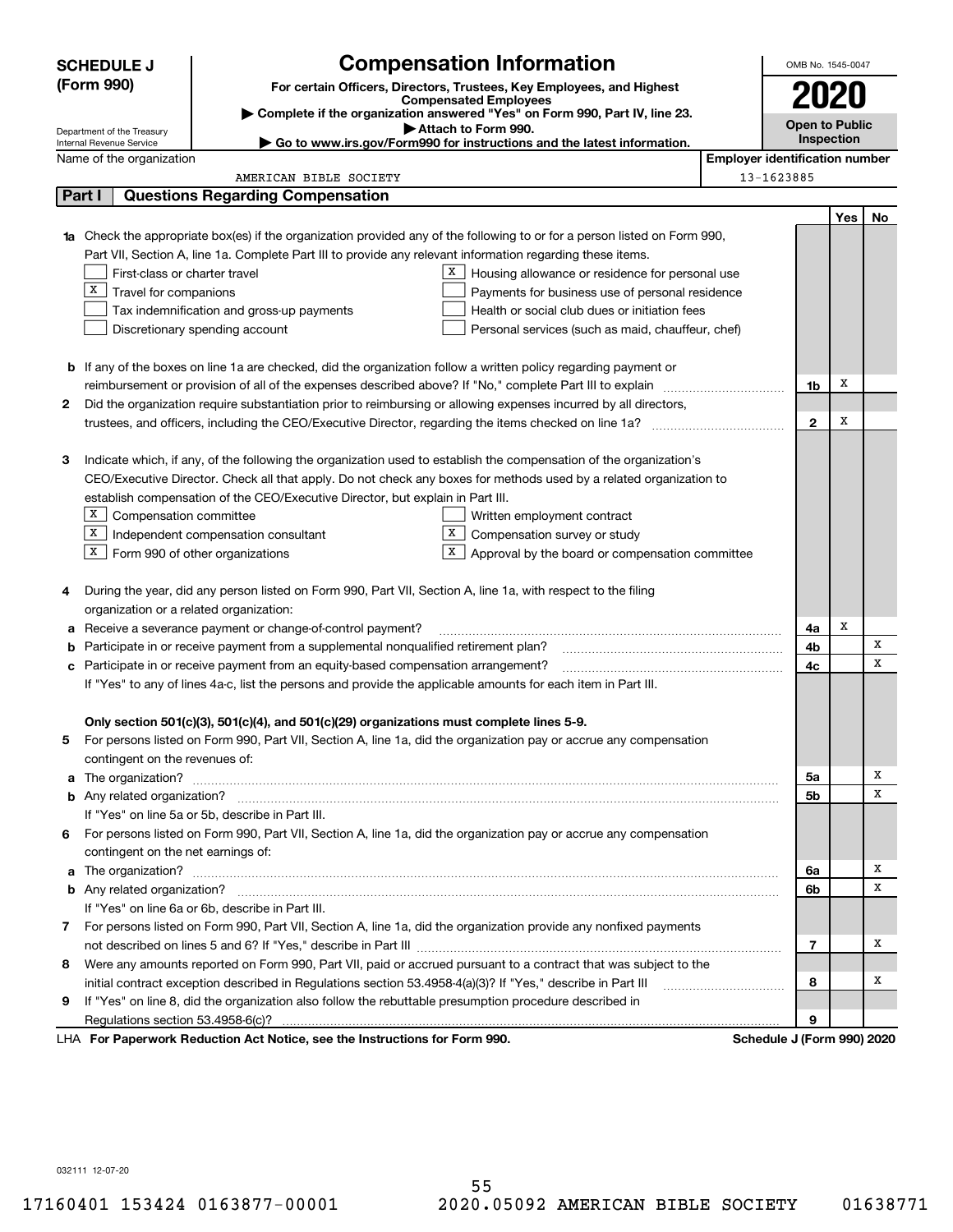13-1623885

# **Part II Officers, Directors, Trustees, Key Employees, and Highest Compensated Employees.**  Schedule J (Form 990) 2020 Page Use duplicate copies if additional space is needed.

For each individual whose compensation must be reported on Schedule J, report compensation from the organization on row (i) and from related organizations, described in the instructions, on row (ii). Do not list any individuals that aren't listed on Form 990, Part VII.

**Note:**  The sum of columns (B)(i)-(iii) for each listed individual must equal the total amount of Form 990, Part VII, Section A, line 1a, applicable column (D) and (E) amounts for that individual.

|                                 |      |                          | (B) Breakdown of W-2 and/or 1099-MISC compensation |                                           | (C) Retirement and<br>other deferred | (D) Nontaxable<br>benefits | (E) Total of columns<br>$(B)(i)-(D)$ | (F) Compensation                                           |  |
|---------------------------------|------|--------------------------|----------------------------------------------------|-------------------------------------------|--------------------------------------|----------------------------|--------------------------------------|------------------------------------------------------------|--|
| (A) Name and Title              |      | (i) Base<br>compensation | (ii) Bonus &<br>incentive<br>compensation          | (iii) Other<br>reportable<br>compensation | compensation                         |                            |                                      | in column (B)<br>reported as deferred<br>on prior Form 990 |  |
| (1) ROY L. PETERSON             | (i)  | 0.                       | 0.                                                 | 403,847.                                  | 22,339                               | 15,106.                    | 441,292                              | $\mathbf{0}$ .                                             |  |
| FORMER PRESIDENT (END 2019)     | (ii) | 0.                       | $\mathbf 0$ .                                      | $\mathbf{0}$ .                            | 0                                    | $\Omega$                   | $\Omega$                             | $\mathfrak o$ .                                            |  |
| ROBERT BRIGGS<br>(2)            | (i)  | 355,042.                 | 0.                                                 | 3,564                                     | 25,000                               | 27,464                     | 411,070                              | $\mathbf 0$ .                                              |  |
| PRESIDENT & CEO                 | (ii) | $\mathbf{0}$             | $\mathbf{0}$ .                                     | $\mathbf{0}$ .                            | $\Omega$                             | $\Omega$                   | $\Omega$                             | $\mathfrak o$ .                                            |  |
| JOHN D. CLAUSE<br>(3)           | (i)  | 292,454                  | 0.                                                 | 3,016                                     | 17,012                               | 37,300                     | 349,782                              | $\mathbf 0$ .                                              |  |
| SVP                             | (ii) | $\mathbf{0}$             | $\mathfrak o$ .                                    | $\mathbf{0}$                              | 0                                    | $\Omega$                   | $\mathbf{0}$                         | $\mathbf 0$ .                                              |  |
| (4)<br>ANDREW L. HOOD           | (i)  | 253,003                  | 0.                                                 | 558                                       | 19,113                               | 36,296                     | 308,970                              | 0.                                                         |  |
| (END OCT 2020)<br>SVP           | (ii) | 0.                       | $\mathbf{0}$ .                                     | $\mathbf{0}$                              | $\mathbf{0}$                         | $\Omega$                   | $\Omega$                             | $\mathbf{0}$ .                                             |  |
| JAMES J. PUCHY<br>(5)           | (i)  | 228,226                  | 0.                                                 | 3,136                                     | 17,717                               | 28,382                     | 277,461                              | $\mathbf 0$ .                                              |  |
| VP                              | (ii) | $\mathbf{0}$             | 0.                                                 | $\mathbf{0}$                              | 0                                    | $\mathbf{0}$               | $\Omega$                             | $\mathbf 0$ .                                              |  |
| (6)<br>MARK R. WILSON           | (i)  | 210,049                  | 0.                                                 | 1,076                                     | 16,889                               | 36,670                     | 264,684                              | $\mathbf 0$ .                                              |  |
| CFO                             | (ii) | $\mathbf{0}$             | $\mathbf 0$ .                                      | $\mathbf{0}$                              | 0                                    | $\mathbf{0}$               | $\Omega$                             | $\mathbf{0}$ .                                             |  |
| (7)<br>STEPHEN KAO              | (i)  | 204.925                  | 0.                                                 | 1,976.                                    | 11,161                               | 38,034                     | 256,096                              | $\mathbf 0$ .                                              |  |
| VP/GENERAL COUNSEL              | (ii) | $\mathbf{0}$             | $\mathbf{0}$ .                                     | $\mathbf{0}$                              | 0                                    | $\mathbf{0}$               | $\mathbf{0}$                         | 0.                                                         |  |
| HERBERT LEE MANIS<br>(8)        | (i)  | 113,730                  | $\mathbf{0}$ .                                     | 105,290                                   | 14,113                               | 19,251                     | 252,384                              | 0.                                                         |  |
| FORMER DIRECTOR (END JUNE 2020) | (ii) | $\mathbf{0}$             | $\mathbf 0$ .                                      | $\mathbf{0}$                              | 0                                    | 0                          | $\mathbf{0}$                         | $\mathbf{0}$ .                                             |  |
| NICHOLAS PAGANO<br>(9)          | (i)  | 189,855                  | $\mathbf{0}$                                       | 2,788                                     | 15,452                               | 38,562                     | 246,657                              | 0.                                                         |  |
| VP - FINANCE                    | (ii) | $\mathbf{0}$             | $\mathbf{0}$                                       | $\mathbf{0}$                              | 0                                    | 0                          | $\mathbf{0}$                         | 0.                                                         |  |
| (10) PATRICK MURDOCK            | (i)  | 186,749                  | $\mathbf{0}$ .                                     | 1,754                                     | 15,007                               | 37,935                     | 241,445                              | 0.                                                         |  |
| VP                              | (ii) | $\mathbf 0$ .            | $\mathsf{0}$ .                                     | $\mathbf{0}$ .                            | 0                                    | 0                          | 0                                    | $\mathbf{0}$ .                                             |  |
| (11) MARK D. FORSHAW            | (i)  | 103,879                  | $\mathbf{0}$ .                                     | 98,500                                    | 13,490                               | 19,226                     | 235,095                              | $\mathbf{0}$ .                                             |  |
| FORMER VP (END JUNE 2020)       | (ii) | $\mathbf{0}$             | $\mathbf{0}$ .                                     | $\mathbf{0}$                              | 0                                    | 0                          | $\mathbf{0}$                         | $\mathbf{0}$ .                                             |  |
| (12) SUSAN B. HARPER            | (i)  | 172,609                  | 0.                                                 | 2,463                                     | 13,866                               | 37,868                     | 226,806                              | 0.                                                         |  |
| <b>DIRECTOR</b>                 | (ii) | 0.                       | $\mathbf{0}$ .                                     | $\mathbf{0}$ .                            | 0                                    | $\mathbf{0}$               | $\mathbf{0}$                         | $\mathbf{0}$ .                                             |  |
| (13) JOHN P. GRECO              | (i)  | 175,095                  | $\mathbf{0}$ .                                     | 864.                                      | 13,958                               | 36,493                     | 226,410                              | $\mathbf{0}$ .                                             |  |
| <b>DIRECTOR</b>                 | (ii) | $\mathbf{0}$ .           | $\mathbf{0}$ .                                     | $\mathbf{0}$ .                            | 0                                    | $\mathbf{0}$               | $\mathbf{0}$                         | $\mathbf{0}$ .                                             |  |
| (14) JOHN MARK MITCHELL         | (i)  | 171,902                  | 0.                                                 | 560                                       | 13,866                               | 37,868                     | 224,196                              | $\mathbf 0$ .                                              |  |
| <b>DIRECTOR</b>                 | (ii) | 0.                       | 0.                                                 | $\mathbf{0}$ .                            | $\mathbf{0}$                         | 0.                         | 0.                                   | $\mathbf 0$ .                                              |  |
| (15) JANET A. GRELL             | (i)  | 186,996                  | 0.                                                 | 2,553                                     | 14,646                               | 14,455.                    | 218,650                              | $\mathbf{0}$ .                                             |  |
| VP                              | (ii) | 0.                       | 0.                                                 | $\mathbf 0$ .                             | $\mathbf{0}$                         | $\mathbf{0}$ .             | 0.                                   | $\mathbf 0$ .                                              |  |
| (16) NANCY KARINA LUCERO        | (i)  | 176,173                  | 0.                                                 | 539                                       | 13,880                               | 14,727                     | 205,319                              | $\mathbf 0$ .                                              |  |
| <b>DIRECTOR</b>                 | (ii) | 0.                       | $\mathbf{0}$ .                                     | $\mathbf{0}$ .                            | 0.                                   | 0.                         | 0.                                   | $\mathbf 0$ .                                              |  |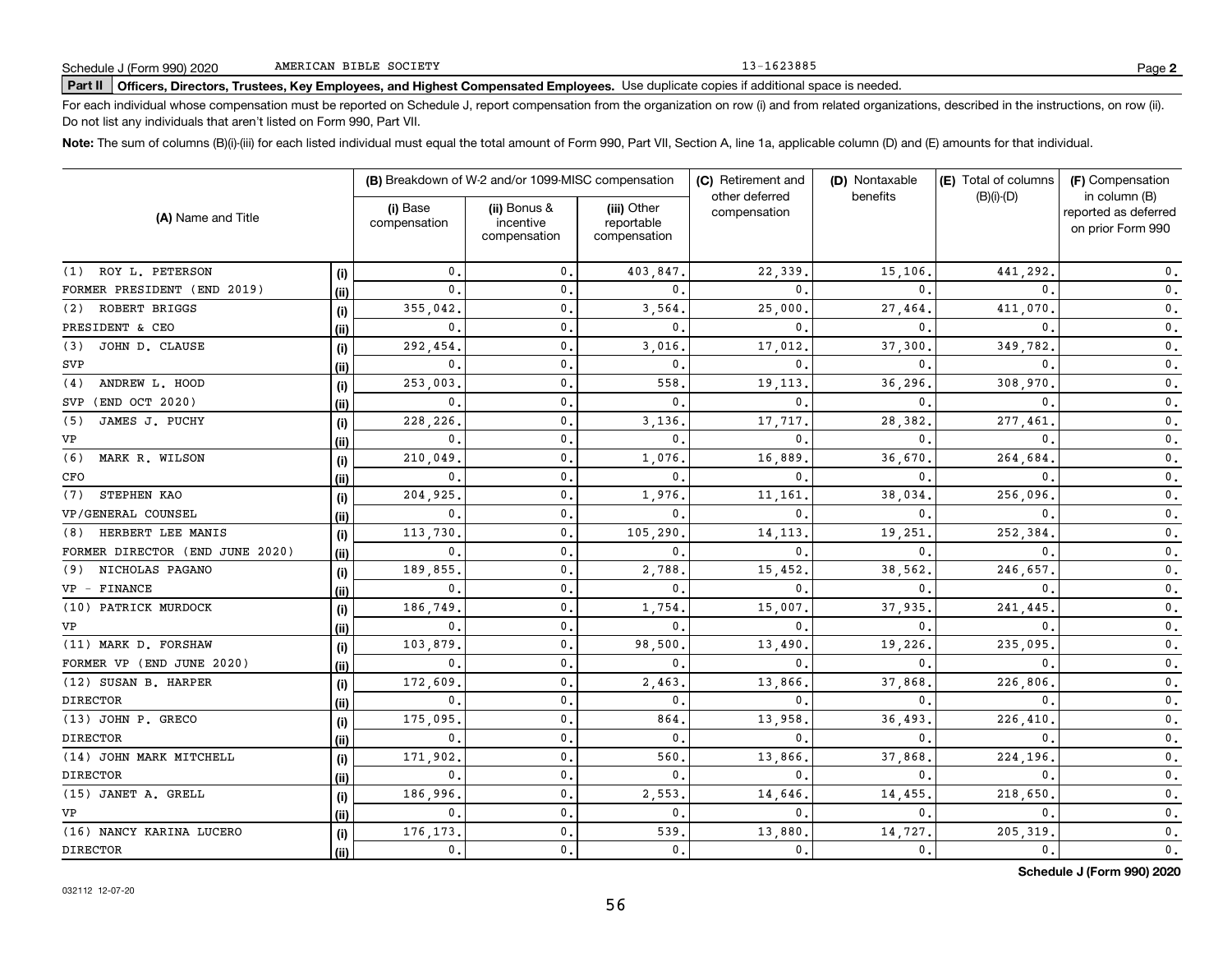13-1623885

# **Part II Officers, Directors, Trustees, Key Employees, and Highest Compensated Employees.**  Schedule J (Form 990) 2020 Page Use duplicate copies if additional space is needed.

For each individual whose compensation must be reported on Schedule J, report compensation from the organization on row (i) and from related organizations, described in the instructions, on row (ii). Do not list any individuals that aren't listed on Form 990, Part VII.

**Note:**  The sum of columns (B)(i)-(iii) for each listed individual must equal the total amount of Form 990, Part VII, Section A, line 1a, applicable column (D) and (E) amounts for that individual.

|                                |      |                          | (B) Breakdown of W-2 and/or 1099-MISC compensation |                                           | (C) Retirement and<br>other deferred | (D) Nontaxable | (E) Total of columns | (F) Compensation                                           |
|--------------------------------|------|--------------------------|----------------------------------------------------|-------------------------------------------|--------------------------------------|----------------|----------------------|------------------------------------------------------------|
| (A) Name and Title             |      | (i) Base<br>compensation | (ii) Bonus &<br>incentive<br>compensation          | (iii) Other<br>reportable<br>compensation | compensation                         | benefits       | $(B)(i)-(D)$         | in column (B)<br>reported as deferred<br>on prior Form 990 |
| (17) PHILIP H. TOWNER          | (i)  | $\mathbf{0}$ .           | $\mathbf{0}$ .                                     | 187,000.                                  | 9,350.                               | $\mathbf{0}$ . | 196,350.             | $\mathbf 0$ .                                              |
| FORMER DIRECTOR (END NOV 2019) | (ii) | $\mathbf{0}$ .           | $\mathbf{0}$ .                                     | $\mathbf{0}$ .                            | $\mathbf{0}$ .                       | $\mathbf{0}$   | $\mathbf{0}$ .       | $\mathbf 0$ .                                              |
| (18) NICOLE M. MARTIN          | (i)  | 168,210.                 | $\mathbf{0}$ .                                     | 319.                                      | 12,637.                              | 1,820          | 182,986.             | $\mathbf 0$ .                                              |
| SVP                            | (ii) | $\mathbf{0}$ .           | $\mathfrak o$ .                                    | $\mathsf{0}\,.$                           | $\mathbf{0}$ .                       | $\mathbf{0}$ . | $\mathbf{0}$ .       | $\mathbf 0$ .                                              |
| (19) WHITNEY T. KUNIHOLM       | (i)  | 160,387.                 | $\mathfrak o$ .                                    | 2,532.                                    | 12,690                               | 26, 164        | 201,773.             | $\overline{\mathbf{0}}$ .                                  |
| ${\tt SVP}$                    | (ii) | $\mathbf{0}$ .           | $\mathbf{0}$ .                                     | $\mathbf{0}$ .                            | $\mathsf{o}$ .                       | $\mathbf{0}$ . | $\mathfrak{o}$ .     | $\overline{\mathbf{0}}$ .                                  |
|                                | (i)  |                          |                                                    |                                           |                                      |                |                      |                                                            |
|                                | (ii) |                          |                                                    |                                           |                                      |                |                      |                                                            |
|                                | (i)  |                          |                                                    |                                           |                                      |                |                      |                                                            |
|                                | (ii) |                          |                                                    |                                           |                                      |                |                      |                                                            |
|                                | (i)  |                          |                                                    |                                           |                                      |                |                      |                                                            |
|                                | (ii) |                          |                                                    |                                           |                                      |                |                      |                                                            |
|                                | (i)  |                          |                                                    |                                           |                                      |                |                      |                                                            |
|                                | (ii) |                          |                                                    |                                           |                                      |                |                      |                                                            |
|                                | (i)  |                          |                                                    |                                           |                                      |                |                      |                                                            |
|                                | (ii) |                          |                                                    |                                           |                                      |                |                      |                                                            |
|                                | (i)  |                          |                                                    |                                           |                                      |                |                      |                                                            |
|                                | (ii) |                          |                                                    |                                           |                                      |                |                      |                                                            |
|                                | (i)  |                          |                                                    |                                           |                                      |                |                      |                                                            |
|                                | (ii) |                          |                                                    |                                           |                                      |                |                      |                                                            |
|                                | (i)  |                          |                                                    |                                           |                                      |                |                      |                                                            |
|                                | (ii) |                          |                                                    |                                           |                                      |                |                      |                                                            |
|                                | (i)  |                          |                                                    |                                           |                                      |                |                      |                                                            |
|                                | (ii) |                          |                                                    |                                           |                                      |                |                      |                                                            |
|                                | (i)  |                          |                                                    |                                           |                                      |                |                      |                                                            |
|                                | (ii) |                          |                                                    |                                           |                                      |                |                      |                                                            |
|                                | (i)  |                          |                                                    |                                           |                                      |                |                      |                                                            |
|                                | (ii) |                          |                                                    |                                           |                                      |                |                      |                                                            |
|                                | (i)  |                          |                                                    |                                           |                                      |                |                      |                                                            |
|                                | (ii) |                          |                                                    |                                           |                                      |                |                      |                                                            |
|                                | (i)  |                          |                                                    |                                           |                                      |                |                      |                                                            |
|                                | (ii) |                          |                                                    |                                           |                                      |                |                      |                                                            |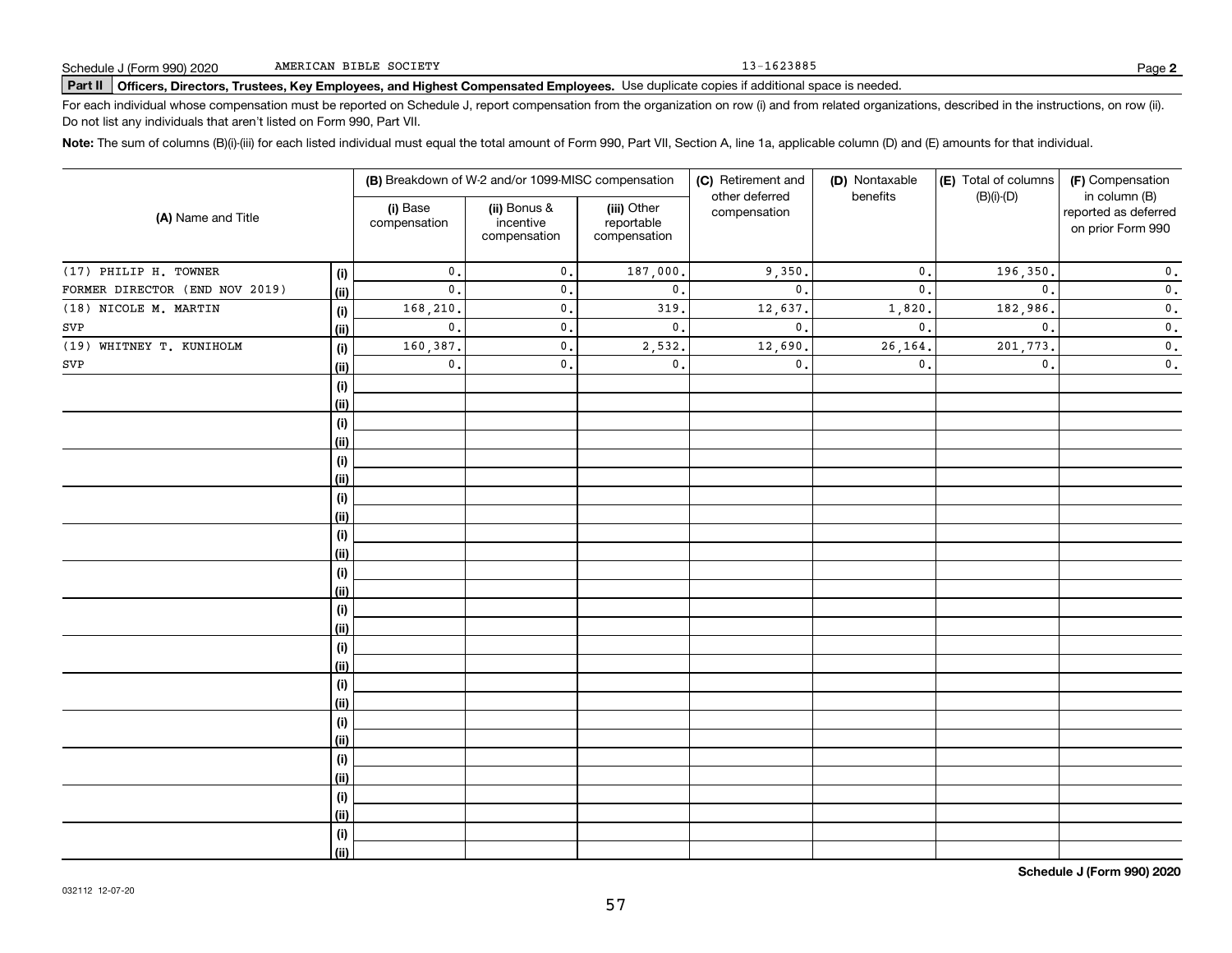#### **Part III Supplemental Information**

Schedule J (Form 990) 2020 MMERICAN BIBLE SOCIETY<br>Part III Supplemental Information<br>Provide the information, explanation, or descriptions required for Part I, lines 1a, 1b, 3, 4a, 4b, 4c, 5a, 5b, 6a, 6b, 7, and 8, and for

PART I, LINE 1A:

AMERICAN BIBLE SOCIETY'S ("BIBLE SOCIETY") TRAVEL POLICY PROVIDES FOR

SPOUSAL TRAVEL IN LIMITED CIRCUMSTANCES WHERE THERE IS A PRE-APPROVED,

DEFINED/MEASUREABLE BIBLE SOCIETY BUSINESS PURPOSE.

THE BIBLE SOCIETY DOES PROVIDE A CLERGY HOUSING ALLOWANCE TO SEVERAL

OFFICERS AND DIRECTORS REPORTED ON PART VII AND SCHEDULE J OF THE FORM 990.

THE CLERGY ALLOWANCE IS PROVIDED TO ORDAINED STAFF MEMBERS AND IS REPORTED

IN SCHEDULE J, PART II, COLUMN (B)(I).

PART I, LINE 4A:

R. PETERSON : \$403,847

H. LEE MANIS : \$102,570

M. FORSHAW : \$97,769

P. TOWNER : \$187,000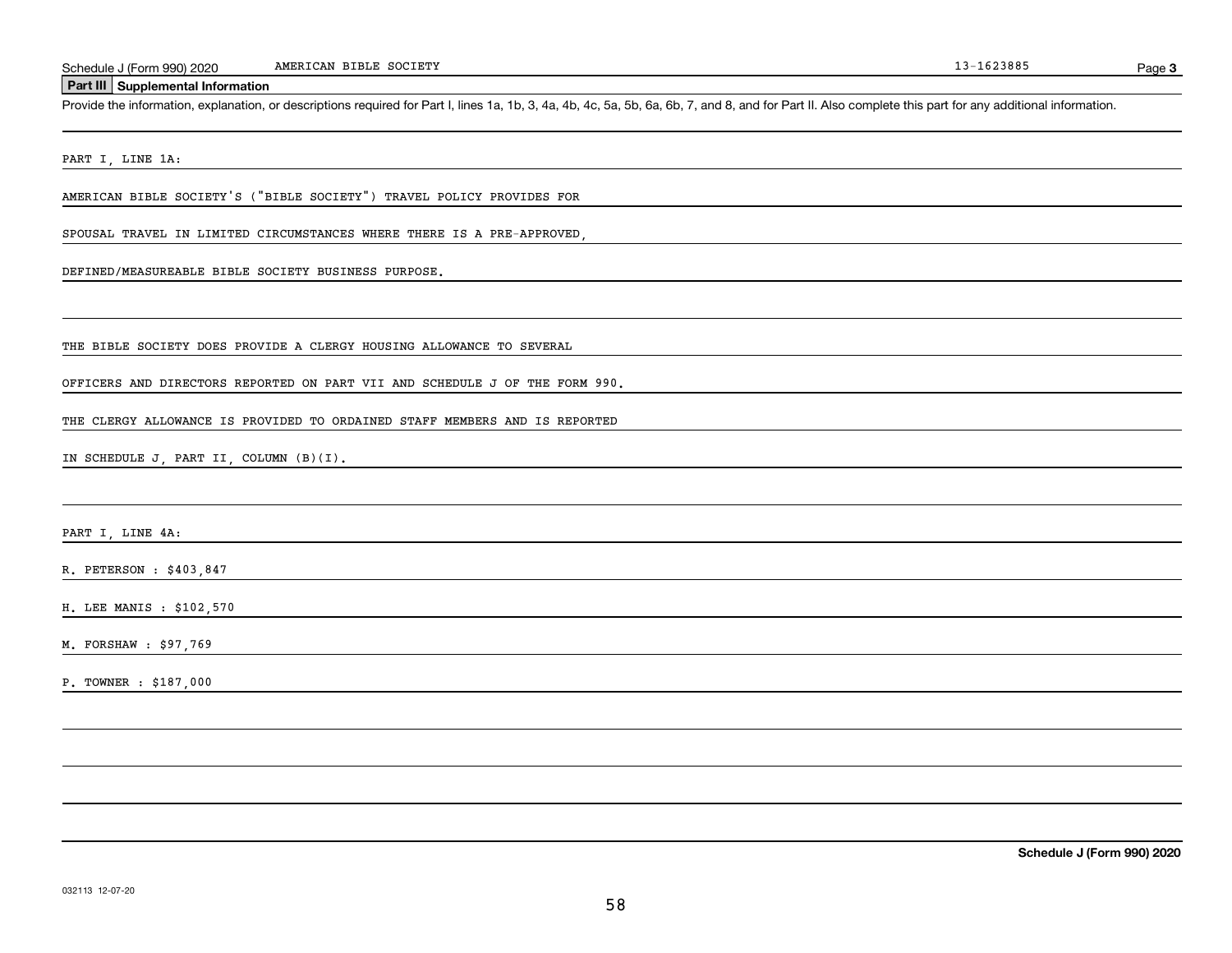### **SCHEDULE M (Form 990)**

# **Noncash Contributions**

OMB No. 1545-0047

| Department of the Treasury |  |
|----------------------------|--|
| Internal Revenue Service   |  |

**1213**

**Complete if the organizations answered "Yes" on Form 990, Part IV, lines 29 or 30.** <sup>J</sup>**2020 Attach to Form 990.** J

 **Go to www.irs.gov/Form990 for instructions and the latest information.** J

**Open to Public Inspection**

|  | Name of the organization |
|--|--------------------------|
|  |                          |

| Employer identification number |
|--------------------------------|
|--------------------------------|

|        | AMERICAN BIBLE SOCIETY                                                                                                         |                               |                                      |                                                                                                      |  | 13-1623885                                                   |            |            |    |
|--------|--------------------------------------------------------------------------------------------------------------------------------|-------------------------------|--------------------------------------|------------------------------------------------------------------------------------------------------|--|--------------------------------------------------------------|------------|------------|----|
| Part I | <b>Types of Property</b>                                                                                                       |                               |                                      |                                                                                                      |  |                                                              |            |            |    |
|        |                                                                                                                                | (a)<br>Check if<br>applicable | (b)<br>Number of<br>contributions or | (c)<br>Noncash contribution<br>amounts reported on<br>items contributed Form 990, Part VIII, line 1g |  | (d)<br>Method of determining<br>noncash contribution amounts |            |            |    |
| 1      |                                                                                                                                |                               |                                      |                                                                                                      |  |                                                              |            |            |    |
| 2      |                                                                                                                                |                               |                                      |                                                                                                      |  |                                                              |            |            |    |
| 3      | Art - Fractional interests                                                                                                     |                               |                                      |                                                                                                      |  |                                                              |            |            |    |
| 4      | Books and publications                                                                                                         |                               |                                      |                                                                                                      |  |                                                              |            |            |    |
| 5      | Clothing and household goods                                                                                                   |                               |                                      |                                                                                                      |  |                                                              |            |            |    |
| 6      |                                                                                                                                |                               |                                      |                                                                                                      |  |                                                              |            |            |    |
| 7      |                                                                                                                                |                               |                                      |                                                                                                      |  |                                                              |            |            |    |
| 8      |                                                                                                                                |                               |                                      |                                                                                                      |  |                                                              |            |            |    |
| 9      | Securities - Publicly traded                                                                                                   | x                             | 147                                  | 1,225,287. FMV                                                                                       |  |                                                              |            |            |    |
| 10     | Securities - Closely held stock                                                                                                |                               |                                      |                                                                                                      |  |                                                              |            |            |    |
| 11     | Securities - Partnership, LLC, or<br>trust interests                                                                           |                               |                                      |                                                                                                      |  |                                                              |            |            |    |
| 12     | Securities - Miscellaneous                                                                                                     |                               |                                      |                                                                                                      |  |                                                              |            |            |    |
| 13     | Qualified conservation contribution -                                                                                          |                               |                                      |                                                                                                      |  |                                                              |            |            |    |
|        | Historic structures                                                                                                            |                               |                                      |                                                                                                      |  |                                                              |            |            |    |
| 14     | Qualified conservation contribution - Other                                                                                    |                               |                                      |                                                                                                      |  |                                                              |            |            |    |
| 15     | Real estate - Residential                                                                                                      |                               |                                      |                                                                                                      |  |                                                              |            |            |    |
| 16     | Real estate - Commercial                                                                                                       |                               |                                      |                                                                                                      |  |                                                              |            |            |    |
| 17     |                                                                                                                                |                               |                                      |                                                                                                      |  |                                                              |            |            |    |
| 18     |                                                                                                                                |                               |                                      |                                                                                                      |  |                                                              |            |            |    |
| 19     |                                                                                                                                |                               |                                      |                                                                                                      |  |                                                              |            |            |    |
| 20     | Drugs and medical supplies                                                                                                     |                               |                                      |                                                                                                      |  |                                                              |            |            |    |
| 21     |                                                                                                                                |                               |                                      |                                                                                                      |  |                                                              |            |            |    |
| 22     |                                                                                                                                |                               |                                      |                                                                                                      |  |                                                              |            |            |    |
| 23     |                                                                                                                                |                               |                                      |                                                                                                      |  |                                                              |            |            |    |
| 24     |                                                                                                                                |                               |                                      |                                                                                                      |  |                                                              |            |            |    |
| 25     | Other $\blacktriangleright$<br>$\overline{\phantom{a}}$ )                                                                      |                               |                                      |                                                                                                      |  |                                                              |            |            |    |
| 26     | Other $\blacktriangleright$                                                                                                    |                               |                                      |                                                                                                      |  |                                                              |            |            |    |
| 27     | Other $\blacktriangleright$<br>$\overline{\phantom{a}}$                                                                        |                               |                                      |                                                                                                      |  |                                                              |            |            |    |
| 28     | Other $\blacktriangleright$                                                                                                    |                               |                                      |                                                                                                      |  |                                                              |            |            |    |
| 29     | Number of Forms 8283 received by the organization during the tax year for contributions                                        |                               |                                      |                                                                                                      |  |                                                              |            |            |    |
|        | for which the organization completed Form 8283, Part V, Donee Acknowledgement                                                  |                               |                                      | 29<br>.                                                                                              |  |                                                              |            | 147<br>Yes | No |
|        | 30a During the year, did the organization receive by contribution any property reported in Part I, lines 1 through 28, that it |                               |                                      |                                                                                                      |  |                                                              |            |            |    |
|        | must hold for at least three years from the date of the initial contribution, and which isn't required to be used for          |                               |                                      |                                                                                                      |  |                                                              |            |            |    |
|        | exempt purposes for the entire holding period?                                                                                 |                               |                                      |                                                                                                      |  |                                                              | <b>30a</b> |            | х  |
|        | <b>b</b> If "Yes," describe the arrangement in Part II.                                                                        |                               |                                      |                                                                                                      |  |                                                              |            |            |    |
| 31     | Does the organization have a gift acceptance policy that requires the review of any nonstandard contributions?                 |                               |                                      |                                                                                                      |  |                                                              | 31         | x          |    |
|        | 32a Does the organization hire or use third parties or related organizations to solicit, process, or sell noncash              |                               |                                      |                                                                                                      |  | .                                                            |            |            |    |
|        | contributions?                                                                                                                 |                               |                                      |                                                                                                      |  |                                                              | <b>32a</b> | x          |    |

**For Paperwork Reduction Act Notice, see the Instructions for Form 990. Schedule M (Form 990) 2020**

If the organization didn't report an amount in column (c) for a type of property for which column (a) is checked,

**31**

**33**

LHA

**b** If "Yes," describe in Part II.

describe in Part II.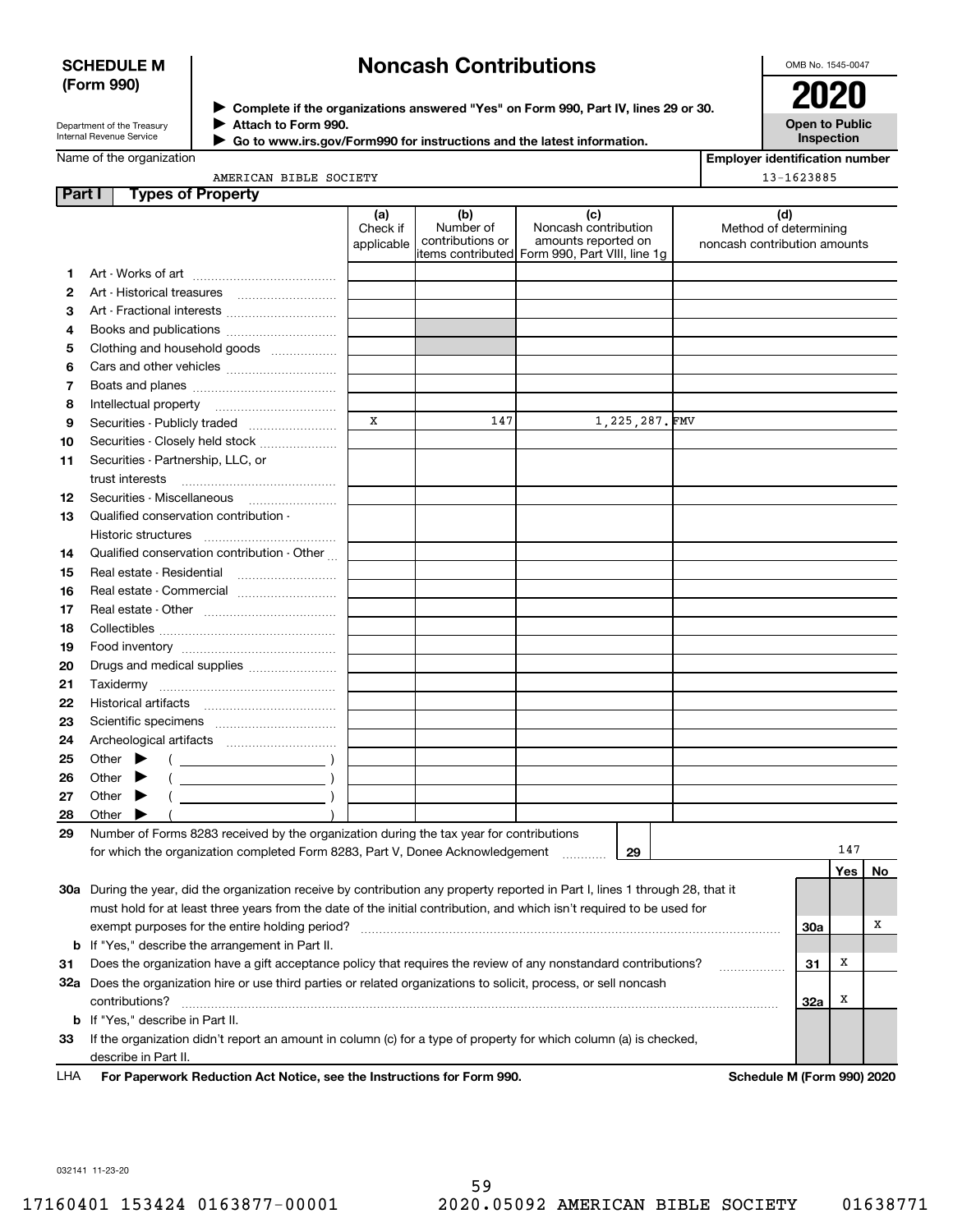Schedule M (Form 990) 2020 AMERICAN BIBLE SOCIETY<br>**Part II** Supplemental Information. Provide the information required by Part I. lines 30b. 32b. and 33. and whether the c Part II | Supplemental Information. Provide the information required by Part I, lines 30b, 32b, and 33, and whether the organization is reporting in Part I, column (b), the number of contributions, the number of items received, or a combination of both. Also complete this part for any additional information.

#### SCHEDULE M, LINE 32B:

#### ALL CONTRIBUTED SECURITIES ARE TRANSFERRED INTO A BROKERAGE ACCOUNT FOR

#### TIMELY AND EXPEDITIOUS SALE BY AMERICAN BIBLE SOCIETY'S INVESTMENT

BROKERS.

**Schedule M (Form 990) 2020**

032142 11-23-20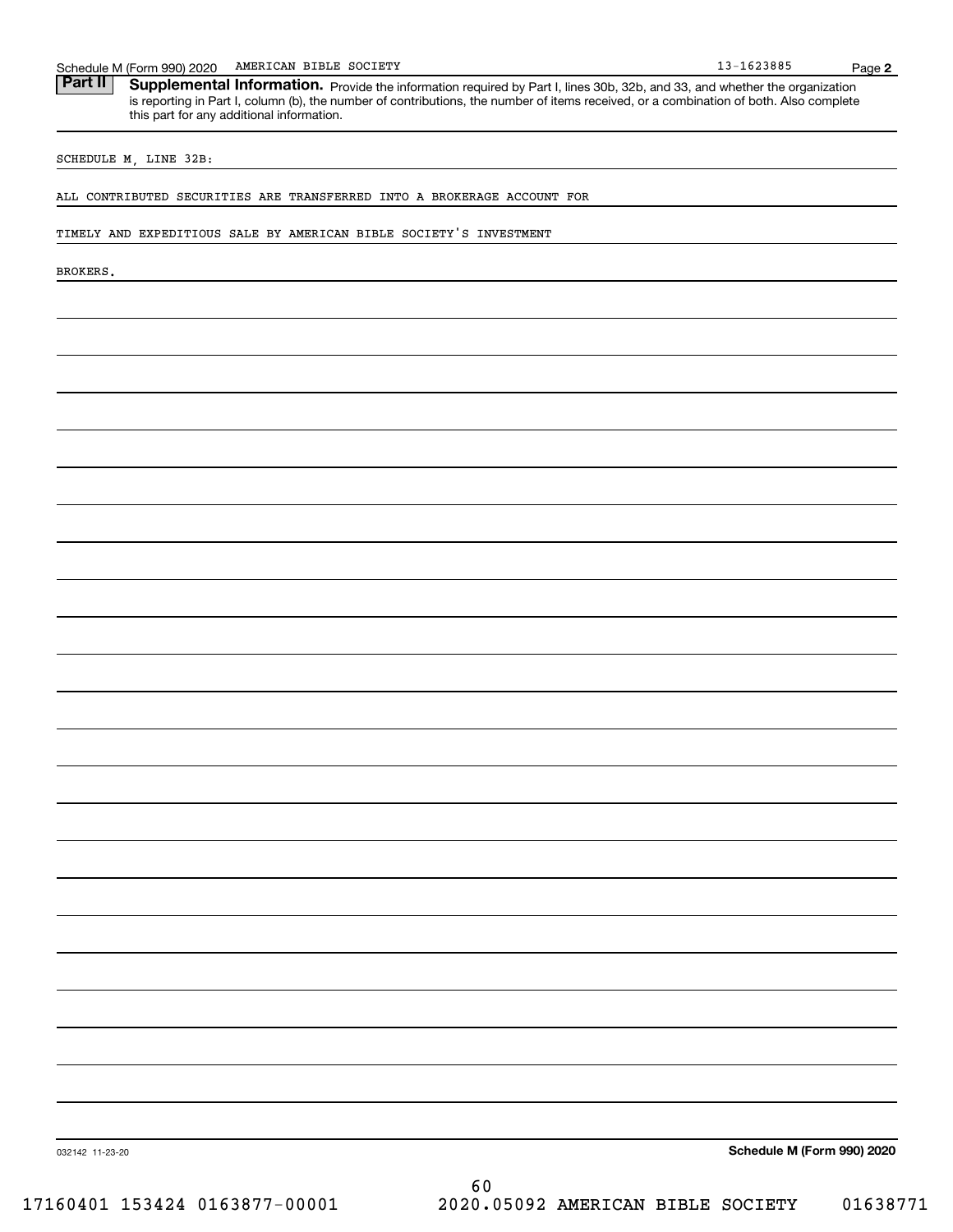**(Form 990 or 990-EZ)**

Department of the Treasury Internal Revenue Service Name of the organization

## **SCHEDULE O Supplemental Information to Form 990 or 990-EZ**

**Complete to provide information for responses to specific questions on Form 990 or 990-EZ or to provide any additional information. | Attach to Form 990 or 990-EZ. | Go to www.irs.gov/Form990 for the latest information.**



**Employer identification number** AMERICAN BIBLE SOCIETY 13-1623885

## FORM 990, PART III, LINE 1 - ORGANIZATION'S MISSION

... UNDERSTAND AND AFFORD. SO ALL PEOPLE MAY EXPEREINCE ITS

LIFE-CHANGING MESSAGE.

FORM 990, PART III, LINE 1 - ORGANIZATION'S MISSION

SINCE 1816, AMERICAN BIBLE SOCIETY HAS BEEN FULFILLING ITS MISSION OF

MAKING THE BIBLE AVAILABLE TO EVERY PERSON IN A LANGUAGE AND FORMAT

EACH CAN UNDERSTAND AND AFFORD SO ALL PEOPLE MAY EXPERIENCE ITS

LIFE-CHANGING MESSAGE.

FORM 990, PART III - PROGRAM SERVICE, LINE 4A

IN 2021, AMERICAN BIBLE SOCIETY CONTINUED ITS 205TH YEAR OF BIBLE-BASED

MINISTRY AS WE FAITHFULLY MOVED AHEAD WITH OUR VISION TO SEE MILLIONS

OF PEOPLE LIVING IN THE UNITED STATES ACTIVELY ENGAGED IN GOD'S WORD.

WE WILL REACH THIS GOAL BY WORKING CLOSELY WITH CHURCHES AND OTHER

BIBLE-BASED MINISTRIES IN CITIES ACROSS THE U.S., FEATURING OUR WIDE

VARIETY OF SCRIPTURE RESOURCES IN PRINT AND DIGITAL FORMATS, AS WELL AS

OUR BIBLE-BASED TRAUMA HEALING MINISTRY TO EASE ALL WOUNDED HEARTS WITH

THE HEALING POWER OF GOD'S WORD.

WE ARE ALSO PROUD TO CONTINUE OUR GLOBAL MINISTRY AS WE SEEK TO FINISH

THE BIBLE TRANSLATION WORK AND SEE SCRIPTURE TRANSLATED INTO 100% OF

THE WORLD'S LANGUAGES TO PROVIDE FIRST ENGAGEMENT OPPORTUNITIES FOR

#### THOSE WHO HAVE YET TO EXPERIENCE THE BIBLE'S LIFE-CHANGING MESSAGE.

032211 11-20-20 LHA For Paperwork Reduction Act Notice, see the Instructions for Form 990 or 990-EZ. Schedule O (Form 990 or 990-EZ) 2020

61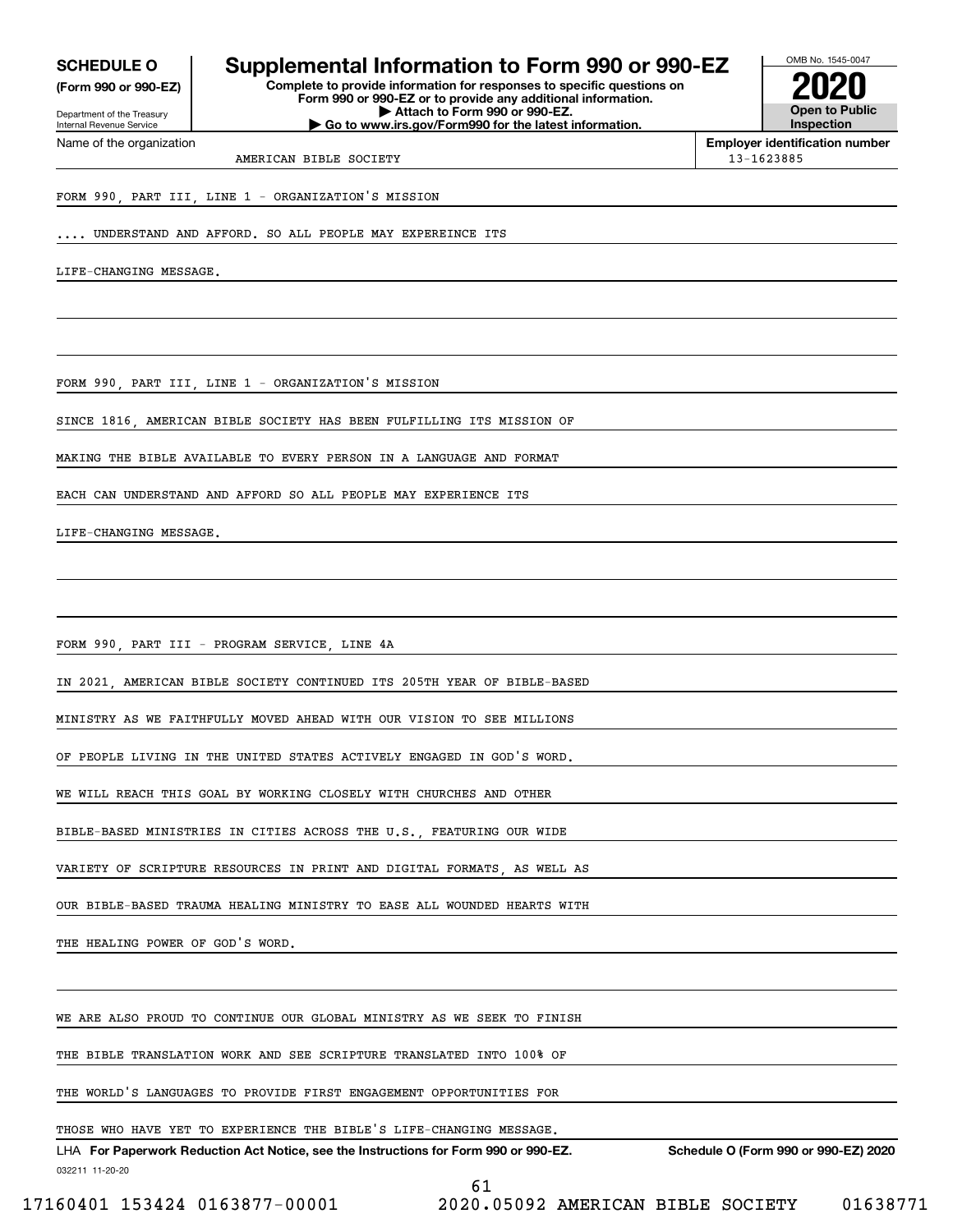| AMERICAN BIBLE SOCIETY                                                  | 13-1623885 |
|-------------------------------------------------------------------------|------------|
|                                                                         |            |
| AMERICAN BIBLE SOCIETY HELPS PEOPLE EXPERIENCE GOD THROUGH THE BIBLE.   |            |
| WE TRANSLATE THE BIBLE, DISTRIBUTE THE BIBLE, ENGAGE PEOPLE WITH THE    |            |
| BIBLE, AND ADVOCATE FOR THE BIBLE'S MESSAGE OF HOPE HERE IN AMERICA AND |            |
| EVERYWHERE IN THE WORLD. THROUGH THE CHURCH AND A GLOBAL NETWORK OF     |            |
| LOCAL BIBLE SOCIETIES, WE CARRY THE GOSPEL MESSAGE WHERE IT IS NEEDED   |            |
| MOST. OUR RESEARCH AND OUR EXPERIENCE TELL US THE BIBLE MAKES US MORE   |            |
| GENEROUS, MORE COMPASSIONATE, MORE LOVING TOWARD OUR NEIGHBORS, AND     |            |
| MORE HOPEFUL ABOUT OUR FUTURE IN CHRIST. THAT'S WHY OUR MISSION SINCE   |            |
| 1816 HAS BEEN TO HELP ALL PEOPLE EXPERIENCE THE LIFE-CHANGING MESSAGE   |            |
| OF GOD'S WORD.                                                          |            |
|                                                                         |            |
| BEFORE PEOPLE CAN EXPERIENCE THE BIBLE, IT NEEDS TO BE AVAILABLE IN     |            |
| THEIR HEART LANGUAGE. WE ARE COMMITTED TO TRANSLATING GOD'S WORD INTO   |            |
| EVERY LIVING LANGUAGE BY 2033. TO ACCOMPLISH THIS GOAL, WE WORK WITH    |            |
| TRANSLATION PARTNERS IN 62 COUNTRIES, CURRENTLY SUPPORTING 182 LANGUAGE |            |
| PROJECTS. WE PROVIDE TECHNICAL RESOURCES LIKE TRANSLATION SOFTWARE,     |            |
| TRANSLATOR TRAINING, AND PROGRAM DESIGN EXPERTISE, ENSURING THAT FIELD  |            |
| TEAMS HAVE EVERYTHING THEY NEED TO COMPLETE THEIR WORK.                 |            |
|                                                                         |            |
| ONCE THE BIBLE IS AVAILABLE, PEOPLE NEED TO BE ABLE TO ACCESS IT.       |            |
| THROUGH DISTRIBUTION, WE MAKE BIBLE OWNERSHIP AND DAILY SCRIPTURE       |            |
| ENGAGEMENT A REALITY FOR PEOPLE SEPARATED FROM GOD'S WORD BY BARRIERS   |            |
| LIKE POVERTY OR PERSECUTION. WE BRING GOD'S HOPE TO ENTIRE NATIONS      |            |
| THROUGH MASSIVE INITIATIVES LIKE BIBLES FOR CHINA OR ONE MILLION BIBLES |            |
| FOR LATIN AMERICA. IN ADDITION TO TRADITIONAL PRINTING AND DIGITAL      |            |
| FORMATS, WE PROMOTE VISUAL AND AUDIO VERSIONS OF SCRIPTURE LIKE THE     |            |
| JESUS FILM AND INITIATE BIBLE LISTENING GROUPS MEETING IN MORE THAN 40  |            |

62

032212 11-20-20

**Schedule O (Form 990 or 990-EZ) 2020**

**Contract Contract** 

**Contract Contract** 

**Contract Contract Contract** 

**Contract Contract** 

**Contract Contract**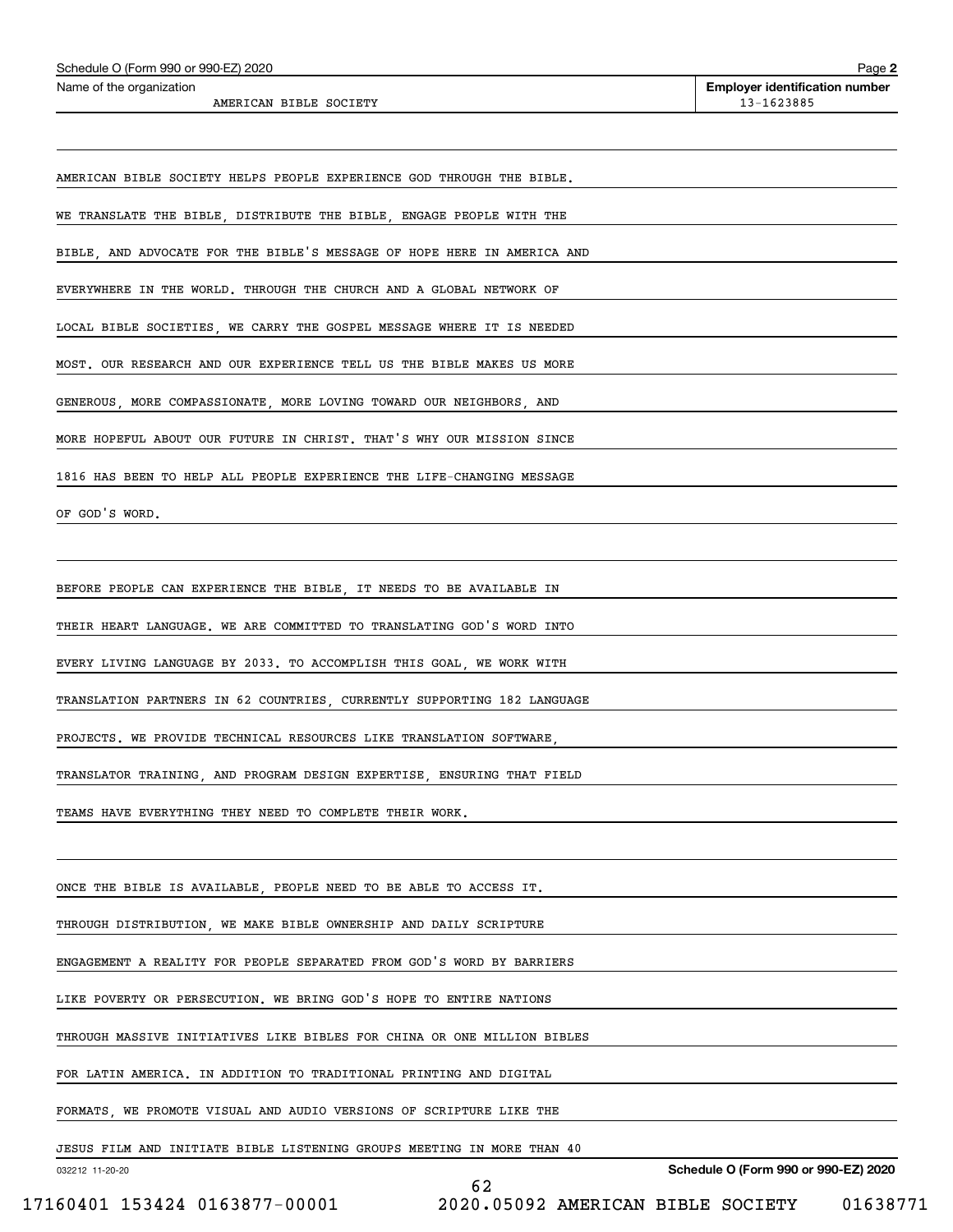| Schedule O (Form 990 or 990-EZ) 2020 |  |  |  |
|--------------------------------------|--|--|--|
|--------------------------------------|--|--|--|

AMERICAN BIBLE SOCIETY 13-1623885

COUNTRIES.

SIMPLY OWNING A BIBLE IS NOT THE END OF THE JOURNEY. IN ORDER FOR LIVES

TO TRANSFORM, HEARTS MUST BE ENGAGED WITH THE TRUTH OF SCRIPTURE. WE

CONTEXTUALIZE THE BIBLE FOR ALL PEOPLE AND BREAK DOWN BARRIERS THAT CAN

KEEP COMMUNITIES FROM FULLY EXPERIENCING GOD'S WORD.

FOR UNITED STATES MILITARY MEMBERS, VETERANS, AND THEIR FAMILIES, GOD'S

LOVE CAN FEEL FAR AWAY AMID THE UNIQUE CHALLENGES THAT COME WITH

SERVING OUR NATION. OUR HISTORIC ARMED SERVICES MINISTRY PARTNERS WITH

CHAPLAINS AND CHURCH LEADERS TO DEVELOP AND DELIVER LIFE-SAVING

MINISTRY RESOURCES, HELPING HUNDREDS OF THOUSANDS OF OUR BRAVE SERVICE

MEMBERS DISCOVER THE COMFORT OF THE SCRIPTURES.

FOR AN ESTIMATED 1 BILLION PEOPLE WORLDWIDE, THE MESSAGE OF THE BIBLE

IS HIDDEN BEHIND BARRIERS OF PAIN, GRIEF, AND TRAUMA. IN THE UNITED

STATES AND ABROAD, OUR BIBLE-BASED TRAUMA HEALING MINISTRY WORKS TO

EQUIP CHURCHES TO OFFER HOPE AND HEALING TO THOSE WHO HAVE ENDURED

TRAUMA. THROUGH A CURRICULUM THAT BLENDS MENTAL HEALTH BEST PRACTICES

WITH BIBLICAL TRUTHS, HEALING GROUPS EXPERIENCE RESTORATION THROUGH

GOD'S WORD. IN FISCAL 2021, THIS MINISTRY REACHED MORE THAN 20,000

PEOPLE IN MORE THAN 60 COUNTRIES.

THE BIBLE IS FOR EVERYONE EVEN FOR THOSE WHO LIVE IN FREEDOM BUILT ON

BIBLICAL VALUES WITHOUT UNDERSTANDING THE BIBLE'S INFLUENCE ON OUR

HISTORY. THROUGH THE FAITH AND LIBERTY DISCOVERY INITIATIVE AND THE

FAITH AND LIBERTY DISCOVER CENTER IN PHILADELPHIA, WE ADVOCATE FOR A

COMPLETE VIEW OF AMERICAN HISTORY THROUGH THE LENS OF GOD'S WORD. WE

63

032212 11-20-20

**Schedule O (Form 990 or 990-EZ) 2020**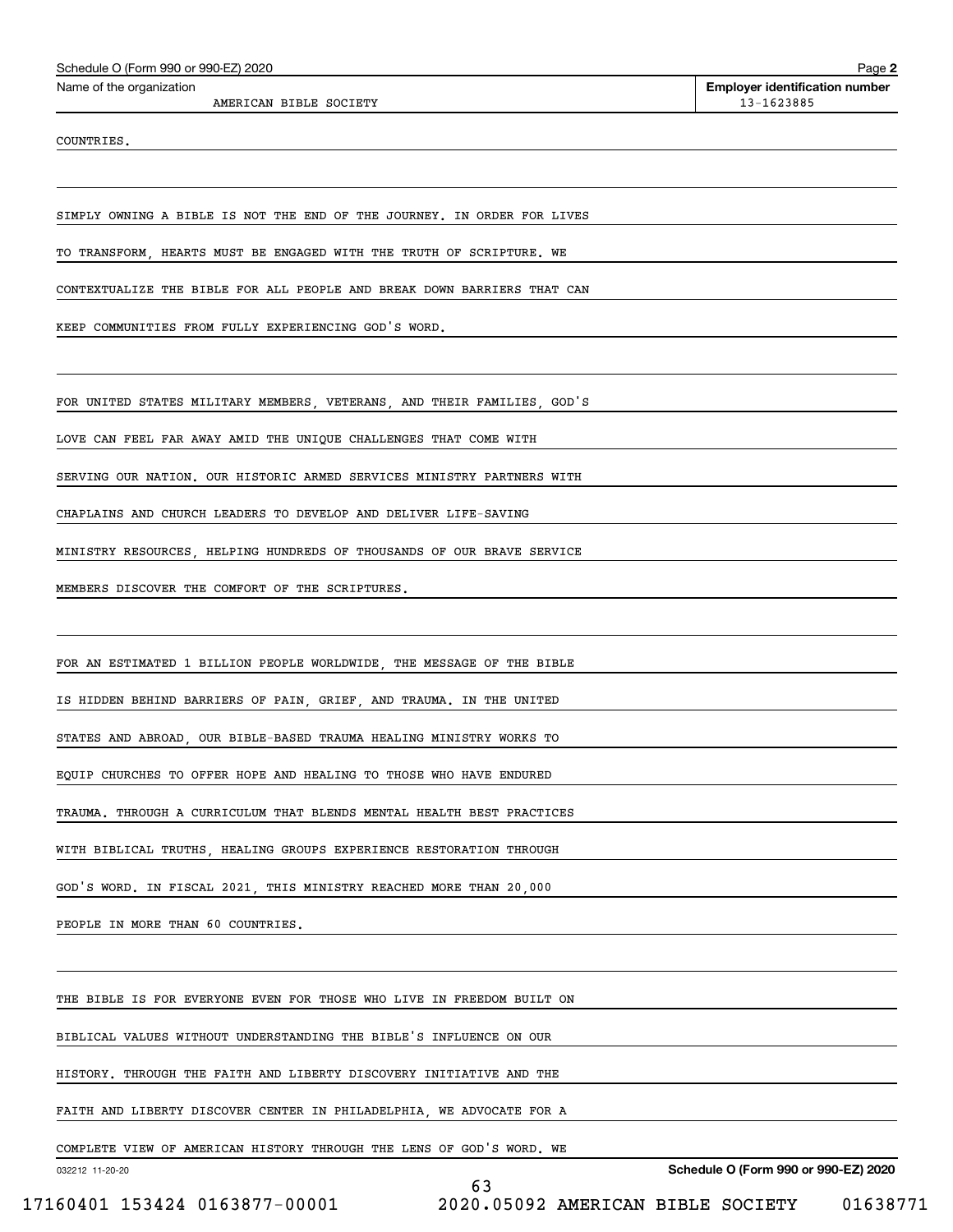| Schedule O (Form 990 or 990-EZ) 2020                                        | Page 2                                              |
|-----------------------------------------------------------------------------|-----------------------------------------------------|
| Name of the organization<br>AMERICAN BIBLE SOCIETY                          | <b>Employer identification number</b><br>13-1623885 |
| REMIND AMERICANS OF THEIR BIBLICAL HERITAGE THROUGH STORIES OF PAST         |                                                     |
| LEADERS, HEROES, AND EVERYDAY CITIZENS. WE EXPLORE THE BIBLICAL VALUES      |                                                     |
| THAT SHAPED THE AMERICAN STORY, PAVING THE WAY FOR FUTURE GENERATIONS       |                                                     |
| TO HAVE A CLEAR, ACTIVE UNDERSTANDING OF THE BIBLE'S PLACE IN OUR           |                                                     |
| HISTORY AND GOD'S PURPOSE FOR OUR LIVES.                                    |                                                     |
|                                                                             |                                                     |
| FORM 990, PART VI, SECTION B, LINE 11B:                                     |                                                     |
| POLICIES LINE 11: THE FORM 990 WAS PREPARED AND REVIEWED BY AN INDEPENDENT  |                                                     |
| ACCOUNTING FIRM, GRANT THORNTON LLP, IN CONJUNCTION WITH THE ORGANIZATION'S |                                                     |
| FINANCIAL DEPARTMENT. A COPY OF THE DRAFT FORM 990 WAS CIRCULATED TO THE    |                                                     |
| FULL BOARD OF DIRECTORS FOR DISCUSSION AND COMMENT. EACH BOARD MEMBER WAS   |                                                     |
| PROVIDED AMPLE OPPORTUNITY TO COMMENT ON THE INFORMATION CONTAINED IN THE   |                                                     |
| 990 PRIOR TO ITS FILING WITH THE INTERNAL REVENUE SERVICE.                  |                                                     |
|                                                                             |                                                     |
| FORM 990, PART VI, SECTION B, LINE 12C:                                     |                                                     |
| LINE 12: EMPLOYEES ARE REGULARLY COUNSELED BY THE LEGAL STAFF IN CONFLICT   |                                                     |
| OF INTEREST AWARENESS AND ARE REQUIRED TO FILE CONFLICT OF INTEREST         |                                                     |
| DISCLOSURE STATEMENTS ANNUALLY. CONFLICTS IDENTIFIED ARE INVESTIGATED BY    |                                                     |
| THE INTERNAL AUDIT STAFF FOR RESOLUTION WITH MANAGEMENT AND THE BOARD AUDIT |                                                     |
| COMMITTEE.                                                                  |                                                     |
|                                                                             |                                                     |
| FORM 990, PART VI, SECTION B, LINE 15:                                      |                                                     |
| LINE 15A AND 15B: COMPENSATION FOR THE PRESIDENT & CEO IS DETERMINED BY THE |                                                     |
| BOARD OF DIRECTORS, AS FACILITATED BY THE CHAIRPERSON OF THE BOARD. THE     |                                                     |
| CHAIRPERSON RELIES ON A NUMBER OF DIFFERENT SOURCES TO DETERMINE            |                                                     |
| COMPENSATION, INCLUDING, BUT NOT LIMITED TO COMPENSATION BENCHMARK SURVEYS  |                                                     |

64

AND STUDIES, COMPENSATION PAID TO SIMILAR OFFICER AT SIMILAR INSTITUTIONS

032212 11-20-20

**Schedule O (Form 990 or 990-EZ) 2020**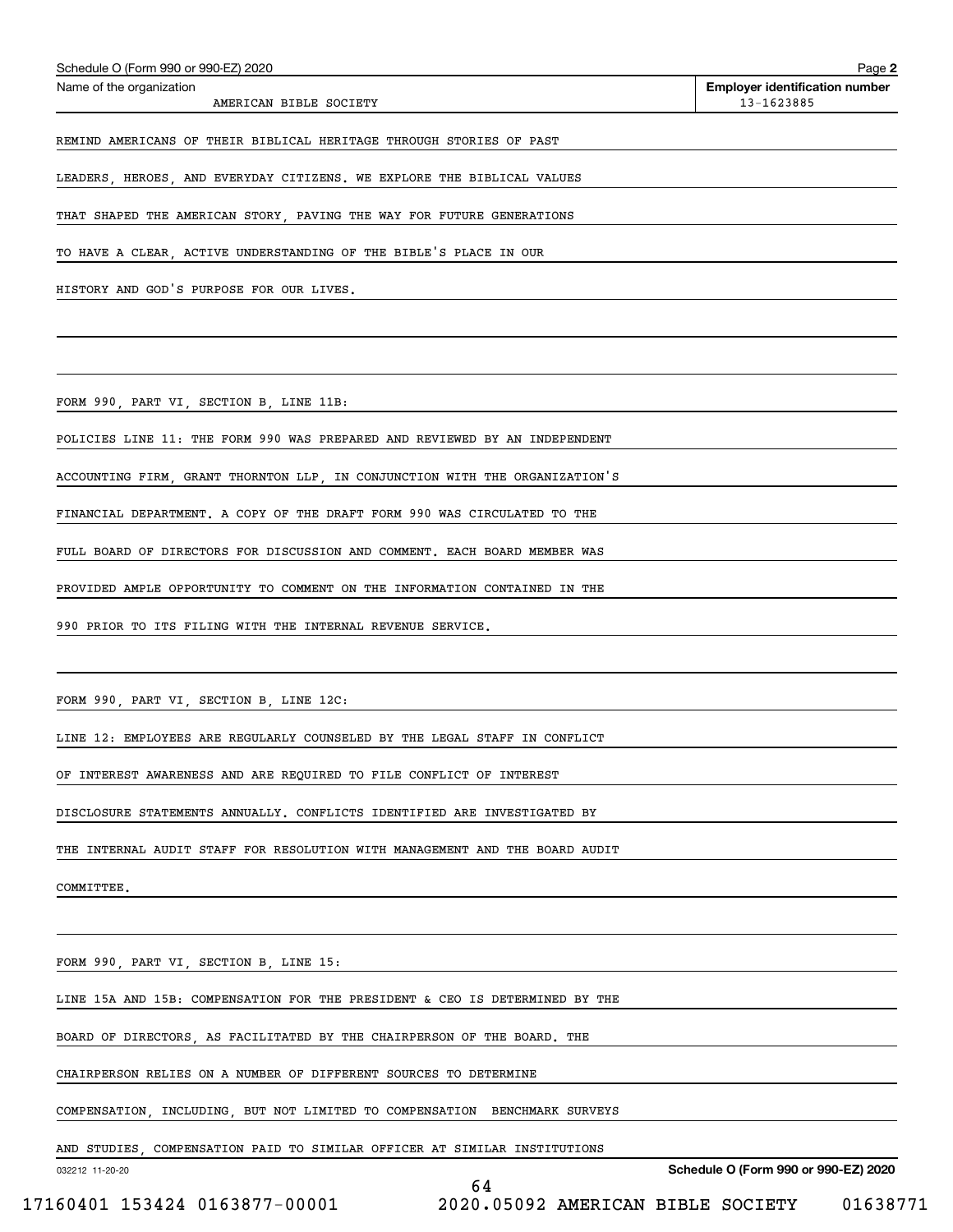| Schedule O (Form 990 or 990-EZ) 2020                                                           | Page 2                                              |
|------------------------------------------------------------------------------------------------|-----------------------------------------------------|
| Name of the organization<br>AMERICAN BIBLE SOCIETY                                             | <b>Employer identification number</b><br>13-1623885 |
| (I.E. BY REVIEWING THE FORM 990 OF OTHER ORGANIZATIONS), INCLUDING THOSE IN                    |                                                     |
| MAJOR URBAN CENTERS. RECOMMENDATIONS WERE BASED ON A COMPREHENSIVE STUDY                       |                                                     |
| LEVERAGING EXTERNAL INDEPENDENT RESEARCH BY GUIDE STAR AND OTHER 3RD PARTY                     |                                                     |
| CONSULTING ORGANIZATIONS. THE CHAIRPERSON THEN RECOMMENDS THE CEO                              |                                                     |
| COMPENSATION TO THE FULL BOARD OF DIRECTORS FOR ITS APPROVAL. THE BOARD OF                     |                                                     |
| DIRECTORS' APPROVAL IS DOCUMENTED IN MINUTES.                                                  |                                                     |
|                                                                                                |                                                     |
| COMPENSATION FOR OTHER OFFICERS AND KEY EMPLOYEES OF THE ORGANIZATION IS                       |                                                     |
| DETERMINED USING VARIOUS SOURCES BY HUMAN RESOURCES SUCH AS COMPENSATION                       |                                                     |
| SURVEYS AND STUDIES, INCLUDING INFORMATION ON FORM 990 OF OTHER                                |                                                     |
| ORGANIZATIONS AS WELL AS INDEPENDENT COMPENSATION STUDIES. HUMAN RESOURCES                     |                                                     |
| THEN OBTAINS APPROVAL FOR THE RECOMMENDED COMPENSATION FROM THE OFFICERS                       |                                                     |
| OR KEY EMPLOYEES' NEXT HIGHER LEVEL MANAGER. FINAL COMPENSATION AMOUNT IS                      |                                                     |
| THEN COMMUNICATED TO THE OFFICER OR KEY EMPLOYEE BY HUMAN RESOURCES.                           |                                                     |
|                                                                                                |                                                     |
| FORM 990, PART VI, LINE 17, LIST OF STATES RECEIVING COPY OF FORM 990:                         |                                                     |
| AK, CA, CO, DC, FL, HI, IL, KY, LA, MD, MN, MS, NV, NH, NY, ND, OH, OR, SC, TN, VA, WA, WY, WI |                                                     |
|                                                                                                |                                                     |
| FORM 990, PART VI, SECTION C, LINE 19:                                                         |                                                     |
|                                                                                                |                                                     |

65

LINE 19: AMERICAN BIBLE SOCIETY ("THE BIBLE SOCIETY") MAKES ITS FORM 990

AND AUDITED FINANCIAL STATEMENTS AVAILABLE ON ITS WEBSITE,

WWW.AMERICANBIBLE.ORG. THE BIBLE SOCIETY'S GOVERNING DOCUMENTS AND CONFLICT

OF INTEREST STATEMENT ARE AVAILABLE UPON REQUEST AND AT MANAGEMENT'S

DISCRETION.

FORM 990, PART VI, LINE 1A & 1B AND PART VII

THE BIBLE SOCIETY IS REPORTING 18 MEMBERS OF THE BOARD OF DIRECTORS.

SINCE ONE MEMBER OF THE BOARD WAS COMPENSATED, THE BIBLE SOCIETY IS

032212 11-20-20

**Schedule O (Form 990 or 990-EZ) 2020**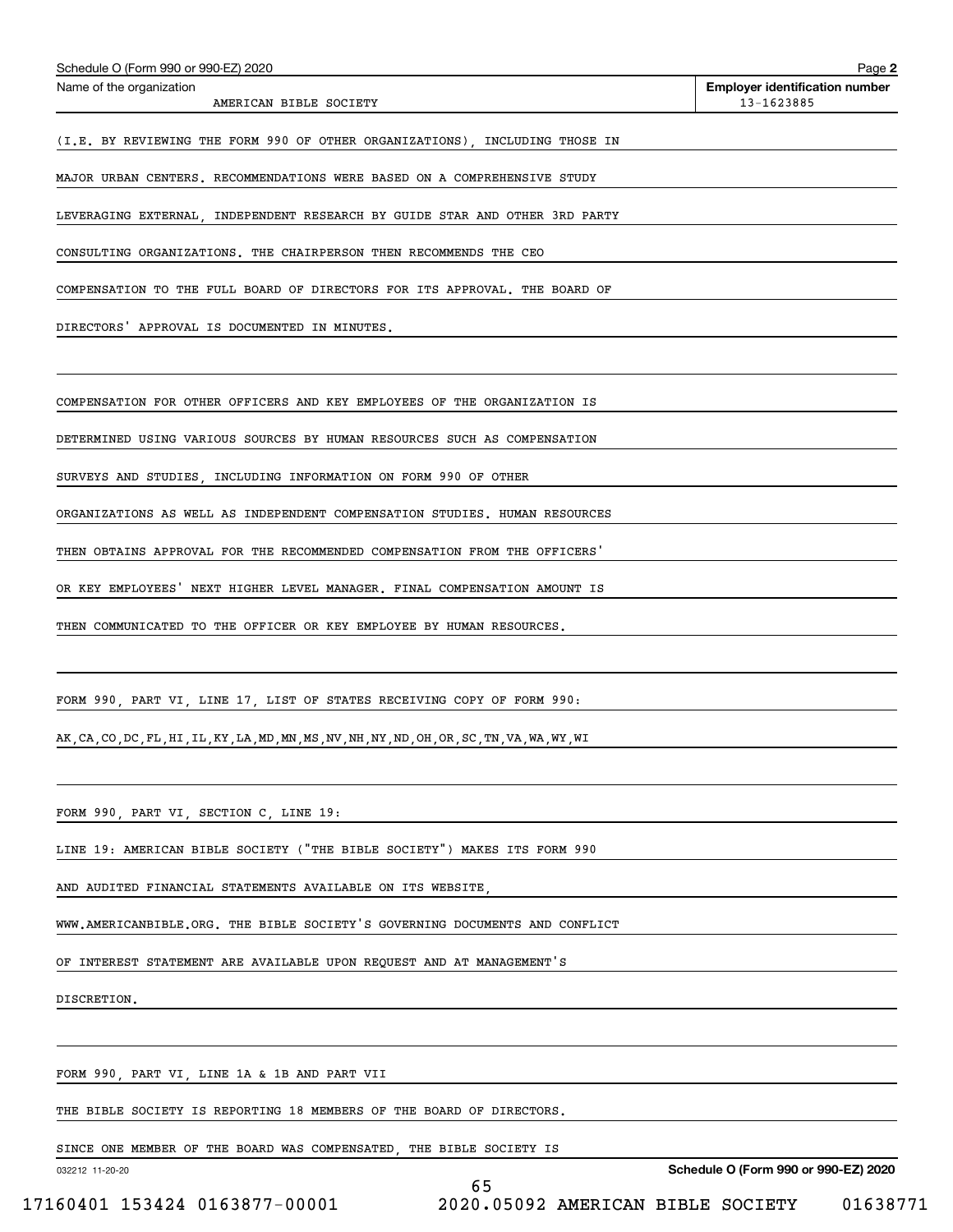| Schedule O (Form 990 or 990-EZ) 2020                                    |              | Page 2                                              |
|-------------------------------------------------------------------------|--------------|-----------------------------------------------------|
| Name of the organization<br>AMERICAN BIBLE SOCIETY                      |              | <b>Employer identification number</b><br>13-1623885 |
| REPORTING 17 INDEPENDENT VOTING MEMBERS OF THE BOARD OF DIRECTORS AT    |              |                                                     |
| THE END OF THE TAX YEAR.                                                |              |                                                     |
|                                                                         |              |                                                     |
| THERE IS AN EXECUTIVE COMMITTEE OF THE BOARD WHICH HAS THE AUTHORITY TO |              |                                                     |
| ACT ON BEHALF OF THE FULL BOARD WHEN APPLICABLE.                        |              |                                                     |
|                                                                         |              |                                                     |
| FORM 990, PART XI, LINE 9, CHANGES IN NET ASSETS:                       |              |                                                     |
| PENSION RELATED ACTIVITY                                                | 3,016,810.   |                                                     |
| CHANGE IN VALUE OF SPLIT INTEREST AGREEMENTS                            | $-994,634.$  |                                                     |
| APPRECIATION IN FAIR VALUE OF THIRD-PARTY TRUSTS                        | 4, 167, 010. |                                                     |
| WRITE-OFF OF DEFERRED REAL ESTATE TAX ACCRUED LIABILITY                 | 1,483,063.   |                                                     |
| TOTAL TO FORM 990, PART XI, LINE 9                                      | 7,672,249.   |                                                     |
|                                                                         |              |                                                     |
|                                                                         |              |                                                     |
|                                                                         |              |                                                     |
|                                                                         |              |                                                     |
|                                                                         |              |                                                     |
|                                                                         |              |                                                     |
|                                                                         |              |                                                     |
|                                                                         |              |                                                     |
|                                                                         |              |                                                     |
|                                                                         |              |                                                     |
|                                                                         |              |                                                     |
|                                                                         |              |                                                     |
|                                                                         |              |                                                     |
|                                                                         |              |                                                     |
|                                                                         |              |                                                     |

032212 11-20-20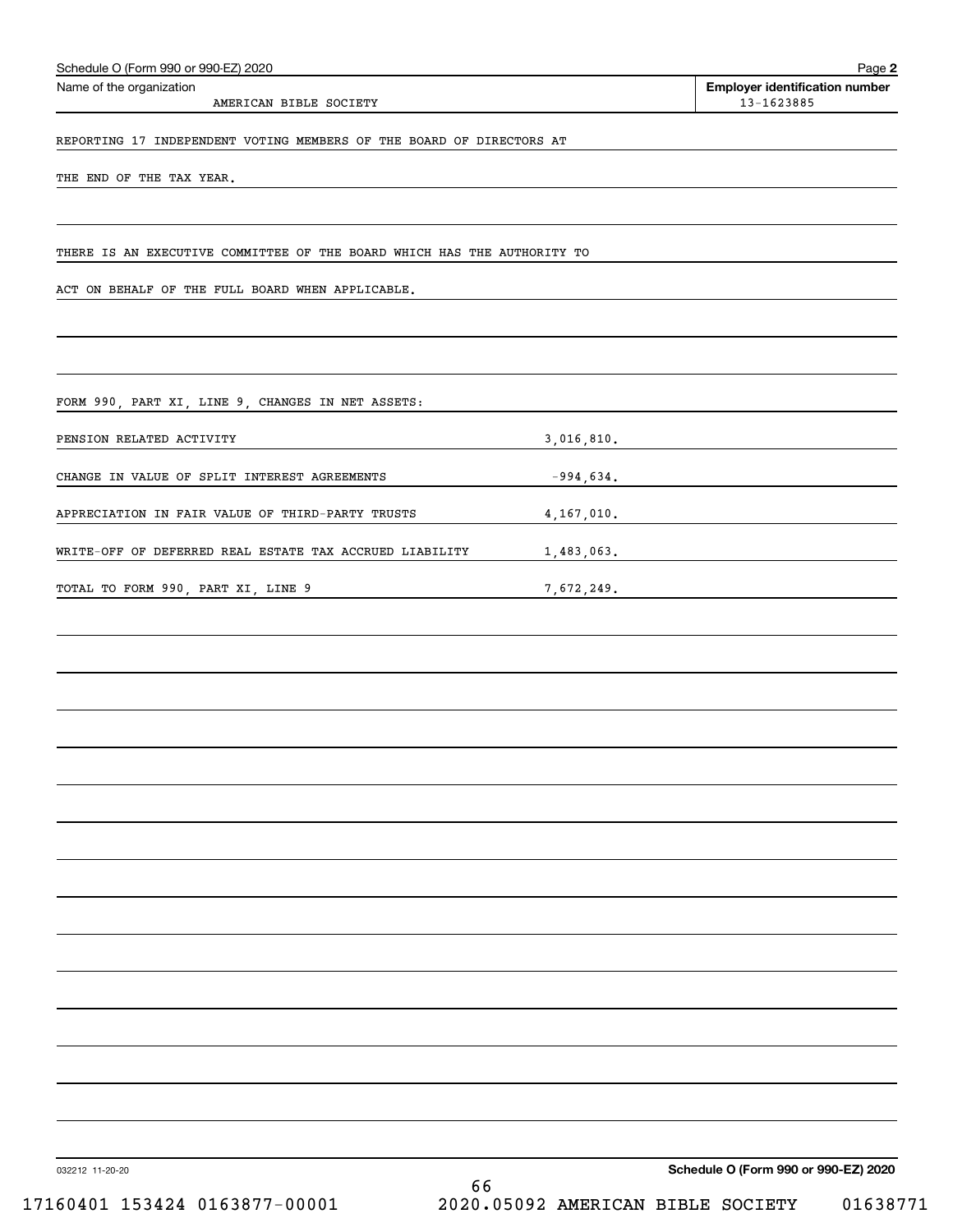**For Paperwork Reduction Act Notice, see the Instructions for Form 990. Schedule R (Form 990) 2020**

# **Related Organizations and Unrelated Partnerships**

**Complete if the organization answered "Yes" on Form 990, Part IV, line 33, 34, 35b, 36, or 37.** |

**Attach to Form 990.**  |

#### Name of the organization

Department of the Treasury Internal Revenue Service

**SCHEDULE R (Form 990)**

AMERICAN BIBLE SOCIETY

**Employer identification number** 13-1623885

**Part I Identification of Disregarded Entities.**  Complete if the organization answered "Yes" on Form 990, Part IV, line 33.

| (a)<br>Name, address, and EIN (if applicable)<br>of disregarded entity | (b)<br>Primary activity | (c)<br>Legal domicile (state or<br>foreign country) | (d)<br>Total income | (e)<br>End-of-year assets | (f)<br>Direct controlling<br>entity |
|------------------------------------------------------------------------|-------------------------|-----------------------------------------------------|---------------------|---------------------------|-------------------------------------|
|                                                                        |                         |                                                     |                     |                           |                                     |
|                                                                        |                         |                                                     |                     |                           |                                     |
|                                                                        |                         |                                                     |                     |                           |                                     |
|                                                                        |                         |                                                     |                     |                           |                                     |

#### **Identification of Related Tax-Exempt Organizations.** Complete if the organization answered "Yes" on Form 990, Part IV, line 34, because it had one or more related tax-exempt **Part II** organizations during the tax year.

| (a)<br>Name, address, and EIN<br>of related organization | (b)<br>Primary activity | (c)<br>Legal domicile (state or<br>foreign country) | (d)<br><b>Exempt Code</b><br>section | (e)<br>Public charity<br>status (if section | (f)<br>Direct controlling<br>entity | $(g)$<br>Section 512(b)(13) | controlled<br>entity? |
|----------------------------------------------------------|-------------------------|-----------------------------------------------------|--------------------------------------|---------------------------------------------|-------------------------------------|-----------------------------|-----------------------|
|                                                          |                         |                                                     |                                      | 501(c)(3))                                  |                                     | Yes                         | No                    |
| FAITH AND LIBERTY DISCOVERY CENTER -                     |                         |                                                     |                                      |                                             |                                     |                             |                       |
| 83-2372645, 101 N INDEPENDENCE MALL E,                   |                         |                                                     |                                      |                                             |                                     |                             |                       |
| PHILADELPHIA, PA 19106                                   | MUSEUM                  | PENNSYLVANIA                                        | 501(C)(3)                            | LINE 7                                      | ABS                                 | х                           |                       |
|                                                          |                         |                                                     |                                      |                                             |                                     |                             |                       |
|                                                          |                         |                                                     |                                      |                                             |                                     |                             |                       |
|                                                          |                         |                                                     |                                      |                                             |                                     |                             |                       |

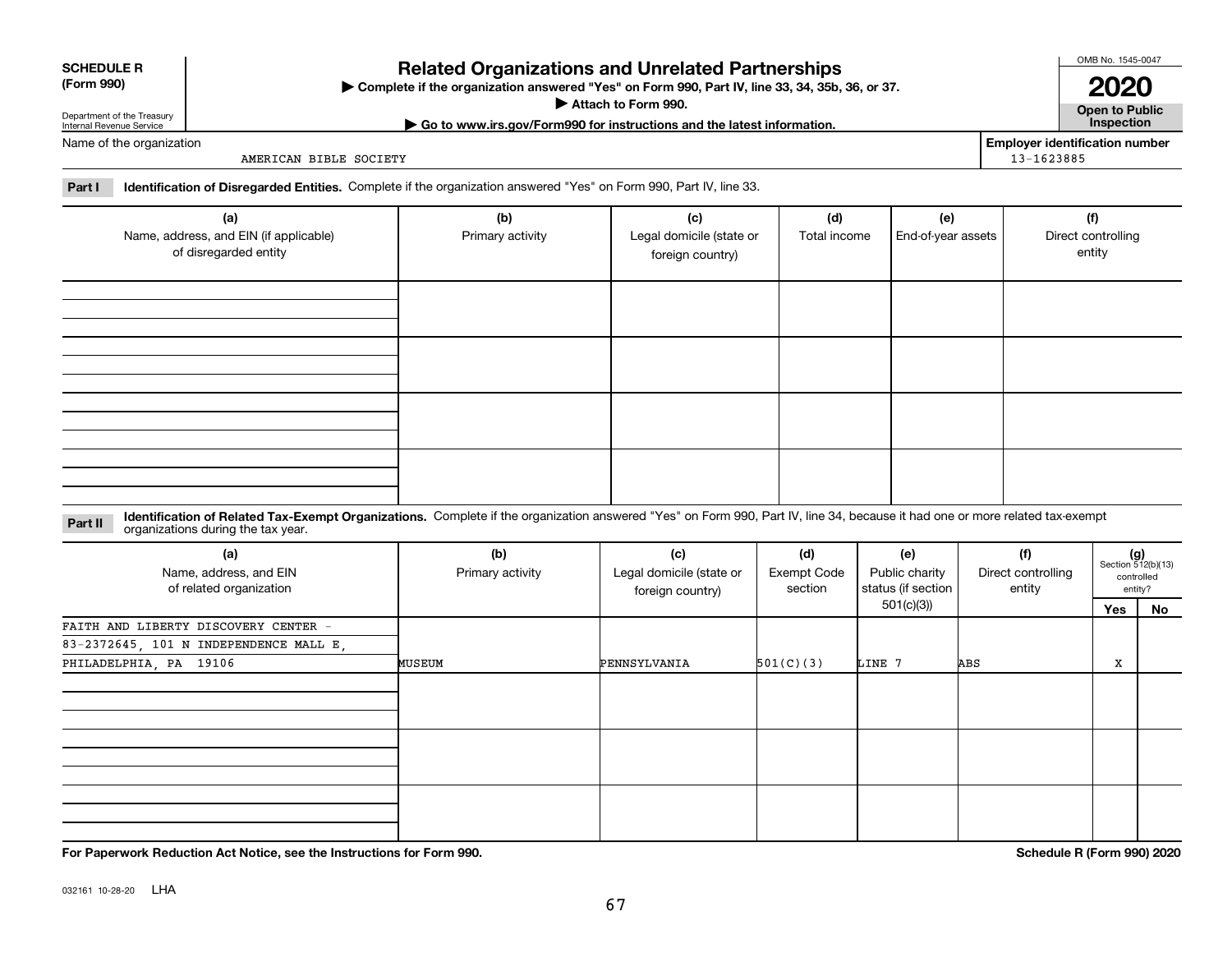#### **Identification of Related Organizations Taxable as a Partnership.** Complete if the organization answered "Yes" on Form 990, Part IV, line 34, because it had one or more related **Part III** organizations treated as a partnership during the tax year.

| (a)                     | (b)              | (c)                  | (d)                          | (e)                                                                                       | (f)                      | (g)                               |                                  | (h)      | (i)                                                                     | (j) | (k)                   |
|-------------------------|------------------|----------------------|------------------------------|-------------------------------------------------------------------------------------------|--------------------------|-----------------------------------|----------------------------------|----------|-------------------------------------------------------------------------|-----|-----------------------|
| Name, address, and EIN  | Primary activity | Legal<br>domicile    | Direct controlling<br>entity | Predominant income<br>related, unrelated,<br>excluded from tax under<br>sections 512-514) | Share of total<br>income | Share of<br>end-of-year<br>assets | Disproportionate<br>allocations? |          | Code V-UBI<br>amount in box<br>20 of Schedule<br>K-1 (Form 1065) Yes No |     | General or Percentage |
| of related organization |                  | (state or<br>foreign |                              |                                                                                           |                          |                                   |                                  |          |                                                                         |     | managing ownership    |
|                         |                  | country)             |                              |                                                                                           |                          |                                   |                                  | Yes   No |                                                                         |     |                       |
|                         |                  |                      |                              |                                                                                           |                          |                                   |                                  |          |                                                                         |     |                       |
|                         |                  |                      |                              |                                                                                           |                          |                                   |                                  |          |                                                                         |     |                       |
|                         |                  |                      |                              |                                                                                           |                          |                                   |                                  |          |                                                                         |     |                       |
|                         |                  |                      |                              |                                                                                           |                          |                                   |                                  |          |                                                                         |     |                       |
|                         |                  |                      |                              |                                                                                           |                          |                                   |                                  |          |                                                                         |     |                       |
|                         |                  |                      |                              |                                                                                           |                          |                                   |                                  |          |                                                                         |     |                       |
|                         |                  |                      |                              |                                                                                           |                          |                                   |                                  |          |                                                                         |     |                       |
|                         |                  |                      |                              |                                                                                           |                          |                                   |                                  |          |                                                                         |     |                       |
|                         |                  |                      |                              |                                                                                           |                          |                                   |                                  |          |                                                                         |     |                       |
|                         |                  |                      |                              |                                                                                           |                          |                                   |                                  |          |                                                                         |     |                       |
|                         |                  |                      |                              |                                                                                           |                          |                                   |                                  |          |                                                                         |     |                       |
|                         |                  |                      |                              |                                                                                           |                          |                                   |                                  |          |                                                                         |     |                       |
|                         |                  |                      |                              |                                                                                           |                          |                                   |                                  |          |                                                                         |     |                       |
|                         |                  |                      |                              |                                                                                           |                          |                                   |                                  |          |                                                                         |     |                       |
|                         |                  |                      |                              |                                                                                           |                          |                                   |                                  |          |                                                                         |     |                       |
|                         |                  |                      |                              |                                                                                           |                          |                                   |                                  |          |                                                                         |     |                       |
|                         |                  |                      |                              |                                                                                           |                          |                                   |                                  |          |                                                                         |     |                       |

**Identification of Related Organizations Taxable as a Corporation or Trust.** Complete if the organization answered "Yes" on Form 990, Part IV, line 34, because it had one or more related **Part IV** organizations treated as a corporation or trust during the tax year.

| (a)<br>Name, address, and EIN<br>of related organization | (b)<br>Primary activity | (c)<br>Legal domicile<br>(state or<br>foreign | (d)<br>Direct controlling<br>entity | (e)<br>Type of entity<br>(C corp, S corp,<br>or trust) | (f)<br>Share of total<br>income | (g)<br>Share of<br>end-of-year<br>assets | (h)<br>Percentage<br>ownership | $\begin{array}{c} \textbf{(i)}\\ \text{Section}\\ 512 \text{(b)} \text{(13)}\\ \text{controlled}\\ \text{entity?} \end{array}$ |        |
|----------------------------------------------------------|-------------------------|-----------------------------------------------|-------------------------------------|--------------------------------------------------------|---------------------------------|------------------------------------------|--------------------------------|--------------------------------------------------------------------------------------------------------------------------------|--------|
|                                                          |                         | country)                                      |                                     |                                                        |                                 |                                          |                                |                                                                                                                                | Yes No |
|                                                          |                         |                                               |                                     |                                                        |                                 |                                          |                                |                                                                                                                                |        |
|                                                          |                         |                                               |                                     |                                                        |                                 |                                          |                                |                                                                                                                                |        |
|                                                          |                         |                                               |                                     |                                                        |                                 |                                          |                                |                                                                                                                                |        |
|                                                          |                         |                                               |                                     |                                                        |                                 |                                          |                                |                                                                                                                                |        |
|                                                          |                         |                                               |                                     |                                                        |                                 |                                          |                                |                                                                                                                                |        |
|                                                          |                         |                                               |                                     |                                                        |                                 |                                          |                                |                                                                                                                                |        |
|                                                          |                         |                                               |                                     |                                                        |                                 |                                          |                                |                                                                                                                                |        |
|                                                          |                         |                                               |                                     |                                                        |                                 |                                          |                                |                                                                                                                                |        |
|                                                          |                         |                                               |                                     |                                                        |                                 |                                          |                                |                                                                                                                                |        |
|                                                          |                         |                                               |                                     |                                                        |                                 |                                          |                                |                                                                                                                                |        |
|                                                          |                         |                                               |                                     |                                                        |                                 |                                          |                                |                                                                                                                                |        |
|                                                          |                         |                                               |                                     |                                                        |                                 |                                          |                                |                                                                                                                                |        |
|                                                          |                         |                                               |                                     |                                                        |                                 |                                          |                                |                                                                                                                                |        |
|                                                          |                         |                                               |                                     |                                                        |                                 |                                          |                                |                                                                                                                                |        |
|                                                          |                         |                                               |                                     |                                                        |                                 |                                          |                                |                                                                                                                                |        |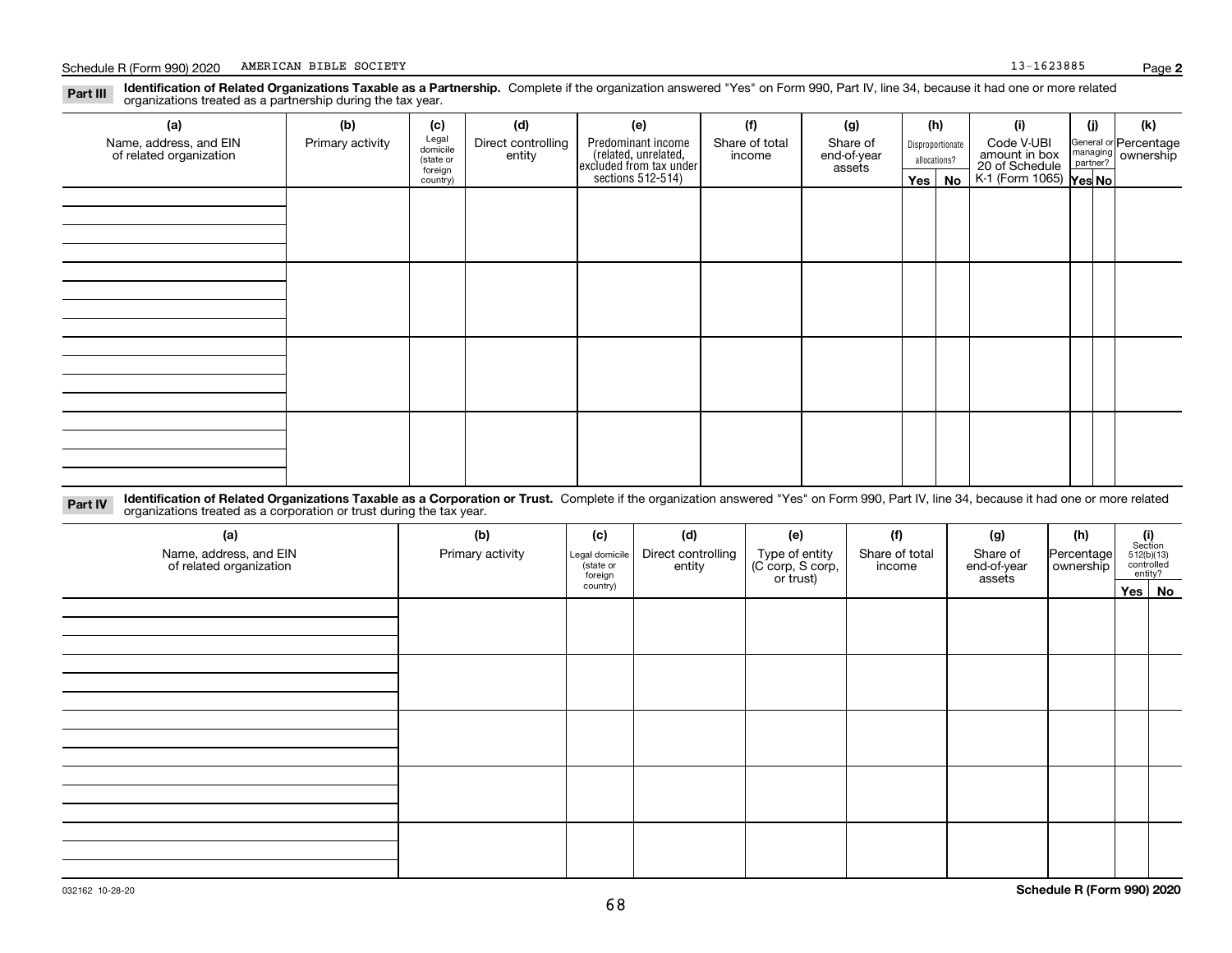$\overline{\phantom{a}}$ 

**Part V** T**ransactions With Related Organizations.** Complete if the organization answered "Yes" on Form 990, Part IV, line 34, 35b, or 36.

| Note: Complete line 1 if any entity is listed in Parts II, III, or IV of this schedule.                                                                                                                                        |                |  |   |   |  |  |
|--------------------------------------------------------------------------------------------------------------------------------------------------------------------------------------------------------------------------------|----------------|--|---|---|--|--|
| 1 During the tax year, did the organization engage in any of the following transactions with one or more related organizations listed in Parts II-IV?                                                                          |                |  |   |   |  |  |
|                                                                                                                                                                                                                                | 1a             |  | x |   |  |  |
| <b>b</b> Gift, grant, or capital contribution to related organization(s)                                                                                                                                                       | 1 <sub>b</sub> |  | x |   |  |  |
| c Gift, grant, or capital contribution from related organization(s)                                                                                                                                                            | 1c             |  |   | x |  |  |
|                                                                                                                                                                                                                                | 1d             |  | X |   |  |  |
| e Loans or loan quarantees by related organization(s)                                                                                                                                                                          | 1e             |  |   | X |  |  |
|                                                                                                                                                                                                                                |                |  |   |   |  |  |
| f Dividends from related organization(s) manufactured contains and contained and contained contained and contained and contained and contained and contained and contained and contained and contained and contained and conta | 1f             |  |   | X |  |  |
| g Sale of assets to related organization(s) manufactured contains and contained contained and contained contains and contained and contained and set of assets to related organization(s) manufactured and contained and conta | 1g             |  |   | х |  |  |
| h Purchase of assets from related organization(s) manufactured and content to the content of the content of the content of the content of the content of the content of the content of the content of the content of the conte | 1h             |  |   | X |  |  |
| Exchange of assets with related organization(s) www.andromanaceaerrational contract and an exchange of assets with related organization(s)                                                                                     | 1i             |  |   | X |  |  |
| Lease of facilities, equipment, or other assets to related organization(s) The manuform manuform manuform manuform manuform manuform manuform manuform manuform manuform manuform manuform manuform manuform manuform manuform |                |  |   | X |  |  |
|                                                                                                                                                                                                                                |                |  |   |   |  |  |
| k Lease of facilities, equipment, or other assets from related organization(s) manufaction content and content to the content of facilities, equipment, or other assets from related organization(s) manufaction content and c | 1k             |  |   | X |  |  |
| Performance of services or membership or fundraising solicitations for related organization(s)                                                                                                                                 | 11             |  | X |   |  |  |
| m Performance of services or membership or fundraising solicitations by related organization(s)                                                                                                                                | 1m             |  |   | х |  |  |
|                                                                                                                                                                                                                                | 1n             |  |   | X |  |  |
| <b>o</b> Sharing of paid employees with related organization(s)                                                                                                                                                                | 1o             |  |   | X |  |  |
|                                                                                                                                                                                                                                |                |  |   |   |  |  |
|                                                                                                                                                                                                                                | 1p             |  |   | х |  |  |
|                                                                                                                                                                                                                                | 1q             |  |   | X |  |  |
|                                                                                                                                                                                                                                |                |  |   |   |  |  |
| r Other transfer of cash or property to related organization(s)                                                                                                                                                                | 1r             |  |   | X |  |  |
|                                                                                                                                                                                                                                | 1s             |  |   | X |  |  |

**2**If the answer to any of the above is "Yes," see the instructions for information on who must complete this line, including covered relationships and transaction thresholds.

| (a)<br>Name of related organization    | (b)<br>Transaction<br>type (a-s) | (c)<br>Amount involved | (d)<br>Method of determining amount involved |
|----------------------------------------|----------------------------------|------------------------|----------------------------------------------|
| (1) FAITH AND LIBERTY DISCOVERY CENTER | Α                                | 1,513,700.FMV          |                                              |
| (2) FAITH AND LIBERTY DISCOVERY CENTER | в                                | 36,435,481.FMV         |                                              |
| (3) FAITH AND LIBERTY DISCOVERY CENTER | D                                | 20,549,404.FMV         |                                              |
| (4) FAITH AND LIBERTY DISCOVERY CENTER |                                  | 315,749.FMV            |                                              |
| (5)                                    |                                  |                        |                                              |
| (6)                                    |                                  |                        |                                              |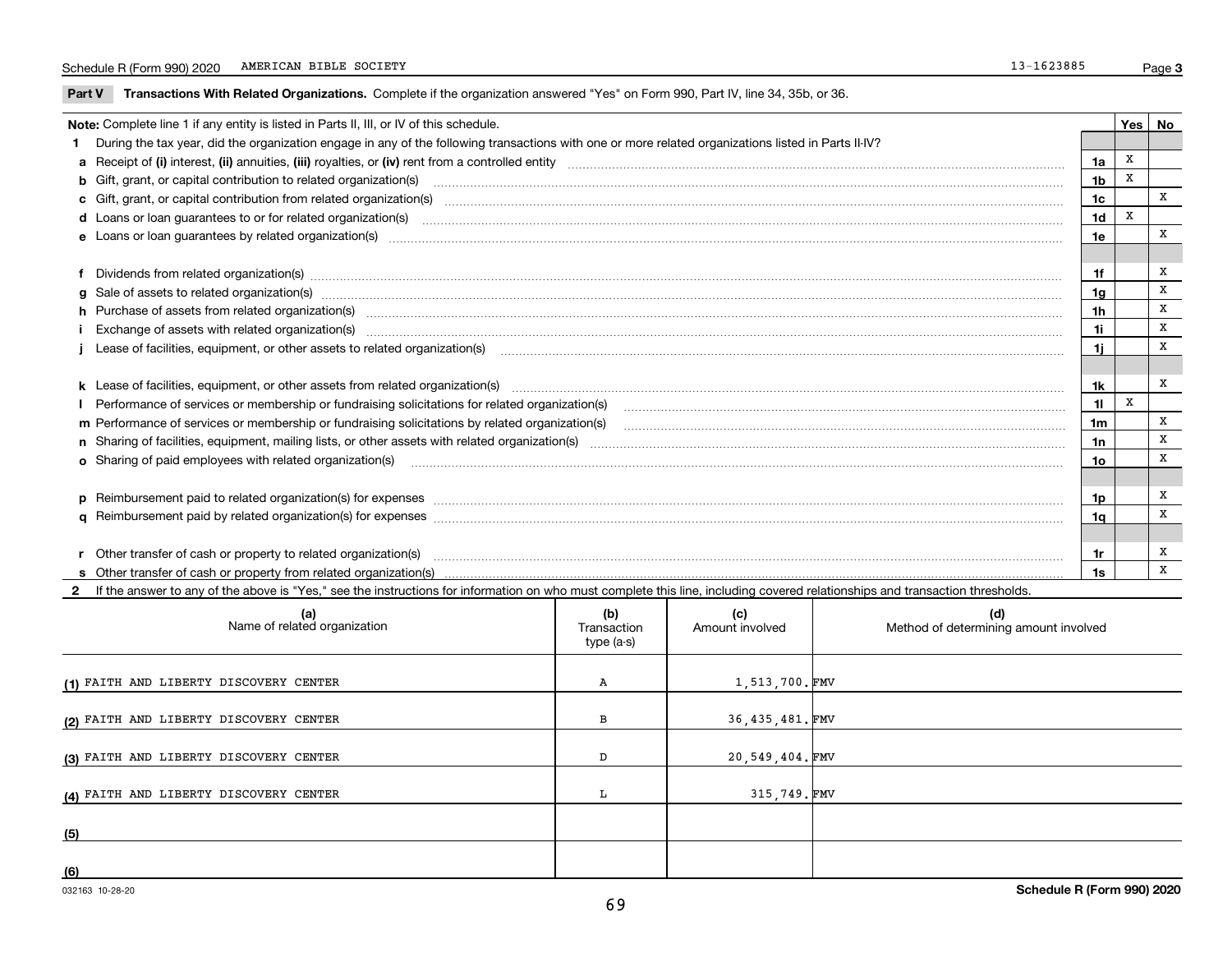#### Schedule R (Form 990) 2020 Page AMERICAN BIBLE SOCIETY 13-1623885

**Part VI Unrelated Organizations Taxable as a Partnership. Complete if the organization answered "Yes" on Form 990, Part IV, line 37.** 

Provide the following information for each entity taxed as a partnership through which the organization conducted more than five percent of its activities (measured by total assets or gross revenue) that was not a related organization. See instructions regarding exclusion for certain investment partnerships.

| (a)<br>Name, address, and EIN<br>of entity | (b)<br>Primary activity | (c)<br>Legal domicile<br>(state or foreign<br>country) | (d)<br>Predominant income<br>(related, unrelated,<br>excluded from tax under<br>sections 512-514) | $\begin{array}{c} \textbf{(e)}\\ \text{Are all} \\ \text{partners sec.}\\ 501(c)(3)\\ \text{orgs.?} \end{array}$<br>$Yes$ No | (f)<br>Share of<br>total<br>income | (g)<br>Share of<br>end-of-year<br>assets | (h)<br>Dispropor-<br>tionate<br>allocations?<br>Yes No | (i)<br>Code V-UBI<br>amount in box 20 managing<br>of Schedule K-1 partner? ownership<br>(Form 1065)<br>ves No | (i)<br>Yes No | (k) |
|--------------------------------------------|-------------------------|--------------------------------------------------------|---------------------------------------------------------------------------------------------------|------------------------------------------------------------------------------------------------------------------------------|------------------------------------|------------------------------------------|--------------------------------------------------------|---------------------------------------------------------------------------------------------------------------|---------------|-----|
|                                            |                         |                                                        |                                                                                                   |                                                                                                                              |                                    |                                          |                                                        |                                                                                                               |               |     |
|                                            |                         |                                                        |                                                                                                   |                                                                                                                              |                                    |                                          |                                                        |                                                                                                               |               |     |
|                                            |                         |                                                        |                                                                                                   |                                                                                                                              |                                    |                                          |                                                        |                                                                                                               |               |     |
|                                            |                         |                                                        |                                                                                                   |                                                                                                                              |                                    |                                          |                                                        |                                                                                                               |               |     |
|                                            |                         |                                                        |                                                                                                   |                                                                                                                              |                                    |                                          |                                                        |                                                                                                               |               |     |
|                                            |                         |                                                        |                                                                                                   |                                                                                                                              |                                    |                                          |                                                        |                                                                                                               |               |     |
|                                            |                         |                                                        |                                                                                                   |                                                                                                                              |                                    |                                          |                                                        |                                                                                                               |               |     |
|                                            |                         |                                                        |                                                                                                   |                                                                                                                              |                                    |                                          |                                                        |                                                                                                               |               |     |